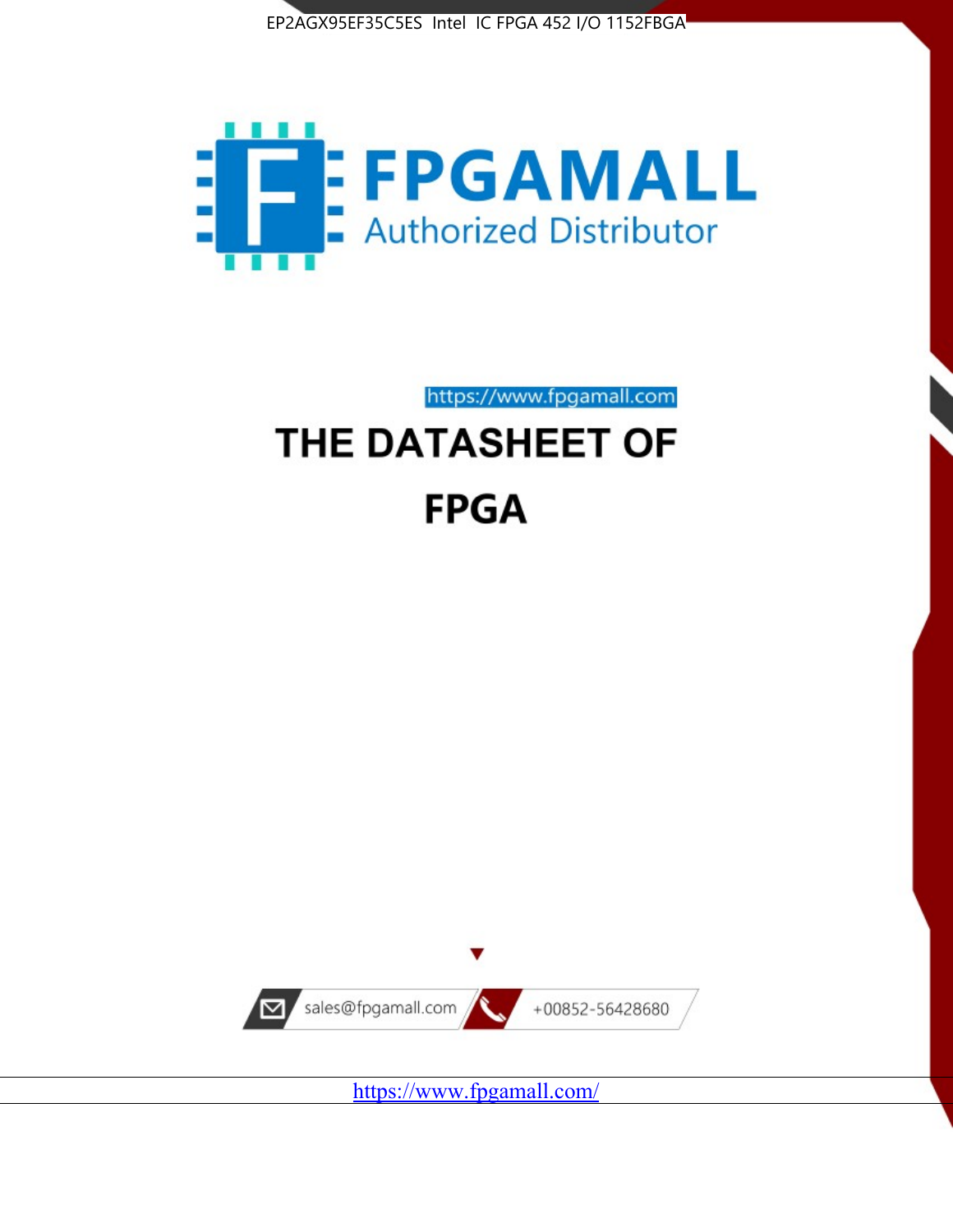EP2AGX95EF35C5ES Intel IC FPGA 452 I/O 1152FBGA



**1. Device Datasheet for Arria II Devices**

**AIIGX53001-4.4**

This chapter describes the electrical and switching characteristics of the Arria® II device family. The Arria II device family includes the Arria II GX and GZ devices. Electrical characteristics include operating conditions and power consumption. Switching characteristics include transceiver specifications, core, and periphery performance. This chapter also describes I/O timing, including programmable I/O element (IOE) delay and programmable output buffer delay.

For information regarding the densities and packages of devices in the Arria II device family, refer to *[Overview for the Arria II Device Family](http://www.altera.com/literature/hb/arria-ii-gx/aiigx_51001.pdf)* chapter.

This chapter contains the following sections:

- *"Electrical Characteristics"* on page 1–1
- "Transceiver Performance Specifications" on page 1–21
- "Glossary" on page 1–74

# **Electrical Characteristics**

The following sections describe the electrical characteristics.

# **Operating Conditions**

Arria II devices are rated according to a set of defined parameters. To maintain the highest possible performance and reliability of Arria II devices, you must consider the operating requirements described in this chapter.

Arria II devices are offered in both commercial and industrial grades. Arria II GX devices are offered in –4 (fastest), –5, and –6 (slowest) commercial speed grades and –3 and –5 industrial speed grades. Arria II GZ devices are offered in –3 and –4 speed grades for both commercial and industrial grades.

 $\Box$  In this chapter, a prefix associated with the operating temperature range is attached to the speed grades; commercial with the "C" prefix and industrial with the "I" prefix. Commercial devices are indicated as C4, C5, and C6 speed grade, and the industrial devices are indicated as I3 and I5.

# **Absolute Maximum Ratings**

Absolute maximum ratings define the maximum operating conditions for Arria II devices. The values are based on experiments conducted with the device and theoretical modeling of breakdown and damage mechanisms. The functional operation of the device is not implied under these conditions. Table 1–1 lists the absolute maximum ratings for Arria II GX devices. Table 1–2 lists the absolute maximum ratings for Arria II GZ devices.

© 2013 Altera Corporation. All rights reserved. ALTERA, ARRIA, CYCLONE, HARDCOPY, MAX, MEGACORE, NIOS, QUARTUS and STRATIX are Reg. U.S. Pat. & Tm. Off. [and/or trademarks of Altera Corporat](http://www.altera.com/common/legal.html)ion in the U.S. and other countri

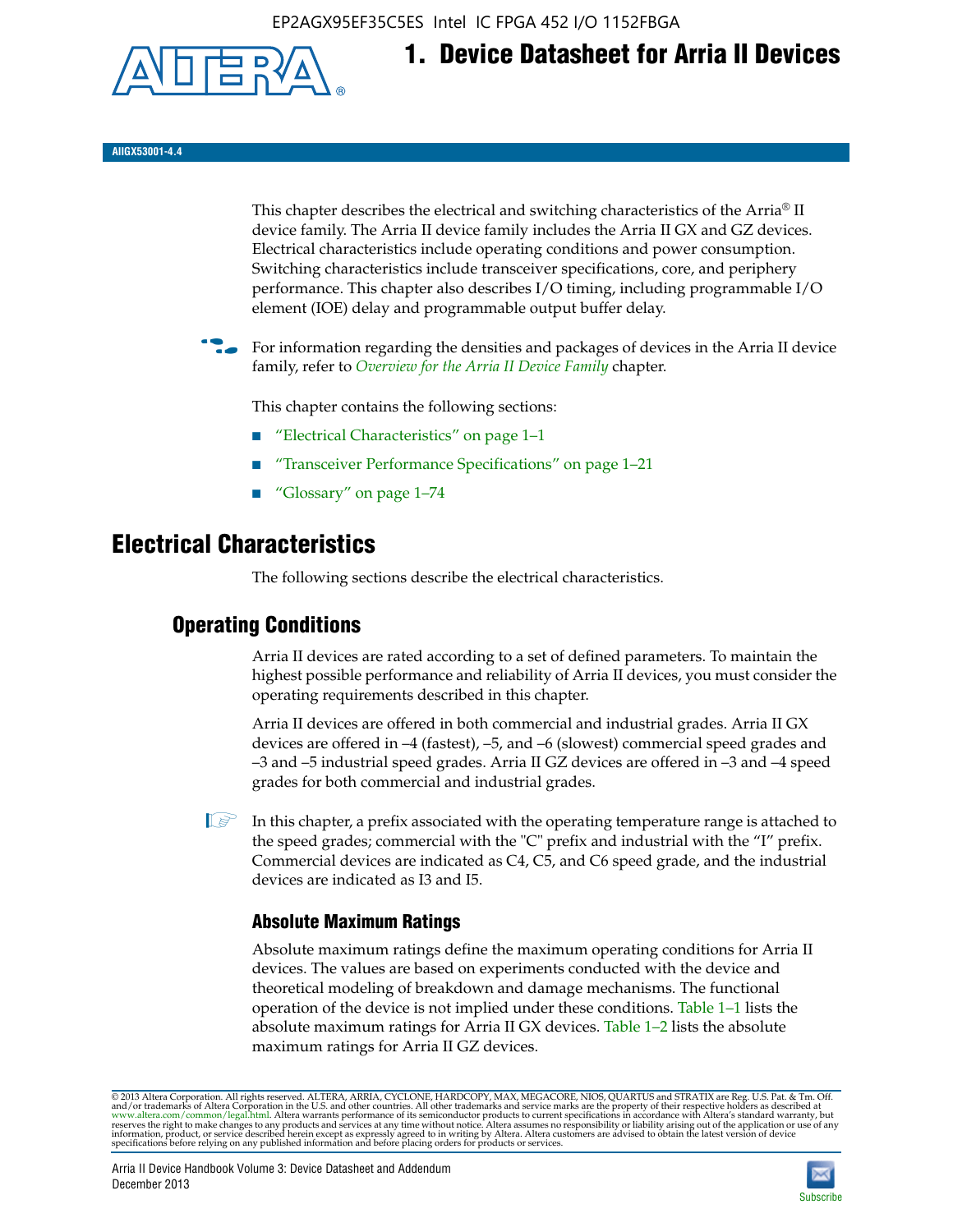

Conditions beyond those listed in Table  $1-1$  and Table  $1-2$  may cause permanent damage to the device. Additionally, device operation at the absolute maximum ratings for extended periods of time may have adverse effects on the device.

Table 1–1 lists the absolute maximum ratings for Arria II GX devices.

**Table 1–1. Absolute Maximum Ratings for Arria II GX Devices** 

| <b>Symbol</b>         | <b>Description</b>                                                                                                 | <b>Minimum</b> | <b>Maximum</b> | <b>Unit</b>  |
|-----------------------|--------------------------------------------------------------------------------------------------------------------|----------------|----------------|--------------|
| $V_{CC}$              | Supplies power to the core, periphery, I/O registers, PCI Express®<br>(PIPE) (PCIe) HIP block, and transceiver PCS | $-0.5$         | 1.35           | $\vee$       |
| $V_{CCCB}$            | Supplies power for the configuration RAM bits                                                                      | $-0.5$         | 1.8            | V            |
| $V_{\text{CCBAT}}$    | Battery back-up power supply for design security volatile key register                                             | $-0.5$         | 3.75           | V            |
| $V_{CCPD}$            | Supplies power to the I/O pre-drivers, differential input buffers, and<br><b>MSEL circuitry</b>                    | $-0.5$         | 3.75           | $\vee$       |
| V <sub>CCIO</sub>     | Supplies power to the I/O banks                                                                                    | $-0.5$         | 3.9            | $\mathsf{V}$ |
| $V_{\text{CCD\_PLL}}$ | Supplies power to the digital portions of the PLL                                                                  | $-0.5$         | 1.35           | V            |
| $V_{\text{CCA\_PLL}}$ | Supplies power to the analog portions of the PLL and device-wide<br>power management circuitry                     | $-0.5$         | 3.75           | $\mathsf{V}$ |
| $V_{1}$               | DC input voltage                                                                                                   | $-0.5$         | 4.0            | V            |
| $I_{\text{OUT}}$      | DC output current, per pin                                                                                         | $-25$          | 40             | mA           |
| $V_{\text{CCA}}$      | Supplies power to the transceiver PMA regulator                                                                    |                | 3.75           | V            |
| $V_{CCL_GXB}$         | Supplies power to the transceiver PMA TX, PMA RX, and clocking                                                     |                | 1.21           | $\vee$       |
| $V_{\text{CCH_GXB}}$  | Supplies power to the transceiver PMA output (TX) buffer                                                           |                | 1.8            | V            |
| $T_{\rm J}$           | Operating junction temperature                                                                                     | $-55$          | 125            | °C           |
| $T_{\tt STG}$         | Storage temperature (no bias)                                                                                      | -65            | 150            | ℃            |

Table 1–2 lists the absolute maximum ratings for Arria II GZ devices.

**Table 1–2. Absolute Maximum Ratings for Arria II GZ Devices (Part 1 of 2)**

| <b>Symbol</b>            | <b>Description</b>                                                                              | <b>Minimum</b> | <b>Maximum</b> | <b>Unit</b>  |
|--------------------------|-------------------------------------------------------------------------------------------------|----------------|----------------|--------------|
| $V_{CC}$                 | Supplies power to the core, periphery, I/O registers, PCIe HIP block, and<br>transceiver PCS    | -0.5           | 1.35           | $\mathsf{V}$ |
| $V_{CCCB}$               | Power supply to the configuration RAM bits                                                      | $-0.5$         | 1.8            | $\vee$       |
| V <sub>CCPGM</sub>       | Supplies power to the configuration pins                                                        | $-0.5$         | 3.75           | $\vee$       |
| <b>V<sub>CCAUX</sub></b> | Auxiliary supply                                                                                | $-0.5$         | 3.75           | $\vee$       |
| $V_{\text{CGBAT}}$       | Supplies battery back-up power for design security volatile key register                        | -0.5           | 3.75           | $\vee$       |
| $V_{CCPD}$               | Supplies power to the I/O pre-drivers, differential input buffers, and<br><b>MSEL circuitry</b> | -0.5           | 3.75           | $\mathsf{V}$ |
| V <sub>CCIO</sub>        | Supplies power to the I/O banks                                                                 | $-0.5$         | 3.9            | $\mathsf{V}$ |
| $V_{\rm CC\_CLKIN}$      | Supplies power to the differential clock input                                                  | $-0.5$         | 3.75           | $\vee$       |
| $V_{\text{CCD\_PLL}}$    | Supplies power to the digital portions of the PLL                                               | $-0.5$         | 1.35           | V            |
| $V_{\text{CCA\_PLL}}$    | Supplies power to the analog portions of the PLL and device-wide<br>power management circuitry  | $-0.5$         | 3.75           | $\mathsf{V}$ |
| V <sub>1</sub>           | DC input voltage                                                                                | $-0.5$         | 4.0            | $\vee$       |
| $I_{\text{OUT}}$         | DC output current, per pin                                                                      | $-25$          | 40             | mA           |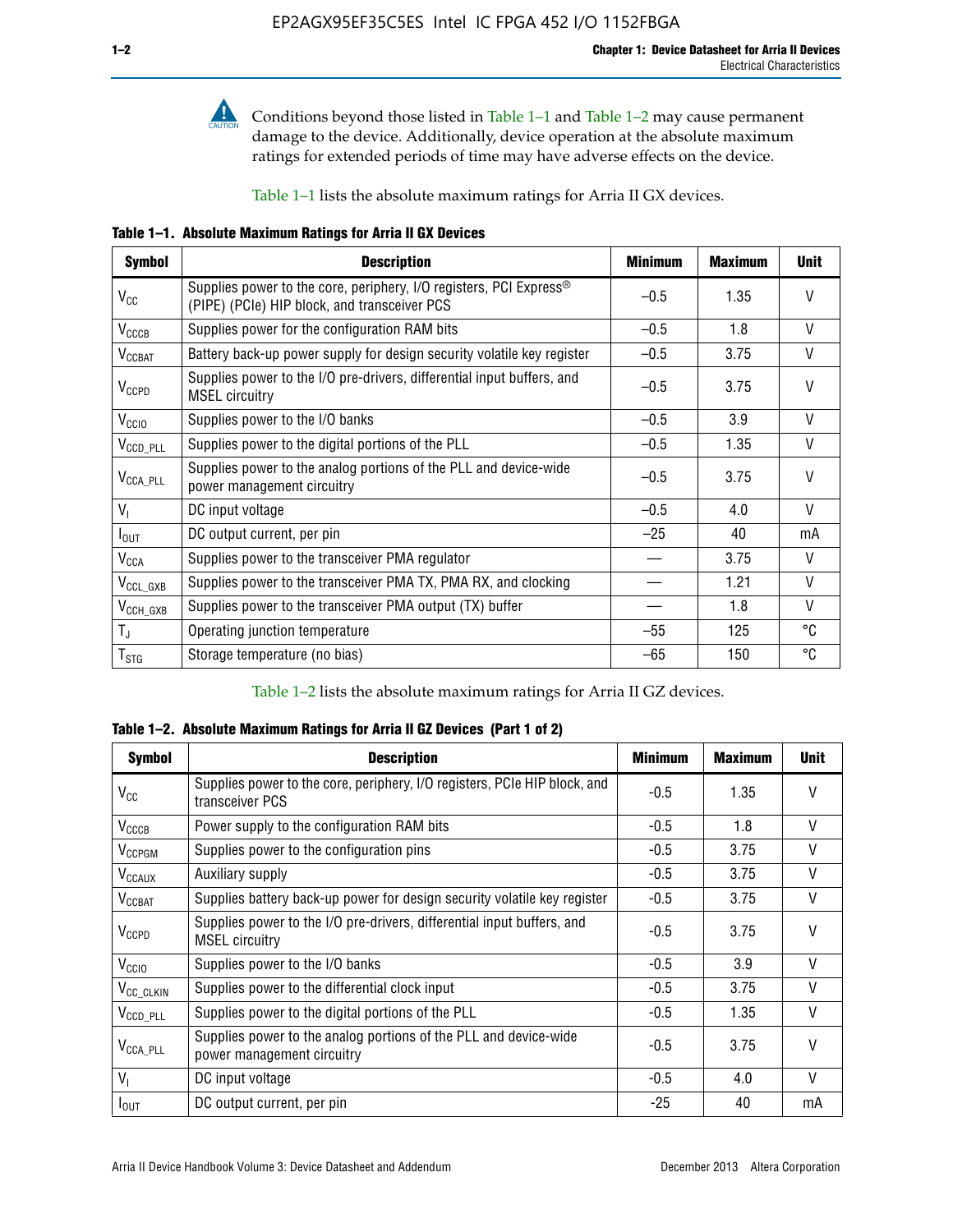| <b>Symbol</b>                  | <b>Description</b>                                                              | <b>Minimum</b> | Maximum | <b>Unit</b> |
|--------------------------------|---------------------------------------------------------------------------------|----------------|---------|-------------|
| $V_{\texttt{CCA}\_\textsf{L}}$ | Supplies transceiver high voltage power (left side)                             | $-0.5$         | 3.75    | $\vee$      |
| $V_{\mathsf{CCA}\_\mathsf{R}}$ | Supplies transceiver high voltage power (right side)                            | $-0.5$         | 3.75    | V           |
| $V_{CCHIP\_L}$                 | Supplies transceiver HIP digital power (left side)                              | $-0.5$         | 1.35    | V           |
| $V_{CCR\_L}$                   | Supplies receiver power (left side)                                             | $-0.5$         | 1.35    | V           |
| $V_{CCR\_R}$                   | Supplies receiver power (right side)                                            | $-0.5$         | 1.35    | V           |
| $V_{CCT\_L}$                   | Supplies transmitter power (left side)                                          | $-0.5$         | 1.35    | V           |
| $V_{CCT_R}$                    | Supplies transmitter power (right side)                                         | $-0.5$         | 1.35    | V           |
| V <sub>CCL</sub> GXBLn<br>(1)  | Supplies power to the transceiver PMA TX, PMA RX, and clocking (left<br>side)   | $-0.5$         | 1.35    | $\vee$      |
| V <sub>CCL_GXBRn</sub><br>(1)  | Supplies power to the transceiver PMA TX, PMA RX, and clocking (right)<br>side) | $-0.5$         | 1.35    | $\vee$      |
| V <sub>CCH_GXBLn</sub><br>(1)  | Supplies power to the transceiver PMA output (TX) buffer (left side)            | $-0.5$         | 1.8     | $\vee$      |
| V <sub>CCH_GXBRn</sub><br>(1)  | Supplies power to the transceiver PMA output (TX) buffer (right side)           | $-0.5$         | 1.8     | $\vee$      |
| $T_{\rm J}$                    | Operating junction temperature                                                  | -55            | 125     | °C          |
| $T_{\text{STG}}$               | Storage temperature (no bias)                                                   | -65            | 150     | °C          |

|  |  | Table 1-2. Absolute Maximum Ratings for Arria II GZ Devices (Part 2 of 2) |  |  |  |
|--|--|---------------------------------------------------------------------------|--|--|--|
|--|--|---------------------------------------------------------------------------|--|--|--|

**Note to Table 1–2:**

 $(1)$   $n = 0, 1,$  or 2.

#### **Maximum Allowed Overshoot and Undershoot Voltage**

During transitions, input signals may overshoot to the voltage shown in Table 1–3 and undershoot to –2.0 V for magnitude of currents less than 100 mA and periods shorter than 20 ns.

Table 1–3 lists the Arria II GX and GZ maximum allowed input overshoot voltage and the duration of the overshoot voltage as a percentage over the device lifetime. The maximum allowed overshoot duration is specified as a percentage of high-time over the lifetime of the device. A DC signal is equivalent to 100% duty cycle. For example, a signal that overshoots to 4.3 V can only be at 4.3 V for 5.41% over the lifetime of the device; for a device lifetime of 10 years, this amounts to 5.41/10ths of a year.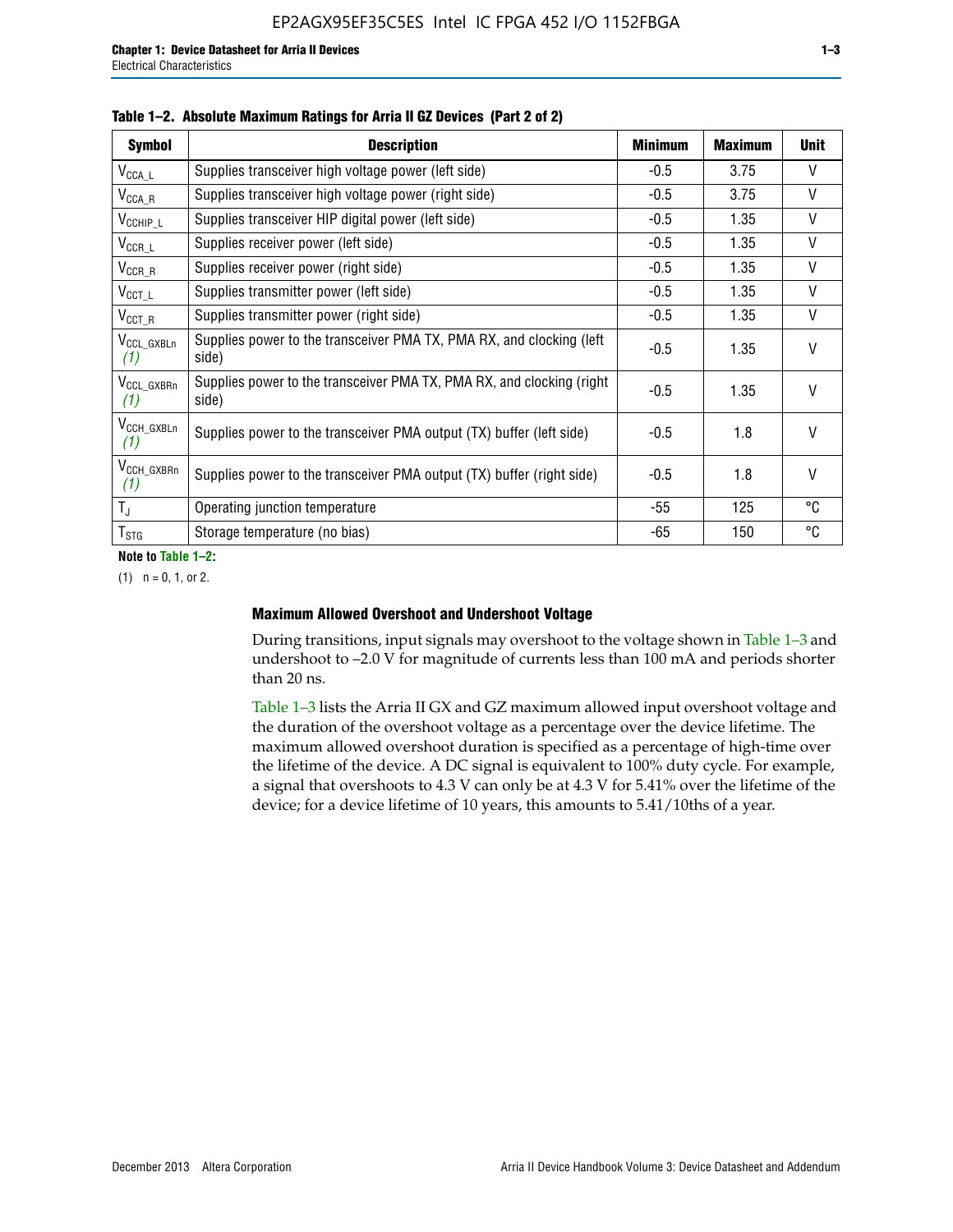| <b>Symbol</b> | <b>Description</b>      | <b>Condition (V)</b> | <b>Overshoot Duration as % of</b><br><b>High Time</b> | <b>Unit</b>   |
|---------------|-------------------------|----------------------|-------------------------------------------------------|---------------|
|               |                         | 4.0                  | 100.000                                               | $\frac{0}{0}$ |
|               |                         | 4.05                 | 79.330                                                | $\frac{0}{0}$ |
|               |                         | 4.1                  | 46.270                                                | $\frac{0}{0}$ |
| $V_1$ (AC)    |                         | 4.15                 | 27.030                                                | $\frac{0}{0}$ |
|               | <b>AC Input Voltage</b> | 4.2                  | 15.800                                                | $\frac{0}{0}$ |
|               |                         | 4.25                 | 9.240                                                 | $\frac{0}{0}$ |
|               |                         | 4.3                  | 5.410                                                 | $\frac{0}{0}$ |
|               |                         | 4.35                 | 3.160                                                 | $\frac{0}{0}$ |
|               |                         | 4.4                  | 1.850                                                 | $\frac{0}{0}$ |
|               |                         | 4.45                 | 1.080                                                 | $\frac{0}{0}$ |
|               |                         | 4.5                  | 0.630                                                 | $\frac{0}{0}$ |
|               |                         | 4.55                 | 0.370                                                 | $\frac{0}{0}$ |
|               |                         | 4.6                  | 0.220                                                 | $\frac{0}{0}$ |

# **Table 1–3. Maximum Allowed Overshoot During Transitions for Arria II Devices**

# **Maximum Allowed I/O Operating Frequency**

Table 1–4 lists the maximum allowed I/O operating frequency for Arria II GX I/Os using the specified I/O standards to ensure device reliability.

|  |  |  | Table 1–4. Maximum Allowed I/O Operating Frequency for Arria II GX Devices |
|--|--|--|----------------------------------------------------------------------------|
|--|--|--|----------------------------------------------------------------------------|

| I/O Standard                          | I/O Frequency (MHz) |
|---------------------------------------|---------------------|
| HSTL-18 and HSTL-15                   | 333                 |
| <b>SSTL-15</b>                        | 400                 |
| SSTL-18                               | 333                 |
| 2.5-V LVCMOS                          | 260                 |
| 3.3-V and 3.0-V LVTTL                 |                     |
| 3.3-V, 3.0-V, 1.8-V, and 1.5-V LVCMOS | 250                 |
| PCI and PCI-X                         |                     |
| SSTL-2                                |                     |
| 1.2-V LVCMOS HSTL-12                  | 200                 |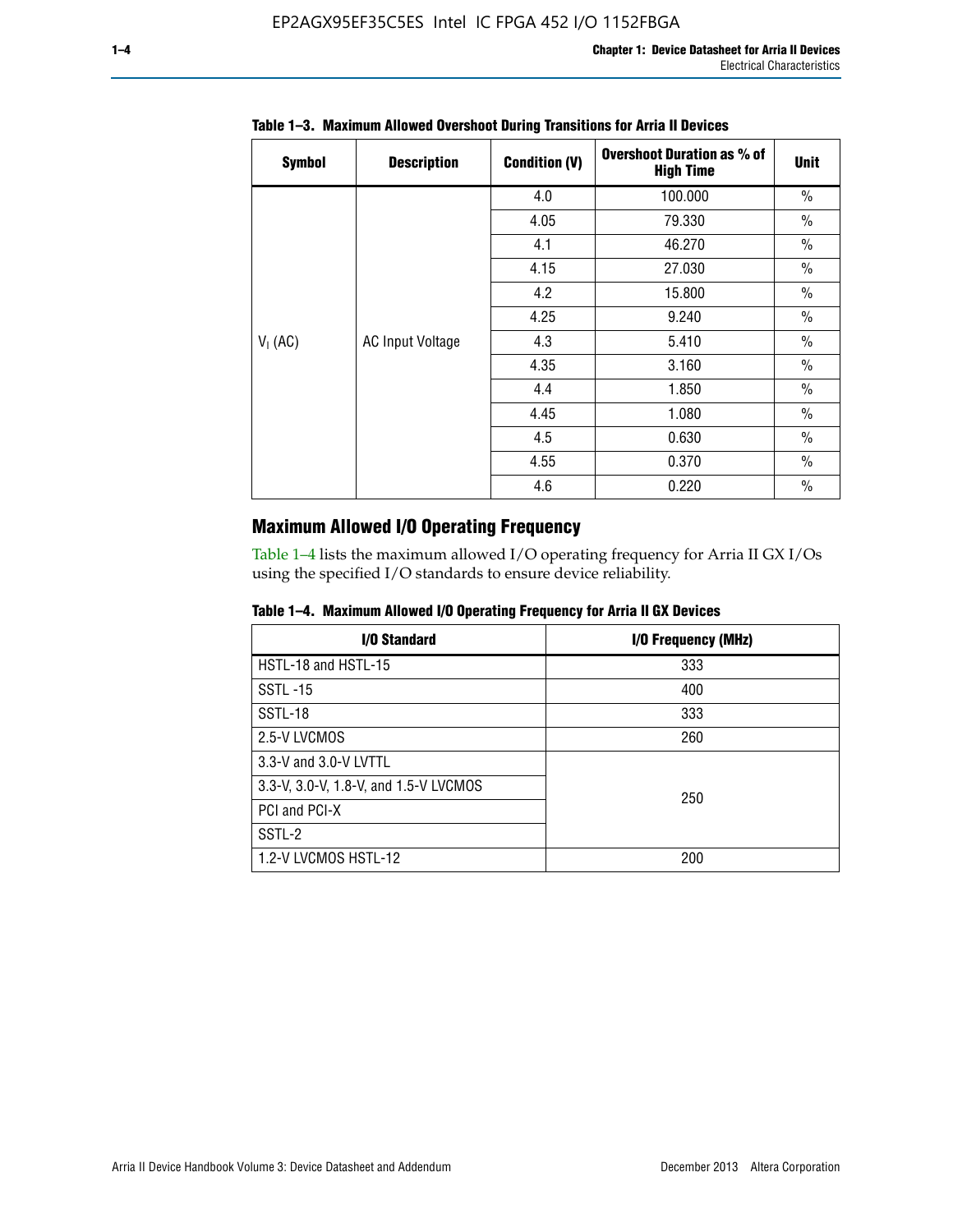# **Recommended Operating Conditions**

This section lists the functional operation limits for AC and DC parameters for Arria II GX and GZ devices. All supplies are required to monotonically reach their full-rail values without plateaus within  $t_{RAMP}$ .

Table 1–5 lists the recommended operating conditions for Arria II GX devices.

**Table 1–5. Recommended Operating Conditions for Arria II GX Devices** *(Note 1)* **(Part 1 of 2)**

| <b>Symbol</b>                   | <b>Description</b>                                                                                     | <b>Condition</b> | <b>Minimum</b> | <b>Typical</b>                   | <b>Maximum</b>    | <b>Unit</b>  |
|---------------------------------|--------------------------------------------------------------------------------------------------------|------------------|----------------|----------------------------------|-------------------|--------------|
| $V_{CC}$                        | Supplies power to the core, periphery, I/O<br>registers, PCIe HIP block, and transceiver<br><b>PCS</b> |                  | 0.87           | 0.90                             | 0.93              | $\vee$       |
| $V_{CCCB}$                      | Supplies power to the configuration RAM<br>bits                                                        |                  | 1.425          | 1.50                             | 1.575             | $\mathsf{V}$ |
| <b>V<sub>CCBAT</sub></b><br>(2) | Battery back-up power supply for design<br>security volatile key registers                             |                  | 1.2            |                                  | 3.3               | $\vee$       |
|                                 | Supplies power to the I/O pre-drivers,                                                                 |                  | 3.135          | 3.3                              | 3.465             | $\mathsf{V}$ |
| $V_{CCPD}$<br>(3)               | differential input buffers, and MSEL                                                                   |                  | 2.85           | 3.0                              | 3.15              | $\mathsf{V}$ |
|                                 | circuitry                                                                                              |                  | 2.375          | 2.5                              | 2.625             | $\mathsf{V}$ |
|                                 |                                                                                                        |                  | 3.135          | 3.3                              | 3.465             | $\mathsf{V}$ |
| V <sub>CCIO</sub>               | Supplies power to the I/O banks $(4)$                                                                  |                  | 2.85           | 3.0                              | 3.15              | $\mathsf{V}$ |
|                                 |                                                                                                        |                  | 2.375          | 2.5                              | 2.625             | V            |
|                                 |                                                                                                        |                  | 1.71           | 1.8                              | 1.89              | $\mathsf{V}$ |
|                                 |                                                                                                        |                  | 1.425          | 1.5                              | 1.575             | $\mathsf{V}$ |
|                                 |                                                                                                        |                  | 1.14           | 1.2                              | 1.26              | $\mathsf{V}$ |
| $V_{CCD\_PLL}$                  | Supplies power to the digital portions of the<br>PLL                                                   |                  | 0.87           | 0.90                             | 0.93              | V            |
| $V_{\text{CCA\_PLL}}$           | Supplies power to the analog portions of<br>the PLL and device-wide power<br>management circuitry      |                  | 2.375          | 2.5                              | 2.625             | V            |
| $V_{I}$                         | DC Input voltage                                                                                       |                  | $-0.5$         |                                  | 3.6               | V            |
| $V_0$                           | Output voltage                                                                                         |                  | $\mathbf 0$    | $\overbrace{\phantom{12322111}}$ | V <sub>CCIO</sub> | V            |
| <b>V<sub>CCA</sub></b>          | Supplies power to the transceiver PMA<br>regulator                                                     |                  | 2.375          | 2.5                              | 2.625             | $\mathsf{V}$ |
| $V_{CCL_GXB}$                   | Supplies power to the transceiver PMA TX,<br>PMA RX, and clocking                                      |                  | 1.045          | 1.1                              | 1.155             | $\vee$       |
| $V_{CCH_GXB}$                   | Supplies power to the transceiver PMA<br>output (TX) buffer                                            |                  | 1.425          | 1.5                              | 1.575             | $\mathsf{V}$ |
|                                 | Operating junction temperature                                                                         | Commercial       | $\mathbf 0$    |                                  | 85                | °C           |
| $T_{J}$                         |                                                                                                        | Industrial       | $-40$          |                                  | 100               | °C           |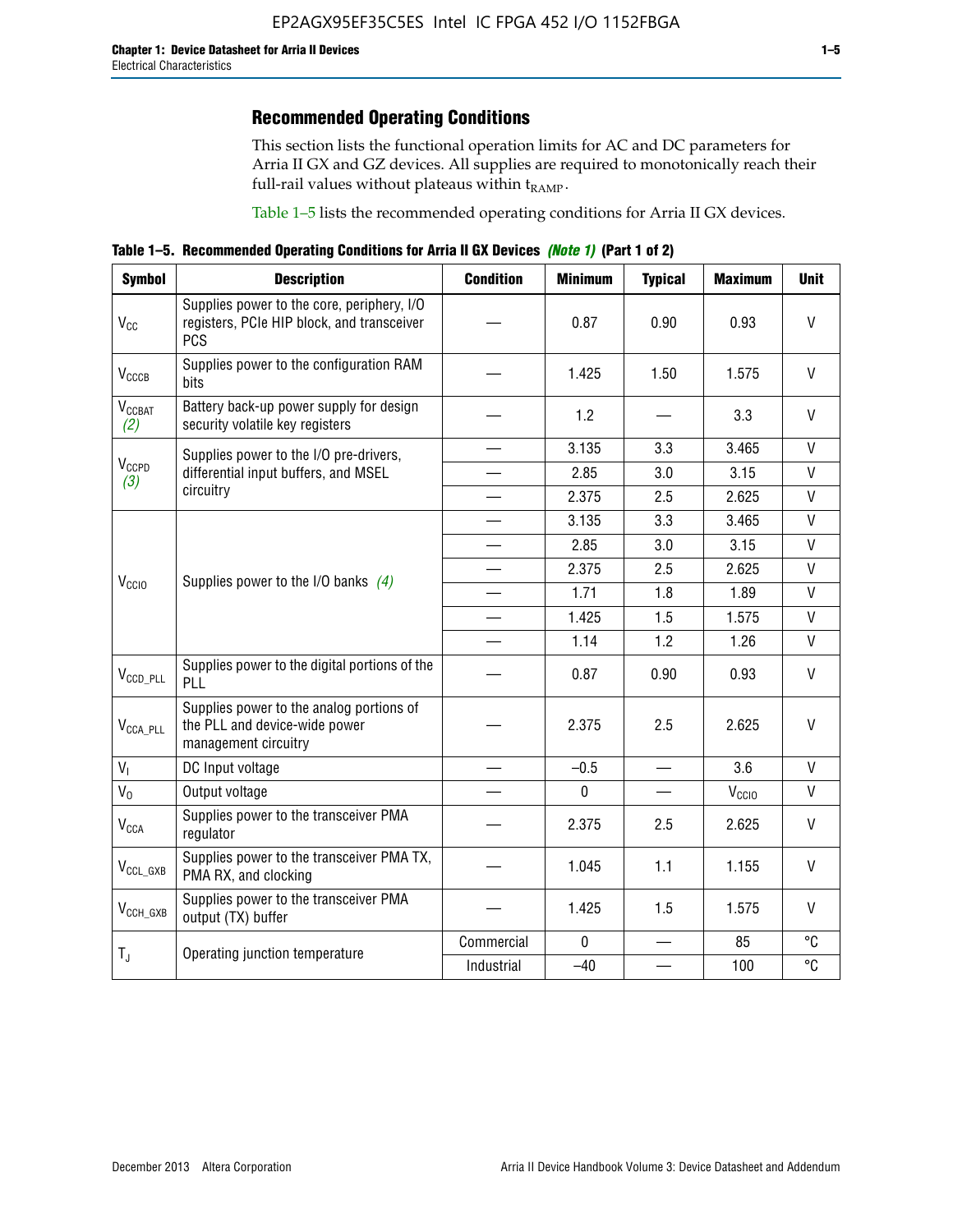| Symbol        | <b>Description</b>     | <b>Condition</b> | <b>Minimum</b> | <b>Typical</b> | <b>Maximum</b> | <b>Unit</b> |
|---------------|------------------------|------------------|----------------|----------------|----------------|-------------|
| <b>L</b> RAMP | Power Supply Ramp time | Normal POR       | 0.05           |                | 100            | ms          |
|               |                        | Fast POR         | 0.05           |                |                | ms          |

**Notes to Table 1–5:** 

(1) For more information about supply pin connections, refer to the *[Arria II Device Family Pin Connection Guidelines](http://www.altera.com/literature/dp/arria-ii-gx/PCG-01007.pdf)*.

(2) Altera recommends a 3.0-V nominal battery voltage when connecting V<sub>CCBAT</sub> to a battery for volatile key backup. If you do not use the volatile security key, you may connect the V<sub>CCBAT</sub> to either GND or a 3.0-V power supply.

(3)  $V_{CCPD}$  must be 2.5-V for I/O banks with 2.5-V and lower  $V_{CCIO}$ , 3.0-V for 3.0-V  $V_{CCIO}$ , and 3.3-V for 3.3-V  $V_{CCIO}$ .

(4)  $V_{\text{CCIO}}$  for 3C and 8C I/O banks where the configuration pins reside only supports 3.3-, 3.0-, 2.5-, or 1.8-V voltage levels.

Table 1–6 lists the recommended operating conditions for Arria II GZ devices.

**Table 1–6. Recommended Operating Conditions for Arria II GZ Devices** *(Note 6)* **(Part 1 of 2)**

| <b>Symbol</b>                  | <b>Description</b>                                                          | <b>Condition</b>         | <b>Minimum</b> | <b>Typical</b> | <b>Maximum</b>    | <b>Unit</b>  |
|--------------------------------|-----------------------------------------------------------------------------|--------------------------|----------------|----------------|-------------------|--------------|
| $V_{CC}$                       | Core voltage and periphery circuitry power<br>supply                        |                          | 0.87           | 0.90           | 0.93              | V            |
| V <sub>CCCB</sub>              | Supplies power for the configuration RAM<br>bits                            |                          | 1.45           | 1.50           | 1.55              | $\vee$       |
| $\mathsf{V}_{\texttt{CCAUX}}$  | Auxiliary supply                                                            |                          | 2.375          | 2.5            | 2.625             | V            |
|                                | I/O pre-driver (3.0 V) power supply                                         |                          | 2.85           | 3.0            | 3.15              | $\mathsf{V}$ |
| $V_{CCPD}$ (2)                 | I/O pre-driver (2.5 V) power supply                                         |                          | 2.375          | 2.5            | 2.625             | $\mathsf{V}$ |
|                                | I/O buffers (3.0 V) power supply                                            |                          | 2.85           | 3.0            | 3.15              | V            |
|                                | I/O buffers (2.5 V) power supply                                            |                          | 2.375          | 2.5            | 2.625             | V            |
| V <sub>CCIO</sub>              | I/O buffers (1.8 V) power supply                                            |                          | 1.71           | 1.8            | 1.89              | V            |
|                                | I/O buffers (1.5 V) power supply                                            |                          | 1.425          | 1.5            | 1.575             | V            |
|                                | I/O buffers (1.2 V) power supply                                            |                          | 1.14           | 1.2            | 1.26              | $\mathsf{V}$ |
|                                | Configuration pins (3.0 V) power supply                                     |                          | 2.85           | 3.0            | 3.15              | V            |
| V <sub>CCPGM</sub>             | Configuration pins (2.5 V) power supply                                     |                          | 2.375          | 2.5            | 2.625             | $\vee$       |
|                                | Configuration pins (1.8 V) power supply                                     | $\qquad \qquad$          | 1.71           | 1.8            | 1.89              | $\mathsf{V}$ |
| $V_{\text{CCA\_PLL}}$          | PLL analog voltage regulator power supply                                   |                          | 2.375          | 2.5            | 2.625             | $\vee$       |
| $V_{CCD\_PLL}$                 | PLL digital voltage regulator power supply                                  |                          | 0.87           | 0.90           | 0.93              | $\mathsf{V}$ |
| V <sub>CC_CLKIN</sub>          | Differential clock input power supply                                       |                          | 2.375          | 2.5            | 2.625             | V            |
| $V_{CCBAT}$ (1)                | Battery back-up power supply (For design<br>security volatile key register) |                          | 1.2            |                | 3.3               | V            |
| $V_{I}$                        | DC input voltage                                                            |                          | $-0.5$         |                | 3.6               | $\mathsf{V}$ |
| $V_0$                          | Output voltage                                                              |                          | $\pmb{0}$      |                | V <sub>CCIO</sub> | $\mathsf{V}$ |
| $\mathsf{V}_\mathsf{CCA\_L}$   | Transceiver high voltage power (left side)                                  | $\overline{\phantom{0}}$ | 2.85/2.375     | 3.0/2.5(4)     | 3.15/2.625        | V            |
| $\mathsf{V}_{\mathsf{CCA\_R}}$ | Transceiver high voltage power (right side)                                 |                          |                |                |                   |              |
| $V_{CCHIP\_L}$                 | Transceiver HIP digital power (left side)                                   |                          | 0.87           | 0.9            | 0.93              | V            |
| $\mathsf{V}_{\texttt{CCR\_L}}$ | Receiver power (left side)                                                  |                          | 1.05           | 1.1            | 1.15              | V            |
| $\mathsf{V}_{\mathsf{CCR\_R}}$ | Receiver power (right side)                                                 |                          | 1.05           | 1.1            | 1.15              | V            |
| $V_{CCT\_L}$                   | Transmitter power (left side)                                               |                          | 1.05           | 1.1            | 1.15              | $\mathsf{V}$ |
| $\mathsf{V}_{\mathsf{CCT\_R}}$ | Transmitter power (right side)                                              |                          | 1.05           | 1.1            | 1.15              | $\mathsf{V}$ |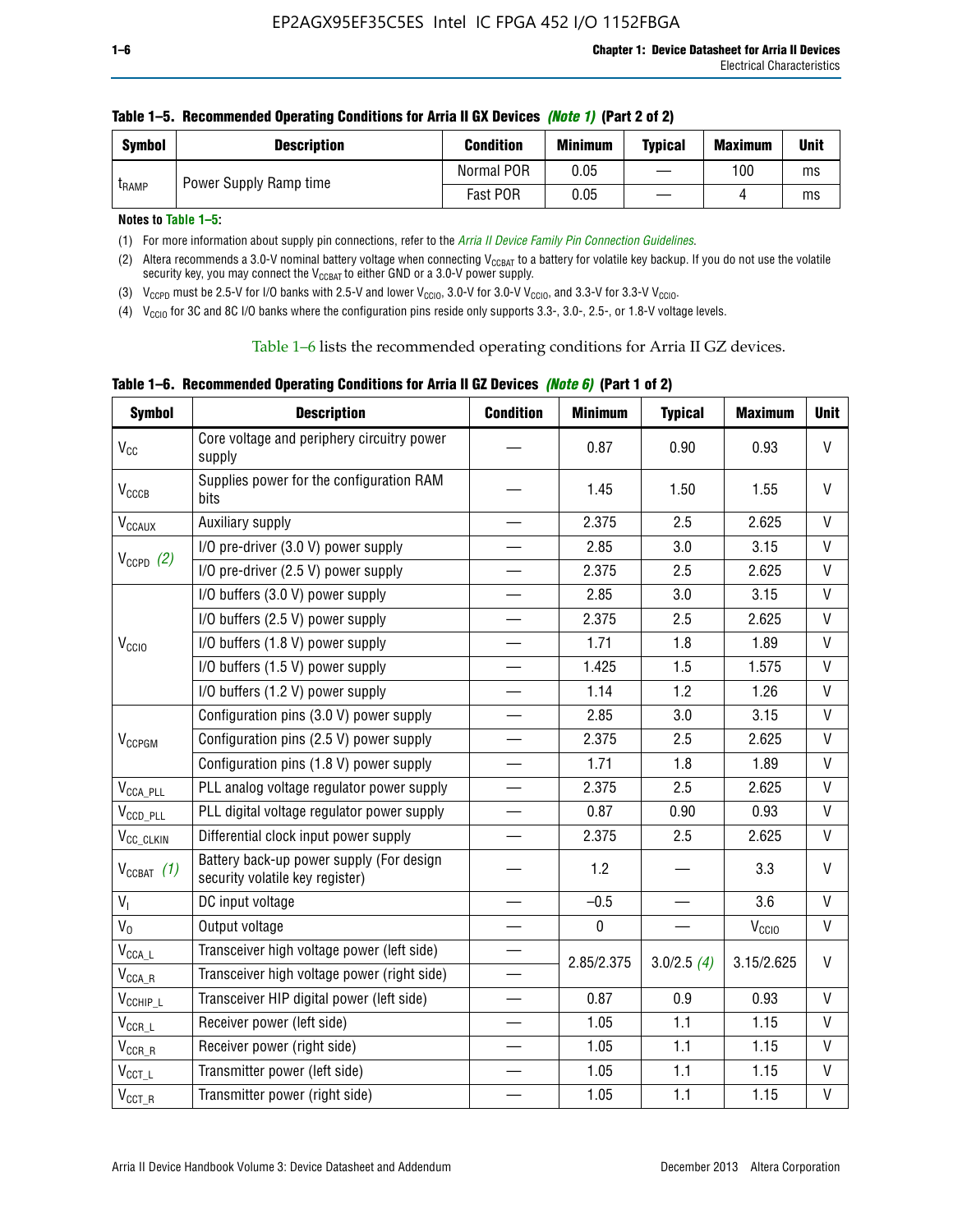| <b>Symbol</b>                 | <b>Description</b>                           | <b>Condition</b>           | <b>Minimum</b> | <b>Typical</b> | <b>Maximum</b> | <b>Unit</b> |
|-------------------------------|----------------------------------------------|----------------------------|----------------|----------------|----------------|-------------|
| $V_{\rm CCL_GXBLn}$<br>(3)    | Transceiver clock power (left side)          |                            | 1.05           | 1.1            | 1.15           | V           |
| V <sub>CCL_GXBRn</sub><br>(3) | Transceiver clock power (right side)         |                            | 1.05           | 1.1            | 1.15           |             |
| $V_{\text{CCH_GXBLn}}$<br>(3) | Transmitter output buffer power (left side)  |                            |                | 1.4/1.5(5)     | 1.575          | V           |
| $V_{\text{CCH_GXBRn}}$<br>(3) | Transmitter output buffer power (right side) |                            | 1.33/1.425     |                |                |             |
| $T_{\rm J}$                   | Operating junction temperature               | Commercial                 | $\mathbf{0}$   |                | 85             | ℃           |
|                               |                                              | Industrial                 | $-40$          |                | 100            | °C          |
|                               | Power supply ramp time                       | Normal POR<br>$(PORSEL=0)$ | 0.05           |                | 100            | ms          |
| t <sub>RAMP</sub>             |                                              | Fast POR<br>$(PORSEL=1)$   | 0.05           |                | 4              | ms          |

#### **Table 1–6. Recommended Operating Conditions for Arria II GZ Devices** *(Note 6)* **(Part 2 of 2)**

#### **Notes to Table 1–6:**

(1) Altera recommends a 3.0-V nominal battery voltage when connecting  $V_{CCBAT}$  to a battery for volatile key backup. If you do not use the volatile security key, you may connect the  $V_{\text{CCBAT}}$  to either GND or a 3.0-V power supply.

(2)  $V_{CCPD}$  must be 2.5 V when  $V_{CCIO}$  is 2.5, 1.8, 1.5, or 1.2 V.  $V_{CCPD}$  must be 3.0 V when  $V_{CCIO}$  is 3.0 V.

(3)  $n = 0, 1, or 2$ .

(4)  $V_{CCA~LR}$  must be connected to a 3.0-V supply if the clock multiplier unit (CMU) phase-locked loop (PLL), receiver clock data recovery (CDR), or both, are configured at a base data rate > 4.25 Gbps. For data rates up to 4.25 Gbps, you can connect V<sub>CCA L/R</sub> to either 3.0 V or 2.5 V.

- (5)  $V_{\text{CCH\_GXBL/R}}$  must be connected to a 1.4-V supply if the transmitter channel data rate is > 6.5 Gbps. For data rates up to 6.5 Gbps, you can connect V<sub>CCH\_GXBL/R</sub> to either 1.4 V or 1.5 V.
- (6) Transceiver power supplies do not have power-on-reset (POR) circuitry. After initial power-up, violating the transceiver power supply operating conditions could lead to unpredictable link behavior.

# **DC Characteristics**

This section lists the supply current, I/O pin leakage current, on-chip termination (OCT) accuracy and variation, input pin capacitance, internal weak pull-up and pull-down resistance, hot socketing, and Schmitt trigger input specifications.

### **Supply Current**

Standby current is the current the device draws after the device is configured with no inputs or outputs toggling and no activity in the device. Because these currents vary largely with the resources used, use the Microsoft Excel-based Early Power Estimator (EPE) to get supply current estimates for your design.

**For more information about power estimation tools, refer to the** *PowerPlay Early Power* **<b>Formation** *[Estimator User Guide](http://www.altera.com/literature/ug/ug_epe.pdf
)* and the *[PowerPlay Power Analysis](http://www.altera.com/literature/hb/qts/qts_qii53013.pdf)* chapter.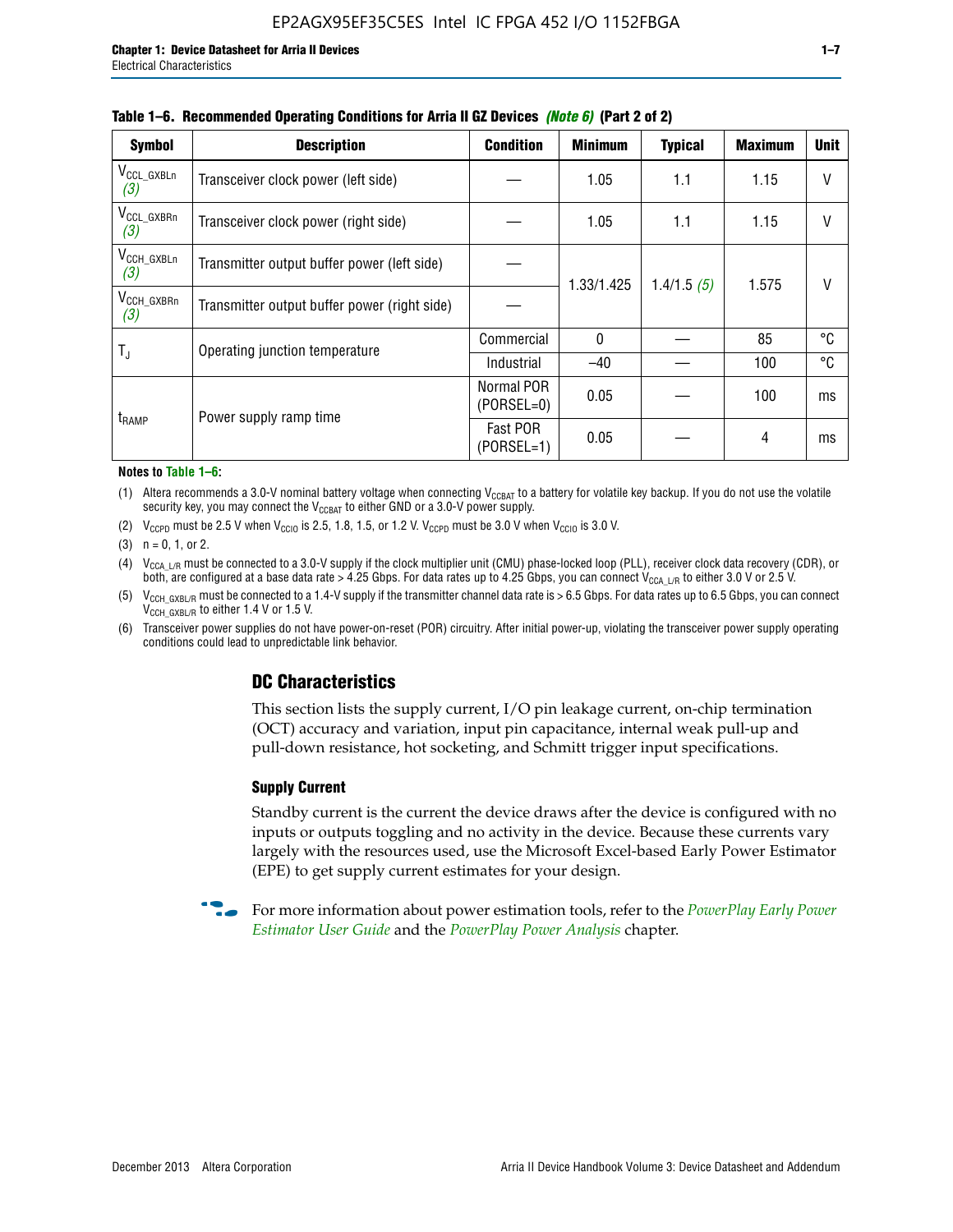### **I/O Pin Leakage Current**

Table 1–7 lists the Arria II GX I/O pin leakage current specifications.

# **Table 1–7. I/O Pin Leakage Current for Arria II GX Devices**

| Symbol   | <b>Description</b> | <b>Conditions</b>                   | <b>Min</b> | <b>Typ</b> | <b>Max</b> | <b>Unit</b> |
|----------|--------------------|-------------------------------------|------------|------------|------------|-------------|
|          | Input pin          | $V_1 = 0$ V to $V_{\text{CCIOMAX}}$ | $-10$      |            |            | uА          |
| $I_{0Z}$ | Tri-stated I/O pin | $V_0 = 0$ V to $V_{\text{CCIOMAX}}$ | $-10$      |            | 10         | uА          |

Table 1–8 lists the Arria II GZ I/O pin leakage current specifications.

**Table 1–8. I/O Pin Leakage Current for Arria II GZ Devices**

| Symbol | <b>Description</b> | <b>Conditions</b>                   | Min   | Typ | Max | Unit |
|--------|--------------------|-------------------------------------|-------|-----|-----|------|
|        | Input pin          | $V_1 = 0$ V to $V_{\text{CCIOMAX}}$ | $-20$ |     | 20  | uА   |
| 10Z    | Tri-stated I/O pin | $V_0 = 0$ V to $V_{\text{CCIOMAX}}$ | $-20$ |     | 20  | μA   |

### **Bus Hold**

Bus hold retains the last valid logic state after the source driving it either enters the high impedance state or is removed. Each I/O pin has an option to enable bus hold in user mode. Bus hold is always disabled in configuration mode.

Table 1–9 lists bus hold specifications for Arria II GX devices.

**Table 1–9. Bus Hold Parameters for Arria II GX Devices** *(Note 1)*

|                                            |                          |                                       | $V_{CClO}$ (V) |            |       |            |       |            |       |            |       |                |       |                |              |
|--------------------------------------------|--------------------------|---------------------------------------|----------------|------------|-------|------------|-------|------------|-------|------------|-------|----------------|-------|----------------|--------------|
| <b>Parameter</b>                           | <b>Symbol</b>            | Cond.                                 |                | $1.2$      |       | 1.5        |       | 1.8        |       | 2.5        |       | 3.0            |       | 3.3            | <b>Unit</b>  |
|                                            |                          |                                       | Min            | <b>Max</b> | Min   | <b>Max</b> | Min   | <b>Max</b> | Min   | <b>Max</b> | Min   | <b>Max</b>     | Min   | <b>Max</b>     |              |
| Bus-hold<br>low,<br>sustaining<br>current  | <b>I</b> susL            | $V_{IN}$ > $V_{IL}$<br>(max.)         | 8              |            | 12    |            | 30    |            | 50    |            | 70    |                | 70    |                | μA           |
| Bus-hold<br>high,<br>sustaining<br>current | <b>I</b> <sub>SUSH</sub> | $V_{IN}$ < $V_{IL}$<br>(min.)         | $-8$           |            | $-12$ |            | $-30$ |            | $-50$ |            | $-70$ |                | $-70$ |                | μA           |
| Bus-hold<br>low,<br>overdrive<br>current   | $I_{ODL}$                | $0 V < V_{IN} <$<br>V <sub>CCIO</sub> |                | 125        |       | 175        |       | 200        |       | 300        |       | 500            |       | 500            | μA           |
| Bus-hold<br>high,<br>overdrive<br>current  | $I_{ODH}$                | $0 V < V_{IN}$ <<br>V <sub>CCIO</sub> |                | $-125$     |       | $-175$     |       | $-200$     |       | $-300$     |       | $-500$         |       | $-500$         | μA           |
| Bus-hold<br>trip point                     | V <sub>TRIP</sub>        |                                       | 0.3            | 0.9        | 0.375 | 1.125      | 0.68  | 1.07       | 0.7   | 1.7        | 0.8   | $\overline{c}$ | 0.8   | $\overline{c}$ | $\mathsf{V}$ |

### **Note to Table 1–9:**

(1) The bus-hold trip points are based on calculated input voltages from the JEDEC standard.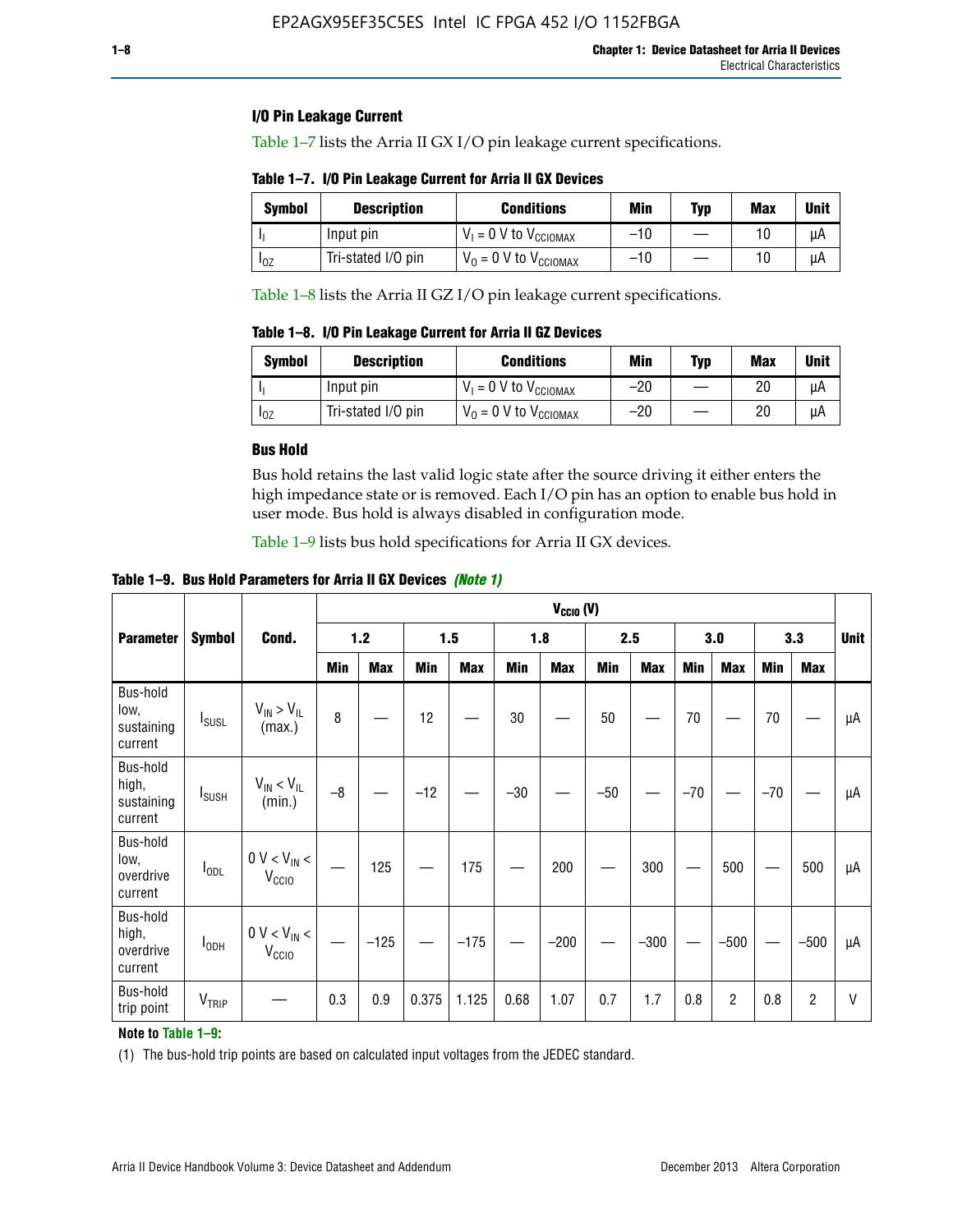# Table 1–10 lists the bus hold specifications for Arria II GZ devices.

| <b>Table 1–10. Bus Hold Parameters for Arria II GZ Devices</b> |  |  |  |  |
|----------------------------------------------------------------|--|--|--|--|
|----------------------------------------------------------------|--|--|--|--|

|                                           |                          |                                    | $V_{CClO}$ (V) |            |            |            |         |            |         |            |         |            |             |
|-------------------------------------------|--------------------------|------------------------------------|----------------|------------|------------|------------|---------|------------|---------|------------|---------|------------|-------------|
| <b>Parameter</b>                          | <b>Symbol</b>            | Cond.                              |                | 1.2        |            | 1.5        |         | 1.8        |         | 2.5        |         | 3.0        | <b>Unit</b> |
|                                           |                          |                                    | Min            | <b>Max</b> | <b>Min</b> | <b>Max</b> | Min     | <b>Max</b> | Min     | <b>Max</b> | Min     | <b>Max</b> |             |
| Bus-hold<br>Low<br>sustaining<br>current  | $I_{SUSL}$               | $V_{IN} > V_{IL}$<br>(max.)        | 22.5           |            | 25.0       |            | 30.0    |            | 50.0    |            | 70.0    |            | μA          |
| Bus-hold<br>High<br>sustaining<br>current | <b>I</b> <sub>SUSH</sub> | $V_{IN}$ < $V_{IH}$<br>(min.)      | $-22.5$        |            | $-25.0$    |            | $-30.0$ |            | $-50.0$ |            | $-70.0$ |            | μA          |
| Bus-hold<br>Low<br>overdrive<br>current   | $I_{ODL}$                | $0V < V_{IN}$<br>V <sub>CCIO</sub> |                | 120        |            | 160        |         | 200        |         | 300        |         | 500        | μA          |
| Bus-hold<br>High<br>overdrive<br>current  | $I_{ODH}$                | $0V < V_{IN}$<br>V <sub>CCIO</sub> |                | $-120$     |            | $-160$     |         | $-200$     |         | $-300$     |         | $-500$     | μA          |
| Bus-hold<br>trip point                    | V <sub>TRIP</sub>        |                                    | 0.45           | 0.95       | 0.50       | 1.00       | 0.68    | 1.07       | 0.70    | 1.70       | 0.80    | 2.00       | $\vee$      |

# **OCT Specifications**

Table 1–11 lists the Arria II GX device and differential OCT with and without calibration accuracy.

| Table 1–11. OCT With and Without Calibration Specification for Arria II GX Device I/Os (Note 1) (Part 1 of 2) |  |  |  |  |  |
|---------------------------------------------------------------------------------------------------------------|--|--|--|--|--|
|---------------------------------------------------------------------------------------------------------------|--|--|--|--|--|

|                                                           |                                                 |                                                | <b>Calibration Accuracy</b> |                   |               |
|-----------------------------------------------------------|-------------------------------------------------|------------------------------------------------|-----------------------------|-------------------|---------------|
| <b>Symbol</b>                                             | <b>Description</b>                              | <b>Conditions (V)</b>                          | <b>Commercial</b>           | <b>Industrial</b> | <b>Unit</b>   |
| 25- $\Omega$ R <sub>s</sub><br>3.0, 2.5                   | 25- $\Omega$ series OCT<br>without calibration  | $V_{\text{CC10}} = 3.0, 2.5$                   | ± 30                        | ± 40              | $\frac{0}{0}$ |
| 50- $\Omega$ R <sub>s</sub><br>3.0, 2.5                   | $50-\Omega$ series OCT<br>without calibration   | $V_{\text{CC10}} = 3.0, 2.5$                   | ± 30                        | ± 40              | $\frac{0}{0}$ |
| 25- $\Omega$ R <sub>S</sub><br>1.8                        | 25- $\Omega$ series OCT<br>without calibration  | $V_{\text{CCI0}} = 1.8$                        | ± 40                        | ± 50              | $\frac{0}{0}$ |
| 50- $\Omega$ R <sub>s</sub><br>1.8                        | $50-\Omega$ series OCT<br>without calibration   | $V_{\text{CC10}} = 1.8$                        | ± 40                        | ± 50              | $\frac{0}{0}$ |
| 25- $\Omega$ R <sub>s</sub><br>1.5, 1.2                   | 25- $\Omega$ series OCT<br>without calibration  | $V_{CCD} = 1.5, 1.2$                           | ± 50                        | ± 50              | $\frac{0}{0}$ |
| 50- $\Omega$ R <sub>s</sub><br>1.5, 1.2                   | $50 - \Omega$ series OCT<br>without calibration | $V_{\text{CC10}} = 1.5, 1.2$                   | ± 50                        | ± 50              | $\frac{0}{0}$ |
| 25- $\Omega$ R <sub>S</sub><br>3.0, 2.5, 1.8, 1.5,<br>1.2 | 25- $\Omega$ series OCT<br>with calibration     | $V_{\text{CC10}} = 3.0, 2.5,$<br>1.8, 1.5, 1.2 | ±10                         | ± 10              | $\frac{0}{0}$ |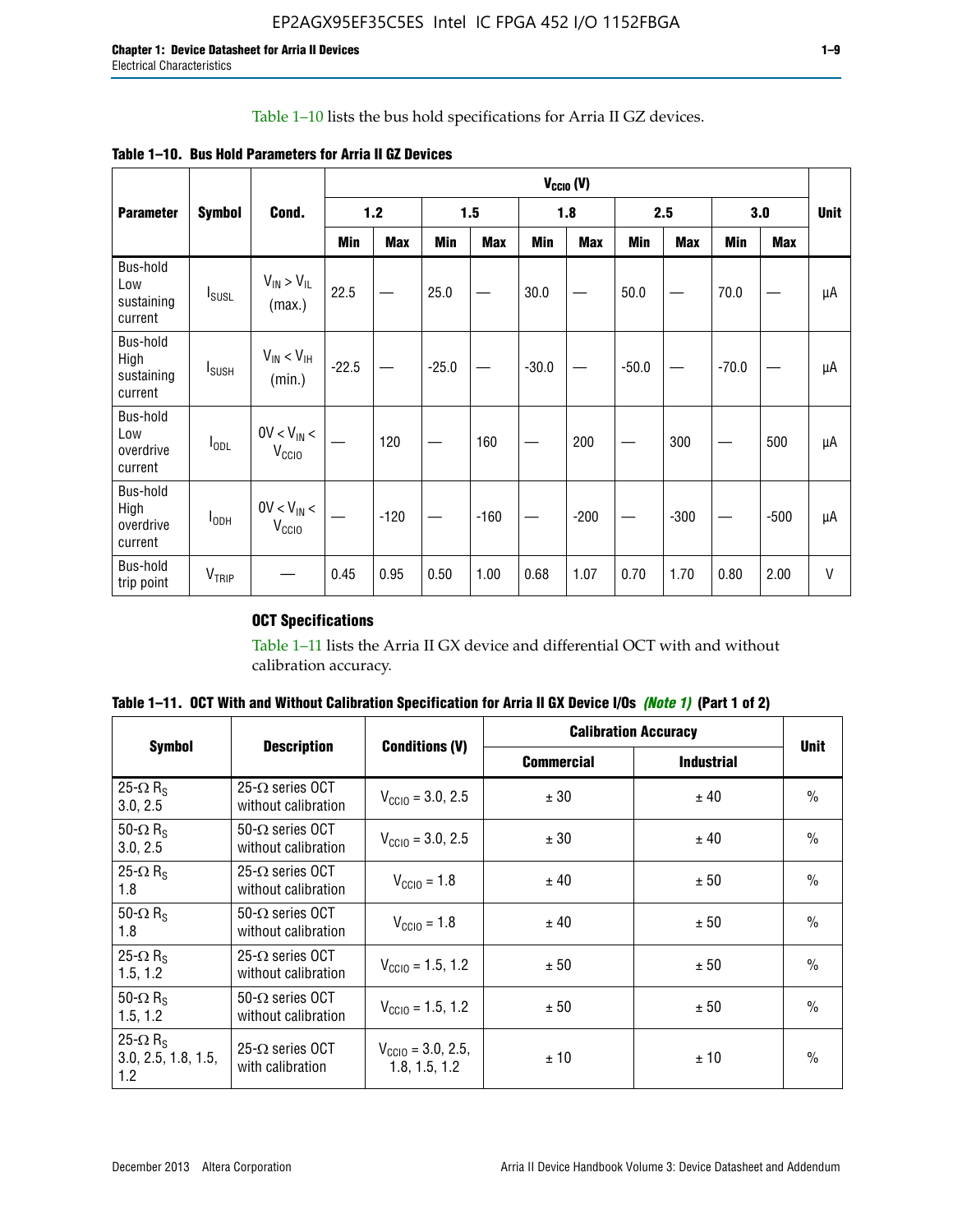| <b>Symbol</b>                                             | <b>Description</b>                                       |                                                | <b>Calibration Accuracy</b> | <b>Unit</b>       |               |
|-----------------------------------------------------------|----------------------------------------------------------|------------------------------------------------|-----------------------------|-------------------|---------------|
|                                                           |                                                          | <b>Conditions (V)</b>                          | <b>Commercial</b>           | <b>Industrial</b> |               |
| 50- $\Omega$ R <sub>S</sub><br>3.0, 2.5, 1.8, 1.5,<br>1.2 | 50- $\Omega$ series OCT<br>with calibration              | $V_{\text{CCIO}} = 3.0, 2.5,$<br>1.8, 1.5, 1.2 | ±10                         | ± 10              | $\frac{0}{0}$ |
| 100- $\Omega$ R <sub>D</sub><br>2.5                       | 100- $\Omega$ differential<br>OCT without<br>calibration | $V_{CCD} = 2.5$                                | ± 30                        | ± 30              | $\%$          |

# **Table 1–11. OCT With and Without Calibration Specification for Arria II GX Device I/Os** *(Note 1)* **(Part 2 of 2)**

**Note to Table 1–11:**

(1) OCT with calibration accuracy is valid at the time of calibration only.

Table 1–12 lists the OCT termination calibration accuracy specifications for Arria II GZ devices.

| Table 1-12. OCT with Calibration Accuracy Specifications for Arria II GZ Devices (Note 1) |  |  |  |  |  |
|-------------------------------------------------------------------------------------------|--|--|--|--|--|
|-------------------------------------------------------------------------------------------|--|--|--|--|--|

|                                                                                                       |                                                                                                                                 |                                                | <b>Calibration Accuracy</b> |        |       |               |
|-------------------------------------------------------------------------------------------------------|---------------------------------------------------------------------------------------------------------------------------------|------------------------------------------------|-----------------------------|--------|-------|---------------|
| <b>Symbol</b>                                                                                         | <b>Description</b>                                                                                                              | <b>Conditions (V)</b>                          | C <sub>2</sub>              | C3, I3 | C4,14 | <b>Unit</b>   |
| 25 $\Omega$ R <sub>s</sub><br>3.0, 2.5, 1.8, 1.5,<br>1.2 $(2)$                                        | $25-\Omega$ series OCT<br>with calibration                                                                                      | $V_{CGI0} = 3.0, 2.5,$<br>1.8.1.5.1.2          | ± 8                         | ± 8    | ± 8   | $\frac{0}{0}$ |
| 50- $\Omega$ R <sub>S</sub><br>3.0, 2.5, 1.8, 1.5,<br>1.2                                             | 50- $\Omega$ internal series<br>OCT with calibration                                                                            | $V_{\text{CC10}} = 3.0, 2.5,$<br>1.8, 1.5, 1.2 | ± 8                         | ± 8    | ± 8   | $\frac{0}{0}$ |
| 50- $\Omega$ R <sub>T</sub><br>2.5, 1.8, 1.5, 1.2                                                     | 50- $\Omega$ internal parallel<br><b>OCT</b> with calibration                                                                   | $V_{\text{CC10}} = 2.5, 1.8,$<br>1.5.1.2       | ± 10                        | ±10    | ± 10  | $\frac{0}{0}$ |
| 20- $\Omega$ , 40- $\Omega$ , and<br>$60 - \Omega$ R <sub>S</sub><br>3.0, 2.5, 1.8, 1.5,<br>1.2 $(3)$ | 20- $\Omega$ , 40- $\Omega$ and<br>60- $\Omega$ R <sub>s</sub> expanded<br>range for internal<br>series OCT with<br>calibration | $V_{\text{CC10}} = 3.0, 2.5,$<br>1.8.1.5.1.2   | ± 10                        | ± 10   | ± 10  | $\frac{0}{0}$ |
| 25- $\Omega$ R <sub>S_left_shift</sub><br>3.0, 2.5, 1.8, 1.5,<br>1.2                                  | 25- $\Omega$ R <sub>S left shift</sub><br>internal left shift<br>series OCT with<br>calibration                                 | $V_{\text{CGI0}} = 3.0, 2.5,$<br>1.8, 1.5, 1.2 | ± 10                        | ±10    | ± 10  | $\frac{0}{0}$ |

**Notes to Table 1–12:**

(1) OCT calibration accuracy is valid at the time of calibration only.

(2) 25- $\Omega$  R<sub>S</sub> is not supported for 1.5 V and 1.2 V in Row I/O.

(3)  $20-\Omega$  R<sub>S</sub> is not supported for 1.5 V and 1.2 V in Row I/O.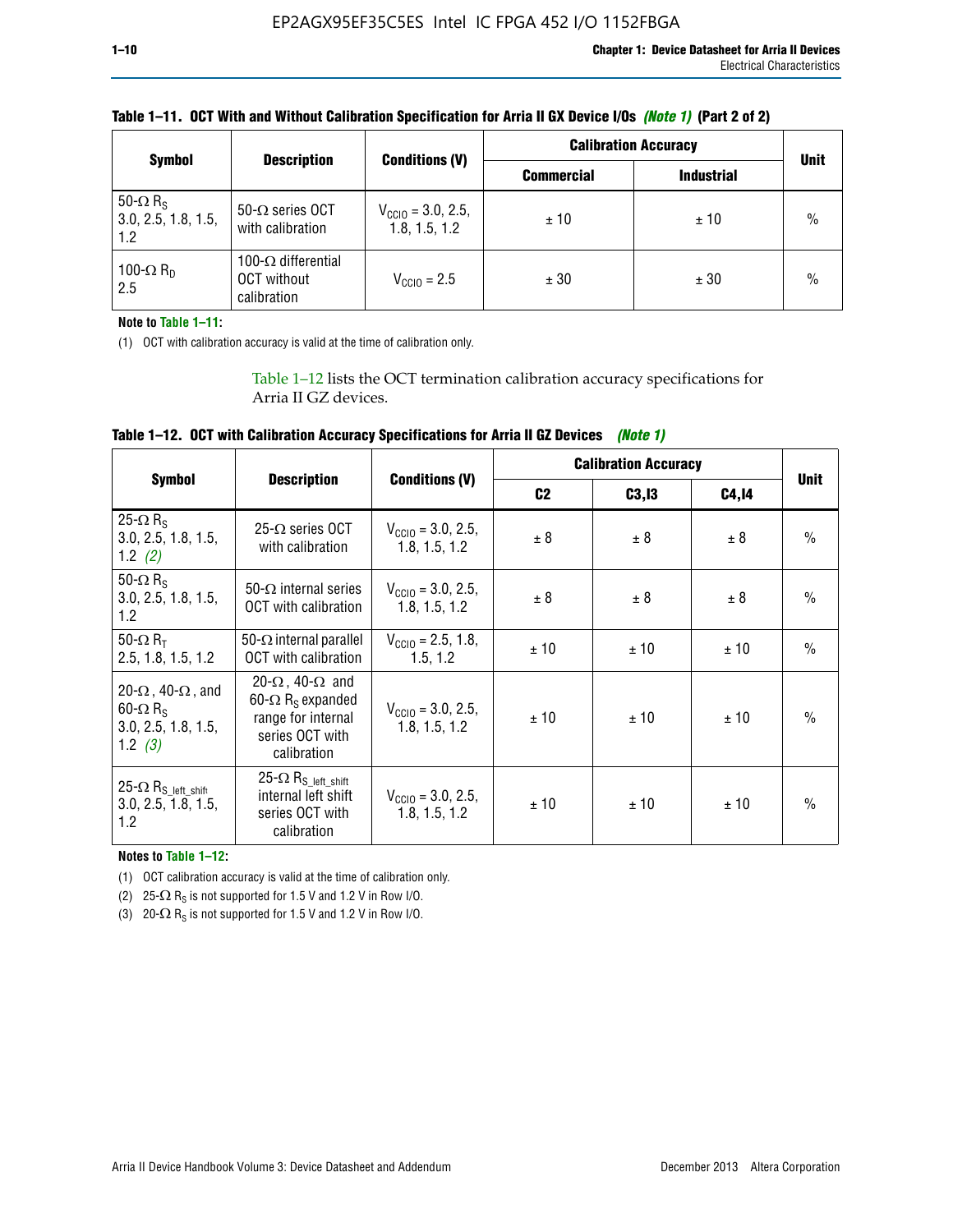The calibration accuracy for calibrated series and parallel OCTs are applicable at the moment of calibration. When process, voltage, and temperature (PVT) conditions change after calibration, the tolerance may change.

Table 1–13 lists the Arria II GZ OCT without calibration resistance tolerance to PVT changes.

|  | Table 1–13. OCT Without Calibration Resistance Tolerance Specifications for Arria II GZ Devices |  |  |  |
|--|-------------------------------------------------------------------------------------------------|--|--|--|
|--|-------------------------------------------------------------------------------------------------|--|--|--|

|                                            |                                                                   |                              | <b>Resistance Tolerance</b> | <b>Unit</b>  |               |
|--------------------------------------------|-------------------------------------------------------------------|------------------------------|-----------------------------|--------------|---------------|
| <b>Symbol</b>                              | <b>Description</b>                                                | <b>Conditions (V)</b>        | C3, I3                      | <b>C4,14</b> |               |
| 25- $\Omega$ R <sub>S</sub><br>3.0 and 2.5 | $25-\Omega$ internal series<br><b>OCT</b> without<br>calibration  | $V_{\text{CC10}} = 3.0, 2.5$ | ± 40                        | ± 40         | $\frac{0}{0}$ |
| 25- $\Omega$ R <sub>S</sub><br>1.8 and 1.5 | 25- $\Omega$ internal series<br><b>OCT</b> without<br>calibration | $V_{CGI0} = 1.8, 1.5$        | ± 40                        | ± 40         | $\frac{0}{0}$ |
| 25- $\Omega$ R <sub>S</sub><br>1.2         | 25- $\Omega$ internal series<br><b>OCT</b> without<br>calibration | $V_{\text{CC10}} = 1.2$      | ± 50                        | ± 50         | $\frac{0}{0}$ |
| 50- $\Omega$ R <sub>S</sub><br>3.0 and 2.5 | $50-\Omega$ internal series<br><b>OCT</b> without<br>calibration  | $V_{\text{CC10}} = 3.0, 2.5$ | ± 40                        | ± 40         | $\frac{0}{0}$ |
| 50- $\Omega$ R <sub>S</sub><br>1.8 and 1.5 | 50- $\Omega$ internal series<br><b>OCT</b> without<br>calibration | $V_{\text{CC10}} = 1.8, 1.5$ | ± 40                        | ± 40         | $\frac{0}{0}$ |
| 50- $\Omega$ R <sub>s</sub><br>1.2         | 50- $\Omega$ internal series<br><b>OCT</b> without<br>calibration | $V_{\text{CC10}} = 1.2$      | ± 50                        | ± 50         | $\frac{0}{0}$ |
| 100- $\Omega$ R <sub>D</sub><br>2.5        | 100- $\Omega$ internal<br>differential OCT                        | $V_{\text{CC10}} = 2.5$      | ± 25                        | ± 25         | $\frac{0}{0}$ |

OCT calibration is automatically performed at power up for OCT-enabled I/Os. When voltage and temperature conditions change after calibration, the resistance may change. Use Equation 1–1 and Table 1–14 to determine the OCT variation when voltage and temperature vary after power-up calibration for Arria II GX and GZ devices.

**Equation 1–1. OCT Variation** *(Note 1)*

$$
R_{OCT} = R_{SCAL} \Big( 1 + \langle \frac{dR}{dT} \times \Delta T \rangle \pm \langle \frac{dR}{dV} \times \Delta V \rangle \Big)
$$

#### **Notes to Equation 1–1:**

(1)  $R_{OCT}$  value calculated from Equation 1–1shows the range of OCT resistance with the variation of temperature and V<sub>CCIO</sub>.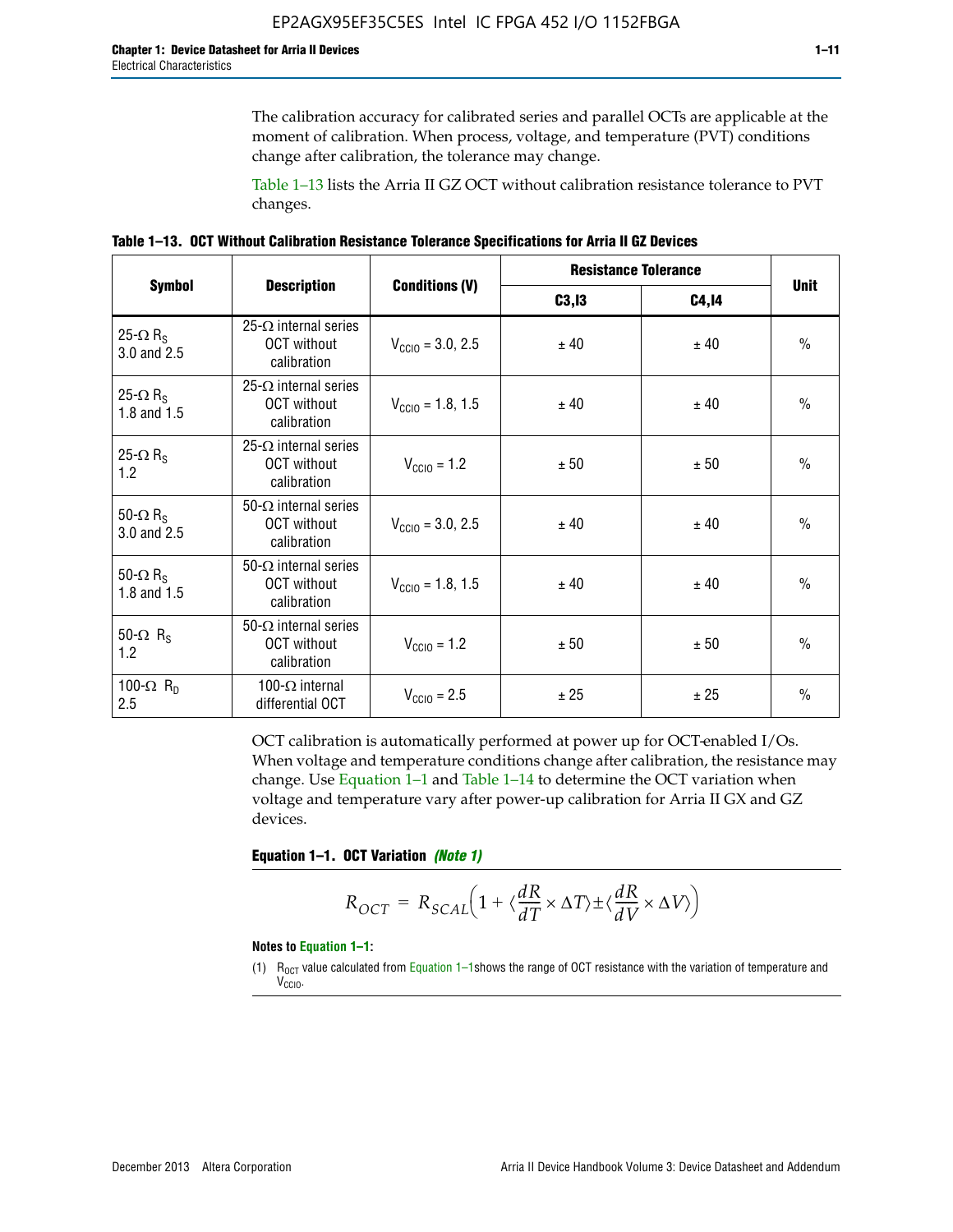Use the following with Equation 1–1:

- $\blacksquare$  R<sub>SCAL</sub> is the OCT resistance value at power up.
- $\blacksquare$   $\Delta T$  is the variation of temperature with respect to the temperature at power up.
- $\blacksquare$   $\Delta V$  is the variation of voltage with respect to the V<sub>CCIO</sub> at power up.
- $\blacksquare$  dR/dT is the percentage change of  $R_{\text{SCAL}}$  with temperature.
- $\blacksquare$  dR/dV is the percentage change of R<sub>SCAL</sub> with voltage.

Table 1–14 lists the OCT variation with temperature and voltage after power-up calibration for Arria II GX devices.

| Table 1–14. OCT Variation after Power-up Calibration for Arria II GX Devices |  |  |  |  |  |  |  |  |  |
|------------------------------------------------------------------------------|--|--|--|--|--|--|--|--|--|
|------------------------------------------------------------------------------|--|--|--|--|--|--|--|--|--|

| <b>Nominal Voltage V<sub>CCIO</sub> (V)</b> | $dR/dT$ (%/°C) | $dR/dV$ (%/mV) |
|---------------------------------------------|----------------|----------------|
| 3.0                                         | 0.262          | 0.035          |
| 2.5                                         | 0.234          | 0.039          |
| 1.8                                         | 0.219          | 0.086          |
| 1.5                                         | 0.199          | 0.136          |
| 1.2                                         | 0.161          | 0.288          |

Table 1–15 lists the OCT variation with temperature and voltage after power-up calibration for Arria II GZ devices.

| <b>Nominal Voltage, V<sub>ccio</sub> (V)</b> | $dR/dT$ (%/°C) | dR/dV (%/mV) |
|----------------------------------------------|----------------|--------------|
| 3.0                                          | 0.189          | 0.0297       |
| 2.5                                          | 0.208          | 0.0344       |
| 1.8                                          | 0.266          | 0.0499       |
| 1.5                                          | 0.273          | 0.0744       |
| 1.2                                          | 0.317          | 0.1241       |

**Table 1–15. OCT Variation after Power-Up Calibration for Arria II GZ Devices** *(Note 1)*

**Note to Table 1–15:**

(1) Valid for V<sub>CCIO</sub> range of  $\pm 5\%$  and temperature range of 0° to 85°C.

#### **Pin Capacitance**

Table 1–16 lists the pin capacitance for Arria II GX devices.

**Table 1–16. Pin Capacitance for Arria II GX Devices**

| <b>Symbol</b> | <b>Description</b>                                                                                                                               | <b>Typical</b> | <b>Unit</b> |
|---------------|--------------------------------------------------------------------------------------------------------------------------------------------------|----------------|-------------|
| ⊍∪            | Input capacitance on I/O pins, dual-purpose pins (differential I/O, clock,<br>$R_{\text{up}}$ , $R_{\text{dn}}$ , and dedicated clock input pins |                |             |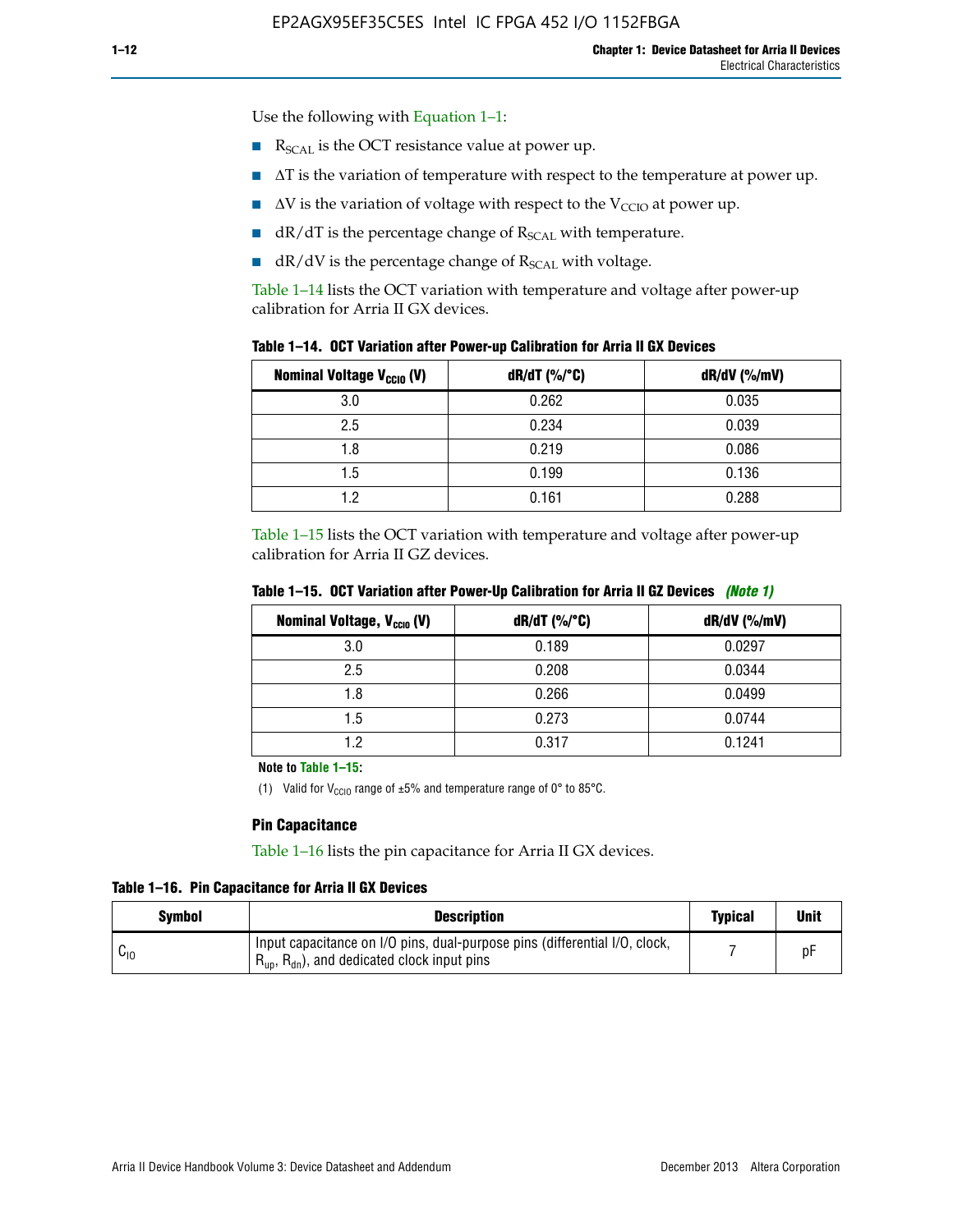### Table 1–17 lists the pin capacitance for Arria II GZ devices.

**Table 1–17. Pin Capacitance for Arria II GZ Devices** 

| <b>Symbol</b>                                    | <b>Description</b>                                                     | <b>Typical</b> | <b>Unit</b> |
|--------------------------------------------------|------------------------------------------------------------------------|----------------|-------------|
| $C_{\text{IOTB}}$                                | Input capacitance on the top and bottom I/O pins                       | 4              | pF          |
| C <sub>IOLR</sub>                                | Input capacitance on the left and right I/O pins                       | 4              | pF          |
| $C_{CLKTB}$                                      | Input capacitance on the top and bottom non-dedicated clock input pins |                | рF          |
| $C_{CLKLR}$                                      | Input capacitance on the left and right non-dedicated clock input pins |                | pF          |
| $C_{\text{OUTFB}}$                               | Input capacitance on the dual-purpose clock output and feedback pins   | 5              | pF          |
| $CCLK1$ , $CCLK3$ , $CCLK8$ ,<br>and $C_{CLK10}$ | Input capacitance for dedicated clock input pins                       |                | рF          |

### **Internal Weak Pull-Up and Weak Pull-Down Resistors**

Table 1–18 lists the weak pull-up and pull-down resistor values for Arria II GX devices.

**Table 1–18. Internal Weak Pull-up and Weak Pull-Down Resistors for Arria II GX Devices** *(Note 1)* 

| <b>Symbol</b> | <b>Description</b>                                              | <b>Conditions</b>                              | Min                                                                                                                                                                                                                                           | Typ | Max | <b>Unit</b> |
|---------------|-----------------------------------------------------------------|------------------------------------------------|-----------------------------------------------------------------------------------------------------------------------------------------------------------------------------------------------------------------------------------------------|-----|-----|-------------|
|               |                                                                 | $V_{\text{CC10}} = 3.3 \text{ V} \pm 5\%$ (2)  | 7                                                                                                                                                                                                                                             | 25  | 41  | $k\Omega$   |
| $R_{PU}$      | Value of I/O pin pull-up resistor                               | $V_{\text{CC10}} = 3.0 V \pm 5\%$ (2)          | 7                                                                                                                                                                                                                                             | 28  | 47  | $k\Omega$   |
|               | before and during configuration,<br>as well as user mode if the | $V_{\text{CC10}} = 2.5 V \pm 5\% (2)$          | 8                                                                                                                                                                                                                                             | 35  | 61  | $k\Omega$   |
|               | programmable pull-up resistor                                   | $V_{\text{CC10}} = 1.8 \text{ V } \pm 5\%$ (2) | 57<br>10<br>108<br>$k\Omega$<br>13<br>82<br>163<br>$k\Omega$<br>19<br>143<br>351<br>$k\Omega$<br>6<br>19<br>29<br>$k\Omega$<br>6<br>22<br>32<br>$k\Omega$<br>6<br>25<br>42<br>$k\Omega$<br>7<br>35<br>70<br>$k\Omega$<br>8<br>112<br>50<br>kΩ |     |     |             |
|               | option is enabled.                                              | $V_{\text{CC10}} = 1.5 \text{ V} \pm 5\%$ (2)  |                                                                                                                                                                                                                                               |     |     |             |
|               |                                                                 | $V_{\text{CC10}} = 1.2 V \pm 5\%$ (2)          |                                                                                                                                                                                                                                               |     |     |             |
|               |                                                                 | $V_{\text{CC10}} = 3.3 V \pm 5\%$              |                                                                                                                                                                                                                                               |     |     |             |
| $R_{PD}$      |                                                                 | $V_{\text{CC10}} = 3.0 V \pm 5\%$              |                                                                                                                                                                                                                                               |     |     |             |
|               | Value of TCK pin pull-down<br>resistor                          | $V_{\text{CC10}} = 2.5 V \pm 5\%$              |                                                                                                                                                                                                                                               |     |     |             |
|               |                                                                 | $V_{\text{CC10}} = 1.8 \text{ V} \pm 5\%$      |                                                                                                                                                                                                                                               |     |     |             |
|               |                                                                 | $V_{\text{CC10}} = 1.5 V \pm 5\%$              |                                                                                                                                                                                                                                               |     |     |             |

**Notes to Table 1–18:**

(1) All I/O pins have an option to enable weak pull-up except configuration, test, and JTAG pins. The weak pull-down feature is only available for JTAG TCK.

(2) Pin pull-up resistance values may be lower if an external source drives the pin higher than  $V_{\text{CCIO}}$ .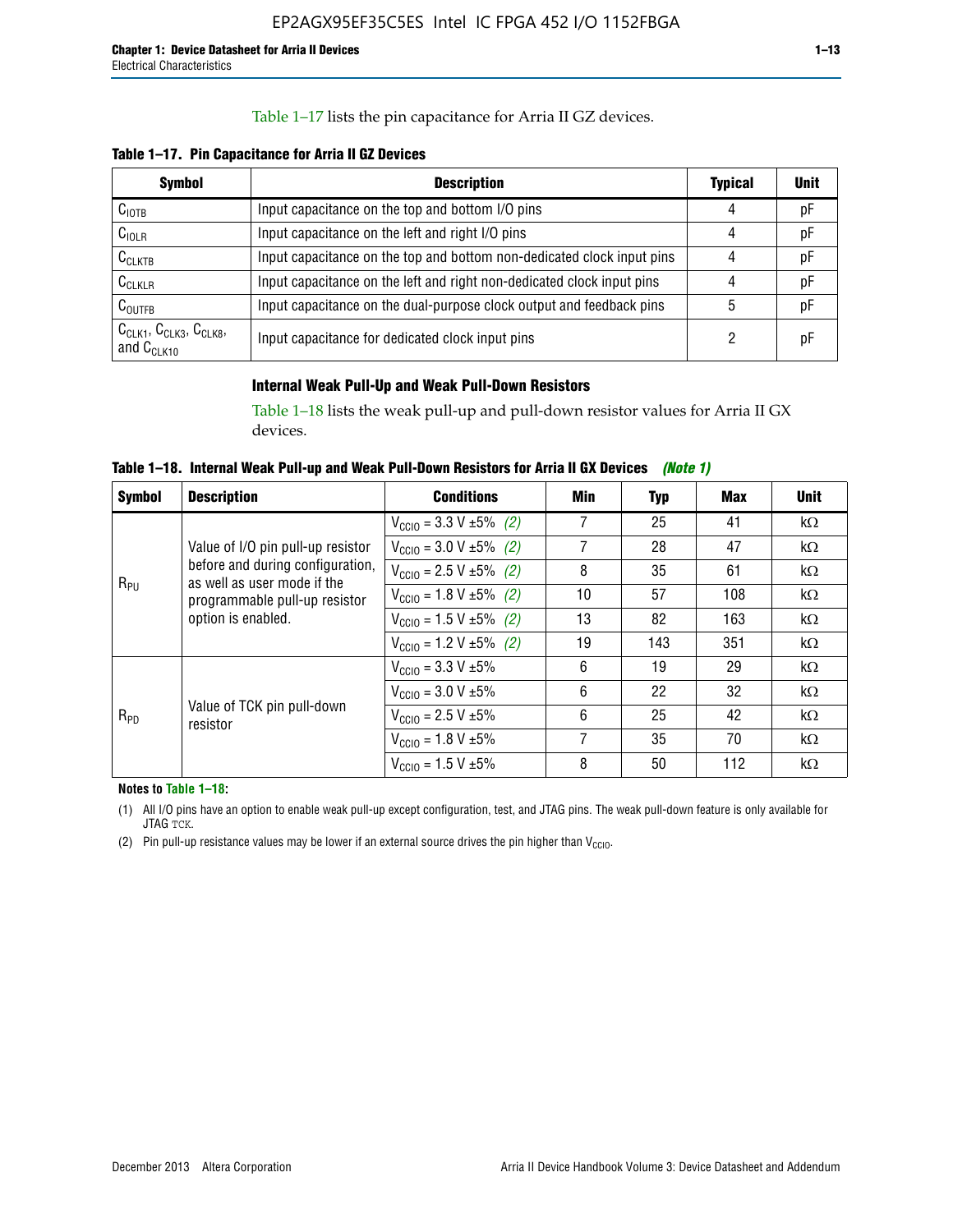Table 1–19 lists the weak pull-up resistor values for Arria II GZ devices.

**Table 1–19. Internal Weak Pull-Up Resistor for Arria II GZ Devices** *(Note 1)***,** *(2)*

| <b>Symbol</b> | <b>Description</b>                                                                                                              | <b>Conditions</b>                             | Min | <b>Typ</b> | <b>Max</b> | <b>Unit</b> |
|---------------|---------------------------------------------------------------------------------------------------------------------------------|-----------------------------------------------|-----|------------|------------|-------------|
|               | Value of the I/O pin pull-up                                                                                                    | $V_{\text{CC10}} = 3.0 V \pm 5\%$ (3)         |     | 25         |            | kΩ          |
| $R_{PU}$      | resistor before and during<br>configuration, as well as user<br>mode if the programmable<br>pull-up resistor option is enabled. | $V_{\text{CC10}} = 2.5 V \pm 5\%$ (3)         |     | 25         |            | kΩ          |
|               |                                                                                                                                 | $V_{\text{CC10}} = 1.8 \text{ V} \pm 5\%$ (3) |     | 25         |            | kΩ          |
|               |                                                                                                                                 | $V_{\text{CC10}} = 1.5 \text{ V} \pm 5\%$ (3) |     | 25         |            | kΩ          |
|               |                                                                                                                                 | $V_{\text{CC10}} = 1.2 V \pm 5\%$ (3)         |     | 25         |            | kΩ          |

**Notes to Table 1–19:**

(1) All I/O pins have an option to enable weak pull-up except configuration, test, and JTAG pins.

(2) The internal weak pull-down feature is only available for the JTAG TCK pin. The typical value for this internal weak pull-down resistor is approximately 25 k $\Omega$ .

(3) Pin pull-up resistance values may be lower if an external source drives the pin higher than  $V_{\text{CCIO}}$ .

#### **Hot Socketing**

Table 1–20 lists the hot-socketing specification for Arria II GX and GZ devices.

**Table 1–20. Hot Socketing Specifications for Arria II Devices** 

| <b>Symbol</b> | <b>Description</b>                | <b>Maximum</b>     |
|---------------|-----------------------------------|--------------------|
| IIOPIN(DC)    | DC current per I/O pin            | $300 \mu A$        |
| $I$ IOPIN(AC) | AC current per I/O pin            | $8 \text{ mA}$ (1) |
| IXCVRTX(DC)   | DC current per transceiver TX pin | 100 mA             |
| IXCVRRX(DC)   | DC current per transceiver RX pin | 50 mA              |

#### **Note to Table 1–20:**

(1) The I/O ramp rate is 10 ns or more. For ramp rates faster than 10 ns,  $|I_{10\text{PIN}}| = C$  dv/dt, in which "C" is I/O pin capacitance and "dv/dt" is slew rate.

# **Schmitt Trigger Input**

The Arria II GX device supports Schmitt trigger input on the TDI, TMS, TCK, nSTATUS, nCONFIG, nCE, CONF\_DONE, and DCLK pins. A Schmitt trigger feature introduces hysteresis to the input signal for improved noise immunity, especially for signals with slow edge rates.

Table 1–21 lists the hysteresis specifications across the supported  $V<sub>CCIO</sub>$  range for Schmitt trigger inputs in Arria II GX devices.

**Table 1–21. Schmitt Trigger Input Hysteresis Specifications for Arria II GX Devices**

| <b>Symbol</b>        | <b>Description</b>                   | <b>Condition (V)</b>    | <b>Minimum</b> | <b>Unit</b> |
|----------------------|--------------------------------------|-------------------------|----------------|-------------|
|                      |                                      | $V_{\text{CGI0}} = 3.3$ | 220            | mV          |
| V <sub>Schmitt</sub> | Hysteresis for Schmitt trigger input | $V_{\text{CCIO}} = 2.5$ | 180            | mV          |
|                      |                                      | $V_{\text{CCIO}} = 1.8$ | 110            | mV          |
|                      |                                      | $V_{\text{CCIO}} = 1.5$ | 70             | mV          |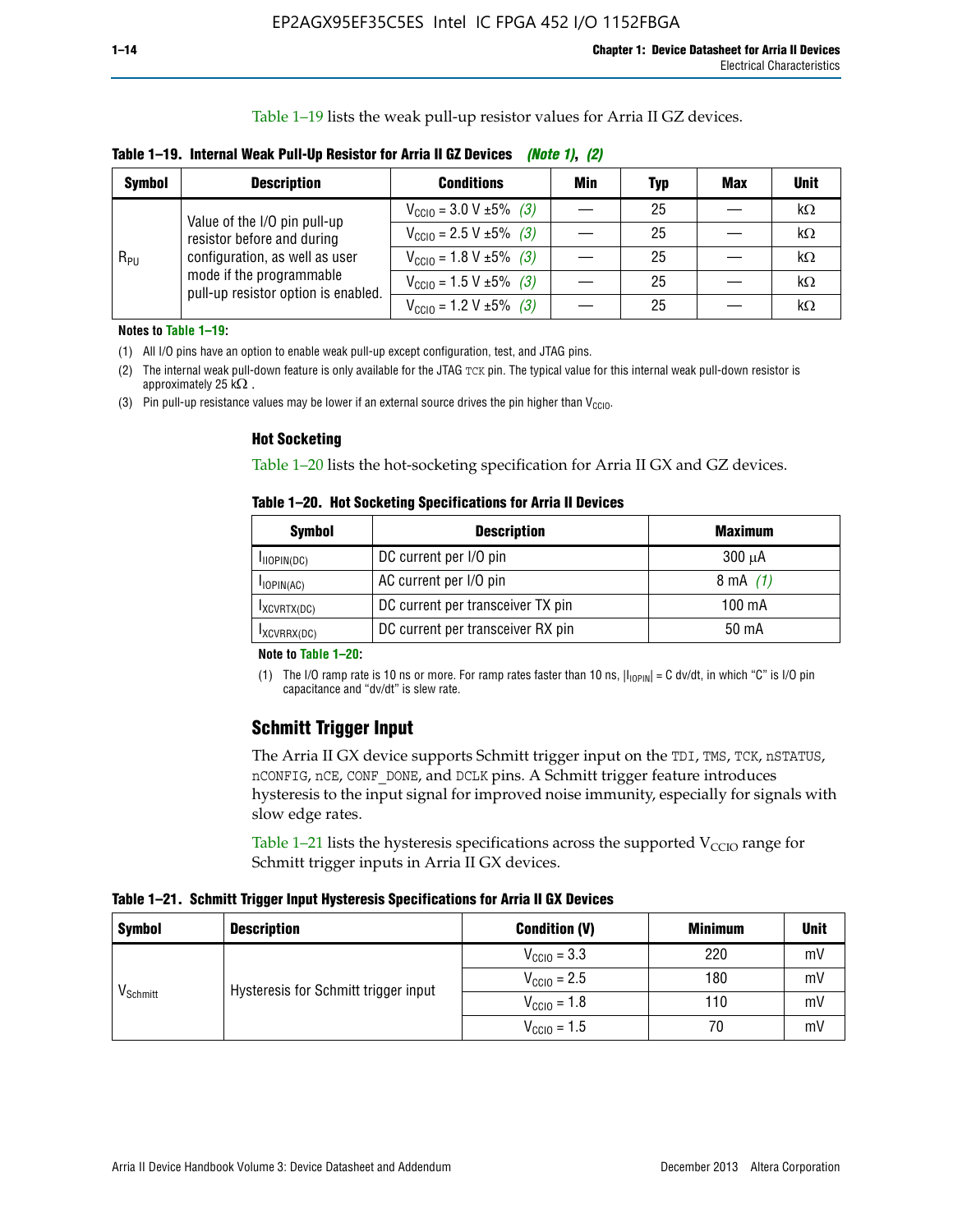# **I/O Standard Specifications**

Table 1–22 through Table 1–35 list input voltage ( $V_{IH}$  and  $V_{IL}$ ), output voltage ( $V_{OH}$ and  $V_{OL}$ ), and current drive characteristics ( $I_{OH}$  and  $I_{OL}$ ) for various I/O standards supported by the Arria II device family. They also show the Arria II device family I/O standard specifications.  $V_{OL}$  and  $V_{OH}$  values are valid at the corresponding  $I_{OH}$  and I<sub>OL</sub>, respectively.

**1.** For an explanation of terms used in Table 1–22 through Table 1–35, refer to "Glossary" on page 1–74.

Table 1–22 lists the single-ended I/O standards for Arria II GX devices.

| I/O Standard |       | $V_{CClO}(V)$ |            |        | $V_{IL}(V)$                        |                                    | $V_{IH}(V)$             | $V_{OL}(V)$                        | $V_{OH} (V)$                       | $I_{0L}$       | $I_{0H}$ |
|--------------|-------|---------------|------------|--------|------------------------------------|------------------------------------|-------------------------|------------------------------------|------------------------------------|----------------|----------|
|              | Min   | <b>Typ</b>    | <b>Max</b> | Min    | <b>Max</b>                         | Min                                | <b>Max</b>              | <b>Max</b>                         | Min                                | (mA)           | (mA)     |
| 3.3 V LVTTL  | 3.135 | 3.3           | 3.465      | $-0.3$ | 0.8                                | 1.7                                | 3.6                     | 0.45                               | 2.4                                | 4              | $-4$     |
| 3.3 V LVCMOS | 3.135 | 3.3           | 3.465      | $-0.3$ | 0.8                                | 1.7                                | 3.6                     | 0.2                                | $V_{\text{CCIO}}$ -0.2             | $\overline{2}$ | $-2$     |
| 3.0 V LVTTL  | 2.85  | 3             | 3.15       | $-0.3$ | 0.8                                | 1.7                                | $V_{CC10} +$<br>0.3     | 0.45                               | 2.4                                | 4              | $-4$     |
| 3.0 V LVCMOS | 2.85  | 3             | 3.15       | $-0.3$ | 0.8                                | 1.7                                | $V_{CC10} +$<br>0.3     | 0.2                                | $V_{\text{CC10}}$ - 0.2            | 0.1            | $-0.1$   |
| 2.5 V LVCMOS | 2.375 | 2.5           | 2.625      | $-0.3$ | 0.7                                | 1.7                                | $V_{\rm CClO}$ +<br>0.3 | 0.4                                | $\overline{c}$                     | 1              | $-1$     |
| 1.8 V LVCMOS | 1.71  | 1.8           | 1.89       | $-0.3$ | $0.35 \times$<br>V <sub>CCIO</sub> | $0.65 \times$<br>V <sub>CCIO</sub> | $V_{CCIO} +$<br>0.3     | 0.45                               | $V_{CGIO}$ -<br>0.45               | $\overline{2}$ | $-2$     |
| 1.5 V LVCMOS | 1.425 | 1.5           | 1.575      | $-0.3$ | $0.35 \times$<br>V <sub>CCIO</sub> | $0.65 \times$<br>V <sub>CCIO</sub> | $V_{CC10} +$<br>0.3     | $0.25 \times$<br>V <sub>CCIO</sub> | $0.75 \times$<br>V <sub>CCIO</sub> | $\overline{2}$ | $-2$     |
| 1.2 V LVCMOS | 1.14  | 1.2           | 1.26       | $-0.3$ | $0.35 \times$<br>V <sub>CCIO</sub> | $0.65 \times$<br>V <sub>CClO</sub> | $V_{CC10} +$<br>0.3     | $0.25 \times$<br>V <sub>CCIO</sub> | $0.75 \times$<br>V <sub>CCIO</sub> | $\overline{2}$ | $-2$     |
| 3.0-V PCI    | 2.85  | 3             | 3.15       |        | $0.3 \times$<br>$V_{\rm CClO}$     | $0.5 \times$<br>$V_{\rm CClO}$     | $V_{CC10} +$<br>0.3     | $0.1 \times$<br>V <sub>CCIO</sub>  | $0.9 \times V_{\text{CC10}}$       | 1.5            | $-0.5$   |
| 3.0-V PCI-X  | 2.85  | 3             | 3.15       |        | $0.35 \times$<br>V <sub>CCIO</sub> | $0.5 \times$<br>V <sub>CClO</sub>  | $V_{CC10} +$<br>0.3     | $0.1 \times$<br>V <sub>CCIO</sub>  | $0.9 \times V_{\text{CC10}}$       | 1.5            | $-0.5$   |

**Table 1–22. Single-Ended I/O Standards for Arria II GX Devices**

Table 1–23 lists the single-ended I/O standards for Arria II GZ devices.

|  |  | Table 1-23. Single-Ended I/O Standards for Arria II GZ Devices (Part 1 of 2) |  |
|--|--|------------------------------------------------------------------------------|--|
|--|--|------------------------------------------------------------------------------|--|

|               | $V_{\text{CCIO}}(V)$ |     | $V_{IL}(V)$ |            | $V_{IH} (V)$                       |                                    | $V_{OL}(V)$         | $V_{OH} (V)$                    | <sup>1</sup> OL                    | <sup>1</sup> OH |        |
|---------------|----------------------|-----|-------------|------------|------------------------------------|------------------------------------|---------------------|---------------------------------|------------------------------------|-----------------|--------|
| I/O Standard  | Min                  | Typ | <b>Max</b>  | <b>Min</b> | <b>Max</b>                         | Min                                | <b>Max</b>          | <b>Max</b>                      | Min                                | (mA)            | (mA)   |
| <b>LVTTL</b>  | 2.85                 | 3   | 3.15        | $-0.3$     | 0.8                                | 1.7                                | 3.6                 | 0.4                             | 2.4                                | 2               | $-2$   |
| <b>LVCMOS</b> | 2.85                 | 3   | 3.15        | $-0.3$     | 0.8                                | 1.7                                | 3.6                 | 0.2                             | $V_{CGIO}$ - 0.2                   | 0.1             | $-0.1$ |
| 2.5V          | 2.375                | 2.5 | 2.625       | $-0.3$     | 0.7                                | 1.7                                | 3.6                 | 0.4                             | 2                                  |                 | $-1$   |
| 1.8V          | 1.71                 | 1.8 | 1.89        | $-0.3$     | $0.35 \times$<br>V <sub>CCIO</sub> | $0.65 \times$<br>V <sub>CCIO</sub> | $V_{CClO}$ +<br>0.3 | 0.45                            | $V_{CGIO}$ -<br>0.45               | 2               | -2     |
| 1.5V          | 1.425                | 1.5 | .575        | $-0.3$     | $0.35 \times$<br>V <sub>CCIO</sub> | $0.65 \times$<br>V <sub>CCIO</sub> | $V_{CC10}$ +<br>0.3 | $0.25 \times$<br>$V_{\rm CCIO}$ | $0.75 \times$<br>V <sub>CCIO</sub> | 2               | -2     |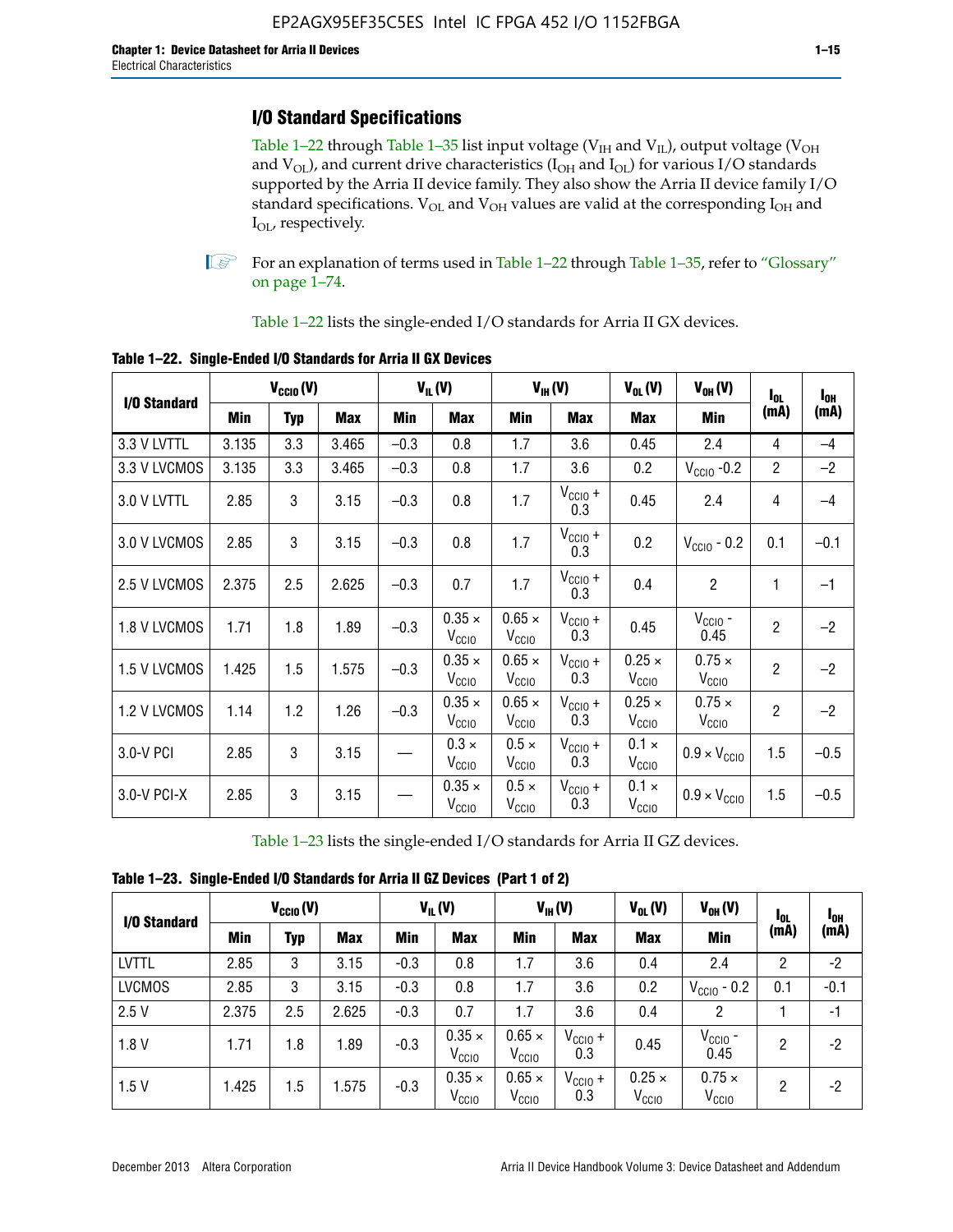| I/O Standard |      | $V_{CClO}(V)$ |            |        | $V_{IL}(V)$                        |                                    | $V_{IH} (V)$               | $V_{OL}(V)$                        | $V_{OH} (V)$                       | <b>I</b> OL | <sup>1</sup> OH |
|--------------|------|---------------|------------|--------|------------------------------------|------------------------------------|----------------------------|------------------------------------|------------------------------------|-------------|-----------------|
|              | Min  | Typ           | <b>Max</b> | Min    | <b>Max</b>                         | Min                                | <b>Max</b>                 | <b>Max</b>                         | <b>Min</b>                         | (mA)        | (mA)            |
| 1.2V         | 1.14 | 1.2           | 1.26       | $-0.3$ | $0.35 \times$<br>V <sub>CCIO</sub> | $0.65 \times$<br>V <sub>CCIO</sub> | $V_{\text{CC1O}} +$<br>0.3 | $0.25 \times$<br>V <sub>CCIO</sub> | $0.75 \times$<br>V <sub>CCIO</sub> | 2           | -2              |
| 3.0-V PCI    | 2.85 | 3             | 3.15       |        | $0.3 \times$<br>V <sub>CCIO</sub>  | $0.5 \times$<br>V <sub>CCIO</sub>  | 3.6                        | $0.1 \times$<br>V <sub>CCIO</sub>  | $0.9 \times V_{\text{CC10}}$       | 1.5         | $-0.5$          |
| 3.0-V PCI-X  | 2.85 | 3             | 3.15       |        | $0.35 \times$<br>V <sub>CCIO</sub> | $0.5 \times$<br>V <sub>CCIO</sub>  |                            | $0.1 \times$<br>V <sub>CCIO</sub>  | $0.9 \times V_{\text{CC10}}$       | 1.5         | $-0.5$          |

**Table 1–23. Single-Ended I/O Standards for Arria II GZ Devices (Part 2 of 2)**

Table 1–24 lists the single-ended SSTL and HSTL I/O reference voltage specifications for Arria II GX devices.

**Table 1–24. Single-Ended SSTL and HSTL I/O Reference Voltage Specifications for Arria II GX Devices**

| I/O Standard        |       | $V_{\text{CCIO}}(V)$ |            |                                    | $V_{REF}(V)$                 |                                    | $V_{TT} (V)$                       |                                   |                                    |  |
|---------------------|-------|----------------------|------------|------------------------------------|------------------------------|------------------------------------|------------------------------------|-----------------------------------|------------------------------------|--|
|                     | Min   | <b>Typ</b>           | <b>Max</b> | Min                                | Typ                          | Max                                | Min                                | <b>Typ</b>                        | <b>Max</b>                         |  |
| SSTL-2 Class I, II  | 2.375 | 2.5                  | 2.625      | $0.49 \times$<br>V <sub>CCD</sub>  | $0.5 \times V_{\text{CC10}}$ | $0.51 \times$<br>V <sub>CCIO</sub> | $V_{REF}$ -<br>0.04                | $V_{REF}$                         | $V_{REF}$ +<br>0.04                |  |
| SSTL-18 Class I, II | 1.71  | 1.8                  | 1.89       | 0.833                              | 0.9                          | 0.969                              | $V_{REF}$ -<br>0.04                | V <sub>REF</sub>                  | $V_{REF}$ +<br>0.04                |  |
| SSTL-15 Class I, II | 1.425 | 1.5                  | 1.575      | $0.47 \times$<br>V <sub>CCIO</sub> | $0.5 \times V_{\text{CCIO}}$ | $0.53 \times$<br>V <sub>CCIO</sub> | $0.47 \times$<br>V <sub>CCIO</sub> | $0.5 \times$<br>V <sub>CCIO</sub> | $0.53 \times$<br>V <sub>CCIO</sub> |  |
| HSTL-18 Class I, II | 1.71  | 1.8                  | 1.89       | 0.85                               | 0.9                          | 0.95                               | 0.85                               | 0.9                               | 0.95                               |  |
| HSTL-15 Class I, II | 1.425 | 1.5                  | 1.575      | 0.71                               | 0.75                         | 0.79                               | 0.71                               | 0.75                              | 0.79                               |  |
| HSTL-12 Class I, II | 1.14  | 1.2                  | 1.26       | $0.48 \times$<br>V <sub>CCIO</sub> | $0.5 \times V_{\text{CCIO}}$ | $0.52 \times$<br>V <sub>CCIO</sub> |                                    | $V_{\text{CCIO}}/2$               |                                    |  |

Table 1–25 lists the single-ended SSTL and HSTL I/O reference voltage specifications for Arria II GZ devices.

**Table 1–25. Single-Ended SSTL and HSTL I/O Reference Voltage Specifications for Arria II GZ Devices** 

| I/O Standard        |       | $V_{\text{CCIO}}(V)$ |            |                                    | $V_{REF}(V)$                 |                                    | $V_{TT}(V)$                        |                     |                                    |  |
|---------------------|-------|----------------------|------------|------------------------------------|------------------------------|------------------------------------|------------------------------------|---------------------|------------------------------------|--|
|                     | Min   | <b>Typ</b>           | <b>Max</b> | Min                                | Typ                          | Max                                | Min                                | Typ                 | Max                                |  |
| SSTL-2 Class I. II  | 2.375 | 2.5                  | 2.625      | $0.49 \times$<br>V <sub>CCD</sub>  | $0.5 \times V_{\text{CC10}}$ | $0.51 \times$<br>V <sub>CCIO</sub> | $V_{REF}$ -<br>0.04                | V <sub>REF</sub>    | $V_{REF}$ +<br>0.04                |  |
| SSTL-18 Class I, II | 1.71  | 1.8                  | 1.89       | 0.833                              | 0.9                          | 0.969                              | $V_{REF}$ -<br>0.04                | V <sub>REF</sub>    | $V_{REF}$ +<br>0.04                |  |
| SSTL-15 Class I, II | 1.425 | 1.5                  | 1.575      | $0.47 \times$<br>V <sub>CCIO</sub> | $0.5 \times V_{\text{CCIO}}$ | $0.53 \times$<br>V <sub>CCIO</sub> | $0.47 \times$<br>V <sub>CCIO</sub> | V <sub>REF</sub>    | $0.53 \times$<br>V <sub>CCIO</sub> |  |
| HSTL-18 Class I, II | 1.71  | 1.8                  | 1.89       | 0.85                               | 0.9                          | 0.95                               |                                    | $V_{\rm CClO}/2$    |                                    |  |
| HSTL-15 Class I, II | 1.425 | 1.5                  | 1.575      | 0.68                               | 0.75                         | 0.9                                |                                    | $V_{\rm CC10}$ /2   |                                    |  |
| HSTL-12 Class I, II | 1.14  | 1.2                  | 1.26       | $0.47 \times$<br>V <sub>CCIO</sub> | $0.5 \times V_{\text{CCIO}}$ | $0.53 \times$<br>V <sub>CCIO</sub> |                                    | $V_{\text{CC10}}/2$ |                                    |  |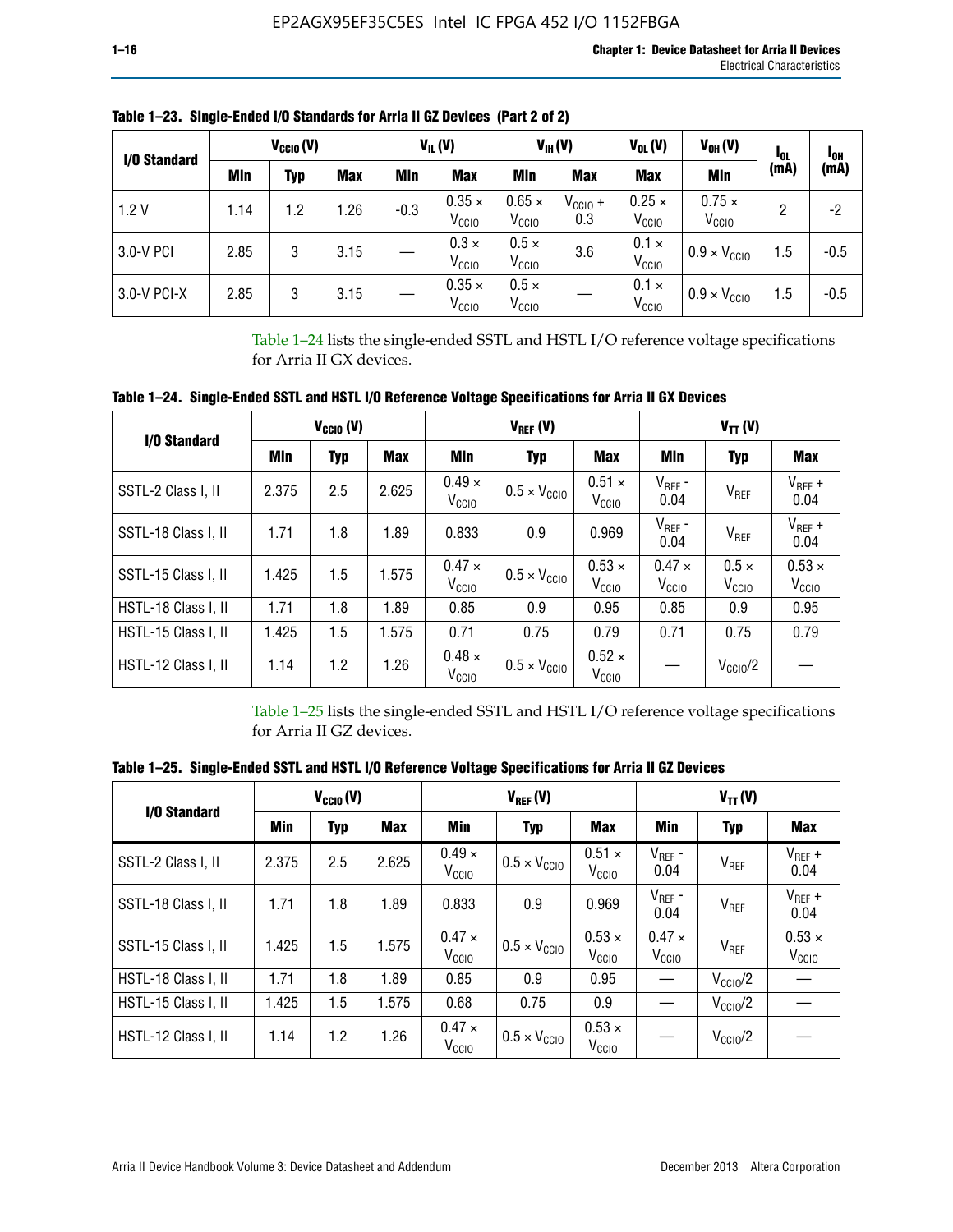Table 1–26 lists the single-ended SSTL and HSTL I/O standard signal specifications for Arria II GX devices.

|                  |         | $V_{IL(DC)}(V)$      |                      | $V_{IH(DC)}(V)$             | $V_{IL(AC)}(V)$   | $V_{IH(AC)}$ (V)     | $V_{OL}$ (V)                       | $V_{OH} (V)$                       | l <sub>ol.</sub> | $I_{0H}$ |
|------------------|---------|----------------------|----------------------|-----------------------------|-------------------|----------------------|------------------------------------|------------------------------------|------------------|----------|
| I/O Standard     | Min     | <b>Max</b>           | Min                  | <b>Max</b>                  | <b>Max</b>        | Min                  | Max                                | <b>Min</b>                         | (mA)             | (mA)     |
| SSTL-2 Class I   | $-0.3$  | $V_{REF}$ -<br>0.18  | $V_{REF} +$<br>0.18  | $V_{\text{CCIO}} +$<br>0.3  | $V_{REF}$ - 0.35  | $V_{REF} +$<br>0.35  | $V_{TT}$ -<br>0.57                 | $V_{TT}$ +<br>0.57                 | 8.1              | $-8.1$   |
| SSTL-2 Class II  | $-0.3$  | $V_{REF}$ -<br>0.18  | $V_{REF} +$<br>0.18  | $V_{CCIO} +$<br>0.3         | $V_{REF}$ - 0.35  | $V_{REF} +$<br>0.35  | $V_{TT}$ -<br>0.76                 | $V_{TT}$ +<br>0.76                 | 16.4             | $-16.4$  |
| SSTL-18 Class I  | $-0.3$  | $V_{REF}$ -<br>0.125 | $V_{REF} +$<br>0.125 | $V_{\text{CCIO}} +$<br>0.3  | $V_{REF}$ - 0.25  | $V_{REF}$ +<br>0.25  | $V_{TT}$ -<br>0.475                | $V_{TT}$ +<br>0.475                | 6.7              | $-6.7$   |
| SSTL-18 Class II | $-0.3$  | $V_{REF}$ -<br>0.125 | $V_{REF}$ +<br>0.125 | $V_{\text{CC1O}} +$<br>0.3  | $V_{REF}$ - 0.25  | $V_{REF}$ +<br>0.25  | 0.28                               | $V_{CGIO}$ -<br>0.28               | 13.4             | $-13.4$  |
| SSTL-15 Class I  | $-0.3$  | $V_{REF}$ -<br>0.1   | $V_{REF}$ +<br>0.1   | $V_{\text{CC1O}} +$<br>0.3  | $V_{REF}$ - 0.175 | $V_{REF}$ +<br>0.175 | $0.2 \times$<br>V <sub>CCIO</sub>  | $0.8 \times$<br>$V_{\text{CGIO}}$  | 8                | $-8$     |
| SSTL-15 Class II | $-0.3$  | $V_{REF}$ -<br>0.1   | $V_{REF} +$<br>0.1   | $V_{\text{CCIO}} +$<br>0.3  | $V_{REF}$ - 0.175 | $V_{REF}$ +<br>0.175 | $0.2 \times$<br>V <sub>CCIO</sub>  | $0.8 \times$<br>V <sub>CCIO</sub>  | 16               | $-16$    |
| HSTL-18 Class I  | $-0.3$  | $V_{REF}$ -<br>0.1   | $V_{REF}$ +<br>0.1   | $V_{CCIO} +$<br>0.3         | $V_{REF}$ - 0.2   | $V_{REF}$ + 0.2      | 0.4                                | $V_{CGIO}$ -<br>0.4                | 8                | $-8$     |
| HSTL-18 Class II | $-0.3$  | $V_{REF}$ -<br>0.1   | $V_{REF}$ +<br>0.1   | $V_{\text{CC1O}} +$<br>0.3  | $V_{REF}$ - 0.2   | $V_{REF}$ + 0.2      | 0.4                                | $V_{\text{CCIO}}$ -<br>0.4         | 16               | $-16$    |
| HSTL-15 Class I  | $-0.3$  | $V_{REF}$ -<br>0.1   | $V_{REF}$ +<br>0.1   | $V_{\text{CCIO}} +$<br>0.3  | $V_{REF}$ - 0.2   | $V_{REF}$ + 0.2      | 0.4                                | $V_{CCIO}$ -<br>0.4                | 8                | $-8$     |
| HSTL-15 Class II | $-0.3$  | $V_{REF}$ -<br>0.1   | $V_{REF}$ +<br>0.1   | $V_{\text{CCIO}} +$<br>0.3  | $V_{REF}$ - 0.2   | $V_{REF}$ + 0.2      | 0.4                                | $V_{CGIO}$ -<br>0.4                | 16               | $-16$    |
| HSTL-12 Class I  | $-0.15$ | $V_{REF}$ -<br>0.08  | $V_{REF}$ +<br>0.08  | $V_{\text{CCIO}} +$<br>0.15 | $V_{REF} - 0.15$  | $V_{REF} +$<br>0.15  | $0.25 \times$<br>V <sub>CCIO</sub> | $0.75 \times$<br>V <sub>CCIO</sub> | 8                | $-8$     |
| HSTL-12 Class II | $-0.15$ | $V_{REF}$ -<br>0.08  | $V_{REF}$ +<br>0.08  | $V_{CCIO} +$<br>0.15        | $V_{REF}$ - 0.15  | $V_{REF} +$<br>0.15  | $0.25 \times$<br>$V_{\rm CCIO}$    | $0.75 \times$<br>V <sub>CCIO</sub> | 14               | $-14$    |

**Table 1–26. Single-Ended SSTL and HSTL I/O Standard Signal Specifications for Arria II GX Devices** 

Table 1–27 lists the single-ended SSTL and HSTL I/O standard signal specifications for Arria II GZ devices.

| I/O Standard     |        | $V_{IL(DC)}(V)$      |                      | $V_{IH(DC)}$ (V)    | $V_{IL(AC)}(V)$      | $V_{IH(AC)}(V)$      | $V_{OL}$ (V)                      | $V_{OH} (V)$                   | $I_{0L}$ | l <sub>oh</sub> |
|------------------|--------|----------------------|----------------------|---------------------|----------------------|----------------------|-----------------------------------|--------------------------------|----------|-----------------|
|                  | Min    | <b>Max</b>           | <b>Min</b>           | <b>Max</b>          | <b>Max</b>           | Min                  | <b>Max</b>                        | Min                            | (mA)     | (mA)            |
| SSTL-2 Class I   | $-0.3$ | $V_{REF}$ -<br>0.15  | $V_{REF} +$<br>0.15  | $V_{CClO} +$<br>0.3 | $V_{REF}$ -<br>0.31  | $V_{REF} +$<br>0.31  | $V_{TT}$ -<br>0.57                | $V_{TT}$ +<br>0.57             | 8.1      | $-8.1$          |
| SSTL-2 Class II  | $-0.3$ | $V_{REF}$ -<br>0.15  | $V_{REF} +$<br>0.15  | $V_{CClO} +$<br>0.3 | $V_{REF}$ -<br>0.31  | $V_{REF} +$<br>0.31  | $V_{TT}$ -<br>0.76                | $V_{TT}$ +<br>0.76             | 16.2     | $-16.2$         |
| SSTL-18 Class I  | $-0.3$ | $V_{REF}$ -<br>0.125 | $V_{REF}$ +<br>0.125 | $V_{CClO} +$<br>0.3 | $V_{REF}$ -<br>0.25  | $V_{REF}$ +<br>0.25  | $V_{TT}$ -<br>0.475               | $V_{TT}$ +<br>0.475            | 6.7      | $-6.7$          |
| SSTL-18 Class II | $-0.3$ | $V_{REF}$ -<br>0.125 | $V_{REF}$ +<br>0.125 | $V_{CC10} +$<br>0.3 | $V_{REF}$ -<br>0.25  | $V_{REF}$ +<br>0.25  | 0.28                              | $V_{\rm CCIO}$ -<br>0.28       | 13.4     | $-13.4$         |
| SSTL-15 Class I  |        | $V_{REF}$ -<br>0.1   | $V_{REF}$ +<br>0.1   |                     | $V_{REF}$ -<br>0.175 | $V_{REF}$ +<br>0.175 | $0.2 \times$<br>V <sub>CCIO</sub> | $0.8 \times$<br>$V_{\rm CClO}$ | 8        | -8              |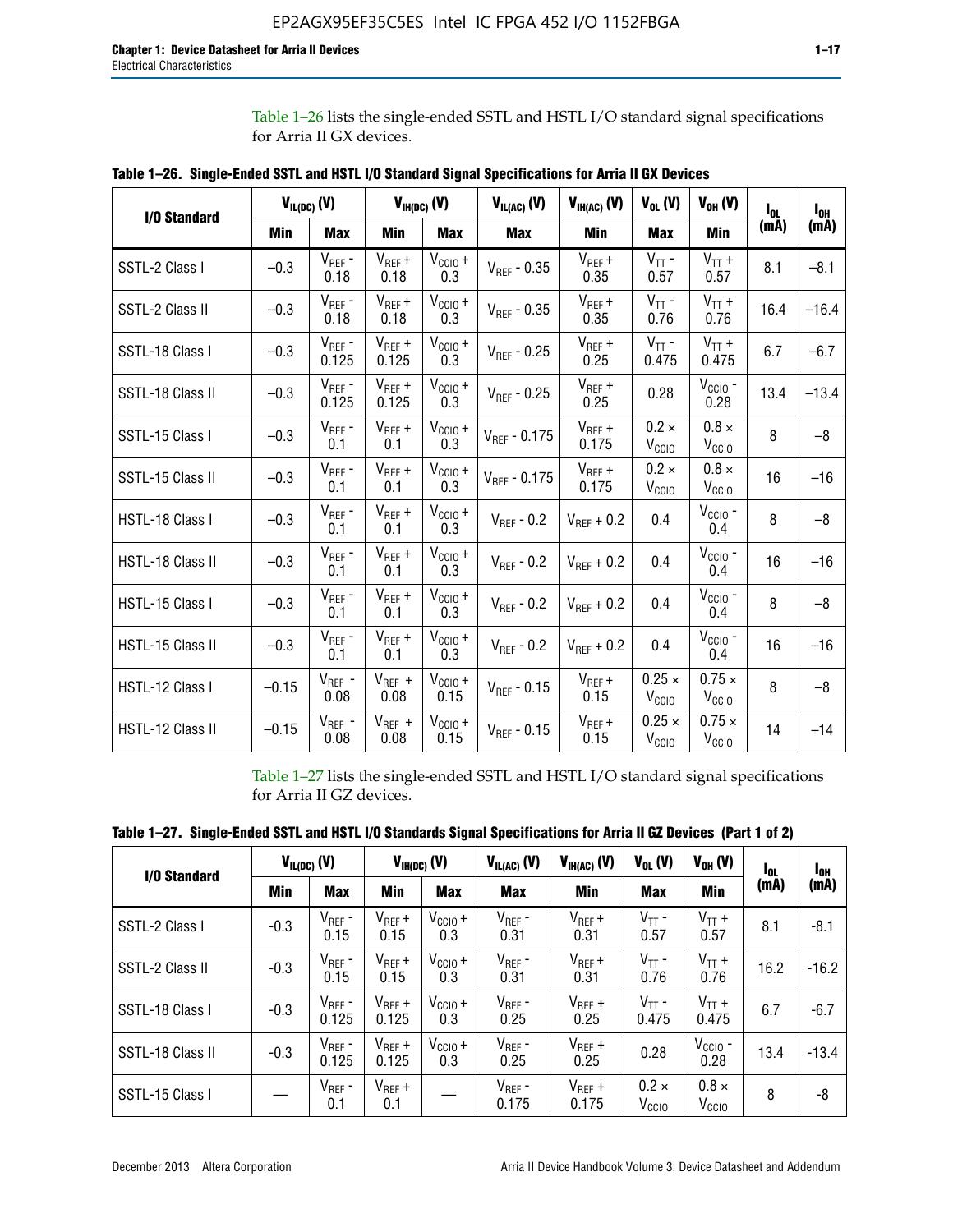| I/O Standard            |            | $V_{IL(DC)}$ (V)    |                     | $V_{IH(DC)}$ (V)     | $V_{IL(AC)}(V)$        | $V_{IH(AC)}(V)$        | $V_{OL}$ (V)                      | $V_{OH} (V)$                       | $I_{0L}$ | $I_{0H}$ |
|-------------------------|------------|---------------------|---------------------|----------------------|------------------------|------------------------|-----------------------------------|------------------------------------|----------|----------|
|                         | <b>Min</b> | <b>Max</b>          | Min                 | <b>Max</b>           | <b>Max</b>             | Min                    | <b>Max</b>                        | Min                                | (mA)     | (mA)     |
| SSTL-15 Class II        |            | $V_{REF}$ -<br>0.1  | $V_{REF}$ +<br>0.1  |                      | $V_{REF}$ -<br>0.175   | $V_{REF}$ +<br>0.175   | $0.2 \times$<br>V <sub>CCIO</sub> | $0.8 \times$<br>V <sub>CCIO</sub>  | 16       | -16      |
| HSTL-18 Class I         |            | $V_{REF}$ -<br>0.1  | $V_{REF}$ +<br>0.1  |                      | $V_{\text{RFF}}$ - 0.2 | $V_{RFF}$ + 0.2        | 0.4                               | $V_{\rm CCIO}$ -<br>0.4            | 8        | -8       |
| <b>HSTL-18 Class II</b> |            | $V_{REF}$ -<br>0.1  | $V_{REF}$ +<br>0.1  |                      | $V_{\text{RFF}}$ - 0.2 | $V_{RFF}$ + 0.2        | 0.4                               | $V_{\text{CCIO}}$ -<br>0.4         | 16       | $-16$    |
| HSTL-15 Class I         |            | $V_{REF}$ -<br>0.1  | $V_{REF}$ +<br>0.1  |                      | $V_{\text{RFF}}$ - 0.2 | $V_{\text{RFF}} + 0.2$ | 0.4                               | $V_{CCIO}$ -<br>0.4                | 8        | -8       |
| HSTL-15 Class II        |            | $V_{REF}$ -<br>0.1  | $V_{REF}$ +<br>0.1  |                      | $V_{\text{RFF}}$ - 0.2 | $V_{RFF}$ + 0.2        | 0.4                               | $VCCIO$ -<br>0.4                   | 16       | $-16$    |
| HSTL-12 Class I         | $-0.15$    | $V_{REF}$ -<br>0.08 | $V_{REF}$ +<br>0.08 | $V_{CCIO} +$<br>0.15 | $V_{REF}$ -<br>0.15    | $V_{REF} +$<br>0.15    | $0.25\times$<br>V <sub>CCIO</sub> | $0.75\times$<br>V <sub>CCIO</sub>  | 8        | -8       |
| HSTL-12 Class II        | $-0.15$    | $V_{REF}$ -<br>0.08 | $V_{REF}$ +<br>0.08 | $V_{CCI0} +$<br>0.15 | $V_{REF}$ -<br>0.15    | $V_{REF} +$<br>0.15    | $0.25\times$<br>V <sub>CCIO</sub> | $0.75 \times$<br>V <sub>CCIO</sub> | 16       | $-16$    |

**Table 1–27. Single-Ended SSTL and HSTL I/O Standards Signal Specifications for Arria II GZ Devices (Part 2 of 2)**

Table 1–28 lists the differential SSTL I/O standards for Arria II GX devices.

**Table 1–28. Differential SSTL I/O Standards for Arria II GX Devices**

| I/O Standard        |       | $V_{CClO}$ (V) |            |      | $V_{SWING(DC)}$ (V) |                              | $V_{X(AC)}(V)$  |                                 |      | $V_{SWING(AC)}$ (V) | $V_{OX(AC)}$ (V)             |                         |                                |
|---------------------|-------|----------------|------------|------|---------------------|------------------------------|-----------------|---------------------------------|------|---------------------|------------------------------|-------------------------|--------------------------------|
|                     | Min   | Typ            | <b>Max</b> | Min  | <b>Max</b>          | Min                          | Typ             | <b>Max</b>                      | Min  | <b>Max</b>          | Min                          | Typ                     | <b>Max</b>                     |
| SSTL-2 Class I, II  | 2.375 | 2.5            | 2.625      | 0.36 | V <sub>CCIO</sub>   | $V_{\rm CClO}/2$<br>$-0.2$   |                 | $V_{\rm CClO}/2$<br>$+0.2$      | 0.7  | V <sub>CCIO</sub>   | $V_{\rm CC10}$ /2<br>$-0.15$ |                         | $V_{\text{CCIO}}/2$<br>$+0.15$ |
| SSTL-18 Class I, II | 1.71  | 1.8            | 1.89       | 0.25 | V <sub>CCIO</sub>   | $V_{\rm CClO}/2$<br>$-0.175$ |                 | $V_{\text{CC10}}/2$<br>$+0.175$ | 0.5  | V <sub>CCIO</sub>   | $V_{\rm CC10}$ /2<br>0.125   |                         | $V_{\text{CCIO}}/2$<br>0.125   |
| SSTL-15 Class I, II | 1.425 | 1.5            | .575       | 0.2  |                     |                              | $V_{CClO}$<br>2 |                                 | 0.35 |                     |                              | $V_{\text{CCIO}}/$<br>2 |                                |

Table 1–29 lists the differential SSTL I/O standards for Arria II GZ devices

**Table 1–29. Differential SSTL I/O Standards for Arria II GZ Devices**

| I/O Standard        |       | $V_{\text{CCIO}}(V)$ |            |      | $V_{SWING(DC)}(V)$          | $V_{X(AC)}(V)$                |                     |                                   |      | $V_{SWING(AC)}$ (V)         | $V_{OX(AC)}(V)$                |                 |                                 |
|---------------------|-------|----------------------|------------|------|-----------------------------|-------------------------------|---------------------|-----------------------------------|------|-----------------------------|--------------------------------|-----------------|---------------------------------|
|                     | Min   | Typ                  | <b>Max</b> | Min  | <b>Max</b>                  | Min                           | Typ                 | <b>Max</b>                        | Min  | <b>Max</b>                  | Min                            | Typ             | <b>Max</b>                      |
| SSTL-2 Class I, II  | 2.375 | 2.5                  | 2.625      | 0.3  | V <sub>CCIO</sub><br>$+0.6$ | $V_{\text{CC1O}}/2$<br>$-0.2$ |                     | $V_{\text{CCIO}}/2$<br>$+0.2$     | 0.62 | V <sub>CCIO</sub><br>$+0.6$ | $V_{\text{CC10}}/2$<br>$-0.15$ |                 | $V_{\text{CC10}}/2$<br>$+0.15$  |
| SSTL-18 Class I, II | 1.71  | 1.8                  | 1.89       | 0.25 | V <sub>CCIO</sub><br>$+0.6$ | $V_{\text{CCIO}}/2$<br>0.175  |                     | $V_{\text{CCIO}}/2$<br>÷<br>0.175 | 0.5  | V <sub>CCIO</sub><br>$+0.6$ | $V_{\text{CC10}}/2$<br>- 0.125 |                 | $V_{\text{CC10}}/2$<br>$+0.125$ |
| SSTL-15 Class I, II | 1.425 | 1.5                  | .575       | 0.2  |                             |                               | $V_{\rm CCIO}$<br>2 |                                   | 0.35 |                             |                                | $V_{CClO}$<br>2 |                                 |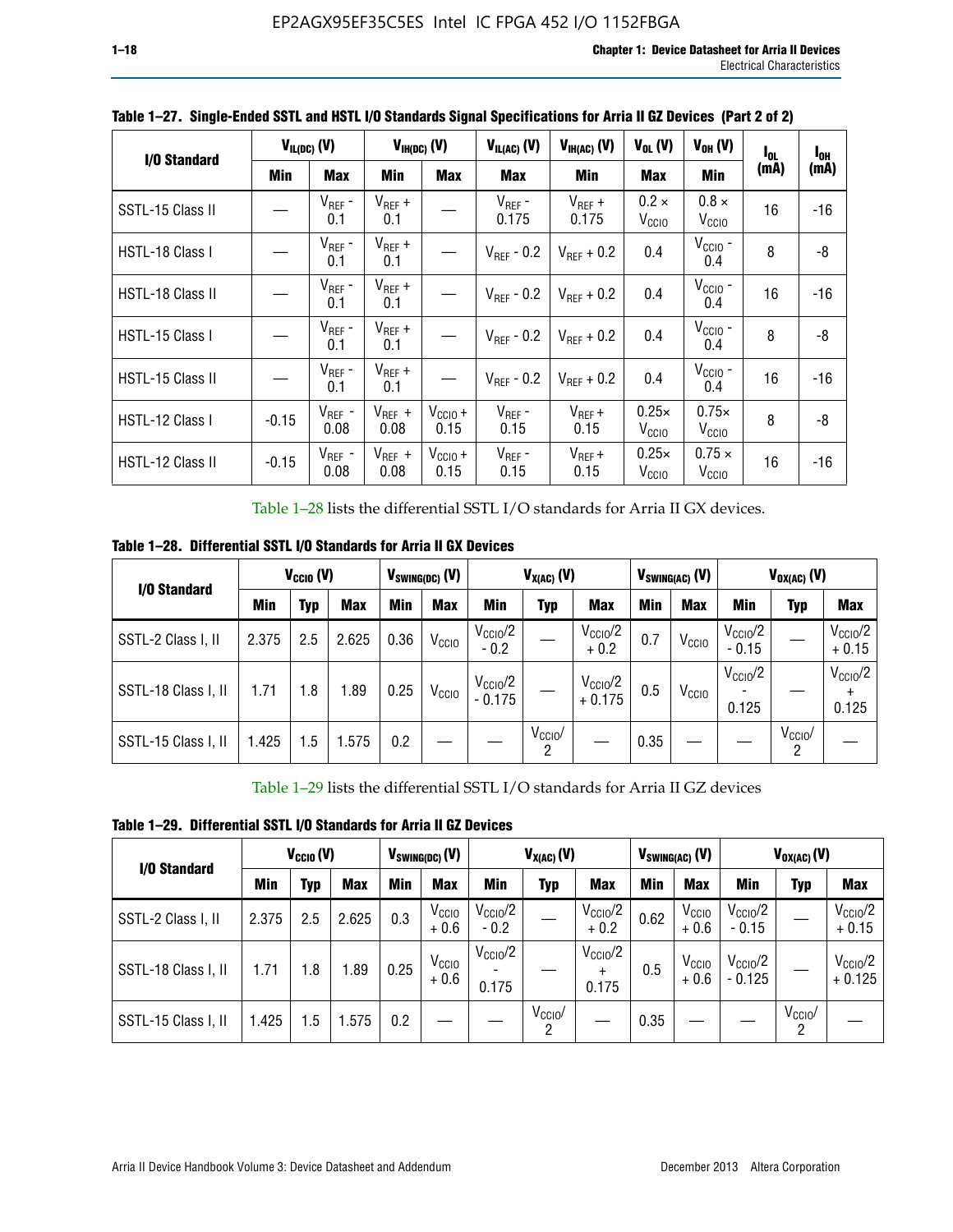Table 1–30 lists the HSTL I/O standards for Arria II GX devices.

| I/O Standard        |            | $V_{CGI0} (V)$ |            |      | $V_{\text{DIF(DC)}}$ (V) | $V_{X(AC)}(V)$ |                                   |            | $V_{CM(DC)}(V)$                       |                                   |                                    | $V_{DIF(AC)}(V)$ |            |
|---------------------|------------|----------------|------------|------|--------------------------|----------------|-----------------------------------|------------|---------------------------------------|-----------------------------------|------------------------------------|------------------|------------|
|                     | <b>Min</b> | Typ            | <b>Max</b> | Min  | <b>Max</b>               | <b>Min</b>     | Typ                               | <b>Max</b> | Min                                   | Typ                               | <b>Max</b>                         | Min              | <b>Max</b> |
| HSTL-18 Class I     | 1.71       | . 8            | .89        | 0.2  | —                        | 0.85           |                                   | 0.95       | 0.88                                  |                                   | 0.95                               | 0.4              |            |
| HSTL-15 Class I, II | l.425      | .5             | .575       | 0.2  |                          | 0.71           |                                   | 0.79       | 0.71                                  |                                   | 0.79                               | 0.4              |            |
| HSTL-12 Class I, II | 1.14       | $\cdot$ .2     | .26        | 0.16 |                          |                | $0.5 \times$<br>V <sub>CCIO</sub> |            | 0.48<br>$\times$<br>V <sub>CCIO</sub> | $0.5 \times$<br>V <sub>CCIO</sub> | $0.52 \times$<br>V <sub>CCIO</sub> | 0.3              |            |

**Table 1–30. Differential HSTL I/O Standards for Arria II GX Devices**

Table 1–31 lists the HSTL I/O standards for Arria II GZ devices.

**Table 1–31. Differential HSTL I/O Standards for Arria II GZ Devices**

| I/O Standard        |       | $V_{\text{CCIO}}(V)$ |            |            | $V_{\text{DIF(DC)}}(V)$     |      | $V_{X(AC)}(V)$                    |            | $V_{CM(DC)}$ (V)                  | $V_{DIF(AC)}$ (V)                 |                                   |     |                           |
|---------------------|-------|----------------------|------------|------------|-----------------------------|------|-----------------------------------|------------|-----------------------------------|-----------------------------------|-----------------------------------|-----|---------------------------|
|                     | Min   | Typ                  | <b>Max</b> | <b>Min</b> | <b>Max</b>                  | Min  | Typ                               | <b>Max</b> | <b>Min</b>                        | Typ                               | <b>Max</b>                        | Min | <b>Max</b>                |
| HSTL-18 Class I     | 71، ، | 1.8                  | .89        | 0.2        | —                           | 0.78 |                                   | 1.12       | 0.78                              |                                   | 1.12                              | 0.4 |                           |
| HSTL-15 Class I, II | .425  | $1.5\,$              | .575       | 0.2        | —                           | 0.68 |                                   | 0.9        | 0.68                              |                                   | 0.9                               | 0.4 |                           |
| HSTL-12 Class I, II | l.14  | 1.2                  | .26        | 0.16       | V <sub>CCIO</sub><br>$+0.3$ |      | $0.5 \times$<br>V <sub>CCIO</sub> |            | $0.4 \times$<br>V <sub>CCIO</sub> | $0.5 \times$<br>V <sub>CCIO</sub> | $0.6 \times$<br>V <sub>CCIO</sub> | 0.3 | V <sub>CCIO</sub><br>0.48 |

Table 1–32 lists the differential I/O standard specifications for Arria II GX devices.

**Table 1–32. Differential I/O Standard Specifications for Arria II GX Devices** *(Note 1)*

| 1/0                  |       | $V_{CGI0} (V)$ |            |     | $V_{ID}$ (mV)       |            |      | $V_{IGM} (V)$ (2) |       | $V_{OD} (V)$ (3) |            |       | $V_{OCM}$ (V) |            |
|----------------------|-------|----------------|------------|-----|---------------------|------------|------|-------------------|-------|------------------|------------|-------|---------------|------------|
| <b>Standard</b>      | Min   | Typ            | <b>Max</b> | Min | Cond.               | <b>Max</b> | Min  | <b>Max</b>        | Min   | <b>Typ</b>       | <b>Max</b> | Min   | Typ           | <b>Max</b> |
| 2.5V<br><b>LVDS</b>  | 2.375 | 2.5            | 2.625      | 100 | $V_{CM} =$<br>1.25V |            | 0.05 | 1.80              | 0.247 |                  | 0.6        | 1.125 | 1.25          | 1.375      |
| <b>RSDS</b><br>(4)   | 2.375 | 2.5            | 2.625      |     |                     |            |      |                   | 0.1   | 0.2              | 0.6        | 0.5   | 1.2           | 1.4        |
| Mini-LVDS<br>(4)     | 2.375 | 2.5            | 2.625      |     |                     |            |      |                   | 0.25  |                  | 0.6        |       | 1.2           | 1.4        |
| <b>LVPECL</b><br>(5) | 2.375 | 2.5            | 2.625      | 300 |                     |            | 0.6  | 1.8               |       |                  |            |       |               |            |
| BLVDS $(6)$          | 2.375 | 2.5            | 2.625      | 100 |                     |            |      |                   |       |                  |            |       |               |            |

### **Notes to Table 1–32***:*

(1) The 1.5 V PCML transceiver I/O standard specifications are described in "Transceiver Performance Specifications" on page 1–21.

(2)  $V_{IN}$  range:  $0 \le V_{IN} \le 1.85$  V.

(3) R<sub>L</sub> range:  $90 \leq R$ L  $\leq 110 \Omega$ .

- (4) The RSDS and mini-LVDS I/O standards are only supported for differential outputs.
- (5) The LVPECL input standard is supported at the dedicated clock input pins (GCLK) only.
- (6) There are no fixed  $V_{ICM}$ ,  $V_{OD}$ , and  $V_{OCM}$  specifications for BLVDS. These specifications depend on the system topology.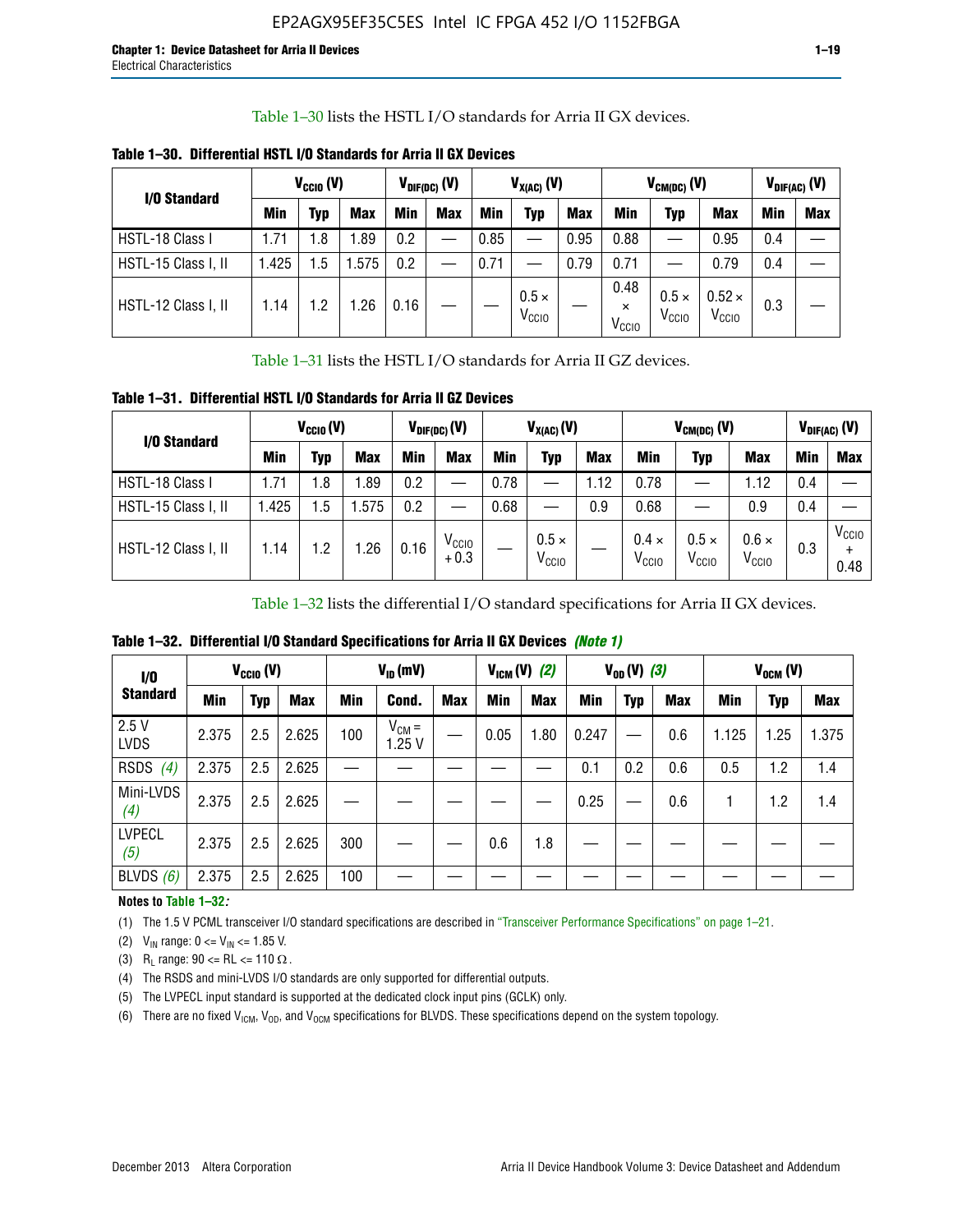Table 1–33 lists the differential I/O standard specifications for Arria II GZ devices.

| $\dot{v}$                    |       | $V_{\text{CCIO}}(V)$ |            |     | $V_{ID}$ (mV)       |            |            | $V_{ICM(DC)}(V)$ |            | $V_{OD} (V) (3)$ |            |       | $V_{OCM} (V) (3)$ |            |
|------------------------------|-------|----------------------|------------|-----|---------------------|------------|------------|------------------|------------|------------------|------------|-------|-------------------|------------|
| <b>Standard</b><br>(2)       | Min   | <b>Typ</b>           | <b>Max</b> | Min | Cond.               | <b>Max</b> | <b>Min</b> | <b>Max</b>       | <b>Min</b> | <b>Typ</b>       | <b>Max</b> | Min   | Typ               | <b>Max</b> |
| 2.5V<br><b>LVDS</b><br>(HIO) | 2.375 | 2.5                  | 2.625      | 100 | $V_{CM} =$<br>1.25V |            | 0.05       | 1.8              | 0.247      |                  | 0.6        | 1.125 | 1.25              | 1.375      |
| 2.5V<br><b>LVDS</b><br>(VIO) | 2.375 | 2.5                  | 2.625      | 100 | $V_{CM} =$<br>1.25V |            | 0.05       | 1.8              | 0.247      |                  | 0.6        | 1     | 1.25              | 1.5        |
| <b>RSDS</b><br>(HIO)         | 2.375 | 2.5                  | 2.625      | 100 | $V_{CM} =$<br>1.25V |            | 0.3        | 1.4              | 0.1        | 0.2              | 0.6        | 0.5   | 1.2               | 1.4        |
| <b>RSDS</b><br>(VIO)         | 2.375 | 2.5                  | 2.625      | 100 | $V_{CM} =$<br>1.25V |            | 0.3        | 1.4              | 0.1        | 0.2              | 0.6        | 0.5   | 1.2               | 1.5        |
| Mini-LVDS<br>(HIO)           | 2.375 | 2.5                  | 2.625      | 200 | —                   | 600        | 0.4        | 1.32<br>5        | 0.25       |                  | 0.6        | 1     | 1.2               | 1.4        |
| Mini-LVDS<br>(VIO)           | 2.375 | 2.5                  | 2.625      | 200 |                     | 600        | 0.4        | 1.32<br>5        | 0.25       |                  | 0.6        | 1     | 1.2               | 1.5        |
| <b>LVPECL</b>                | 2.375 | 2.5                  | 2.625      | 300 |                     |            | 0.6        | 1.8              |            |                  |            |       |                   |            |
| BLVDS $(4)$                  | 2.375 | 2.5                  | 2.625      | 100 |                     |            |            |                  |            |                  |            |       |                   |            |

**Table 1–33. Differential I/O Standard Specifications for Arria II GZ Devices** *(Note 1)*

#### **Notes to Table 1–33***:*

(1) 1.4-V/1.5-V PCML transceiver I/O standard specifications are described in "Transceiver Performance Specifications" on page 1–21.

(2) Vertical I/O (VIO) is top and bottom I/Os; horizontal I/O (HIO) is left and right I/Os.

(3) R<sub>l</sub> range:  $90 \leq R L \leq 110 \Omega$ .

(4) There are no fixed  $V_{IGM}$ ,  $V_{OD}$ , and  $V_{OCM}$  specifications for BLVDS. These specifications depend on the system topology.

# **Power Consumption for the Arria II Device Family**

Altera offers two ways to estimate power for a design:

- Using the Microsoft Excel-based Early Power Estimator
- Using the Quartus<sup>®</sup> II PowerPlay Power Analyzer feature

The interactive Microsoft Excel-based Early Power Estimator is typically used prior to designing the FPGA in order to get a magnitude estimate of the device power. The Quartus II PowerPlay Power Analyzer provides better quality estimates based on the specifics of the design after place-and-route is complete. The PowerPlay Power Analyzer can apply a combination of user-entered, simulation-derived, and estimated signal activities which, when combined with detailed circuit models, can yield very accurate power estimates.

f For more information about power estimation tools, refer to the *[PowerPlay Early Power](http://www.altera.com/literature/ug/ug_epe.pdf?GSA_pos=5&WT.oss_r=1&WT.oss=powerplay early power estimator)  [Estimator User Guide](http://www.altera.com/literature/ug/ug_epe.pdf?GSA_pos=5&WT.oss_r=1&WT.oss=powerplay early power estimator)* and the *[PowerPlay Power Analysis](http://www.altera.com/literature/hb/qts/qts_qii53013.pdf)* chapter in volume 3 of the *Quartus II Handbook*.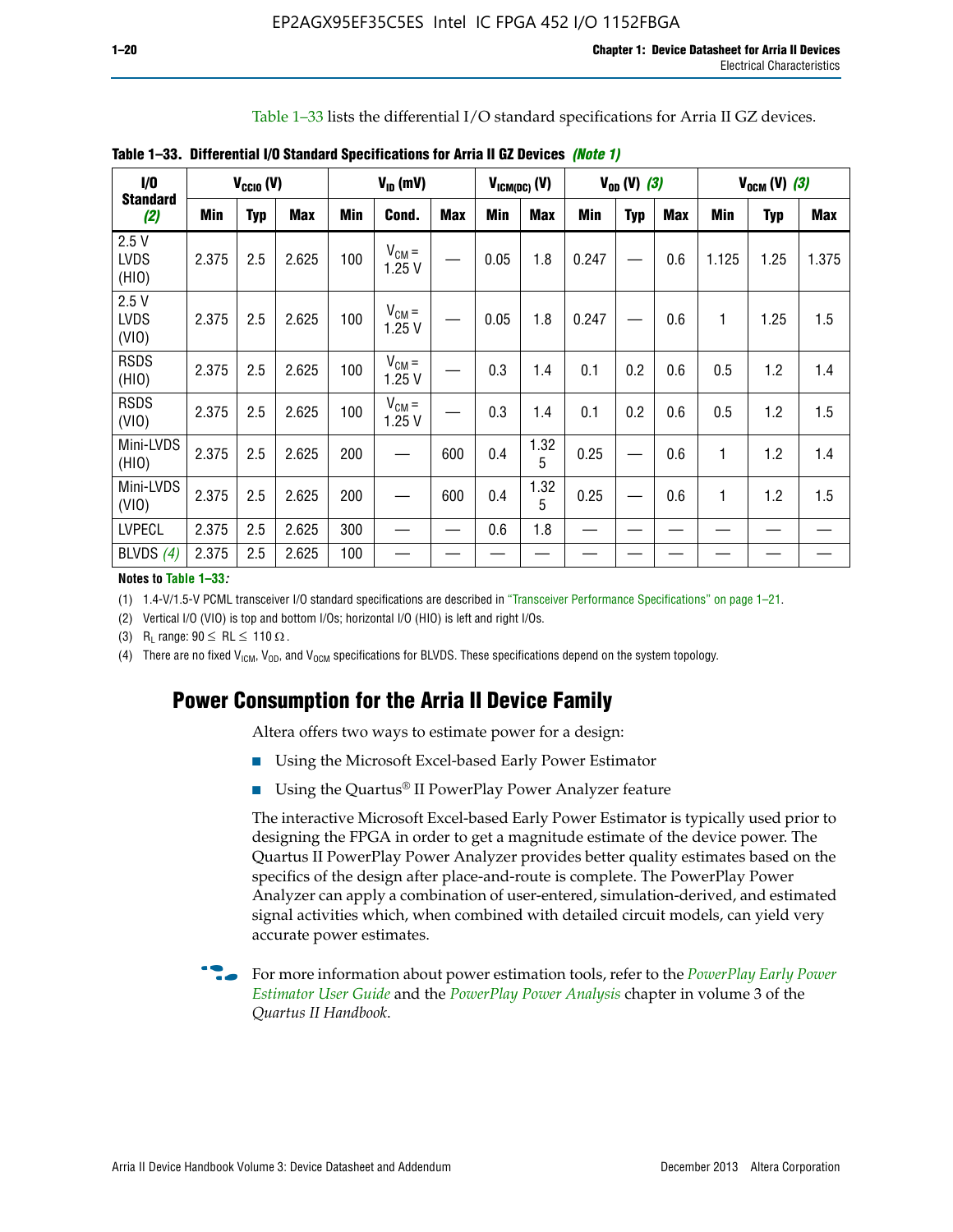# **Switching Characteristics**

This section provides performance characteristics of the Arria II GX and GZ core and periphery blocks for commercial grade devices. The following tables are considered final and are based on actual silicon characterization and testing. These numbers reflect the actual performance of the device under worst-case silicon process, voltage, and junction temperature conditions.

# **Transceiver Performance Specifications**

Table 1–34 lists the Arria II GX transceiver specifications.

### **Table 1–34. Transceiver Specifications for Arria II GX Devices** *(Note 1)* **(Part 1 of 7)**

| Symbol/                                          |                  |            | $\mathbf{13}$ |            |                          | C <sub>4</sub> |                                                                         |                          | <b>C5 and 15</b> |            |                 | C <sub>6</sub>           |            |               |
|--------------------------------------------------|------------------|------------|---------------|------------|--------------------------|----------------|-------------------------------------------------------------------------|--------------------------|------------------|------------|-----------------|--------------------------|------------|---------------|
| <b>Description</b>                               | <b>Condition</b> | <b>Min</b> | <b>Typ</b>    | <b>Max</b> | <b>Min</b>               | <b>Typ</b>     | <b>Max</b>                                                              | <b>Min</b>               | <b>Typ</b>       | <b>Max</b> | <b>Min</b>      | <b>Typ</b>               | <b>Max</b> | <b>Unit</b>   |
| <b>Reference Clock</b>                           |                  |            |               |            |                          |                |                                                                         |                          |                  |            |                 |                          |            |               |
| Supported I/O<br><b>Standards</b>                |                  |            |               |            |                          |                | 1.2-V PCML, 1.5-V PCML, 2.5-V PCML, Differential LVPECL, LVDS, and HCSL |                          |                  |            |                 |                          |            |               |
| Input frequency<br>from REFCLK<br>input pins     |                  | 50         |               | 622.08     | 50                       |                | 622.08                                                                  | 50                       |                  | 622.08     | 50              |                          | 622.08     | <b>MHz</b>    |
| Input frequency<br>from PLD input                |                  | 50         |               | 200        | 50                       |                | 200                                                                     | 50                       |                  | 200        | 50              |                          | 200        | <b>MHz</b>    |
| Absolute V <sub>MAX</sub><br>for a REFCLK pin    |                  |            |               | 2.2        | —                        |                | 2.2                                                                     | ٠                        | —                | 2.2        | —               |                          | 2.2        | $\mathsf{V}$  |
| Absolute V <sub>MIN</sub> for<br>a REFCLK pin    |                  | $-0.3$     |               |            | $-0.3$                   |                |                                                                         | $-0.3$                   |                  |            | $-0.3$          |                          | —<br>——    | $\mathsf{V}$  |
| Rise/fall time (2)                               |                  |            |               | 0.2        | $\overline{\phantom{0}}$ |                | 0.2                                                                     | $\overline{\phantom{0}}$ |                  | 0.2        | $\qquad \qquad$ |                          | 0.2        | UI            |
| Duty cycle                                       |                  | 45         |               | 55         | 45                       | —              | 55                                                                      | 45                       | —                | 55         | 45              |                          | 55         | $\frac{0}{0}$ |
| Peak-to-peak<br>differential input<br>voltage    |                  | 200        |               | 2000       | 200                      | __             | 2000                                                                    | 200                      | —                | 2000       | 200             | $\overline{\phantom{0}}$ | 2000       | mV            |
| Spread-spectrum<br>modulating clock<br>frequency | PCIe             | 30         |               | 33         | 30                       |                | 33                                                                      | 30                       |                  | 33         | 30              |                          | 33         | kHz           |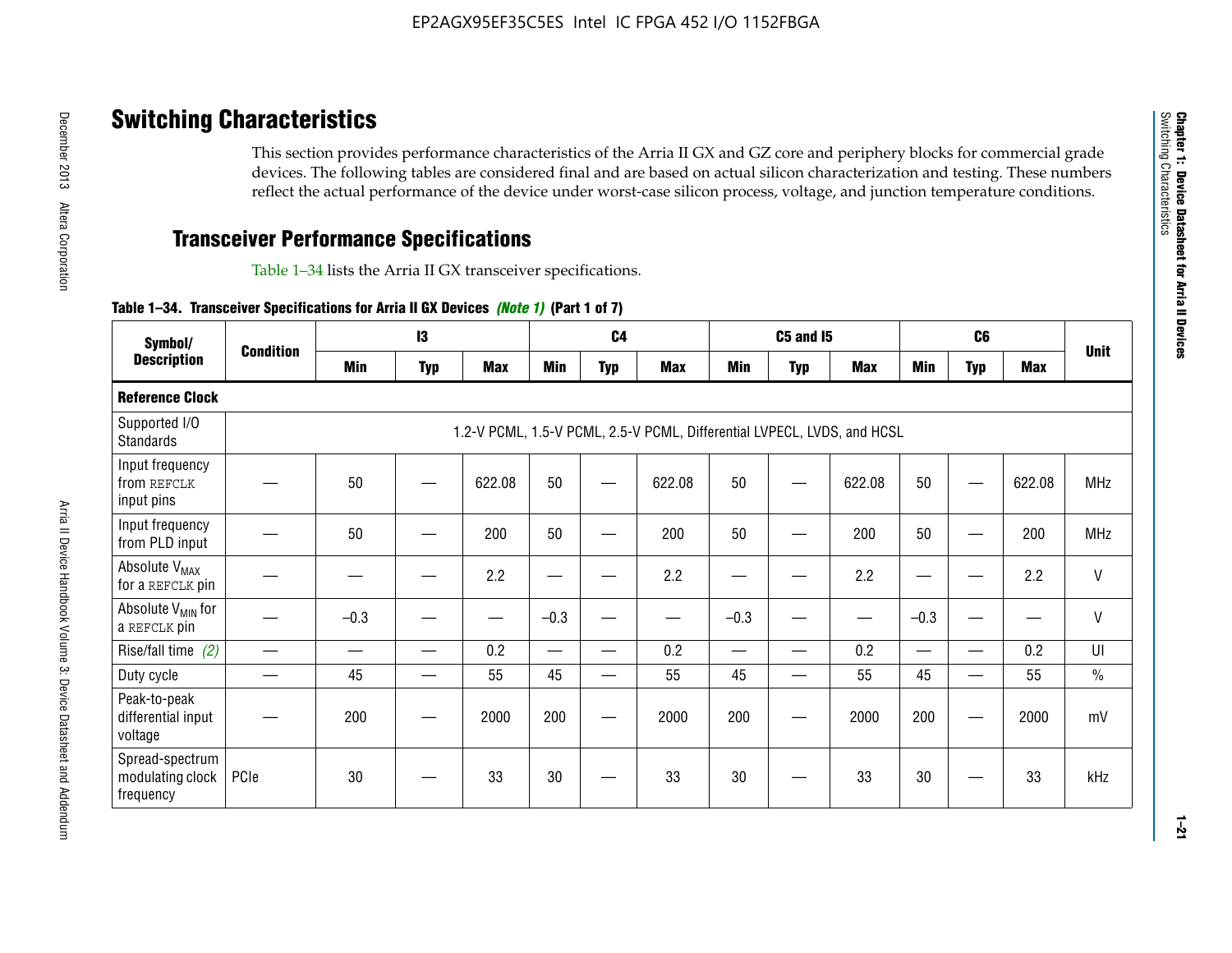# **Table 1–34. Transceiver Specifications for Arria II GX Devices** *(Note 1)* **(Part 2 of 7)**

| Symbol/                                                                                |                                                        |                               | $\mathbf{13}$              |                 |                          | C <sub>4</sub>             |            |                          | C5 and I5                  |            |                          | C <sub>6</sub>             |                          |             |
|----------------------------------------------------------------------------------------|--------------------------------------------------------|-------------------------------|----------------------------|-----------------|--------------------------|----------------------------|------------|--------------------------|----------------------------|------------|--------------------------|----------------------------|--------------------------|-------------|
| <b>Description</b>                                                                     | <b>Condition</b>                                       | <b>Min</b>                    | <b>Typ</b>                 | <b>Max</b>      | <b>Min</b>               | <b>Typ</b>                 | <b>Max</b> | <b>Min</b>               | <b>Typ</b>                 | <b>Max</b> | <b>Min</b>               | <b>Typ</b>                 | <b>Max</b>               | <b>Unit</b> |
| Spread-spectrum<br>downspread                                                          | PCIe                                                   |                               | 0 <sub>to</sub><br>$-0.5%$ | $\qquad \qquad$ |                          | 0 <sub>to</sub><br>$-0.5%$ | —          | —                        | 0 <sub>to</sub><br>$-0.5%$ |            | $\overline{\phantom{0}}$ | 0 <sub>to</sub><br>$-0.5%$ | $\qquad \qquad \qquad$   |             |
| On-chip<br>termination<br>resistors                                                    |                                                        |                               | 100                        |                 |                          | 100                        |            |                          | 100                        |            | —                        | 100                        | $\overline{\phantom{0}}$ | $\Omega$    |
| V <sub>ICM</sub><br>(AC coupled)                                                       |                                                        |                               | $1100 \pm 5\%$             |                 |                          | $1100 \pm 5\%$             |            |                          | $1100 \pm 5\%$             |            |                          | $1100 \pm 5\%$             |                          | mV          |
| V <sub>ICM</sub><br>(DC coupled)                                                       | HCSL I/O<br>standard for<br>PCIe<br>reference<br>clock | 250                           |                            | 550             | 250                      | $\hspace{0.05cm}$          | 550        | 250                      | $\hspace{0.05cm}$          | 550        | 250                      |                            | 550                      | mV          |
|                                                                                        | 10 Hz                                                  | $\overline{\phantom{0}}$      | $\overline{\phantom{0}}$   | $-50$           | $\equiv$                 |                            | $-50$      | $\overline{\phantom{0}}$ | $\equiv$                   | $-50$      | $\overline{\phantom{0}}$ |                            | $-50$                    | dBc/Hz      |
|                                                                                        | 100 Hz                                                 | $\overline{\phantom{0}}$      | $\overline{\phantom{0}}$   | $-80$           | $\overline{\phantom{0}}$ | $\overline{\phantom{0}}$   | $-80$      | $\overline{\phantom{0}}$ |                            | $-80$      | $\overline{\phantom{0}}$ | $\overline{\phantom{0}}$   | $-80$                    | dBc/Hz      |
| Transmitter<br><b>REFCLK Phase</b>                                                     | 1 KHz                                                  | $\qquad \qquad$               | $\overline{\phantom{0}}$   | $-110$          |                          | $\hspace{0.05cm}$          | $-110$     | $\overline{\phantom{0}}$ | $\hspace{0.05cm}$          | $-110$     |                          | $\overline{\phantom{0}}$   | $-110$                   | dBc/Hz      |
| Noise                                                                                  | 10 KHz                                                 | $\overbrace{\phantom{aaaaa}}$ | $\equiv$                   | $-120$          |                          |                            | $-120$     | $\overline{\phantom{0}}$ |                            | $-120$     | $\overline{\phantom{0}}$ | $\overline{\phantom{0}}$   | $-120$                   | dBc/Hz      |
|                                                                                        | <b>100 KHz</b>                                         |                               | $\overline{\phantom{0}}$   | $-120$          |                          | —                          | $-120$     | $\overline{\phantom{0}}$ | $\overline{\phantom{0}}$   | $-120$     | $\overline{\phantom{0}}$ | $\overline{\phantom{0}}$   | $-120$                   | dBc/Hz      |
|                                                                                        | $\geq 1$ MHz                                           |                               | $\qquad \qquad$            | $-130$          |                          | $\overline{\phantom{m}}$   | $-130$     | $\overline{\phantom{0}}$ | $\qquad \qquad$            | $-130$     |                          | $\overline{\phantom{0}}$   | $-130$                   | dBc/Hz      |
| Transmitter<br><b>REFCLK Phase</b><br>Jitter (rms) for<br><b>100 MHz</b><br>REFCLK (3) | 10 KHz to<br>20 MHz                                    |                               |                            | 3               |                          |                            | 3          |                          |                            | 3          |                          |                            | 3                        | ps          |
| $R_{ref}$                                                                              |                                                        |                               | 2000<br>$\pm$ 1%           |                 | $\overline{\phantom{m}}$ | 2000<br>± 1%               |            |                          | 2000<br>$\pm$ 1%           |            |                          | 2000 $\pm$<br>$1\%$        |                          | $\Omega$    |
| <b>Transceiver Clocks</b>                                                              |                                                        |                               |                            |                 |                          |                            |            |                          |                            |            |                          |                            |                          |             |
| <b>Calibration block</b><br>clock frequency<br>(cal blk clk)                           |                                                        | 10                            |                            | 125             | 10                       |                            | 125        | 10                       |                            | 125        | 10                       |                            | 125                      | <b>MHz</b>  |

December 2013 Altera Corporation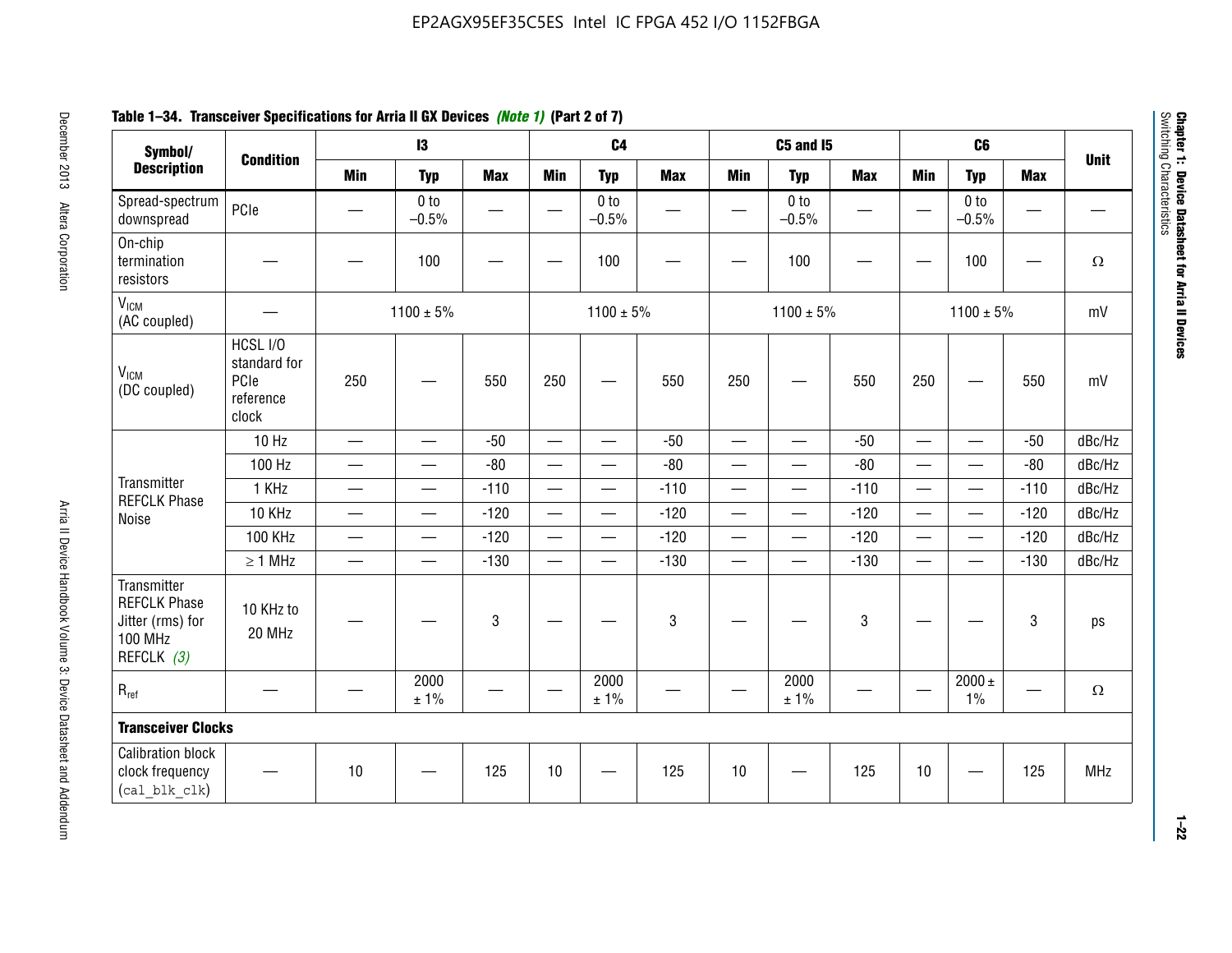| Symbol/                                                       |                                            |                     | $\mathbf{13}$            |                |                     | C <sub>4</sub> |                                                                  |                     | <b>C5 and I5</b>                 |                |                     | C <sub>6</sub>           |                | <b>Unit</b>  |
|---------------------------------------------------------------|--------------------------------------------|---------------------|--------------------------|----------------|---------------------|----------------|------------------------------------------------------------------|---------------------|----------------------------------|----------------|---------------------|--------------------------|----------------|--------------|
| <b>Description</b>                                            | <b>Condition</b>                           | <b>Min</b>          | <b>Typ</b>               | <b>Max</b>     | <b>Min</b>          | <b>Typ</b>     | <b>Max</b>                                                       | <b>Min</b>          | <b>Typ</b>                       | <b>Max</b>     | <b>Min</b>          | <b>Typ</b>               | <b>Max</b>     |              |
| fixedclk Clock<br>frequency                                   | PCIe<br>Receiver<br>Detect                 |                     | 125                      |                |                     | 125            |                                                                  |                     | 125                              |                |                     | 125                      |                | <b>MHz</b>   |
| reconfig<br>clk clock<br>frequency                            | Dynamic<br>reconfig.<br>clock<br>frequency | 2.5/<br>37.5<br>(4) |                          | 50             | 2.5/<br>37.5<br>(4) |                | 50                                                               | 2.5/<br>37.5<br>(4) | —                                | 50             | 2.5/<br>37.5<br>(4) |                          | 50             | <b>MHz</b>   |
| Delta time<br>between<br>reconfig<br>clks $(5)$               |                                            |                     |                          | $\overline{c}$ |                     |                | $\overline{2}$                                                   |                     |                                  | $\overline{2}$ |                     |                          | $\overline{2}$ | ms           |
| Transceiver block<br>minimum<br>power-down<br>pulse width     |                                            |                     | 1                        |                |                     | 1              |                                                                  |                     | $\mathbf{1}$                     |                |                     | 1                        |                | $\mu s$      |
| <b>Receiver</b>                                               |                                            |                     |                          |                |                     |                |                                                                  |                     |                                  |                |                     |                          |                |              |
| Supported I/O<br>Standards                                    |                                            |                     |                          |                |                     |                | 1.4-V PCML, 1.5-V PCML, 2.5-V PCML, 2.5-V PCML, LVPECL, and LVDS |                     |                                  |                |                     |                          |                |              |
| Data rate (13)                                                |                                            | 600                 | $\overline{\phantom{0}}$ | 6375           | 600                 |                | 3750                                                             | 600                 | $\overbrace{\phantom{12322111}}$ | 3750           | 600                 | $\overline{\phantom{0}}$ | 3125           | <b>Mbps</b>  |
| Absolute V <sub>MAX</sub><br>for a receiver pin<br>(6)        |                                            |                     |                          | 1.5            |                     |                | 1.5                                                              |                     |                                  | 1.5            |                     |                          | 1.5            | $\mathsf{V}$ |
| Absolute V <sub>MIN</sub> for<br>a receiver pin               |                                            | $-0.4$              |                          |                | $-0.4$              |                |                                                                  | $-0.4$              |                                  |                | $-0.4$              |                          |                | $\mathsf{V}$ |
| Maximum<br>peak-to-peak                                       | $VICM = 0.82 V$<br>setting                 |                     |                          | 2.7            |                     |                | 2.7                                                              |                     |                                  | 2.7            |                     |                          | 2.7            | $\mathsf{V}$ |
| differential input<br>voltage V <sub>ID</sub> (diff<br>$p-p)$ | $V_{ICM}$ =1.1 V<br>setting $(7)$          |                     |                          | 1.6            |                     |                | 1.6                                                              |                     |                                  | 1.6            |                     |                          | 1.6            | V            |

**Chapter 1: Device Datasheet for Arria II Devices**

Chapter 1: Device Datasheet for Arria II Devices<br>Switching Characteristics

Switching Characteristics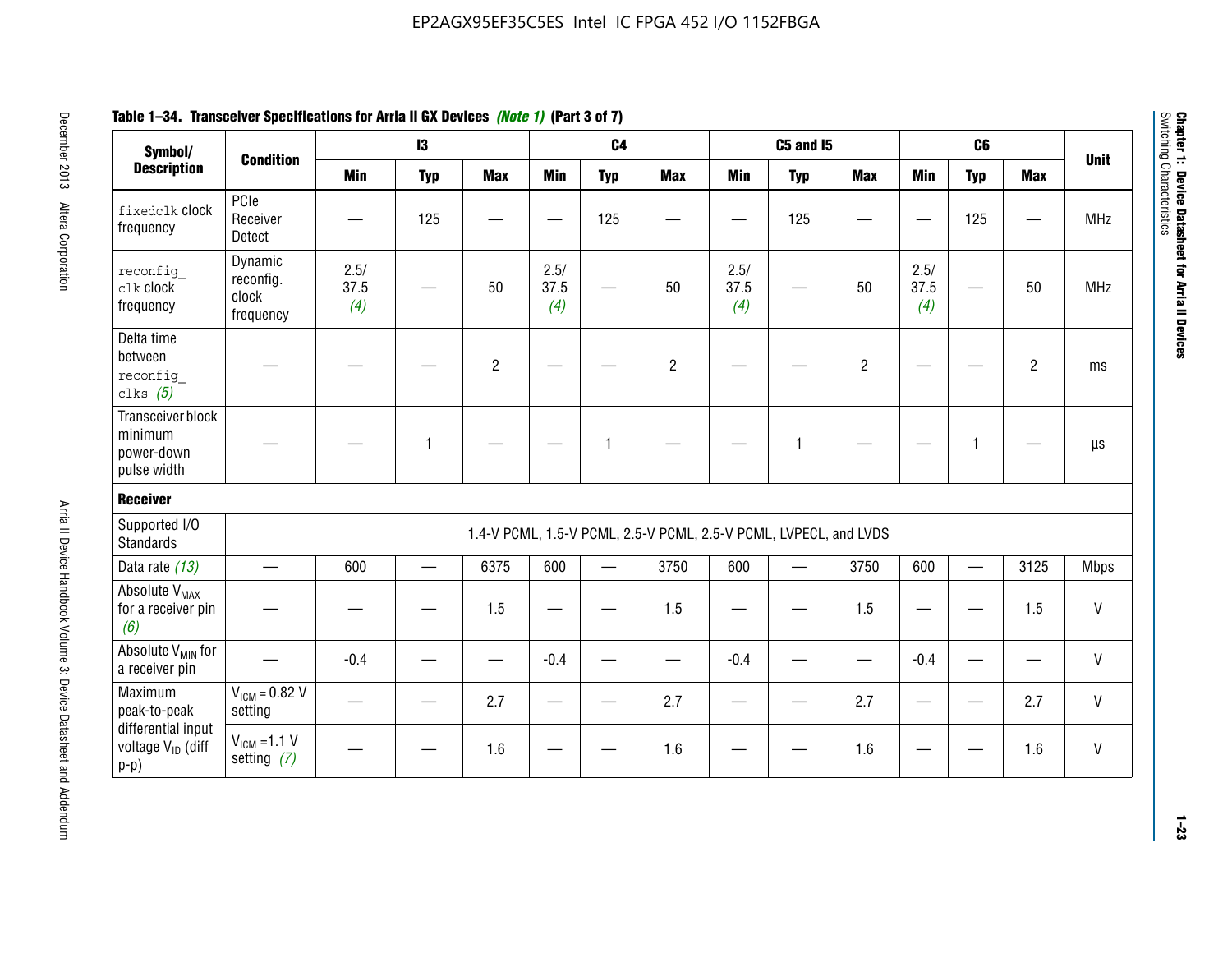| Symbol/                                                                                  | <b>Condition</b>                  |                          | 13         |                          |                          | C <sub>4</sub>           |                                               |            | <b>C5 and I5</b> |                           |                          | C6              |                | <b>Unit</b> |
|------------------------------------------------------------------------------------------|-----------------------------------|--------------------------|------------|--------------------------|--------------------------|--------------------------|-----------------------------------------------|------------|------------------|---------------------------|--------------------------|-----------------|----------------|-------------|
| <b>Description</b>                                                                       |                                   | <b>Min</b>               | <b>Typ</b> | <b>Max</b>               | <b>Min</b>               | <b>Typ</b>               | <b>Max</b>                                    | <b>Min</b> | <b>Typ</b>       | <b>Max</b>                | Min                      | <b>Typ</b>      | <b>Max</b>     |             |
| Minimum<br>peak-to-peak<br>differential input<br>voltage V <sub>ID</sub> (diff<br>$p-p)$ |                                   | 100                      |            |                          | 100                      |                          |                                               | 100        |                  |                           | 100                      |                 |                |             |
| V <sub>ICM</sub>                                                                         | $V_{IGM} = 0.82 V$<br>setting     |                          | 820        |                          |                          | 820                      |                                               |            | 820              |                           | $\overline{\phantom{0}}$ | 820             |                |             |
|                                                                                          | $V_{ICM}$ =1.1 V<br>setting $(7)$ |                          | 1100       |                          | —                        | 1100                     |                                               |            | 1100             |                           | $\overline{\phantom{m}}$ | 1100            |                |             |
| Differential<br>on-chip<br>termination<br>resistors                                      | 100 $-\Omega$<br>setting          |                          | 100        |                          |                          | 100                      |                                               |            | 100              |                           |                          | 100             |                |             |
| Return loss                                                                              | PCle                              |                          |            |                          |                          |                          |                                               |            |                  | 50 MHz to 1.25 GHz: -10dB |                          |                 |                |             |
| differential mode                                                                        | XAUI                              |                          |            |                          |                          |                          |                                               |            |                  | 100 MHz to 2.5 GHz: -10dB |                          |                 |                |             |
| Return loss                                                                              | PCIe                              |                          |            |                          |                          |                          |                                               |            |                  | 50 MHz to 1.25 GHz: -6dB  |                          |                 |                |             |
| common mode                                                                              | XAUI                              |                          |            |                          |                          |                          |                                               |            |                  | 100 MHz to 2.5 GHz: -6dB  |                          |                 |                |             |
| Programmable<br>PPM detector<br>(8)                                                      |                                   |                          |            |                          |                          |                          | ± 62.5, 100, 125, 200,<br>250, 300, 500, 1000 |            |                  |                           |                          |                 |                | ppm         |
| Run length                                                                               | $\equiv$                          | $\overline{\phantom{0}}$ | 80         | $\overline{\phantom{0}}$ | $\overline{\phantom{0}}$ | 80                       |                                               | $\equiv$   | 80               | $\overline{\phantom{0}}$  | $\qquad \qquad$          | 80              |                |             |
| Programmable<br>equalization                                                             |                                   |                          |            | $\overline{7}$           |                          |                          | $\overline{7}$                                |            |                  | $\overline{7}$            |                          |                 | $\overline{7}$ |             |
| Signal<br>detect/loss<br>threshold                                                       | PCIe Mode                         | 65                       | —          | 175                      | 65                       | $\overline{\phantom{0}}$ | 175                                           | 65         | —<br>—           | 175                       | 65                       |                 | 175            |             |
| <b>CDR LTR time</b><br>(9)                                                               |                                   |                          |            | 75                       | $\overline{\phantom{0}}$ | —                        | 75                                            | —          |                  | 75                        | $\qquad \qquad$          | $\qquad \qquad$ | 75             |             |
| CDR minimum<br>T <sub>1</sub> b $(10)$                                                   |                                   | 15                       |            |                          | 15                       |                          |                                               | 15         |                  |                           | 15                       |                 |                |             |

# **Table 1–34. Transceiver Specifications for Arria II GX Devices** *(Note 1)* **(Part 4 of 7)**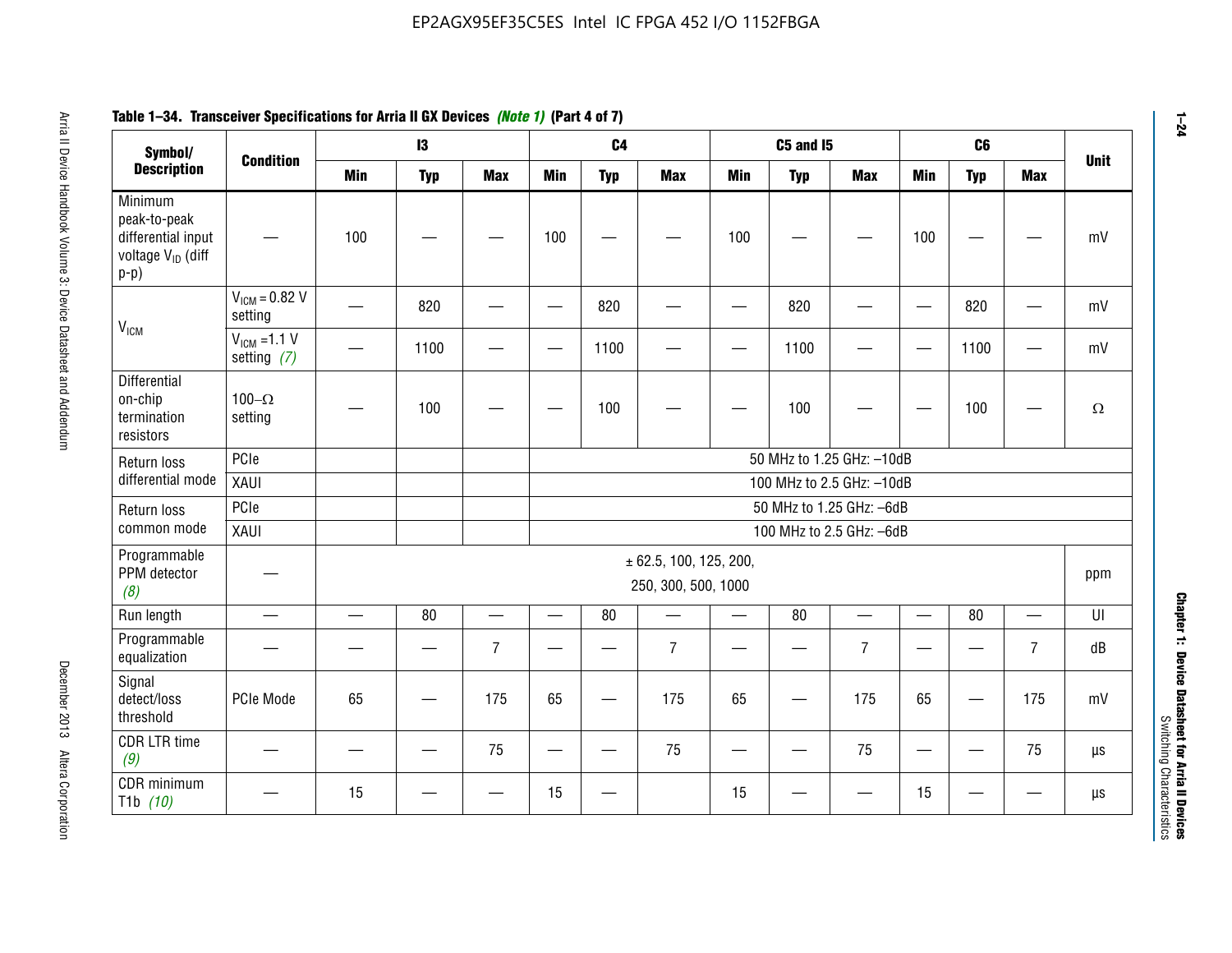| Symbol/                                             |                           |                                                                       | $\mathsf{I}3$ |            |              | C <sub>4</sub>           |                           |            | <b>C5 and 15</b>         |            |            | C <sub>6</sub>           |                          | <b>Unit</b> |
|-----------------------------------------------------|---------------------------|-----------------------------------------------------------------------|---------------|------------|--------------|--------------------------|---------------------------|------------|--------------------------|------------|------------|--------------------------|--------------------------|-------------|
| <b>Description</b>                                  | <b>Condition</b>          | <b>Min</b>                                                            | <b>Typ</b>    | <b>Max</b> | <b>Min</b>   | <b>Typ</b>               | <b>Max</b>                | <b>Min</b> | <b>Typ</b>               | <b>Max</b> | <b>Min</b> | <b>Typ</b>               | <b>Max</b>               |             |
| LTD lock time<br>(11)                               |                           | $\mathbf 0$                                                           | 100           | 4000       | $\mathbf{0}$ | 100                      | 4000                      | 0          | 100                      | 4000       | 0          | 100                      | 4000                     | ns          |
| Data lock time<br>from rx<br>freqlocked<br>(12)     |                           |                                                                       |               | 4000       |              |                          | 4000                      |            |                          | 4000       |            |                          | 4000                     | ns          |
|                                                     | DC Gain<br>Setting $= 0$  |                                                                       | $\pmb{0}$     |            |              | 0                        |                           |            | $\pmb{0}$                |            | <u>—</u>   | 0                        | $\overline{\phantom{0}}$ | dB          |
| Programmable<br>DC gain                             | DC Gain<br>Setting $= 1$  |                                                                       | $\mathbf{3}$  |            |              | 3                        |                           |            | $\mathbf{3}$             |            |            | 3                        |                          | dB          |
|                                                     | DC Gain<br>Setting $= 2$  |                                                                       | $\,6\,$       |            |              | 6                        |                           |            | $\,6\,$                  |            |            | 6                        |                          | dB          |
| <b>Transmitter</b>                                  |                           |                                                                       |               |            |              |                          |                           |            |                          |            |            |                          |                          |             |
| Supported I/O<br><b>Standards</b>                   |                           |                                                                       |               |            |              |                          | 1.5-V PCML                |            |                          |            |            |                          |                          |             |
| Data rate                                           |                           | 600                                                                   |               | 6375       | 600          |                          | 3750                      | 600        | $\qquad \qquad -$        | 3750       | 600        | $\overline{\phantom{0}}$ | 3125                     | Mbps        |
| $V_{OCM}$                                           | 0.65V<br>setting          |                                                                       | 650           |            |              | 650                      |                           |            | 650                      |            |            | 650                      | $\overline{\phantom{0}}$ | mV          |
| Differential<br>on-chip<br>termination<br>resistors | $100 - \Omega$<br>setting |                                                                       | 100           |            |              | 100                      |                           |            | 100                      |            |            | 100                      |                          | $\Omega$    |
| Return loss                                         | PCIe                      |                                                                       |               |            |              |                          | 50 MHz to 1.25 GHz: -10dB |            |                          |            |            |                          |                          |             |
| differential mode                                   | XAUI                      | 312 MHz to 625 MHz: -10dB<br>625 MHz to 3.125 GHz: -10dB/decade slope |               |            |              |                          |                           |            |                          |            |            |                          |                          |             |
| Return loss<br>common mode                          | PCIe                      |                                                                       |               |            |              |                          | 50 MHz to 1.25 GHz: -6dB  |            |                          |            |            |                          |                          |             |
| Rise time $(2)$                                     |                           | 50                                                                    |               | 200        | 50           | $\overline{\phantom{0}}$ | 200                       | 50         | —                        | 200        | 50         | $\overline{\phantom{0}}$ | 200                      | ps          |
| Fall time                                           |                           | 50                                                                    |               | 200        | 50           |                          | 200                       | 50         | $\overline{\phantom{0}}$ | 200        | 50         |                          | 200                      | ps          |

# **Table 1–34. Transceiver Specifications for Arria II GX Devices** *(Note 1)* **(Part 5 of 7)**

**1–25**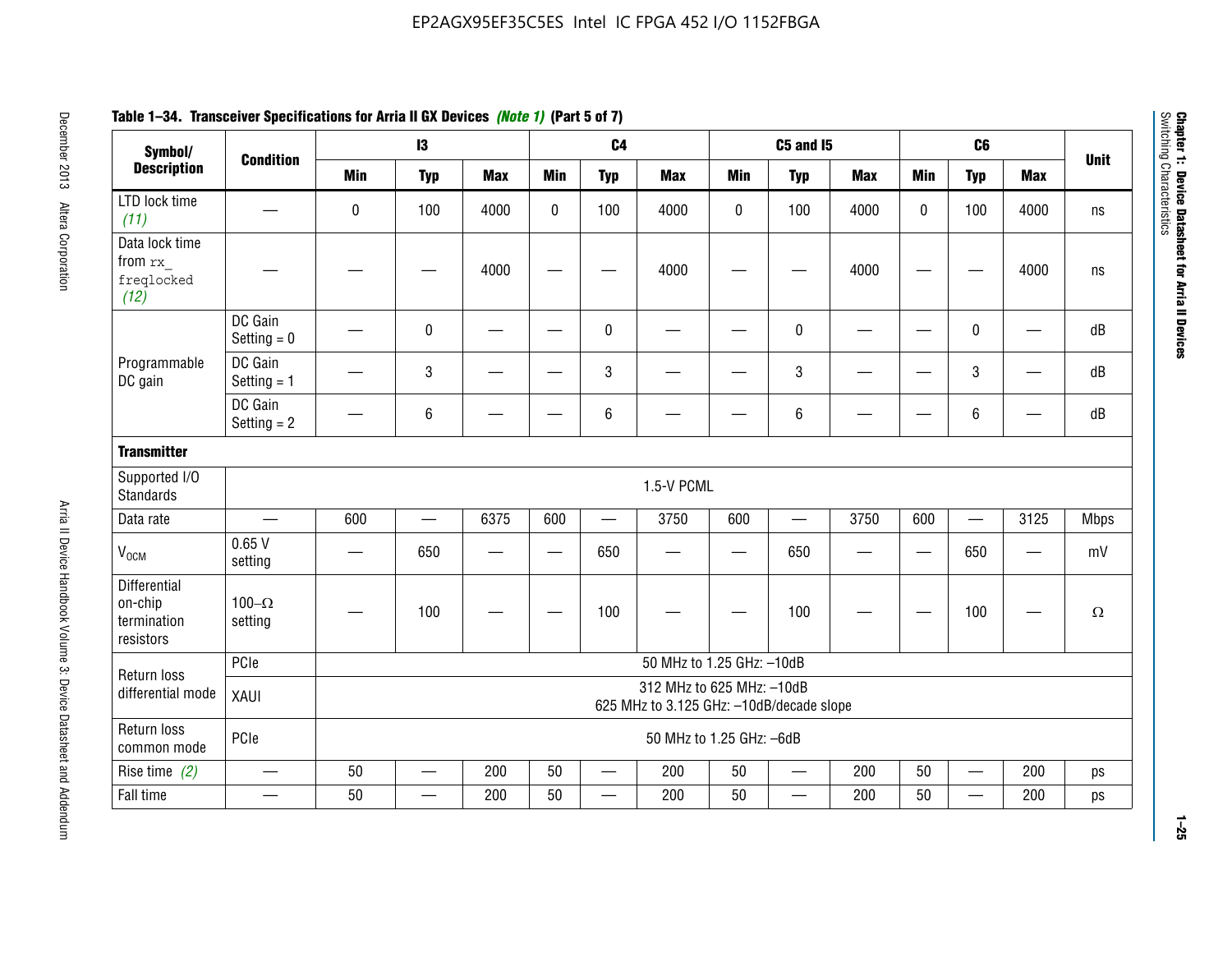| Symbol/                                                            |                  |            | 13                |            |                          | C <sub>4</sub>    |            |                   | <b>C5 and 15</b>                 |            |                                   | C6                               |            | <b>Unit</b>   |
|--------------------------------------------------------------------|------------------|------------|-------------------|------------|--------------------------|-------------------|------------|-------------------|----------------------------------|------------|-----------------------------------|----------------------------------|------------|---------------|
| <b>Description</b>                                                 | <b>Condition</b> | <b>Min</b> | <b>Typ</b>        | <b>Max</b> | <b>Min</b>               | <b>Typ</b>        | <b>Max</b> | <b>Min</b>        | <b>Typ</b>                       | <b>Max</b> | <b>Min</b>                        | <b>Typ</b>                       | <b>Max</b> |               |
| Intra-<br>differential pair<br>skew                                |                  |            |                   | 15         |                          | —                 | 15         | $\qquad \qquad$   | $\qquad \qquad$                  | 15         | $\overbrace{\phantom{123221111}}$ | $\overline{\phantom{m}}$         | 15         |               |
| Intra-transceiver<br>block skew                                    | PCIe ×4          |            | $\hspace{0.05cm}$ | 120        | $\hspace{0.05cm}$        | $\hspace{0.05cm}$ | 120        | $\hspace{0.05cm}$ | $\hspace{0.05cm}$                | 120        |                                   | $\hspace{0.05cm}$                | 120        |               |
| Inter-transceiver<br>block skew                                    | $PCle \times 8$  |            | -                 | 300        |                          | -                 | 300        |                   | -                                | 300        | —                                 | —                                | 300        |               |
| <b>CMU PLLO and CMU PLL1</b>                                       |                  |            |                   |            |                          |                   |            |                   |                                  |            |                                   |                                  |            |               |
| <b>CMU PLL lock</b><br>time from<br>CMUPLL<br>reset<br>deassertion |                  |            |                   | 100        | $\overline{\phantom{m}}$ |                   | 100        |                   |                                  | 100        |                                   | $\overbrace{\phantom{12322111}}$ | 100        | $\mu\text{S}$ |
| <b>PLD-Transceiver Interface</b>                                   |                  |            |                   |            |                          |                   |            |                   |                                  |            |                                   |                                  |            |               |
| Interface speed                                                    |                  | 25         | $\qquad \qquad -$ | 320        | 25                       | $\qquad \qquad$   | 240        | 25                | $\overbrace{\phantom{12322111}}$ | 240        | 25                                | $\overline{\phantom{0}}$         | 200        | <b>MHz</b>    |
|                                                                    |                  |            |                   |            |                          |                   |            |                   |                                  |            |                                   |                                  |            |               |
|                                                                    |                  |            |                   |            |                          |                   |            |                   |                                  |            |                                   |                                  |            |               |
|                                                                    |                  |            |                   |            |                          |                   |            |                   |                                  |            |                                   |                                  |            |               |

# **Table 1–34. Transceiver Specifications for Arria II GX Devices** *(Note 1)* **(Part 6 of 7)**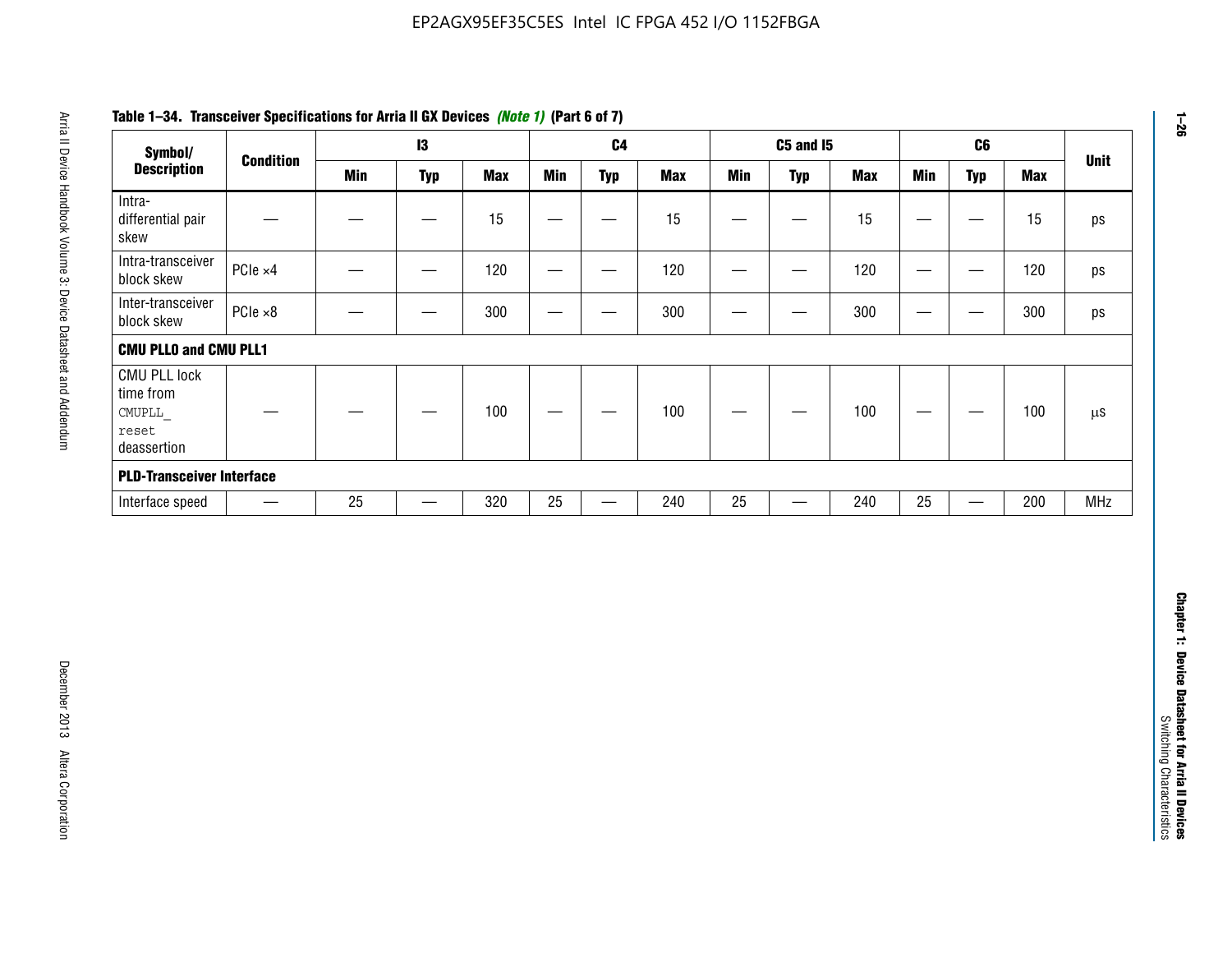# **Table 1–34. Transceiver Specifications for Arria II GX Devices** *(Note 1)* **(Part 7 of 7)**

| Symbol/<br><b>Description</b> | <b>Condition</b> |     | 13         |            |            | C4         |                                    |            | C5 and I5  |            |     | C <sub>6</sub> |            | <b>Unit</b> |
|-------------------------------|------------------|-----|------------|------------|------------|------------|------------------------------------|------------|------------|------------|-----|----------------|------------|-------------|
|                               |                  | Min | <b>Typ</b> | <b>Max</b> | <b>Min</b> | <b>Typ</b> | <b>Max</b>                         | <b>Min</b> | <b>Typ</b> | <b>Max</b> | Min | <b>Typ</b>     | <b>Max</b> |             |
| Digital reset<br>pulse width  |                  |     |            |            |            |            | Minimum is 2 parallel clock cycles |            |            |            |     |                |            |             |

### **Notes to Table 1–34:**

- (1) For AC-coupled links, the on-chip biasing circuit is switched off before and during configuration. Ensure that input specifications are not violated during this period.
- (2) The rise/fall time is specified from 20% to 80%.
- (3) To calculate the REFCLK rms phase jitter requirement at reference clock frequencies other than 100 MHz, use the following formula: REFCLK rms phase jitter at f (MHz) = REFCLK rms phase jitter at 100 MHz \* 100/f.
- (4) The minimum reconfig clk frequency is 2.5 MHz if the transceiver channel is configured in **Transmitter only** mode. The minimum reconfig clk frequency is 37.5 MHz if the transceiver channel is configured in **Receiver only** or **Receiver and Transmitter** mode. For more information, refer to *AN [558: Implementing Dynamic Reconfiguration in Arria II Devices](www.altera.com/literature/hb/arria-ii-gx/an558.pdf)*.
- (5) If your design uses more than one dynamic reconfiguration controller instances (altgx reconfig) to control the transceiver channels (altgx) physically located on the same side of the device, and if you use different reconfig clk sources for these altgx reconfig instances, the delta time between any two of these reconfig clk sources becoming stable must not exceed the maximum specification listed.
- (6) The device cannot tolerate prolonged operation at this absolute maximum.
- (7) You must use the 1.1-V RX  $V_{ICM}$  setting if the input serial data standard is LVDS and the link is DC-coupled.
- (8) The rate matcher supports only up to  $\pm 300$  parts per million (ppm).
- (9) Time taken to rx\_pll\_locked goes high from rx\_analogreset de-assertion. Refer to Figure 1–1.
- (10) The time in which the CDR must be kept in lock-to-reference mode after  $rx$  pll locked goes high and before  $rx$  locktodata is asserted in manual mode. Refer to Figure 1–1.
- (11) The time taken to recover valid data after the  $rx$  locktodata signal is asserted in manual mode. Refer to Figure 1–1.
- (12) The time taken to recover valid data after the  $rx$  freqlocked signal goes high in automatic mode. Refer to Figure 1–2.
- (13) To support data rates lower than the minimum specification through oversampling, use the CDR in LTR mode only.

**Chapter 1: Device Datasheet for Arria II Devices**

**Device Datasheet for Arria II Devices** 

Switching Characteristics

Chapter 1: Device Datas<br>Switching Characteristics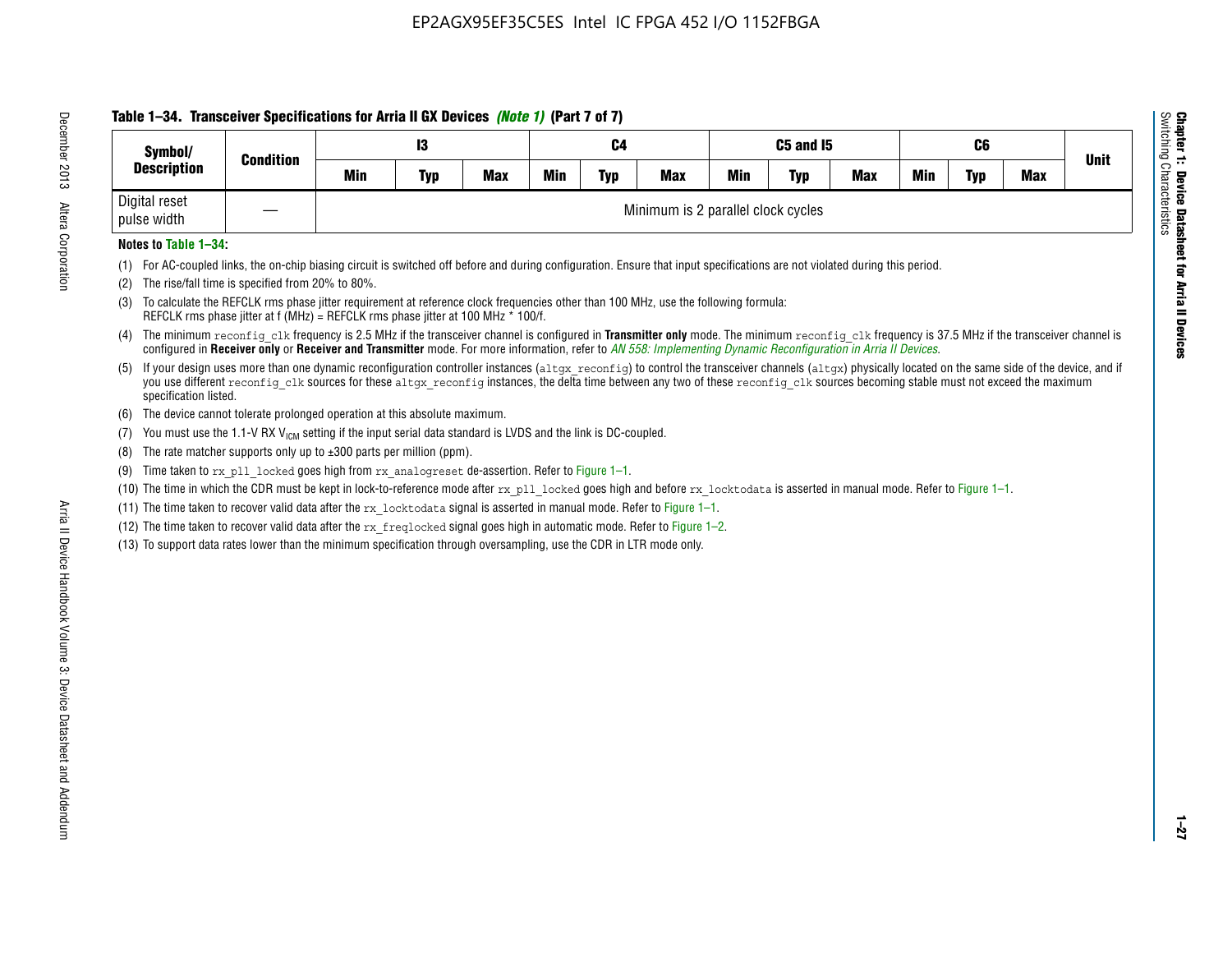Table 1–35 lists the transceiver specifications for Arria II GZ devices.

|  | Table 1-35. Transceiver Specifications for Arria II GZ Devices (Part 1 of 5) |  |
|--|------------------------------------------------------------------------------|--|
|  |                                                                              |  |

| Symbol/                                                                   |                                                                         |                          | $-C3$ and $-13$ (1)        |            |                          | $-C4$ and $-I4$            |            |             |
|---------------------------------------------------------------------------|-------------------------------------------------------------------------|--------------------------|----------------------------|------------|--------------------------|----------------------------|------------|-------------|
| <b>Description</b>                                                        | <b>Conditions</b>                                                       | Min                      | <b>Typ</b>                 | <b>Max</b> | <b>Min</b>               | <b>Typ</b>                 | <b>Max</b> | <b>Unit</b> |
| <b>Reference Clock</b>                                                    |                                                                         |                          |                            |            |                          |                            |            |             |
| Supported I/O Standards                                                   | 1.2-V PCML, 1.5-V PCML, 2.5-V PCML, Differential LVPECL, LVDS, and HCSL |                          |                            |            |                          |                            |            |             |
| Input frequency from<br>REFCLK input pins                                 |                                                                         | 50                       |                            | 697        | 50                       |                            | 637.5      | <b>MHz</b>  |
| Phase frequency detector<br>(CMU PLL and receiver<br>CDR)                 |                                                                         | 50                       |                            | 325        | 50                       |                            | 325        | <b>MHz</b>  |
| Absolute V <sub>MAX</sub> for a REFCLK<br>pin                             |                                                                         |                          |                            | 1.6        |                          |                            | 1.6        | $\vee$      |
| Operational V <sub>MAX</sub> for a<br>REFCLK pin                          |                                                                         |                          |                            | 1.5        |                          |                            | 1.5        | V           |
| Absolute V <sub>MIN</sub> for a REFCLK<br>pin                             |                                                                         | $-0.4$                   |                            |            | $-0.4$                   |                            |            | V           |
| Rise/fall time (2)                                                        |                                                                         | $\overline{\phantom{0}}$ |                            | 0.2        | $\overline{\phantom{0}}$ | $\overline{\phantom{0}}$   | 0.2        | UI          |
| Duty cycle                                                                |                                                                         | 45                       |                            | 55         | 45                       |                            | 55         | $\%$        |
| Peak-to-peak differential<br>input voltage                                |                                                                         | 200                      |                            | 1600       | 200                      |                            | 1600       | mV          |
| Spread-spectrum<br>modulating clock frequency                             | PCIe                                                                    | 30                       |                            | 33         | 30                       |                            | 33         | kHz         |
| Spread-spectrum<br>downspread                                             | PCIe                                                                    |                          | 0 <sub>to</sub><br>$-0.5%$ |            |                          | 0 <sub>to</sub><br>$-0.5%$ |            |             |
| On-chip termination<br>resistors                                          |                                                                         |                          | 100                        |            |                          | 100                        |            | Ω           |
| $V_{IGM}$ (AC coupled)                                                    |                                                                         |                          | $1100 \pm 10\%$            |            |                          | $1100 \pm 10\%$            |            | mV          |
| V <sub>ICM</sub> (DC coupled)                                             | HCSL I/O standard<br>for PCIe reference<br>clock                        | 250                      |                            | 550        | 250                      |                            | 550        | mV          |
|                                                                           | 10 Hz                                                                   | $\overline{\phantom{0}}$ |                            | $-50$      | $\sim$                   |                            | $-50$      | dBc/Hz      |
|                                                                           | 100 Hz                                                                  |                          |                            | $-80$      |                          |                            | $-80$      | dBc/Hz      |
| Transmitter REFCLK Phase                                                  | 1 KHz                                                                   |                          | $\overline{\phantom{0}}$   | $-110$     | $\overline{\phantom{0}}$ | —                          | $-110$     | dBc/Hz      |
| Noise                                                                     | 10 KHz                                                                  |                          |                            | $-120$     |                          |                            | $-120$     | dBc/Hz      |
|                                                                           | <b>100 KHz</b>                                                          |                          |                            | $-120$     | —                        |                            | $-120$     | dBc/Hz      |
|                                                                           | $\geq 1$ MHz                                                            |                          |                            | $-130$     | $\overline{\phantom{0}}$ | $\overline{\phantom{0}}$   | $-130$     | dBc/Hz      |
| <b>Transmitter REFCLK Phase</b><br>Jitter (rms) for 100 MHz<br>REFCLK (3) | 10 KHz to 20 MHz                                                        |                          |                            | 3          |                          |                            | 3          | ps          |
| $R_{REF}$                                                                 |                                                                         |                          | $2000 \pm$<br>$1\%$        |            |                          | 2000 $\pm$<br>$1\%$        |            | $\Omega$    |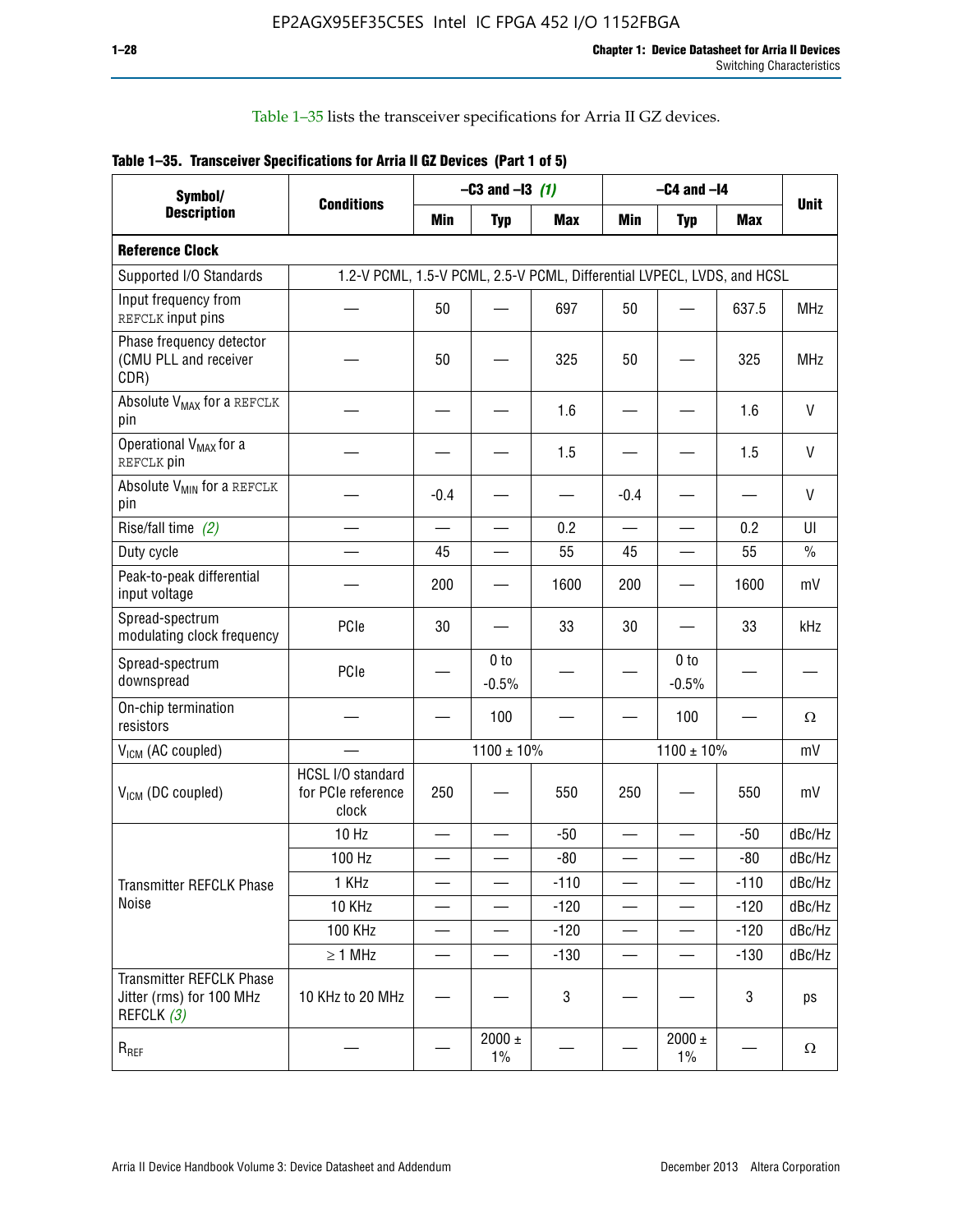|  |  | Table 1–35. Transceiver Specifications for Arria II GZ Devices (Part 2 of 5) |  |  |  |
|--|--|------------------------------------------------------------------------------|--|--|--|
|--|--|------------------------------------------------------------------------------|--|--|--|

| Symbol/                                                                                                         |                                                                                | $-C3$ and $-13$ (1) |                 |                                                      | $-C4$ and $-I4$     |                 |                |              |
|-----------------------------------------------------------------------------------------------------------------|--------------------------------------------------------------------------------|---------------------|-----------------|------------------------------------------------------|---------------------|-----------------|----------------|--------------|
| <b>Description</b>                                                                                              | <b>Conditions</b>                                                              | Min                 | <b>Typ</b>      | <b>Max</b>                                           | Min                 | <b>Typ</b>      | Max            | <b>Unit</b>  |
| <b>Transceiver Clocks</b>                                                                                       |                                                                                |                     |                 |                                                      |                     |                 |                |              |
| <b>Calibration block clock</b><br>frequency (cal_blk_clk)                                                       |                                                                                | 10                  |                 | 125                                                  | 10                  |                 | 125            | <b>MHz</b>   |
| fixedclk clock frequency                                                                                        | <b>PCIe Receiver</b><br>Detect                                                 |                     | 125             |                                                      |                     | 125             |                | <b>MHz</b>   |
| reconfig clk clock<br>frequency                                                                                 | Dynamic<br>reconfiguration<br>clock frequency                                  | 2.5/<br>37.5<br>(4) |                 | 50                                                   | 2.5/<br>37.5<br>(4) |                 | 50             | <b>MHz</b>   |
| Delta time between<br>reconfig clks $(5)$                                                                       |                                                                                |                     |                 | $\overline{2}$                                       |                     |                 | $\overline{2}$ | ms           |
| Transceiver block minimum<br>power-down<br>(gxb powerdown) pulse<br>width                                       |                                                                                | 1                   |                 |                                                      | 1                   |                 |                | μs           |
| <b>Receiver</b>                                                                                                 |                                                                                |                     |                 |                                                      |                     |                 |                |              |
| Supported I/O Standards                                                                                         |                                                                                |                     |                 | 1.4-V PCML, 1.5-V PCML, 2.5-V PCML, LVPECL, and LVDS |                     |                 |                |              |
| Data rate (16)                                                                                                  |                                                                                | 600                 |                 | 6375                                                 | 600                 |                 | 3750           | <b>Mbps</b>  |
| Absolute V <sub>MAX</sub> for a receiver<br>pin $(6)$                                                           |                                                                                |                     |                 | 1.6                                                  |                     |                 | 1.6            | V            |
| Operational V <sub>MAX</sub> for a<br>receiver pin                                                              |                                                                                |                     |                 | 1.5                                                  |                     |                 | 1.5            | V            |
| Absolute $V_{MIN}$ for a receiver<br>pin                                                                        |                                                                                | $-0.4$              |                 |                                                      | $-0.4$              |                 |                | $\mathsf{V}$ |
| Maximum peak-to-peak<br>differential input voltage $V_{\text{ID}}$<br>(diff p-p) before device<br>configuration |                                                                                |                     |                 | 1.6                                                  |                     |                 | 1.6            | V            |
| Maximum peak-to-peak<br>differential input voltage $V_{ID}$                                                     | $V_{IGM} = 0.82 V$<br>setting                                                  |                     |                 | 2.7                                                  |                     |                 | 2.7            | V            |
| (diff p-p) after device<br>configuration                                                                        | $V_{ICM}$ =1.1 V setting<br>(7)                                                |                     |                 | 1.6                                                  |                     |                 | 1.6            | V            |
| Minimum differential eye<br>opening at receiver serial                                                          | Data Rate =<br>600 Mbps to<br>5 Gbps<br>Equalization = $0$<br>DC gain = $0$ dB | 100                 |                 |                                                      | 165                 |                 |                | mV           |
| input pins $(8)$                                                                                                | Data Rate > 5 Gbps<br>Equalization = $0$<br>DC gain = $0$ dB                   | 165                 |                 |                                                      | 165                 |                 |                | mV           |
| $V_{IGM}$                                                                                                       | $V_{IGM} = 0.82 V$<br>setting                                                  |                     | $820 \pm 10\%$  |                                                      |                     | $820 \pm 10\%$  |                | mV           |
|                                                                                                                 | $V_{IGM}$ = 1.1 V setting<br>(7)                                               |                     | $1100 \pm 10\%$ |                                                      |                     | $1100 \pm 10\%$ |                | mV           |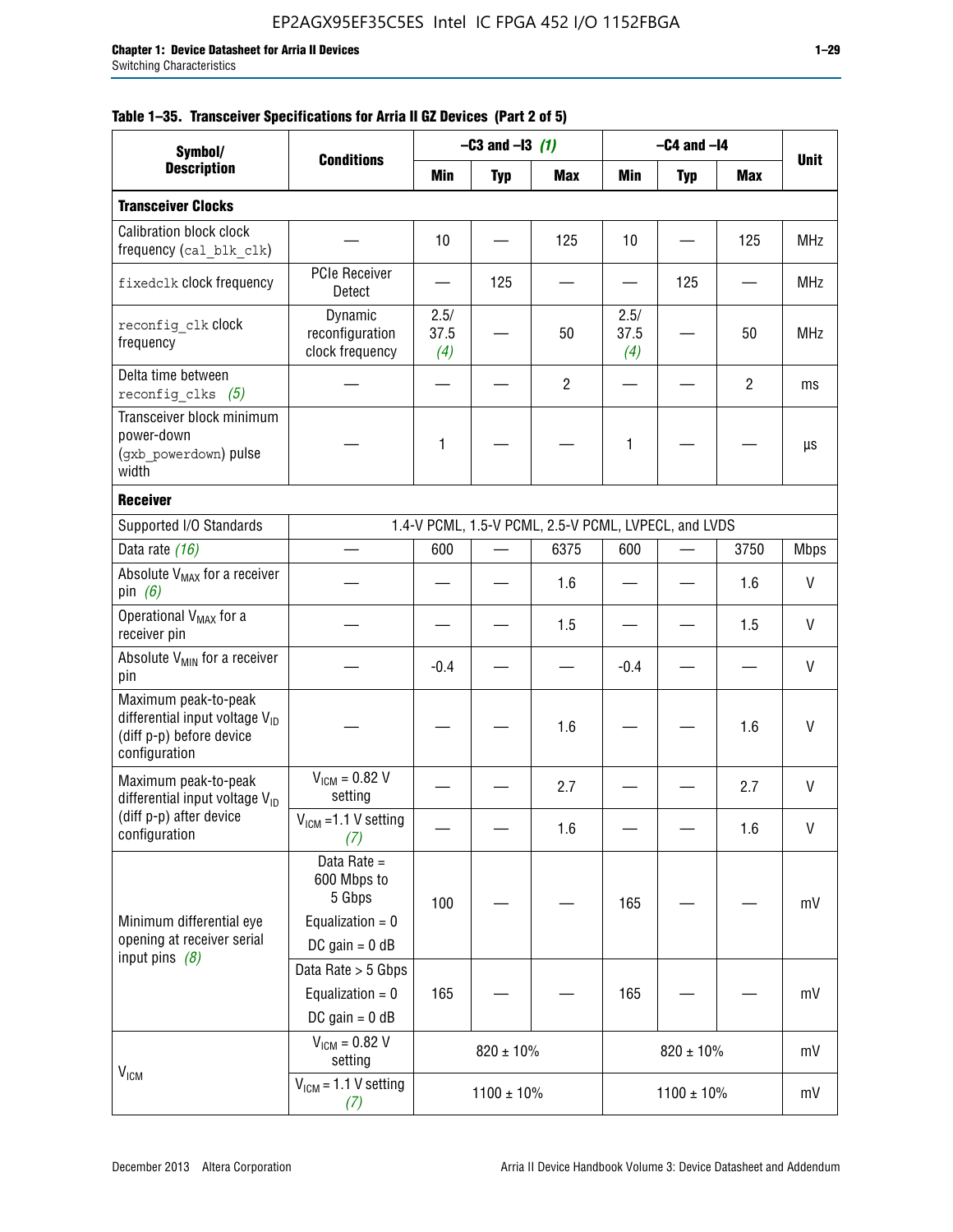| Symbol/                                                              |                                                                                                                     |                                                 | $-C3$ and $-13$ (1)                                                                                                                                                                   |            | $-C4$ and $-I4$ |                |            |                               |  |
|----------------------------------------------------------------------|---------------------------------------------------------------------------------------------------------------------|-------------------------------------------------|---------------------------------------------------------------------------------------------------------------------------------------------------------------------------------------|------------|-----------------|----------------|------------|-------------------------------|--|
| <b>Description</b>                                                   | <b>Conditions</b>                                                                                                   | Min                                             | <b>Typ</b>                                                                                                                                                                            | <b>Max</b> | Min             | <b>Typ</b>     | <b>Max</b> | <b>Unit</b>                   |  |
| Receiver DC Coupling<br>Support                                      |                                                                                                                     |                                                 | For more information about receiver DC coupling support, refer to the<br>"DC-Coupled Links" section in the Transceiver Architecture for Arria II<br>Devices chapter.<br>$85 \pm 20\%$ |            |                 |                |            |                               |  |
|                                                                      | $85-\Omega$ setting                                                                                                 |                                                 | $85 \pm 20\%$                                                                                                                                                                         |            |                 | $\Omega$       |            |                               |  |
| Differential on-chip                                                 | 100 $-\Omega$ setting                                                                                               |                                                 | $100 \pm 20\%$                                                                                                                                                                        |            |                 | Ω              |            |                               |  |
| termination resistors                                                | 120 $-\Omega$ setting                                                                                               |                                                 | $120 \pm 20\%$                                                                                                                                                                        |            |                 | $\Omega$       |            |                               |  |
|                                                                      | 150- $\Omega$ setting                                                                                               |                                                 | $150 \pm 20\%$                                                                                                                                                                        |            |                 | $150 \pm 20\%$ |            | $\Omega$                      |  |
| Differential and common<br>mode return loss                          | PCIe (Gen 1 and<br>Gen 2),<br>XAUI,<br>HiGig+,<br>CEI SR/LR,<br>SRIO SR/LR,<br>CPRI LV/HV,<br>OBSAI,<br><b>SATA</b> | Compliant                                       |                                                                                                                                                                                       |            |                 |                |            |                               |  |
| Programmable PPM<br>detector $(9)$                                   |                                                                                                                     | $\pm$ 62.5, 100, 125, 200, 250, 300, 500, 1,000 |                                                                                                                                                                                       |            |                 |                |            |                               |  |
| Run length                                                           |                                                                                                                     | —                                               |                                                                                                                                                                                       | 200        |                 |                | 200        | UI                            |  |
| Programmable equalization                                            |                                                                                                                     |                                                 |                                                                                                                                                                                       | 16         |                 |                | 16         | dB                            |  |
| $t_{LTR}$ (10)                                                       |                                                                                                                     |                                                 |                                                                                                                                                                                       | 75         |                 |                | 75         | μs                            |  |
| $t_{\text{LTR\_LTD\_Manual}}$ (11)                                   |                                                                                                                     | 15                                              |                                                                                                                                                                                       |            | 15              |                |            | μs                            |  |
| $t_{\text{LTD\_Manual}}$ (12)                                        |                                                                                                                     |                                                 |                                                                                                                                                                                       | 4000       |                 |                | 4000       | ns                            |  |
| $t_{LTD\_Auto}$ (13)                                                 |                                                                                                                     |                                                 |                                                                                                                                                                                       | 4000       |                 |                | 4000       | ns                            |  |
|                                                                      | PCIe Gen1                                                                                                           | $2.0 - 3.5$                                     |                                                                                                                                                                                       |            |                 |                |            |                               |  |
|                                                                      | PCIe Gen2                                                                                                           |                                                 |                                                                                                                                                                                       | $40 - 65$  |                 |                |            | <b>MHz</b>                    |  |
|                                                                      | (OIF) CEI PHY at<br>6.375 Gbps                                                                                      | $20 - 35$                                       |                                                                                                                                                                                       |            |                 |                |            |                               |  |
| <b>Receiver CDR</b>                                                  | XAUI                                                                                                                | $10 - 18$                                       |                                                                                                                                                                                       |            |                 |                |            |                               |  |
| 3 dB Bandwidth in                                                    | <b>SRIO 1.25 Gbps</b>                                                                                               |                                                 |                                                                                                                                                                                       | $10 - 18$  |                 |                |            | MHz                           |  |
| lock-to-data (LTD) mode                                              | SRIO 2.5 Gbps                                                                                                       | $10 - 18$                                       |                                                                                                                                                                                       |            |                 |                |            |                               |  |
|                                                                      | SRIO 3.125 Gbps                                                                                                     | $6 - 10$                                        |                                                                                                                                                                                       |            |                 |                |            |                               |  |
|                                                                      | GIGE                                                                                                                |                                                 |                                                                                                                                                                                       | $6 - 10$   |                 |                |            | <b>MHz</b>                    |  |
|                                                                      | SONET OC12                                                                                                          |                                                 |                                                                                                                                                                                       | $3 - 6$    |                 |                |            | <b>MHz</b>                    |  |
|                                                                      | SONET OC48                                                                                                          |                                                 |                                                                                                                                                                                       | $14 - 19$  |                 |                |            | <b>MHz</b>                    |  |
| Receiver buffer and CDR<br>offset cancellation time (per<br>channel) |                                                                                                                     |                                                 |                                                                                                                                                                                       | 17000      |                 |                | 17000      | recon<br>fig<br>clk<br>cycles |  |
|                                                                      | DC Gain Setting $= 0$                                                                                               |                                                 | 0                                                                                                                                                                                     |            |                 | 0              |            | dB                            |  |
| Programmable DC gain                                                 | DC Gain Setting = 1                                                                                                 | $\overline{\phantom{0}}$                        | 3                                                                                                                                                                                     |            |                 | 3              |            | dB                            |  |
|                                                                      | DC Gain Setting $= 2$                                                                                               |                                                 | $\,6\,$                                                                                                                                                                               |            |                 | $\,6\,$        |            | dB                            |  |

# **Table 1–35. Transceiver Specifications for Arria II GZ Devices (Part 3 of 5)**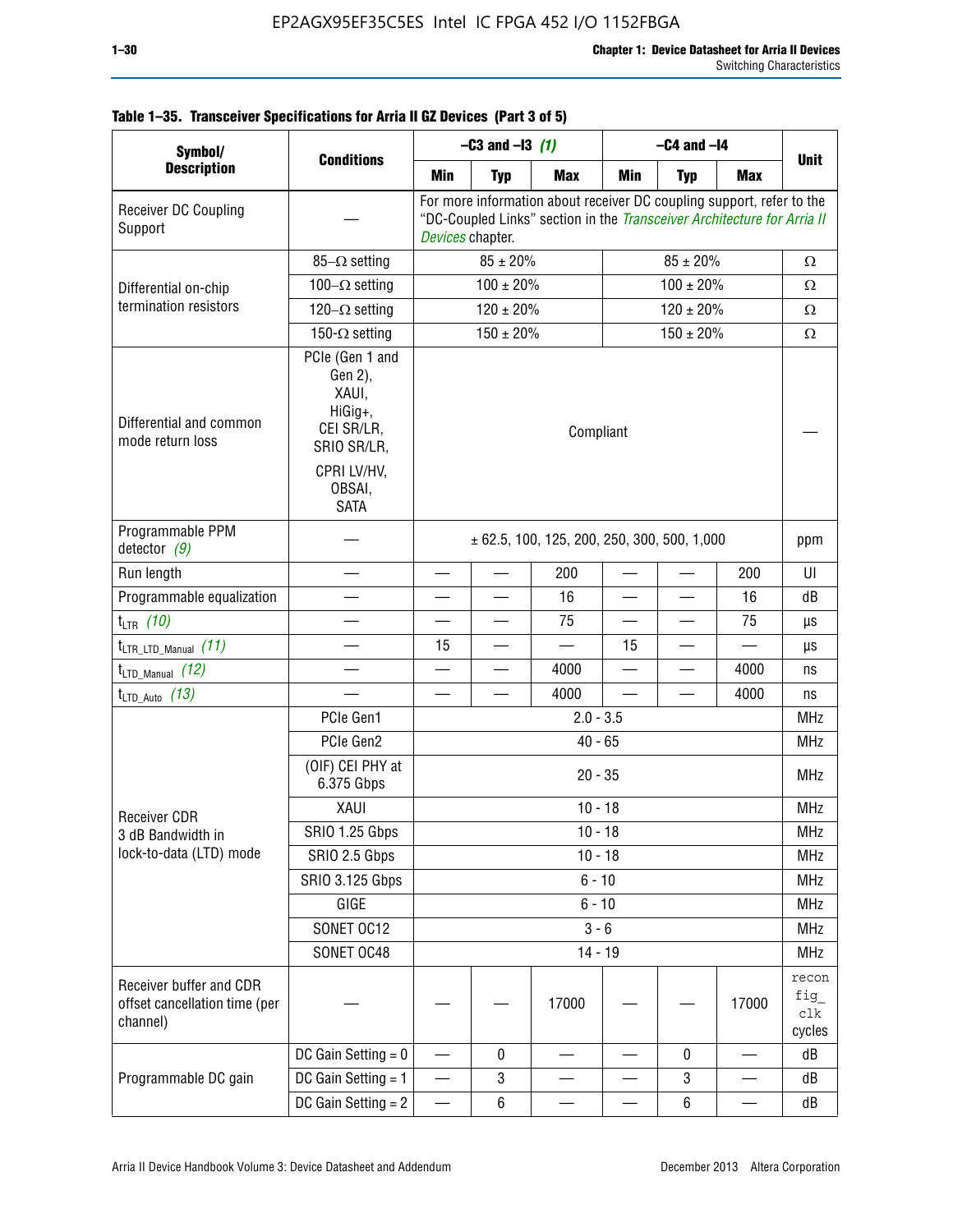| Symbol/                                                           |                                                                                                                                                                                                                                                                                              |           | $-C3$ and $-13$ (1) |            | $-C4$ and $-I4$          |                |            |             |
|-------------------------------------------------------------------|----------------------------------------------------------------------------------------------------------------------------------------------------------------------------------------------------------------------------------------------------------------------------------------------|-----------|---------------------|------------|--------------------------|----------------|------------|-------------|
| <b>Description</b>                                                | <b>Conditions</b>                                                                                                                                                                                                                                                                            | Min       | <b>Typ</b>          | <b>Max</b> | Min                      | <b>Typ</b>     | <b>Max</b> | <b>Unit</b> |
| <b>Transmitter</b>                                                |                                                                                                                                                                                                                                                                                              |           |                     |            |                          |                |            |             |
| Supported I/O Standards                                           |                                                                                                                                                                                                                                                                                              |           |                     | 1.5-V PCML |                          |                |            |             |
| Data rate (14)                                                    |                                                                                                                                                                                                                                                                                              | 600       |                     | 6375       | 600                      |                | 3750       | <b>Mbps</b> |
| V <sub>OCM</sub>                                                  | 0.65 V setting                                                                                                                                                                                                                                                                               |           | 650                 |            |                          | 650            |            | mV          |
|                                                                   | 85- $\Omega$ setting                                                                                                                                                                                                                                                                         |           | $85 \pm 15\%$       |            |                          | Ω              |            |             |
| Differential on-chip                                              | 100 $-\Omega$ setting                                                                                                                                                                                                                                                                        |           | $100 \pm 15\%$      |            |                          | Ω              |            |             |
| termination resistors                                             | 120 $-\Omega$ setting                                                                                                                                                                                                                                                                        |           | $120 \pm 15%$       |            |                          | Ω              |            |             |
|                                                                   | 150- $\Omega$ setting                                                                                                                                                                                                                                                                        |           | $150 \pm 15\%$      |            |                          | $150 \pm 15\%$ |            | Ω           |
| Differential and common<br>mode return loss                       | PCIe Gen1 and<br>Gen2 (TX $V_{OD} = 4$ ),<br>XAUI (TX $V_{OD} = 6$ ),<br>HiGig+<br>$(TX V_{OD} = 6)$ ,<br>CEI SR/LR<br>$(TX V_{OD} = 8),$<br>SRIO SR $(V_{OD}=6)$ ,<br>SRIO LR $(V_{OD} = 8)$ ,<br>CPRI LV $(V_{OD}=6)$ ,<br>CPRI HV $(V_{OD}=2)$ ,<br>OBSAI $(VOD=6)$ ,<br>SATA $(VOD=4)$ , | Compliant |                     |            |                          |                |            |             |
| Rise time (15)                                                    |                                                                                                                                                                                                                                                                                              | 50        |                     | 200        | 50                       |                | 200        | ps          |
| Fall time $(15)$                                                  |                                                                                                                                                                                                                                                                                              | 50        |                     | 200        | 50                       |                | 200        | ps          |
| Intra-differential pair skew                                      |                                                                                                                                                                                                                                                                                              |           |                     | 15         | $\overline{\phantom{a}}$ |                | 15         | ps          |
| Intra-transceiver block<br>transmitter<br>channel-to-channel skew | x4 PMA and PCS<br>bonded mode<br>Example: XAUI,<br>PCIe ×4, Basic ×4                                                                                                                                                                                                                         |           |                     | 120        |                          |                | 120        | ps          |
| Inter-transceiver block<br>transmitter<br>channel-to-channel skew | ×8 PMA and PCS<br>bonded mode<br>Example: PCle ×8,<br>Basic ×8                                                                                                                                                                                                                               |           |                     | 500        |                          |                | 500        | ps          |
| <b>CMUO PLL and CMU1 PLL</b>                                      |                                                                                                                                                                                                                                                                                              |           |                     |            |                          |                |            |             |
| Supported Data Range                                              |                                                                                                                                                                                                                                                                                              | 600       |                     | 6375       | 600                      |                | 3750       | <b>Mbps</b> |
| pll powerdown minimum<br>pulse width<br>(tpll_powerdown)          |                                                                                                                                                                                                                                                                                              |           | 1                   |            |                          | 1              |            | μS          |
| CMU PLL lock time from<br>pll powerdown<br>de-assertion           |                                                                                                                                                                                                                                                                                              |           |                     | 100        |                          |                | 100        | μS          |

# **Table 1–35. Transceiver Specifications for Arria II GZ Devices (Part 4 of 5)**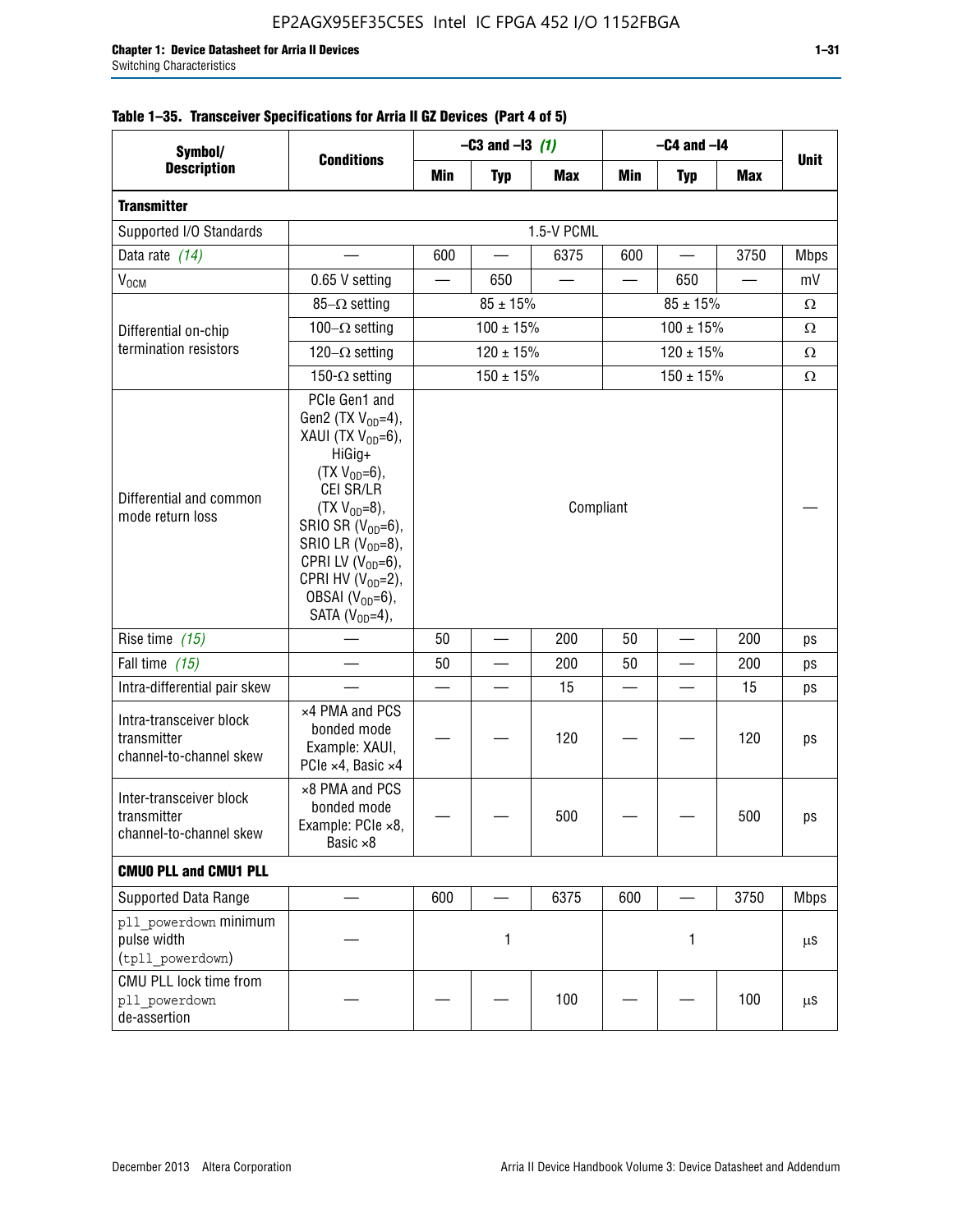| Symbol/                                  |                                | $-C3$ and $-13$ (1) |             |                                      | $-C4$ and $-I4$ |            |     |             |  |
|------------------------------------------|--------------------------------|---------------------|-------------|--------------------------------------|-----------------|------------|-----|-------------|--|
| <b>Description</b>                       | <b>Conditions</b>              | Min                 | Typ         | <b>Max</b>                           | Min             | <b>Typ</b> | Max | <b>Unit</b> |  |
|                                          | PCIe Gen1                      |                     | $2.5 - 3.5$ |                                      |                 |            |     |             |  |
|                                          | PCIe Gen2                      | $6 - 8$             |             |                                      |                 |            |     |             |  |
| -3 dB Bandwidth                          | (OIF) CEI PHY at<br>4.976 Gbps | $7 - 11$            |             |                                      |                 |            |     |             |  |
|                                          | (OIF) CEI PHY at<br>6.375 Gbps | $5 - 10$            |             |                                      |                 |            |     |             |  |
|                                          | XAUI                           | $2 - 4$             |             |                                      |                 |            |     |             |  |
|                                          | SRIO 1.25 Gbps                 | $3 - 5.5$           |             |                                      |                 |            |     |             |  |
|                                          | SRIO 2.5 Gbps                  | $3 - 5.5$           |             |                                      |                 |            |     |             |  |
|                                          | <b>SRIO 3.125 Gbps</b>         | $2 - 4$             |             |                                      |                 |            |     |             |  |
|                                          | GIGE                           | $2.5 - 4.5$         |             |                                      |                 |            |     |             |  |
|                                          | SONET OC12                     | $1.5 - 2.5$         |             |                                      |                 |            |     |             |  |
|                                          | SONET OC48                     | $3.5 - 6$           |             |                                      |                 |            |     |             |  |
| <b>Transceiver-FPGA Fabric Interface</b> |                                |                     |             |                                      |                 |            |     |             |  |
| Interface speed                          |                                | 25                  |             | 325                                  | 25              |            | 250 | MHz         |  |
| Digital reset pulse width                |                                |                     |             | Minimum is two parallel clock cycles |                 |            |     |             |  |

#### **Table 1–35. Transceiver Specifications for Arria II GZ Devices (Part 5 of 5)**

#### **Notes to Table 1–35:**

(1) The 3x speed grade is the fastest speed grade offered in the following Arria II GZ devices: EP2AGZ225, EP2AGZ300, and EP2AGZ350.

- (2) The rise and fall time transition is specified from 20% to 80%.
- (3) To calculate the REFCLK rms phase jitter requirement at reference clock frequencies other than 100 MHz, use the following formula: REFCLK rms phase jitter at f (MHz) = REFCLK rms phase jitter at 100 MHz  $*$  100/f.
- (4) The minimum reconfig clk frequency is 2.5 MHz if the transceiver channel is configured in **Transmitter only** mode. The minimum reconfig clk frequency is 37.5 MHz if the transceiver channel is configured in **Receiver only** or **Receiver and Transmitter** mode.
- (5) If your design uses more than one dynamic reconfiguration controller ( $\text{altgx\_reconfig}$ ) instances to control the transceiver ( $\text{altgx}$ ) channels physically located on the same side of the device AND if you use different reconfig clk sources for these altgx reconfig instances, the delta time between any two of these reconfig clk sources becoming stable must not exceed the maximum specification listed.
- (6) The device cannot tolerate prolonged operation at this absolute maximum.
- (7) You must use the 1.1-V RX  $V_{ICM}$  setting if the input serial data standard is LVDS.
- (8) The differential eye opening specification at the receiver input pins assumes that Receiver Equalization is disabled. If you enable Receiver Equalization, the receiver circuitry can tolerate a lower minimum eye opening, depending on the equalization level. Use H-Spice simulation to derive the minimum eye opening requirement with Receiver Equalization enabled.
- (9) The rate matcher supports only up to  $\pm$  300 ppm.
- (10) Time taken to rx\_pll\_locked goes high from rx\_analogreset de-assertion. Refer to Figure 1–1 on page 1–33.
- (11) Time for which the CDR must be kept in lock-to-reference mode after rx pll\_locked goes high and before rx\_locktodata is asserted in manual mode. Refer to Figure 1–1 on page 1–33.
- (12) Time taken to recover valid data after the rx locktodata signal is asserted in manual mode. Refer to Figure 1–1 on page 1–33.
- (13) Time taken to recover valid data after the rx\_freqlocked signal goes high in automatic mode. Refer to Figure 1–2 on page 1–33.
- (14) A GPLL may be required to meet the PMA-FPGA fabric interface timing above certain data rates. For more information, refer to the *[Transceiver](http://www.altera.com/literature/hb/arria-ii-gx/aiigx_52002.pdf)  [Clocking for Arria II Devices](http://www.altera.com/literature/hb/arria-ii-gx/aiigx_52002.pdf)* chapter.
- (15) The Quartus II software automatically selects the appropriate slew rate depending on the configured data rate or functional mode.
- (16) To support data rates lower than the minimum specification through oversampling, use the CDR in LTR mode only.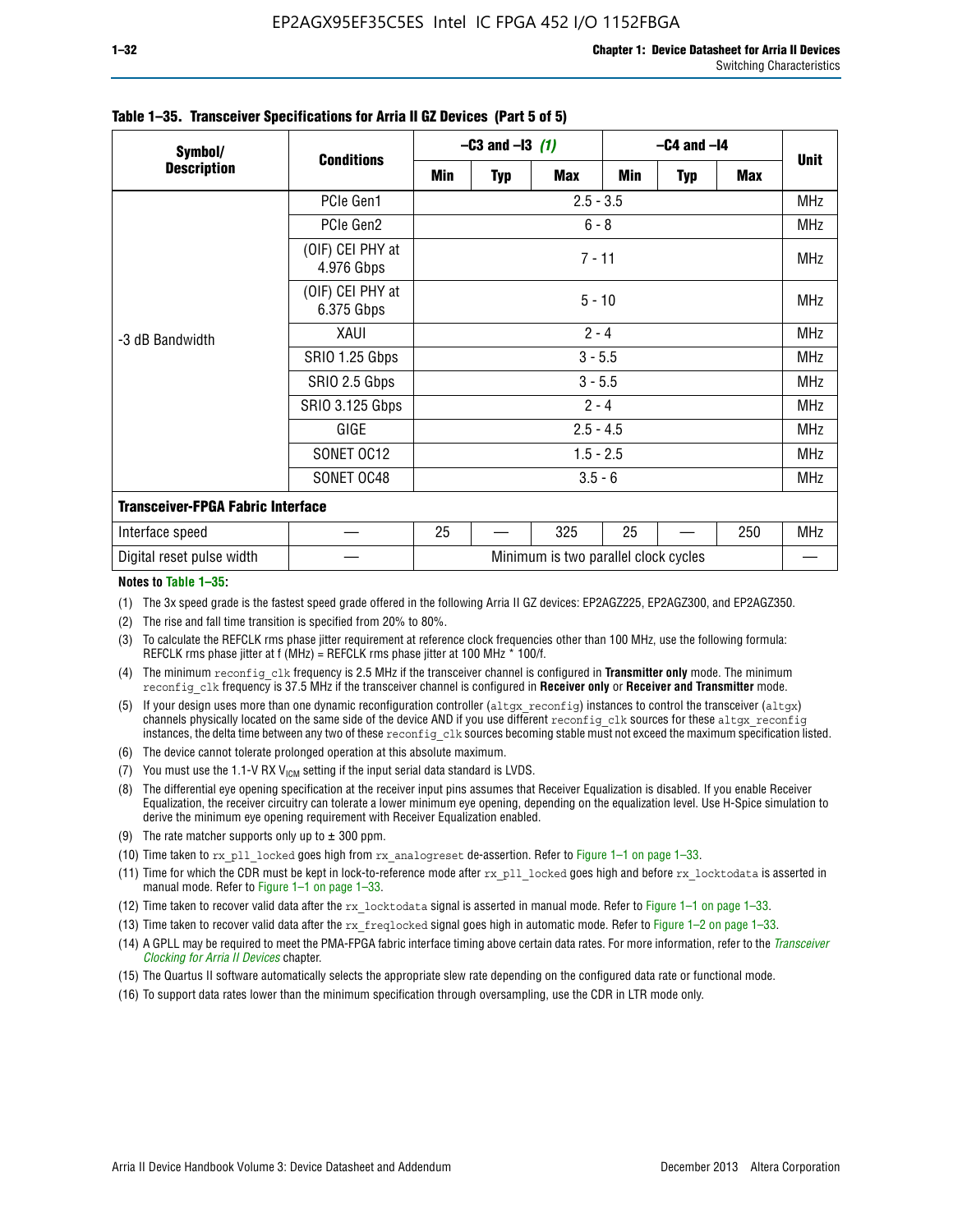Figure 1–1 shows the lock time parameters in manual mode.

 $\Box$  LTD = lock-to-data. LTR = lock-to-reference.





Figure 1–2 shows the lock time parameters in automatic mode.

**Figure 1–2. Lock Time Parameters for Automatic Mode**

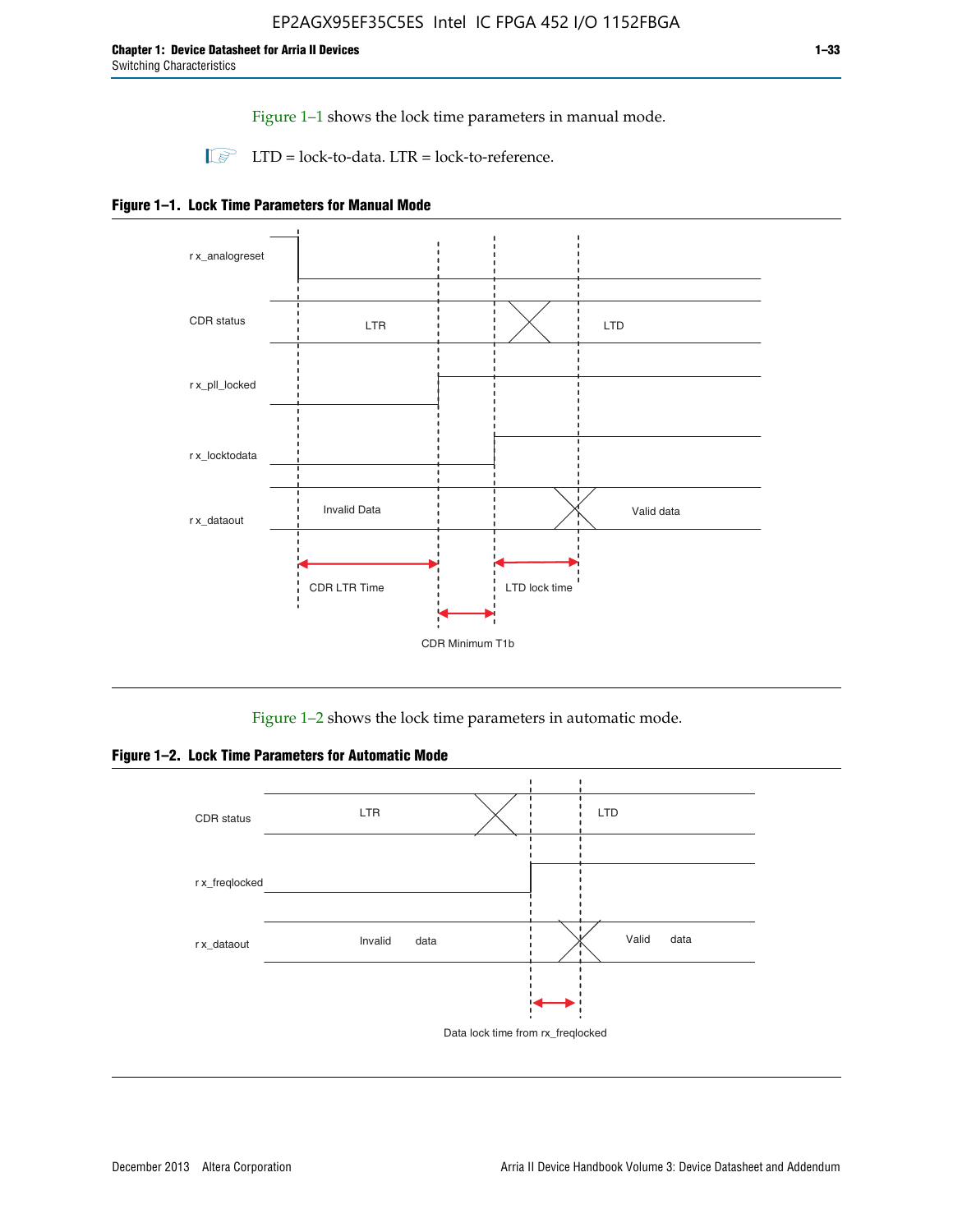### Figure 1–3 shows the differential receiver input waveform.





Figure 1–4 shows the transmitter output waveform.





Table 1–36 lists the typical V<sub>OD</sub> for TX term that equals 85  $\Omega$  for Arria II GZ devices.

|                                                    |              |                  |             | $V_{0D}$ Setting (mV) |                  |                  |                  |                 |
|----------------------------------------------------|--------------|------------------|-------------|-----------------------|------------------|------------------|------------------|-----------------|
| <b>Symbol</b>                                      |              |                  |             | າ<br>J                |                  | 5                |                  |                 |
| $V_{OD}$ differential<br>peak-to-peak Typical (mV) | 170 ±<br>20% | $340 \pm$<br>20% | 510±<br>20% | 595 $\pm$<br>20%      | 680 $\pm$<br>20% | $765 \pm$<br>20% | $850 \pm$<br>20% | $1020 +$<br>20% |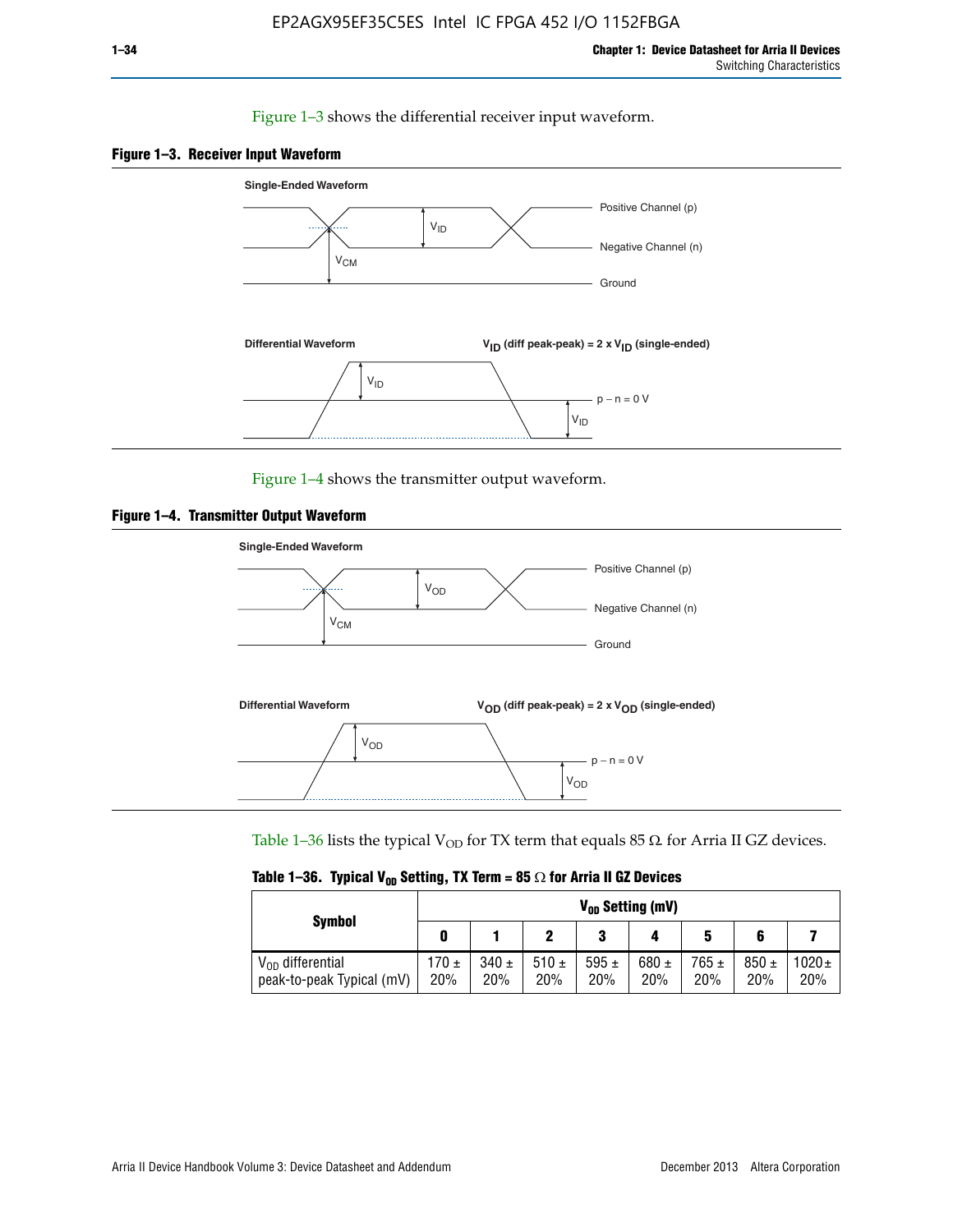Table 1–37 lists the typical  $V_{OD}$  for TX term that equals 100  $\Omega$  for Arria II GX and GZ devices.

| <b>Quartus II Setting</b> | V <sub>OD</sub> Setting (mV) |
|---------------------------|------------------------------|
|                           | 400                          |
| າ                         | 600                          |
| 3 (Arria II GZ)           | 700                          |
|                           | 800                          |
| 5                         | 900                          |
| 6                         | 1000                         |
|                           | 1200                         |

**Table 1–37. Typical V<sub>OD</sub> Setting, TX Termination = 100**  $\Omega$  for Arria II Devices

Table 1–38 lists the typical transmitter pre-emphasis levels in dB for the first post tap under the following conditions: low-frequency data pattern (five 1s and five 0s) at 6.375 Gbps. The levels listed in Table 1–38 are a representation of possible pre-emphasis levels under these specified conditions only, the pre-emphasis levels may change with data pattern and data rate.

To predict the pre-emphasis level for your specific data rate and pattern, run simulations using the Arria II GX HSSI HSPICE models.

| Arria II GX                                                         | Arria II GX (Quartus II Software) VOD Setting |             |     |     |     |          |             |  |  |
|---------------------------------------------------------------------|-----------------------------------------------|-------------|-----|-----|-----|----------|-------------|--|--|
| (Quartus II<br>Software)<br><b>First Post Tap</b><br><b>Setting</b> |                                               | $\mathbf 2$ | 4   | 5   | 6   |          | <b>Unit</b> |  |  |
| $0$ (off)                                                           | 0                                             |             |     |     |     |          |             |  |  |
|                                                                     | 0.7                                           | N           |     |     |     | $\Omega$ | dB          |  |  |
| 2                                                                   | 2.7                                           | 1.2         | 0.3 |     |     | 0        | dB          |  |  |
| 3                                                                   | 4.9                                           | 2.4         | 1.2 | 0.8 | 0.5 | 0.2      | dB          |  |  |
| 4                                                                   | 7.5                                           | 3.8         | 2.1 | 1.6 | 1.2 | 0.6      | dB          |  |  |
| 5                                                                   |                                               | 5.3         | 3.1 | 2.4 | 1.8 | 1.1      | dB          |  |  |
| 6                                                                   |                                               |             | 4.3 | 3.3 | 2.7 | 1.7      | dB          |  |  |

**Table 1–38. Transmitter Pre-Emphasis Levels for Arria II GX Devices**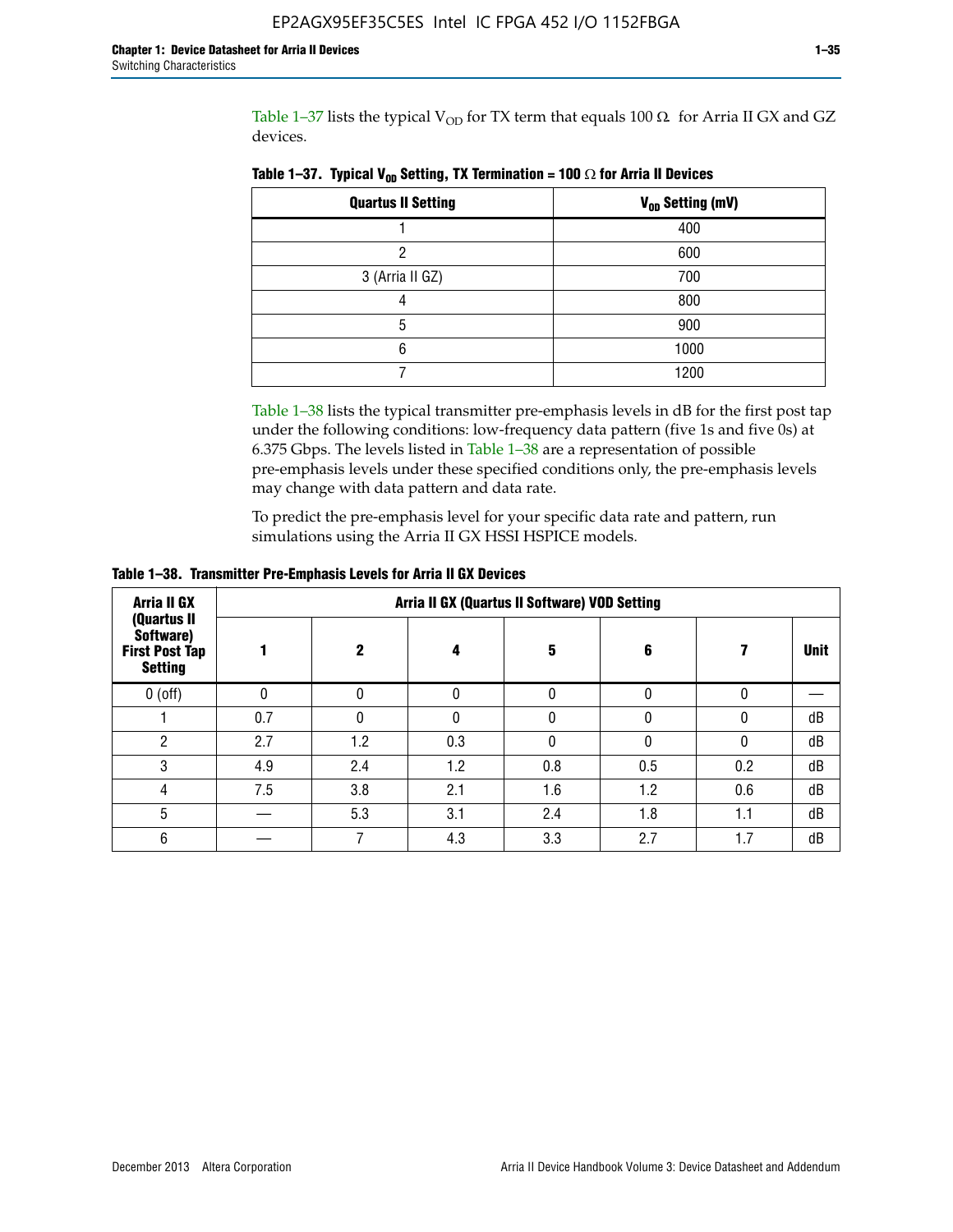Table 1–39 lists typical transmitter pre-emphasis levels for Arria II GZ devices (in dB) for the first post tap under the following conditions (low-frequency data pattern [five 1s and five 0s] at 6.25 Gbps). The levels listed in Table 1–39 are a representation of possible pre-emphasis levels under the specified conditions only and that the preemphasis levels may change with data pattern and data rate.

**follow** To predict the pre-emphasis level for your specific data rate and pattern, run simulations using the [Arria II HSSI HSPICE](http://www.altera.com/support/software/download/hspice/hsp-index.html) models.

| Pre-                                                 |           |                |                  |                | V <sub>op</sub> Setting |              |                |                         |
|------------------------------------------------------|-----------|----------------|------------------|----------------|-------------------------|--------------|----------------|-------------------------|
| <b>Emphasis</b><br>1st<br>Post-Tap<br><b>Setting</b> | $\pmb{0}$ | 1              | $\boldsymbol{2}$ | $\bf{3}$       | 4                       | 5            | 6              | $\overline{\mathbf{z}}$ |
| $\pmb{0}$                                            | $\pmb{0}$ | $\pmb{0}$      | $\pmb{0}$        | $\pmb{0}$      | $\pmb{0}$               | $\pmb{0}$    | $\pmb{0}$      | $\pmb{0}$               |
| $\mathbf{1}$                                         | N/A       | 0.7            | $\pmb{0}$        | $\pmb{0}$      | $\pmb{0}$               | $\pmb{0}$    | 0              | $\pmb{0}$               |
| $\overline{2}$                                       | N/A       | $\mathbf{1}$   | 0.3              | $\pmb{0}$      | $\pmb{0}$               | $\pmb{0}$    | $\pmb{0}$      | $\pmb{0}$               |
| $\sqrt{3}$                                           | N/A       | 1.5            | 0.6              | $\pmb{0}$      | $\pmb{0}$               | $\pmb{0}$    | $\pmb{0}$      | $\pmb{0}$               |
| $\overline{4}$                                       | N/A       | $\overline{2}$ | 0.7              | 0.3            | $\mathbf 0$             | $\pmb{0}$    | $\pmb{0}$      | $\pmb{0}$               |
| $\overline{5}$                                       | N/A       | 2.7            | 1.2              | 0.5            | 0.3                     | $\pmb{0}$    | $\pmb{0}$      | $\pmb{0}$               |
| $\,6\,$                                              | N/A       | 3.1            | 1.3              | 0.8            | 0.5                     | 0.2          | $\mathbf 0$    | $\pmb{0}$               |
| $\overline{7}$                                       | N/A       | 3.7            | 1.8              | 1.1            | 0.7                     | 0.4          | 0.2            | $\pmb{0}$               |
| 8                                                    | N/A       | 4.2            | 2.1              | 1.3            | 0.9                     | 0.6          | 0.3            | $\pmb{0}$               |
| $\boldsymbol{9}$                                     | N/A       | 4.9            | 2.4              | 1.6            | 1.2                     | 0.8          | 0.5            | 0.2                     |
| 10                                                   | N/A       | 5.4            | 2.8              | 1.9            | 1.4                     | $\mathbf{1}$ | 0.7            | 0.3                     |
| 11                                                   | N/A       | $\,6\,$        | 3.2              | 2.2            | 1.7                     | 1.2          | 0.9            | 0.4                     |
| 12                                                   | N/A       | 6.8            | 3.5              | 2.6            | 1.9                     | 1.4          | 1.1            | 0.6                     |
| 13                                                   | N/A       | 7.5            | 3.8              | 2.8            | 2.1                     | 1.6          | 1.2            | 0.6                     |
| 14                                                   | N/A       | 8.1            | 4.2              | 3.1            | 2.3                     | 1.7          | 1.3            | 0.7                     |
| 15                                                   | N/A       | 8.8            | 4.5              | 3.4            | 2.6                     | 1.9          | 1.5            | 0.8                     |
| 16                                                   | N/A       | N/A            | 4.9              | 3.7            | 2.9                     | 2.2          | 1.7            | 0.9                     |
| 17                                                   | N/A       | N/A            | 5.3              | $\overline{4}$ | 3.1                     | 2.4          | 1.8            | 1.1                     |
| 18                                                   | N/A       | N/A            | 5.7              | 4.4            | 3.4                     | 2.6          | $\overline{c}$ | 1.2                     |
| 19                                                   | N/A       | N/A            | 6.1              | 4.7            | 3.6                     | 2.8          | 2.2            | 1.4                     |
| 20                                                   | N/A       | N/A            | 6.6              | 5.1            | $\overline{4}$          | 3.1          | 2.4            | 1.5                     |
| 21                                                   | N/A       | N/A            | $\overline{7}$   | 5.4            | 4.3                     | 3.3          | 2.7            | 1.7                     |
| 22                                                   | N/A       | N/A            | 8                | 6.1            | 4.8                     | 3.8          | 3              | $\overline{2}$          |
| 23                                                   | N/A       | N/A            | $\boldsymbol{9}$ | 6.8            | 5.4                     | 4.3          | 3.4            | 2.3                     |
| 24                                                   | N/A       | N/A            | 10               | 7.6            | $\,6\,$                 | 4.8          | 3.9            | 2.6                     |
| 25                                                   | N/A       | N/A            | 11.4             | 8.4            | 6.8                     | 5.4          | 4.4            | $\overline{3}$          |
| 26                                                   | N/A       | N/A            | 12.6             | 9.4            | 7.4                     | 5.9          | 4.9            | 3.3                     |
| 27                                                   | N/A       | N/A            | N/A              | 10.3           | 8.1                     | 6.4          | 5.3            | 3.6                     |
| 28                                                   | N/A       | N/A            | N/A              | 11.3           | 8.8                     | 7.1          | 5.8            | $\overline{4}$          |

**Table 1–39. Transmitter Pre-Emphasis Levels for Arria II GZ Devices (Part 1 of 2)**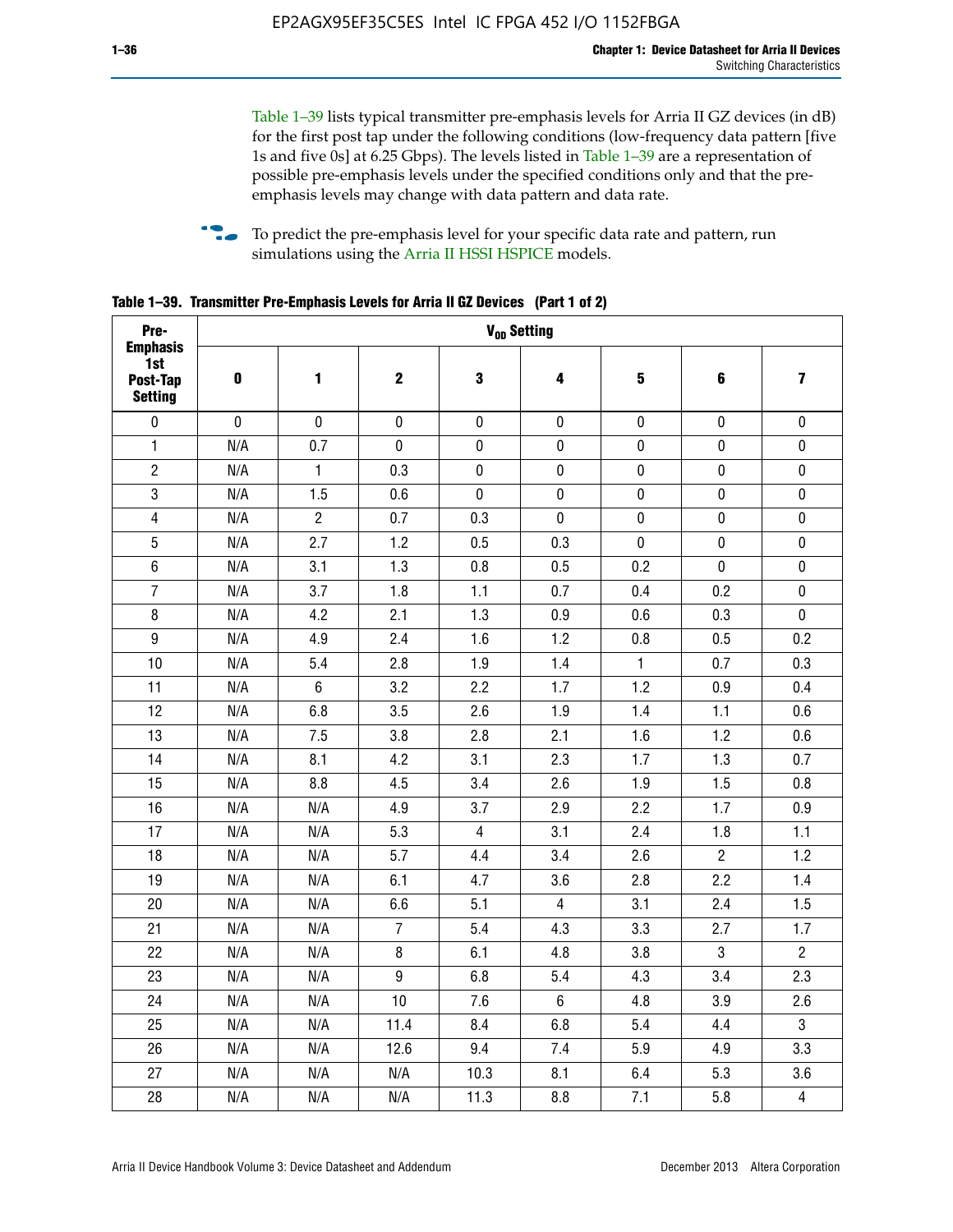| Pre-<br><b>Emphasis</b>           |     |     |     |      | V <sub>op</sub> Setting |     |     |     |
|-----------------------------------|-----|-----|-----|------|-------------------------|-----|-----|-----|
| 1st<br>Post-Tap<br><b>Setting</b> | 0   |     | 2   | 3    | 4                       | 5   | 6   |     |
| 29                                | N/A | N/A | N/A | 12.5 | 9.6                     | 7.7 | 6.3 | 4.3 |
| 30                                | N/A | N/A | N/A | N/A  | 11.4                    | 9   | 7.4 | N/A |
| 31                                | N/A | N/A | N/A | N/A  | 12.9                    | 10  | 8.2 | N/A |

## **Table 1–39. Transmitter Pre-Emphasis Levels for Arria II GZ Devices (Part 2 of 2)**

Table 1–40 lists the transceiver jitter specifications for all supported protocols for Arria II GX devices.

# **Table 1–40. Transceiver Block Jitter Specifications for Arria II GX Devices** *(Note 1)* **(Part 1 of 10)**

| Symbol/                                   | <b>Conditions</b>                                              |     | $\mathbf{13}$ |            |            | C <sub>4</sub> |            |     | C5, I5     |      |            | C <sub>6</sub> |            | <b>Unit</b>  |
|-------------------------------------------|----------------------------------------------------------------|-----|---------------|------------|------------|----------------|------------|-----|------------|------|------------|----------------|------------|--------------|
| <b>Description</b>                        |                                                                | Min | <b>Typ</b>    | <b>Max</b> | <b>Min</b> | <b>Typ</b>     | <b>Max</b> | Min | <b>Typ</b> | Max  | <b>Min</b> | <b>Typ</b>     | <b>Max</b> |              |
|                                           | <b>SONET/SDH Transmit Jitter Generation (2)</b>                |     |               |            |            |                |            |     |            |      |            |                |            |              |
| Peak-to-peak<br>jitter at<br>622.08 Mbps  | Pattern $=$<br>PRBS15                                          |     |               | 0.1        |            |                | 0.1        |     |            | 0.1  |            |                | 0.1        | UI           |
| RMS jitter at<br>622.08 Mbps              | Pattern $=$<br>PRBS15                                          |     |               | 0.01       |            |                | 0.01       |     |            | 0.01 |            |                | 0.01       | UI           |
| Peak-to-peak<br>iitter at<br>2488.32 Mbps | Pattern $=$<br>PRBS15                                          |     |               | 0.1        |            |                | 0.1        |     |            | 0.1  |            |                | 0.1        | U            |
| RMS jitter at<br>2488.32 Mbps             | Pattern $=$<br>PRBS15                                          |     |               | 0.01       |            |                | 0.01       |     |            | 0.01 |            |                | 0.01       | UI           |
|                                           | <b>SONET/SDH Receiver Jitter Tolerance (2)</b>                 |     |               |            |            |                |            |     |            |      |            |                |            |              |
|                                           | Jitter frequency $=$<br>$0.03$ KHz<br>Pattern = PRBS15         |     | >15           |            |            | >15            |            |     | >15        |      |            | >15            |            | $\mathbf{U}$ |
| Jitter tolerance at<br>622.08 Mbps        | Jitter frequency $=$<br>25 KH <sub>7</sub><br>Pattern = PRBS15 |     | > 1.5         |            |            | > 1.5          |            |     | > 1.5      |      |            | > 1.5          |            | $\mathbf{U}$ |
|                                           | Jitter frequency $=$<br>250 KHz<br>Pattern = PRBS15            |     | > 0.15        |            |            | > 0.15         |            |     | > 0.15     |      |            | > 0.15         |            | UI           |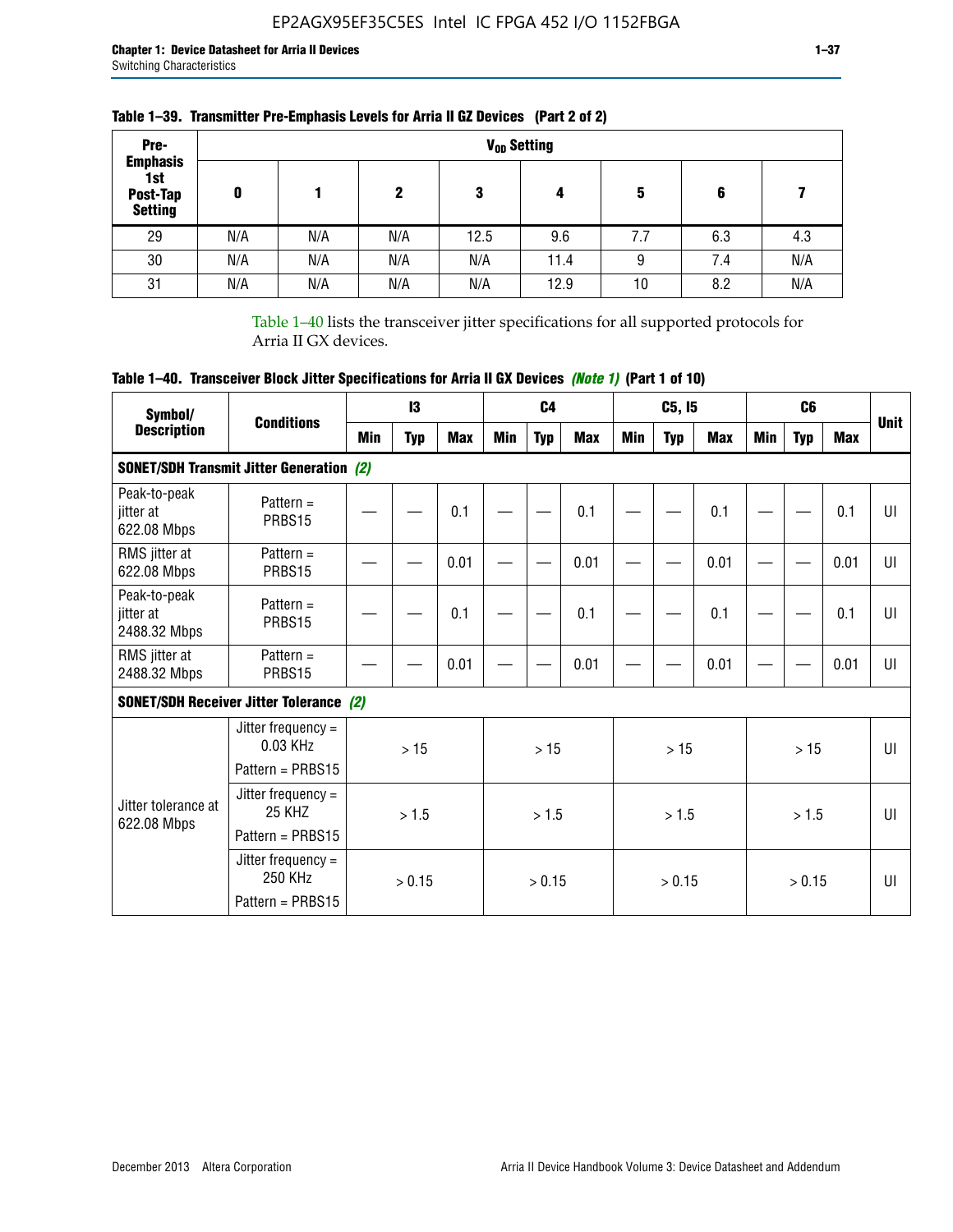| Symbol/<br><b>Description</b>              |                                        |            | 13         |            |            | C <sub>4</sub> |            |            | C5, I5     |            |            | C <sub>6</sub> |            |              |
|--------------------------------------------|----------------------------------------|------------|------------|------------|------------|----------------|------------|------------|------------|------------|------------|----------------|------------|--------------|
|                                            | <b>Conditions</b>                      | <b>Min</b> | <b>Typ</b> | <b>Max</b> | <b>Min</b> | <b>Typ</b>     | <b>Max</b> | <b>Min</b> | <b>Typ</b> | <b>Max</b> | <b>Min</b> | <b>Typ</b>     | <b>Max</b> | <b>Unit</b>  |
|                                            | Jitter frequency $=$<br>0.06 KHz       |            | $>15$      |            |            | $>15$          |            |            | $>15$      |            |            | $>15$          |            | $U\Gamma$    |
|                                            | Pattern = PRBS15                       |            |            |            |            |                |            |            |            |            |            |                |            |              |
|                                            | Jitter frequency $=$<br><b>100 KHZ</b> |            | > 1.5      |            |            | > 1.5          |            |            | > 1.5      |            |            | > 1.5          |            | UI           |
| Jitter tolerance at                        | Pattern = PRBS15                       |            |            |            |            |                |            |            |            |            |            |                |            |              |
| 2488.32 Mbps                               | Jitter frequency $=$<br>1 MHz          |            | > 0.15     |            |            | > 0.15         |            |            | > 0.15     |            |            | > 0.15         |            | UI           |
|                                            | Pattern = PRBS15                       |            |            |            |            |                |            |            |            |            |            |                |            |              |
|                                            | Jitter frequency $=$<br>10 MHz         |            | > 0.15     |            |            | > 0.15         |            |            | > 0.15     |            |            | > 0.15         |            | $\mathbf{U}$ |
|                                            | Pattern = PRBS15                       |            |            |            |            |                |            |            |            |            |            |                |            |              |
| XAUI Transmit Jitter Generation (3)        |                                        | 0.3        |            |            |            |                |            |            |            |            |            |                |            |              |
| Total jitter at<br>3.125 Gbps              | Pattern = CJPAT                        |            |            |            |            |                | 0.3        |            |            | 0.3        |            |                | 0.3        | UI           |
| Deterministic<br>jitter at<br>3.125 Gbps   | Pattern = CJPAT                        |            |            | 0.17       |            |                | 0.17       |            |            | 0.17       |            |                | 0.17       | $U\Gamma$    |
| XAUI Receiver Jitter Tolerance (3)         |                                        |            |            |            |            |                |            |            |            |            |            |                |            |              |
| <b>Total jitter</b>                        |                                        |            | > 0.65     |            |            | > 0.65         |            |            | > 0.65     |            |            | > 0.65         |            | UI           |
| Deterministic<br>jitter                    |                                        |            | > 0.37     |            |            | > 0.37         |            |            | > 0.37     |            |            | > 0.37         |            | UI           |
| Peak-to-peak<br>jitter                     | Jitter frequency $=$<br>22.1 KHz       |            | > 8.5      |            |            | > 8.5          |            |            | > 8.5      |            |            | > 8.5          |            | UI           |
| Peak-to-peak<br>jitter                     | Jitter frequency $=$<br>1.875 MHz      |            | > 0.1      |            |            | > 0.1          |            |            | > 0.1      |            |            | > 0.1          |            | $U\Gamma$    |
| Peak-to-peak<br>jitter                     | Jitter frequency $=$<br>20 MHz         | > 0.1      |            |            |            | > 0.1          |            |            | > 0.1      |            |            | > 0.1          |            | UI           |
| <b>PCIe Transmit Jitter Generation (4)</b> |                                        |            |            |            |            |                |            |            |            |            |            |                |            |              |
| Total jitter at<br>2.5 Gbps (Gen1)         | Compliance<br>pattern                  |            |            | 0.25       |            |                | 0.25       |            |            | 0.25       |            |                | 0.25       | $U\Gamma$    |

### **Table 1–40. Transceiver Block Jitter Specifications for Arria II GX Devices** *(Note 1)* **(Part 2 of 10)**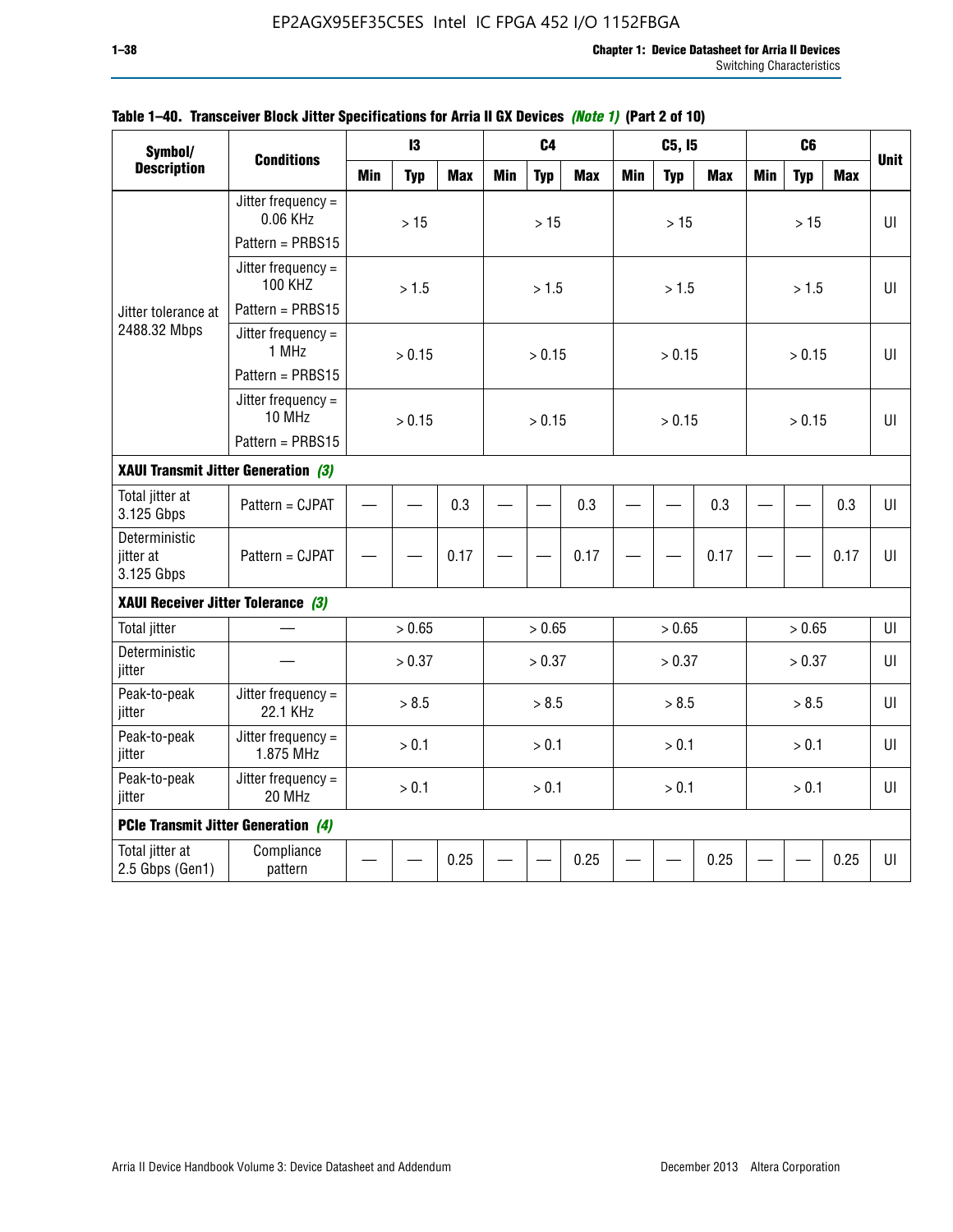# EP2AGX95EF35C5ES Intel IC FPGA 452 I/O 1152FBGA

### **Table 1–40. Transceiver Block Jitter Specifications for Arria II GX Devices** *(Note 1)* **(Part 3 of 10)**

| Symbol/                                                                       |                                                                             |            | 13         |            |            | C <sub>4</sub> |            |            | C5, I5     |            |            | C <sub>6</sub> |            |             |
|-------------------------------------------------------------------------------|-----------------------------------------------------------------------------|------------|------------|------------|------------|----------------|------------|------------|------------|------------|------------|----------------|------------|-------------|
| <b>Description</b>                                                            | <b>Conditions</b>                                                           | <b>Min</b> | <b>Typ</b> | <b>Max</b> | <b>Min</b> | <b>Typ</b>     | <b>Max</b> | <b>Min</b> | <b>Typ</b> | <b>Max</b> | <b>Min</b> | <b>Typ</b>     | <b>Max</b> | <b>Unit</b> |
| PCIe Receiver Jitter Tolerance (4)                                            |                                                                             |            |            |            |            |                |            |            |            |            |            |                |            |             |
| Total jitter at<br>2.5 Gbps (Gen1)                                            | Compliance<br>pattern                                                       |            | $> 0.6$    |            |            | > 0.6          |            |            | > 0.6      |            |            | > 0.6          |            | UI          |
|                                                                               | PCIe (Gen 1) Electrical Idle Detect Threshold (9)                           |            |            |            |            |                |            |            |            |            |            |                |            |             |
| VRX-IDLE-<br>DETDIFF (p-p)                                                    | Compliance<br>pattern                                                       | 65         |            | 175        | 65         | <u>—</u>       | 175        | 65         |            | 175        | 65         |                | 175        | mV          |
|                                                                               | Serial RapidIO <sup>®</sup> (SRIO) Transmit Jitter Generation (5)           |            |            |            |            |                |            |            |            |            |            |                |            |             |
| Deterministic<br>jitter<br>(peak-to-peak)                                     | Data Rate = $1.25$ ,<br>2.5, 3.125 Gbps<br>Pattern = CJPAT                  |            |            | 0.17       |            |                | 0.17       |            |            | 0.17       |            |                | 0.17       | UI          |
| <b>Total jitter</b><br>(peak-to-peak)                                         | Data Rate = $1.25$ ,<br>2.5, 3.125 Gbps<br>Pattern = CJPAT                  |            |            | 0.35       |            |                | 0.35       |            |            | 0.35       |            |                | 0.35       | UI          |
| <b>SRIO Receiver Jitter Tolerance (5)</b>                                     |                                                                             |            |            |            |            |                |            |            |            |            |            |                |            |             |
| Deterministic<br>jitter tolerance<br>(peak-to-peak)                           | Data Rate = $1.25$ ,<br>2.5, 3.125 Gbps<br>Pattern = CJPAT                  | > 0.37     |            |            |            | > 0.37         |            |            | > 0.37     |            |            | > 0.37         |            | UI          |
| Combined<br>deterministic and<br>random jitter<br>tolerance<br>(peak-to-peak) | Data Rate = $1.25$ ,<br>2.5, 3.125 Gbps<br>Pattern = CJPAT                  | > 0.55     |            |            |            | > 0.55         |            |            | > 0.55     |            |            | > 0.55         |            | U           |
|                                                                               | Jitter frequency $=$<br>22.1 KHz<br>Data rate = $1.25$ .<br>2.5, 3.125 Gbps |            | > 8.5      |            |            | > 8.5          |            |            | > 8.5      |            |            | > 8.5          |            | UI          |
|                                                                               | Pattern = CJPAT                                                             |            |            |            |            |                |            |            |            |            |            |                |            |             |
| Sinusoidal jitter                                                             | Jitter frequency $=$<br>1.875 MHz                                           |            |            |            |            |                |            |            |            |            |            |                |            |             |
| tolerance<br>(peak-to-peak)                                                   | Data rate = $1.25$ ,<br>2.5, 3.125 Gbps                                     |            | > 0.1      |            |            | > 0.1          |            |            | > 0.1      |            |            | > 0.1          |            | UI          |
|                                                                               | Pattern = CJPAT                                                             |            |            |            |            |                |            |            |            |            |            |                |            |             |
|                                                                               | Jitter frequency $=$<br>20 MHz                                              |            |            |            |            |                |            |            |            |            |            |                |            |             |
|                                                                               | Data rate = $1.25$ ,<br>2.5, 3.125 Gbps                                     | $> 0.1$    |            |            |            | $> 0.1$        |            |            | > 0.1      |            |            | $> 0.1$        |            | UI          |
|                                                                               | Pattern = CJPAT                                                             |            |            |            |            |                |            |            |            |            |            |                |            |             |
| <b>GIGE Transmit Jitter Generation (6)</b>                                    |                                                                             |            |            |            |            |                |            |            |            |            |            |                |            |             |
| Deterministic<br>jitter<br>(peak-to-peak)                                     | Pattern = CRPAT                                                             |            |            | 0.14       |            |                | 0.14       |            |            | 0.14       |            |                | 0.14       | UI          |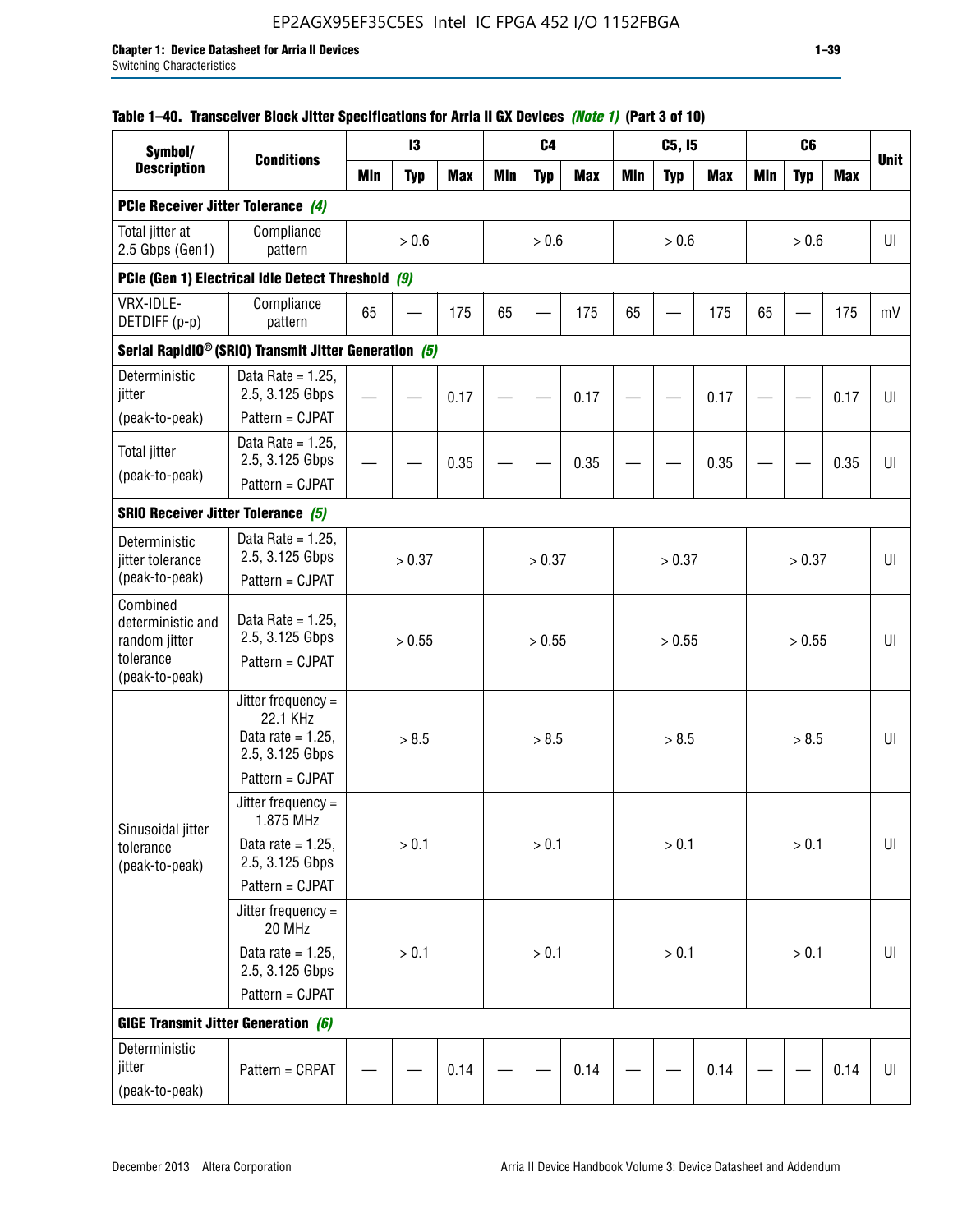| Symbol/                                                                       |                                               |            | 13         |            |            | C <sub>4</sub> |            |     | C5, I5     |            |            | C <sub>6</sub> |            |             |
|-------------------------------------------------------------------------------|-----------------------------------------------|------------|------------|------------|------------|----------------|------------|-----|------------|------------|------------|----------------|------------|-------------|
| <b>Description</b>                                                            | <b>Conditions</b>                             | <b>Min</b> | <b>Typ</b> | <b>Max</b> | <b>Min</b> | <b>Typ</b>     | <b>Max</b> | Min | <b>Typ</b> | <b>Max</b> | <b>Min</b> | <b>Typ</b>     | <b>Max</b> | <b>Unit</b> |
| Total jitter                                                                  | Pattern = CRPAT                               |            |            | 0.27       |            |                | 0.279      |     |            | 0.279      |            |                | 0.279      | UI          |
| (peak-to-peak)                                                                |                                               |            |            | 9          |            |                |            |     |            |            |            |                |            |             |
| GIGE Receiver Jitter Tolerance (6)                                            |                                               |            |            |            |            |                |            |     |            |            |            |                |            |             |
| Deterministic<br>jitter tolerance<br>(peak-to-peak)                           | Pattern = CJPAT                               |            | > 0.4      |            |            | > 0.4          |            |     | > 0.4      |            |            | > 0.4          |            | UI          |
| Combined<br>deterministic and<br>random jitter<br>tolerance<br>(peak-to-peak) | Pattern = CJPAT                               |            | > 0.66     |            |            | > 0.66         |            |     | > 0.66     |            |            | > 0.66         |            | UI          |
|                                                                               | <b>HiGig Transmit Jitter Generation (7)</b>   |            |            |            |            |                |            |     |            |            |            |                |            |             |
| Deterministic<br>jitter                                                       | Data rate $=$<br>3.75 Gbps                    |            |            | 0.17       |            |                | 0.17       |     |            |            |            |                |            | UI          |
| (peak-to-peak)                                                                | Pattern = CJPAT                               |            |            |            |            |                |            |     |            |            |            |                |            |             |
| <b>Total jitter</b><br>(peak-to-peak)                                         | Data rate $=$<br>3.75 Gbps                    |            |            | 0.35       |            |                | 0.35       |     |            |            |            |                |            | UI          |
|                                                                               | Pattern = CJPAT                               |            |            |            |            |                |            |     |            |            |            |                |            |             |
| <b>HiGig Receiver Jitter Tolerance (7)</b>                                    |                                               |            |            |            |            |                |            |     |            |            |            |                |            |             |
| Deterministic<br>jitter tolerance                                             | Data rate $=$<br>3.75 Gbps                    |            | > 0.37     |            |            | > 0.37         |            |     |            |            |            |                |            | UI          |
| (peak-to-peak)<br>Combined                                                    | Pattern = CJPAT                               |            |            |            |            |                |            |     |            |            |            |                |            |             |
| deterministic and<br>random jitter<br>tolerance                               | Data rate $=$<br>3.75 Gbps<br>Pattern = CJPAT |            | > 0.65     |            |            | > 0.65         |            |     |            |            |            |                |            | UI          |
| (peak-to-peak)                                                                |                                               |            |            |            |            |                |            |     |            |            |            |                |            |             |
|                                                                               | Jitter frequency =<br>22.1 KHz                |            |            |            |            |                |            |     |            |            |            |                |            |             |
|                                                                               | Data rate $=$<br>3.75 Gbps                    |            | > 8.5      |            |            | > 8.5          |            |     |            |            |            |                |            | UI          |
|                                                                               | Pattern = CJPAT                               |            |            |            |            |                |            |     |            |            |            |                |            |             |
| Sinusoidal jitter                                                             | Jitter frequency =<br>1.875MHz                |            |            |            |            |                |            |     |            |            |            |                |            |             |
| tolerance<br>(peak-to-peak)                                                   | Data rate $=$<br>3.75 Gbps                    |            | > 0.1      |            |            | > 0.1          |            |     |            |            |            |                |            | UI          |
|                                                                               | Pattern = CJPAT                               |            |            |            |            |                |            |     |            |            |            |                |            |             |
|                                                                               | Jitter frequency =<br>20 MHz                  |            |            |            |            |                |            |     |            |            |            |                |            |             |
|                                                                               | Data rate $=$<br>3.75 Gbps                    |            | > 0.1      |            |            | > 0.1          |            |     |            |            |            |                |            | UI          |
|                                                                               | Pattern = CJPAT                               |            |            |            |            |                |            |     |            |            |            |                |            |             |

### **Table 1–40. Transceiver Block Jitter Specifications for Arria II GX Devices** *(Note 1)* **(Part 4 of 10)**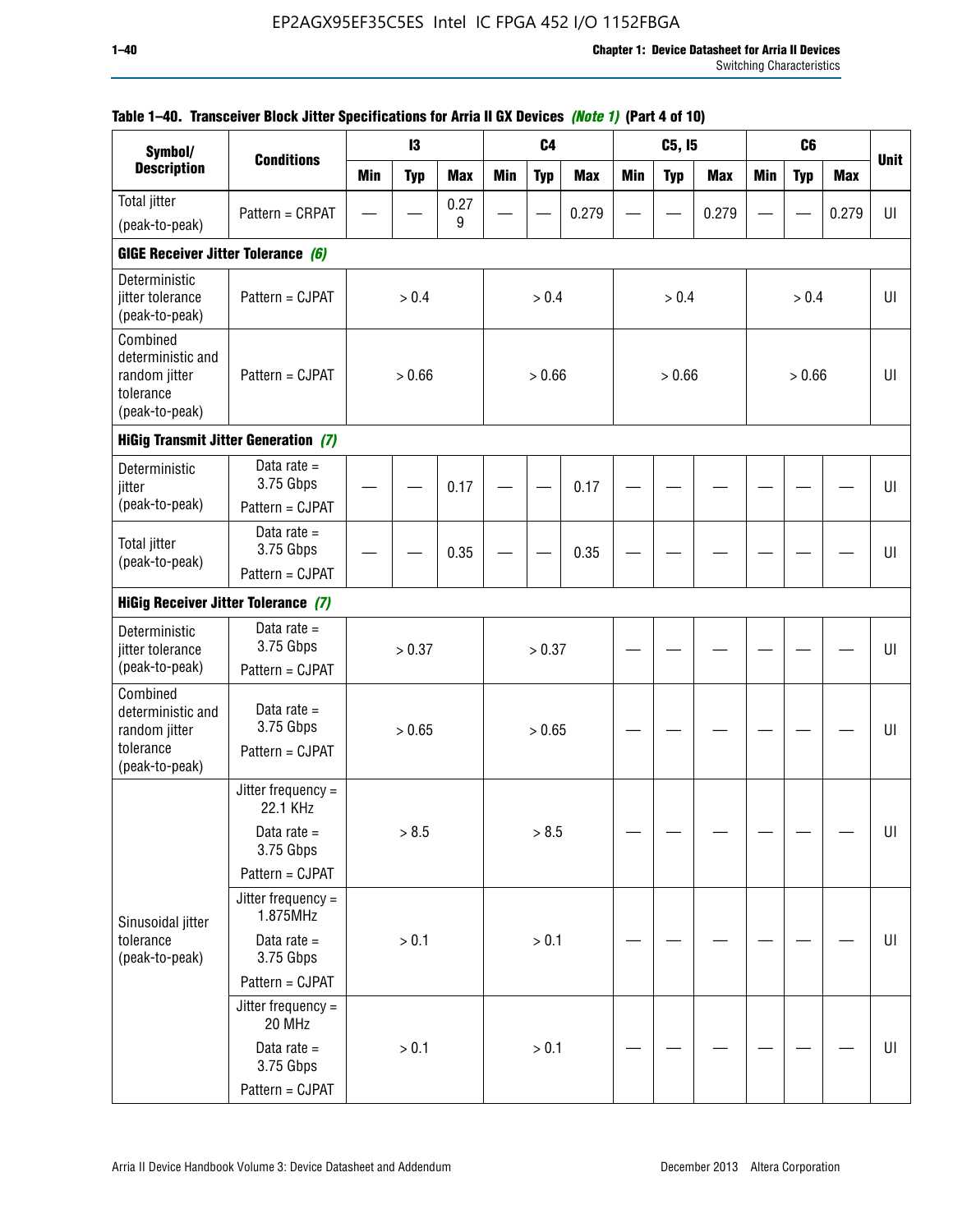## EP2AGX95EF35C5ES Intel IC FPGA 452 I/O 1152FBGA

## **Table 1–40. Transceiver Block Jitter Specifications for Arria II GX Devices** *(Note 1)* **(Part 5 of 10)**

| Symbol/                                          |                                                                                                      |     | 13         |            |            | C <sub>4</sub> |            |            | C5, I5     |            |            | C <sub>6</sub> |            |             |
|--------------------------------------------------|------------------------------------------------------------------------------------------------------|-----|------------|------------|------------|----------------|------------|------------|------------|------------|------------|----------------|------------|-------------|
| <b>Description</b>                               | <b>Conditions</b>                                                                                    | Min | <b>Typ</b> | <b>Max</b> | <b>Min</b> | <b>Typ</b>     | <b>Max</b> | <b>Min</b> | <b>Typ</b> | <b>Max</b> | <b>Min</b> | <b>Typ</b>     | <b>Max</b> | <b>Unit</b> |
|                                                  | <b>SDI Transmitter Jitter Generation (8)</b>                                                         |     |            |            |            |                |            |            |            |            |            |                |            |             |
| Alignment jitter                                 | Data rate $=$<br>1.485 Gbps (HD)<br>pattern = Color<br>Bar Low-<br>frequency Roll-off<br>$= 100$ KHz | 0.2 |            |            | 0.2        |                |            | 0.2        |            |            | 0.2        |                |            | UI          |
| (peak-to-peak)                                   | Data rate $=$<br>2.97 Gbps (3G)<br>pattern = Color<br>bar Low-<br>frequency Roll-off<br>$= 100$ KHz  | 0.3 |            |            | 0.3        |                |            | 0.3        |            |            | 0.3        |                |            | U           |
| SDI Receiver Jitter Tolerance (8)                |                                                                                                      |     |            |            |            |                |            |            |            |            |            |                |            |             |
|                                                  | Jitter frequency $=$<br>15 KHz                                                                       |     |            |            |            |                |            |            |            |            |            |                |            |             |
|                                                  | Data rate $=$<br>2.97 Gbps (3G)<br>$Pattern = single$<br>line scramble<br>color bar                  |     | > 2        |            |            | >2             |            |            | $>2$       |            |            | $>2$           |            | $U\Gamma$   |
|                                                  | Jitter frequency =<br><b>100 KHz</b>                                                                 |     |            |            |            |                |            |            |            |            |            |                |            |             |
| Sinusoidal jitter<br>tolerance<br>(peak-to-peak) | Data rate $=$<br>2.97 Gbps (3G)<br>$Pattern = single$<br>line scramble<br>color bar                  |     | > 0.3      |            |            | > 0.3          |            |            | > 0.3      |            |            | > 0.3          |            | UI          |
|                                                  | Jitter frequency $=$<br>148.5 MHz                                                                    |     |            |            |            |                |            |            |            |            |            |                |            |             |
|                                                  | Data rate $=$<br>2.97 Gbps (3G)<br>$Pattern = single$<br>line scramble<br>color bar                  |     | > 0.3      |            |            | > 0.3          |            |            | > 0.3      |            |            | > 0.3          |            | UI          |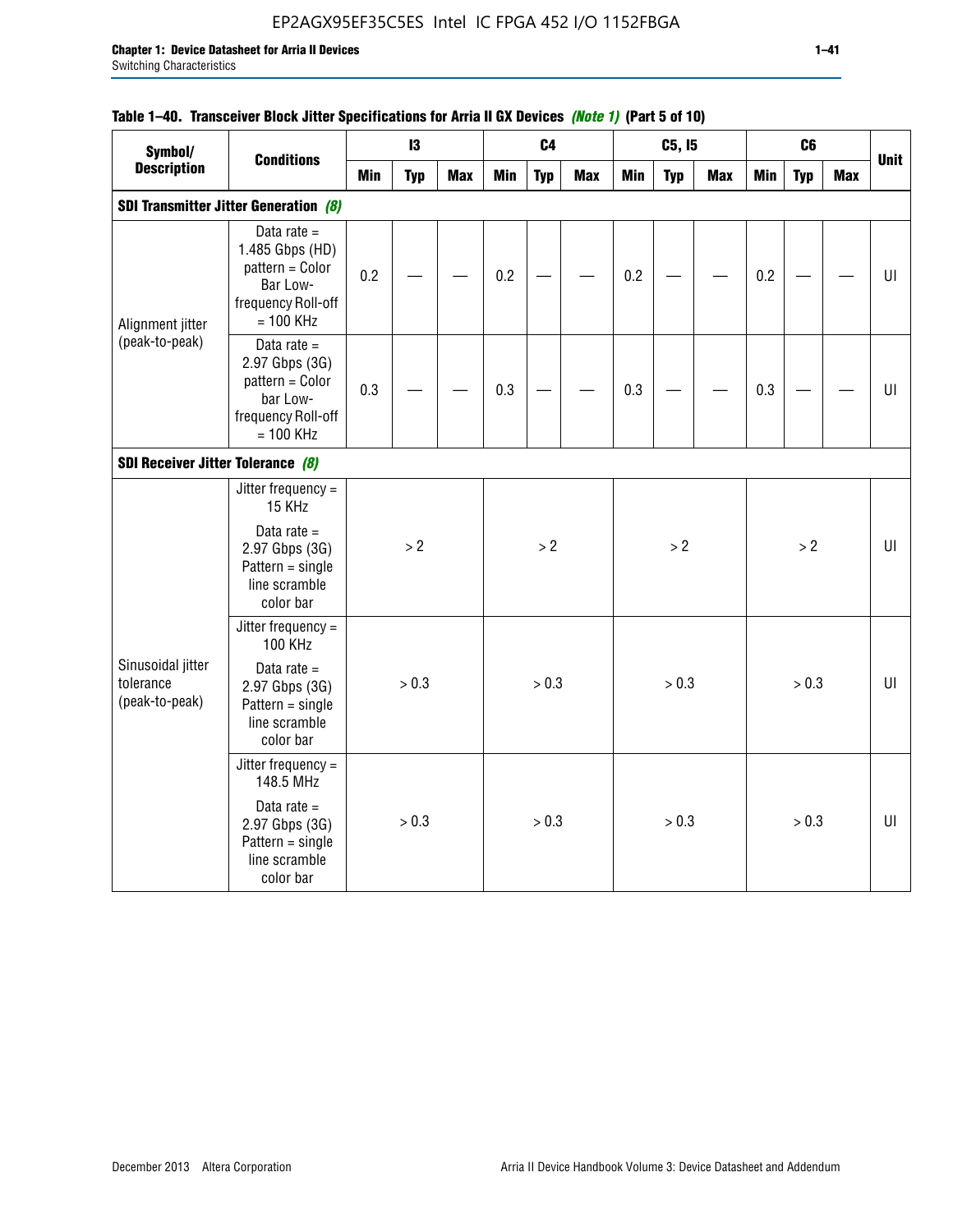| Symbol/                                                   |                                                                                                            |            | 13         |            |            | C <sub>4</sub> |            |            | C5, 15     |            |            | C <sub>6</sub> |      |             |
|-----------------------------------------------------------|------------------------------------------------------------------------------------------------------------|------------|------------|------------|------------|----------------|------------|------------|------------|------------|------------|----------------|------|-------------|
| <b>Description</b>                                        | <b>Conditions</b>                                                                                          | <b>Min</b> | <b>Typ</b> | <b>Max</b> | <b>Min</b> | <b>Typ</b>     | <b>Max</b> | <b>Min</b> | <b>Typ</b> | <b>Max</b> | <b>Min</b> | <b>Typ</b>     | Max  | <b>Unit</b> |
|                                                           | Jitter frequency $=$<br>20 KHz                                                                             |            |            |            |            |                |            |            |            |            |            |                |      |             |
|                                                           | Data rate $=$<br>1.485 Gbps (HD)<br>Pattern = $75%$<br>color bar                                           |            | >1         |            |            | >1             |            |            | >1         |            |            | >1             |      | UI          |
| Sinusoidal jitter<br>tolerance<br>(peak-to-peak)          | Jitter frequency $=$<br><b>100 KHz</b><br>Data rate = $1.485$<br>Gbps (HD)<br>Pattern = $75%$<br>color bar |            | > 0.2      |            |            | > 0.2          |            |            | > 0.2      |            |            | > 0.2          |      | UI          |
|                                                           | Jitter frequency $=$<br>148.5 MHz                                                                          |            |            |            |            |                |            |            |            |            |            |                |      |             |
|                                                           | Data rate $=$<br>1.485 Gbps (HD)<br>Pattern = 75%<br>color bar                                             |            | > 0.2      |            |            | > 0.2          |            |            | > 0.2      |            |            | > 0.2          |      | UI          |
|                                                           | <b>SATA Transmit Jitter Generation (10)</b>                                                                |            |            |            |            |                |            |            |            |            |            |                |      |             |
| Total jitter at<br>$1.5$ Gbps $(G1)$                      | Compliance<br>pattern                                                                                      | 0.55       |            |            |            |                | 0.55       |            |            | 0.55       |            |                | 0.55 | UI          |
| Deterministic<br>jitter at 1.5 Gbps<br>(G1)               | Compliance<br>pattern                                                                                      |            | 0.35       |            |            |                | 0.35       |            |            | 0.35       |            |                | 0.35 | UI          |
| Total jitter at<br>3.0 Gbps (G2)                          | Compliance<br>pattern                                                                                      |            |            | 0.55       |            |                | 0.55       |            |            | 0.55       |            |                | 0.55 | UI          |
| Deterministic<br>jitter at 3.0 Gbps<br>(G2)               | Compliance<br>pattern                                                                                      |            |            | 0.35       |            |                | 0.35       |            |            | 0.35       |            |                | 0.35 | UI          |
| Total jitter at<br>6.0 Gbps (G3)                          | Compliance<br>pattern                                                                                      |            |            | 0.52       |            |                |            |            |            |            |            |                |      | UI          |
| Random jitter at<br>6.0 Gbps (G3)                         | Compliance<br>pattern                                                                                      |            |            | 0.18       |            |                |            |            |            |            |            |                |      | UI          |
|                                                           | <b>SATA Receiver Jitter Tolerance</b> (10)                                                                 |            |            |            |            |                |            |            |            |            |            |                |      |             |
| <b>Total jitter</b><br>tolerance at<br>$1.5$ Gbps $(G1)$  | Compliance<br>pattern                                                                                      | > 0.65     |            |            |            | > 0.65         |            |            | > 0.65     |            |            | > 0.65         |      | UI          |
| Deterministic<br>jitter tolerance at<br>$1.5$ Gbps $(G1)$ | Compliance<br>pattern                                                                                      | > 0.35     |            |            |            | > 0.35         |            |            | > 0.35     |            |            | > 0.35         |      | UI          |
| SSC modulation<br>frequency at<br>$1.5$ Gbps $(G1)$       | Compliance<br>pattern                                                                                      |            | 33         |            |            | 33             |            |            | 33         |            |            | 33             |      | kHz         |

### **Table 1–40. Transceiver Block Jitter Specifications for Arria II GX Devices** *(Note 1)* **(Part 6 of 10)**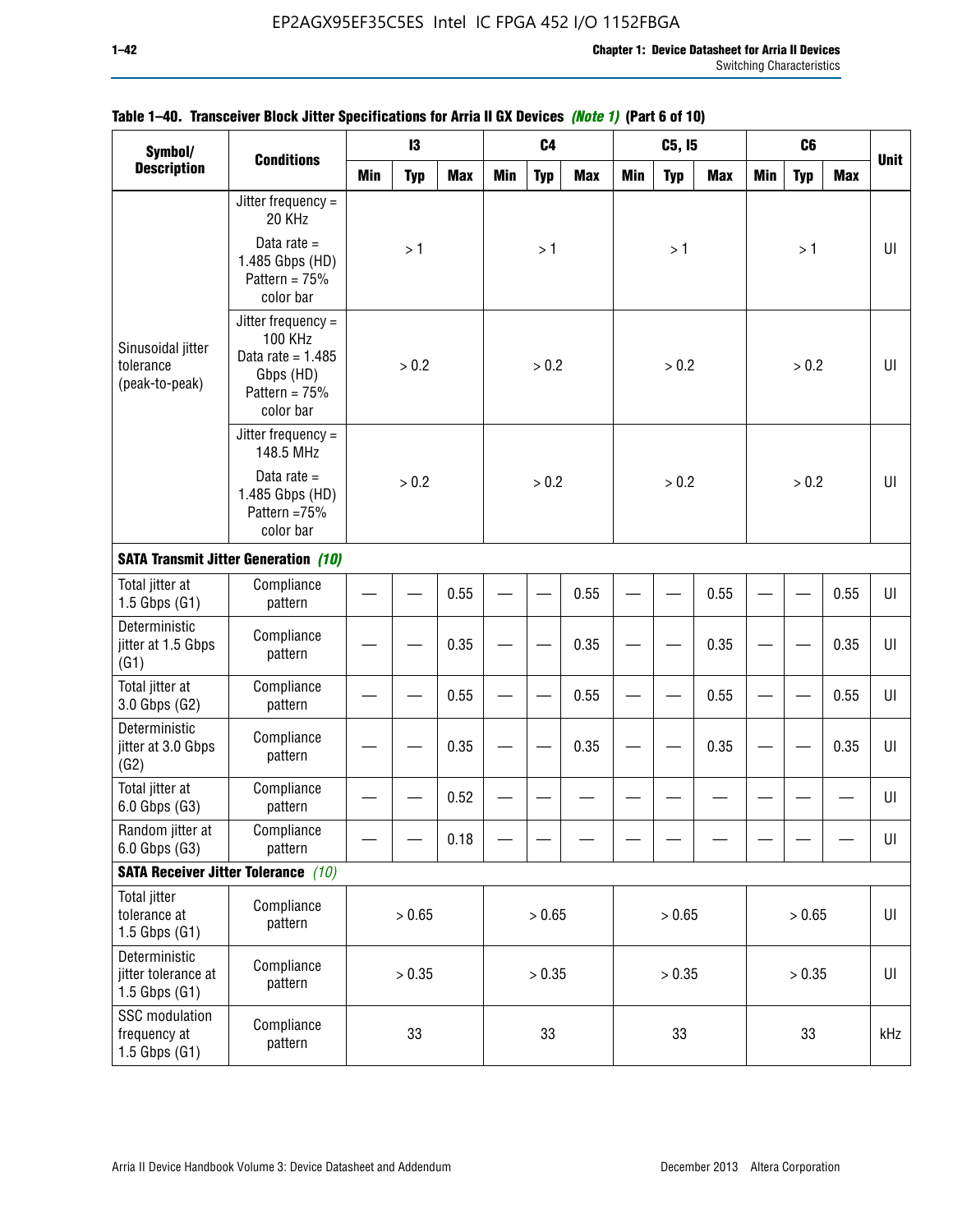|  | Table 1–40. Transceiver Block Jitter Specifications for Arria II GX Devices (Note 1) (Part 7 of 10) |  |
|--|-----------------------------------------------------------------------------------------------------|--|
|  |                                                                                                     |  |

| Symbol/                                                    | <b>Conditions</b>     |            | 13         |            |            | C <sub>4</sub> |            |            | C5, I5     |            |            | C <sub>6</sub> |            | <b>Unit</b> |
|------------------------------------------------------------|-----------------------|------------|------------|------------|------------|----------------|------------|------------|------------|------------|------------|----------------|------------|-------------|
| <b>Description</b>                                         |                       | <b>Min</b> | <b>Typ</b> | <b>Max</b> | <b>Min</b> | <b>Typ</b>     | <b>Max</b> | <b>Min</b> | <b>Typ</b> | <b>Max</b> | <b>Min</b> | <b>Typ</b>     | <b>Max</b> |             |
| <b>SSC</b> modulation<br>deviation at<br>$1.5$ Gbps $(G1)$ | Compliance<br>pattern |            | 5700       |            |            | 5700           |            |            | 5700       |            |            | 5700           |            | ppm         |
| RX differential<br>skew at 1.5 Gbps<br>(G1)                | Compliance<br>pattern |            | 80         |            |            | 80             |            |            | 80         |            |            | 80             |            | ps          |
| RX AC common<br>mode voltage at<br>$1.5$ Gbps $(G1)$       | Compliance<br>pattern |            | 150        |            |            | 150            |            |            | 150        |            |            | 150            |            | mV          |
| <b>Total jitter</b><br>tolerance at<br>3.0 Gbps (G2)       | Compliance<br>pattern |            | > 0.65     |            |            | > 0.65         |            |            | > 0.65     |            |            | > 0.65         |            | UI          |
| Deterministic<br>jitter tolerance at<br>3.0 Gbps (G2)      | Compliance<br>pattern |            | > 0.35     |            |            | > 0.35         |            |            | > 0.35     |            |            | > 0.35         |            | U           |
| <b>SSC</b> modulation<br>frequency at<br>3.0 Gbps (G2)     | Compliance<br>pattern |            | 33         |            |            | 33             |            |            | 33         |            |            | 33             |            | kHz         |
| <b>SSC</b> modulation<br>deviation at<br>3.0 Gbps (G2)     | Compliance<br>pattern |            | 5700       |            |            | 5700           |            |            | 5700       |            |            | 5700           |            | ppm         |
| RX differential<br>skew at 3.0 Gbps<br>(G2)                | Compliance<br>pattern |            | 75         |            |            | 75             |            |            | 75         |            |            | 75             |            | ps          |
| RX AC common<br>mode voltage at<br>3.0 Gbps (G2)           | Compliance<br>pattern |            | 150        |            |            | 150            |            |            | 150        |            |            | 150            |            | mV          |
| <b>Total jitter</b><br>tolerance at<br>$6.0$ Gbps $(G3)$   | Compliance<br>pattern |            | > 0.60     |            |            | > 0.60         |            |            | > 0.60     |            |            | > 0.60         |            | U           |
| Random jitter<br>tolerance at<br>6.0 Gbps (G3)             | Compliance<br>pattern |            | > 0.18     |            |            | > 0.18         |            |            | > 0.18     |            |            | > 0.18         |            | UI          |
| <b>SSC</b> modulation<br>frequency at<br>6.0 Gbps (G3)     | Compliance<br>pattern |            | 33         |            |            | 33             |            |            | 33         |            |            | 33             |            | kHz         |
| <b>SSC</b> modulation<br>deviation at<br>6.0 Gbps (G3)     | Compliance<br>pattern | 5700       |            |            |            | 5700           |            |            | 5700       |            |            | 5700           |            | ppm         |
| RX differential<br>skew at 6.0 Gbps<br>(G3)                | Compliance<br>pattern |            | 30         |            |            | 30             |            |            | 30         |            |            | 30             |            | ps          |
| RX AC common<br>mode voltage at<br>6.0 Gbps (G3)           | Compliance<br>pattern |            | 100        |            |            | 100            |            |            | 100        |            |            | 100            |            | mV          |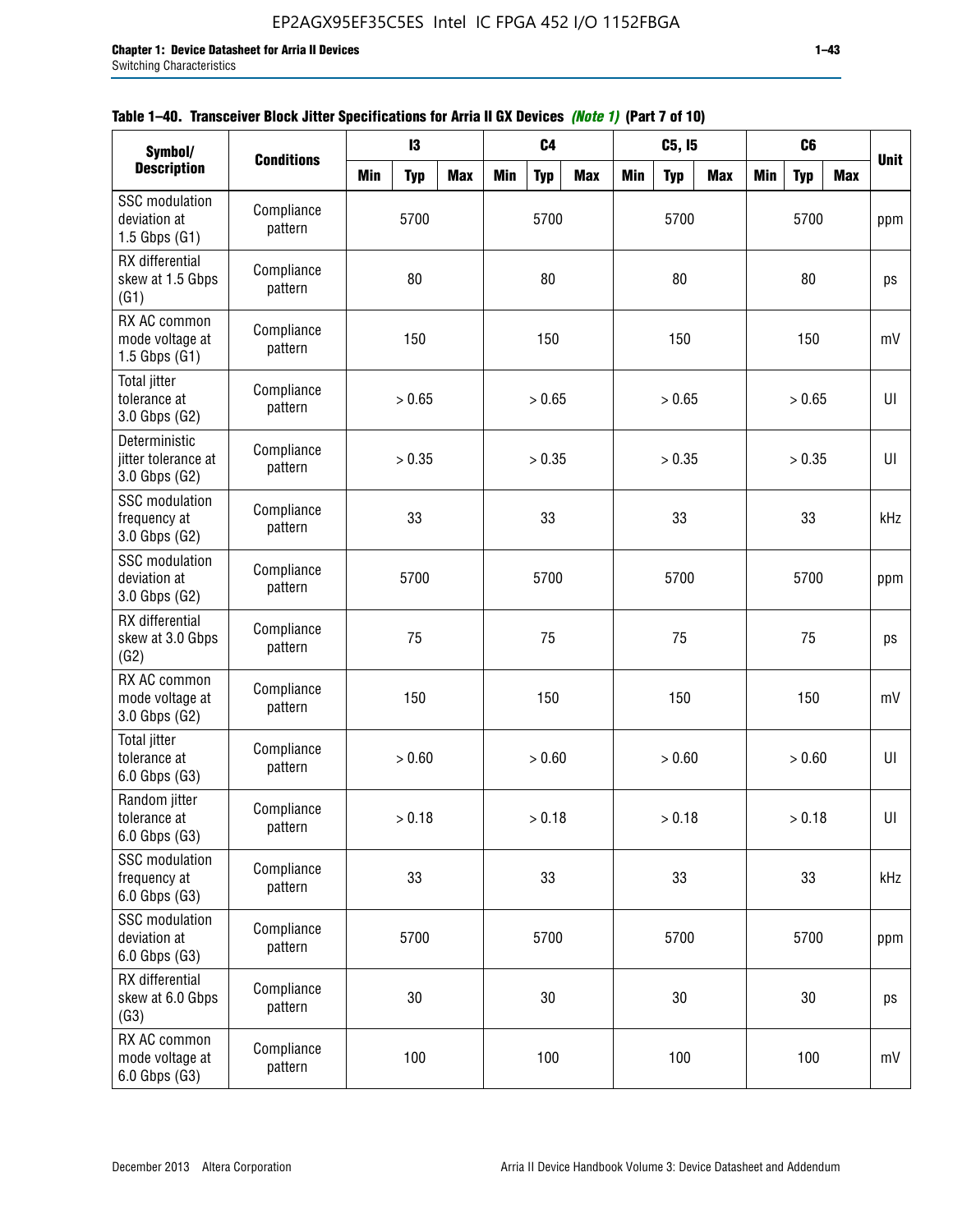| Symbol/                                                                |                                                          |            | 13         |            |            | C <sub>4</sub> |            |            | C5, I5     |            |            | C <sub>6</sub> |            |             |
|------------------------------------------------------------------------|----------------------------------------------------------|------------|------------|------------|------------|----------------|------------|------------|------------|------------|------------|----------------|------------|-------------|
| <b>Description</b>                                                     | <b>Conditions</b>                                        | <b>Min</b> | <b>Typ</b> | <b>Max</b> | <b>Min</b> | <b>Typ</b>     | <b>Max</b> | <b>Min</b> | <b>Typ</b> | <b>Max</b> | <b>Min</b> | <b>Typ</b>     | <b>Max</b> | <b>Unit</b> |
|                                                                        | <b>CPRI Transmit Jitter Generation</b> (11)              |            |            |            |            |                |            |            |            |            |            |                |            |             |
|                                                                        | E.6.HV, E.12.HV                                          |            |            | 0.27       |            |                | 0.279      |            |            | 0.279      |            |                | 0.279      | U           |
|                                                                        | Pattern = CJPAT                                          |            |            | 9          |            |                |            |            |            |            |            |                |            |             |
| <b>Total jitter</b>                                                    | E.6.LV, E.12.LV,<br>E.24.LV, E.30.LV                     |            |            | 0.35       |            |                | 0.35       |            |            | 0.35       |            |                | 0.35       | U           |
|                                                                        | Pattern = CJTPAT                                         |            |            |            |            |                |            |            |            |            |            |                |            |             |
|                                                                        | E.6.HV, E.12.HV                                          |            |            | 0.14       |            |                | 0.14       |            |            | 0.14       |            |                | 0.14       | UI          |
| Deterministic                                                          | Pattern = CJPAT                                          |            |            |            |            |                |            |            |            |            |            |                |            |             |
| jitter                                                                 | E.6.LV, E.12.LV,<br>E.24.LV, E.30.LV                     |            |            | 0.17       |            |                | 0.17       |            |            | 0.17       |            |                | 0.17       | UI          |
|                                                                        | Pattern = CJTPAT                                         |            |            |            |            |                |            |            |            |            |            |                |            |             |
| <b>CPRI Receiver Jitter Tolerance (11)</b>                             |                                                          |            |            |            |            |                |            |            |            |            |            |                |            |             |
| <b>Total jitter</b>                                                    | E.6.HV, E.12.HV                                          |            |            |            |            |                |            |            |            |            |            |                |            |             |
| tolerance                                                              | Pattern = CJPAT                                          |            | > 0.66     |            |            | > 0.66         |            |            | > 0.66     |            |            | > 0.66         |            | UI          |
| Deterministic                                                          | E.6.HV, E.12.HV                                          |            | > 0.4      |            |            | > 0.4          |            |            | > 0.4      |            |            | > 0.4          |            | UI          |
| jitter tolerance                                                       | Pattern = CJPAT                                          |            |            |            |            |                |            |            |            |            |            |                |            |             |
|                                                                        | E.6.LV, E.12.LV,<br>E.24.LV, E.30.LV                     |            | > 0.65     |            |            | > 0.65         |            |            | > 0.65     |            |            | > 0.65         |            | UI          |
| <b>Total jitter</b><br>tolerance                                       | Pattern = CJTPAT                                         |            |            |            |            |                |            |            |            |            |            |                |            |             |
|                                                                        | E.60.LV                                                  |            | > 0.6      |            |            |                |            |            |            |            |            |                |            | UI          |
|                                                                        | Pattern = PRBS31                                         |            |            |            |            |                |            |            |            |            |            |                |            |             |
|                                                                        | E.6.LV, E.12.LV,<br>E.24.LV, E.30.LV                     |            | > 0.37     |            |            | > 0.37         |            |            | > 0.37     |            |            | > 0.37         |            | UI          |
| Deterministic<br>jitter tolerance                                      | Pattern = CJTPAT                                         |            |            |            |            |                |            |            |            |            |            |                |            |             |
|                                                                        | E.60.LV<br>Pattern = PRBS31                              |            | > 0.45     |            |            |                |            |            |            |            |            |                |            | UI          |
| Combined<br>deterministic and<br>random jitter                         | E.6.LV, E.12.LV,<br>E.24.LV, E.30.LV<br>Pattern = CJTPAT |            | > 0.55     |            |            | > 0.55         |            |            | > 0.55     |            |            | > 0.55         |            | UI          |
| tolerance                                                              |                                                          |            |            |            |            |                |            |            |            |            |            |                |            |             |
|                                                                        | <b>OBSAI Transmit Jitter Generation</b> (12)             |            |            |            |            |                |            |            |            |            |            |                |            |             |
| Total jitter at<br>768 Mbps,<br>1536 Mbps, and<br>3072 Mbps            | $REFCLK =$<br>153.6 MHz<br>Pattern = CJPAT               |            |            | 0.35       |            |                | 0.35       |            |            | 0.35       |            |                | 0.35       | UI          |
| Deterministic<br>jitter at<br>768 Mbps,<br>1536 Mbps, and<br>3072 Mbps | $REFCLK =$<br>153.6 MHz<br>Pattern = CJPAT               |            |            | 0.17       |            |                | 0.17       |            |            | 0.17       |            |                | 0.17       | UI          |

### **Table 1–40. Transceiver Block Jitter Specifications for Arria II GX Devices** *(Note 1)* **(Part 8 of 10)**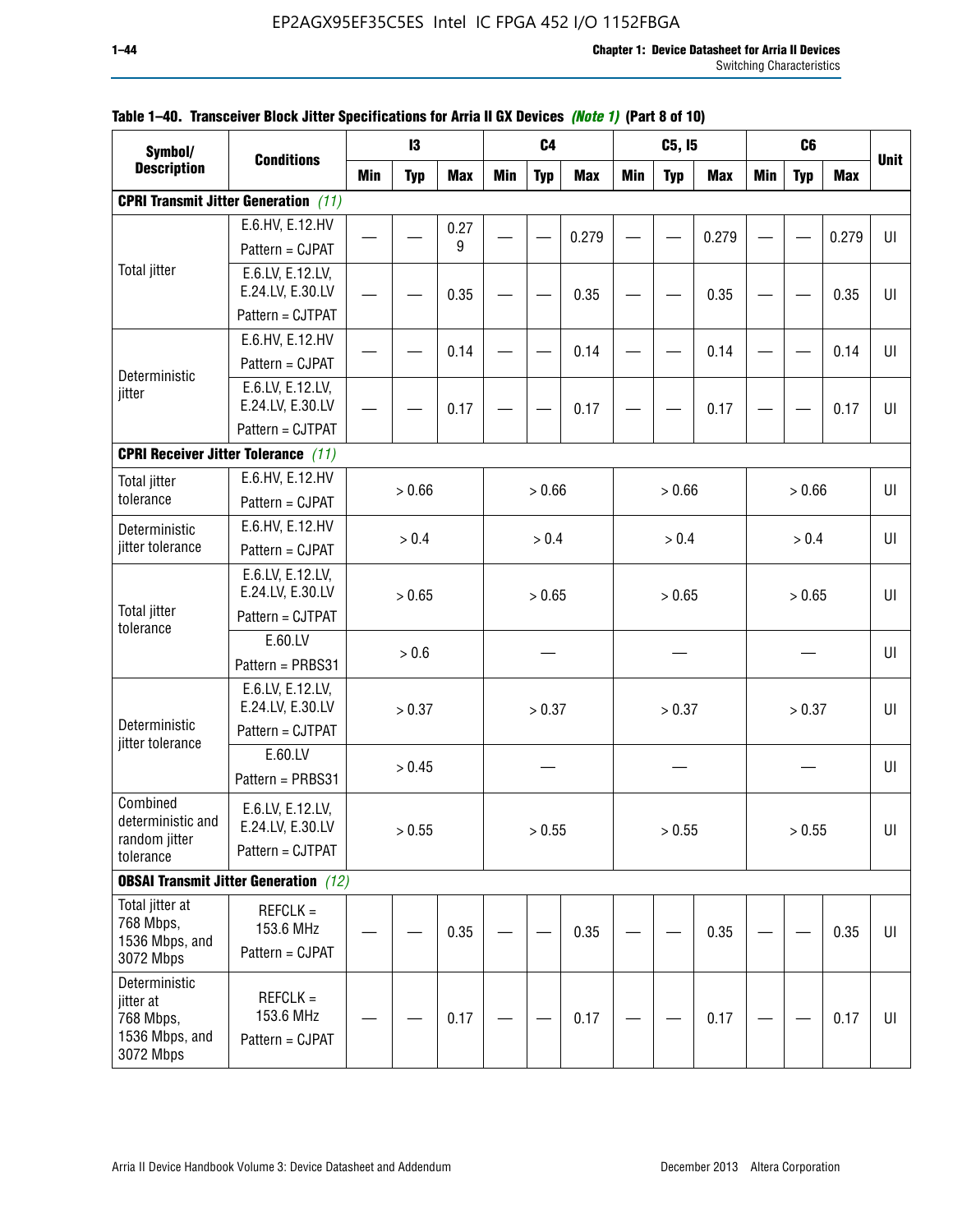### **Table 1–40. Transceiver Block Jitter Specifications for Arria II GX Devices** *(Note 1)* **(Part 9 of 10)**

| Symbol/<br><b>Description</b>                                                                              | <b>Conditions</b>                                     |     | 13         |            |     | C <sub>4</sub> |            |     | C5, I5     |            |     | C <sub>6</sub> |     | <b>Unit</b> |
|------------------------------------------------------------------------------------------------------------|-------------------------------------------------------|-----|------------|------------|-----|----------------|------------|-----|------------|------------|-----|----------------|-----|-------------|
|                                                                                                            |                                                       | Min | <b>Typ</b> | <b>Max</b> | Min | <b>Typ</b>     | <b>Max</b> | Min | <b>Typ</b> | <b>Max</b> | Min | <b>Typ</b>     | Max |             |
|                                                                                                            | <b>OBSAI Receiver Jitter Tolerance</b> (12)           |     |            |            |     |                |            |     |            |            |     |                |     |             |
| Deterministic<br>jitter tolerance at<br>768 Mbps,<br>1536 Mbps, and<br>3072 Mbps                           | $Pattern = C.IPATH$                                   |     | > 0.37     |            |     | > 0.37         |            |     | > 0.37     |            |     | > 0.37         |     | UI          |
| Combined<br>deterministic and<br>random jitter<br>tolerance at<br>768 Mbps,<br>1536 Mbps, and<br>3072 Mbps | Pattern = CJPAT                                       |     | > 0.55     |            |     | > 0.55         |            |     | > 0.55     |            |     | > 0.55         |     | UI          |
|                                                                                                            | Jitter frequency $=$<br>5.4 KHz                       |     | > 8.5      |            |     | > 8.5          |            |     | > 8.5      |            |     | > 8.5          |     | UI          |
| Sinusoidal jitter                                                                                          | Pattern = CJPAT                                       |     |            |            |     |                |            |     |            |            |     |                |     |             |
| tolerance at<br>768 Mbps                                                                                   | Jitter frequency $=$<br>460.8 KHz to 20<br><b>MHz</b> |     | > 0.1      |            |     | > 0.1          |            |     | > 0.1      |            |     | > 0.1          |     | UI          |
|                                                                                                            | Pattern = CJPAT                                       |     |            |            |     |                |            |     |            |            |     |                |     |             |
|                                                                                                            | Jitter frequency $=$<br>10.9 KHz                      |     | > 8.5      |            |     | > 8.5          |            |     | > 8.5      |            |     | > 8.5          |     | UI          |
| Sinusoidal jitter                                                                                          | Pattern = CJPAT                                       |     |            |            |     |                |            |     |            |            |     |                |     |             |
| tolerance at<br>1536 Mbps                                                                                  | Jitter frequency =<br>921.6 KHz to 20<br><b>MHz</b>   |     | > 0.1      |            |     | > 0.1          |            |     | > 0.1      |            |     | > 0.1          |     | UI          |
|                                                                                                            | Pattern = CJPAT                                       |     |            |            |     |                |            |     |            |            |     |                |     |             |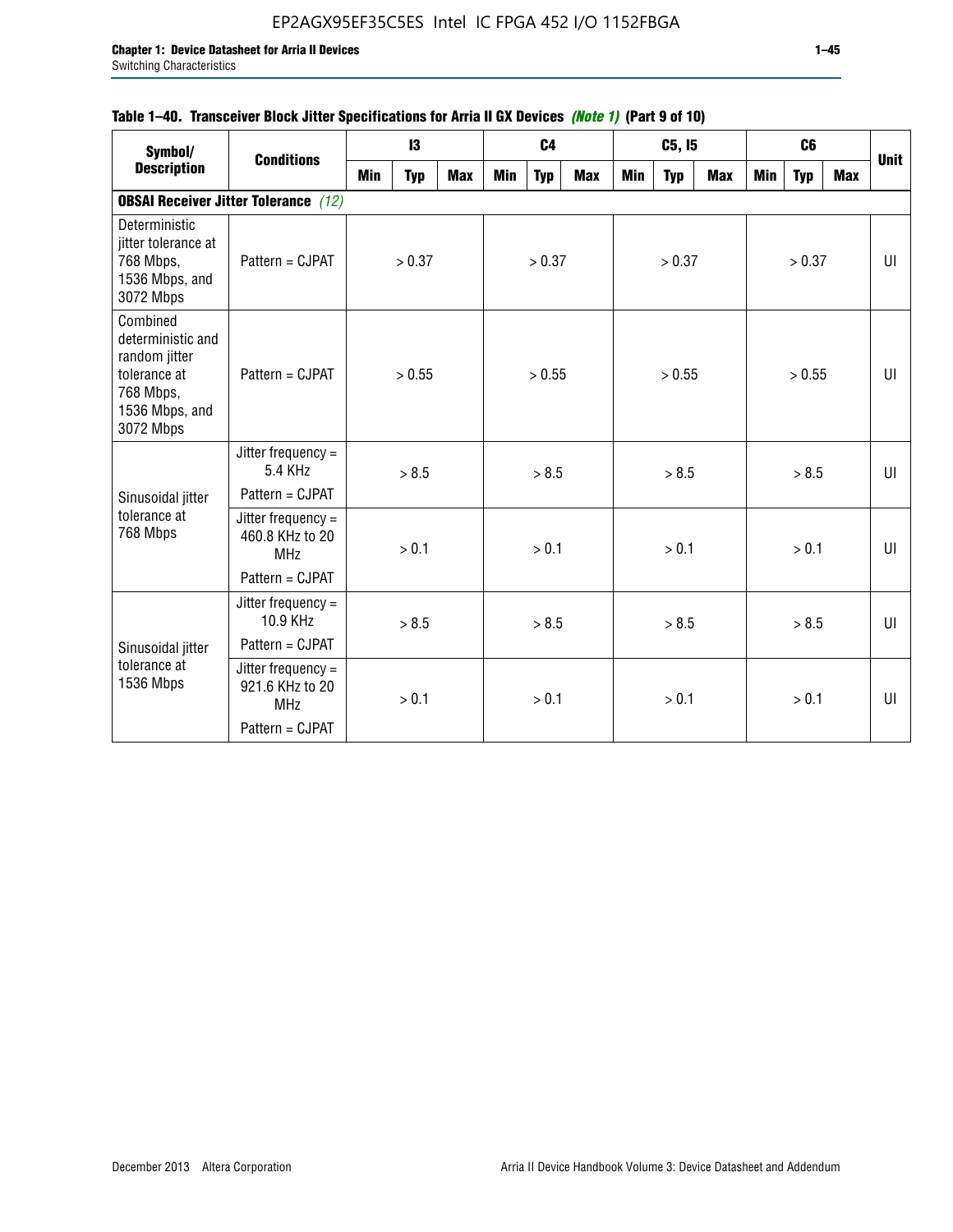| Symbol/                   | <b>Conditions</b>                                      |     | 13         |            | C4  |            | C5, I5     |            |            | C6  |     |            | <b>Unit</b> |    |
|---------------------------|--------------------------------------------------------|-----|------------|------------|-----|------------|------------|------------|------------|-----|-----|------------|-------------|----|
| <b>Description</b>        |                                                        | Min | <b>Typ</b> | <b>Max</b> | Min | <b>Typ</b> | <b>Max</b> | <b>Min</b> | <b>Typ</b> | Max | Min | <b>Typ</b> | Max         |    |
|                           | Jitter frequency =<br>21.8 KHz                         |     | > 8.5      |            |     | > 8.5      |            |            | > 8.5      |     |     | > 8.5      |             | UI |
| Sinusoidal jitter         | Pattern = CJPAT                                        |     |            |            |     |            |            |            |            |     |     |            |             |    |
| tolerance at<br>3072 Mbps | Jitter frequency $=$<br>1843.2 KHz to 20<br><b>MHz</b> |     | > 0.1      |            |     | > 0.1      |            |            | > 0.1      |     |     | > 0.1      |             | UI |
|                           | Pattern = CJPAT                                        |     |            |            |     |            |            |            |            |     |     |            |             |    |

### **Table 1–40. Transceiver Block Jitter Specifications for Arria II GX Devices** *(Note 1)* **(Part 10 of 10)**

**Notes to Table 1–40:**

(1) Dedicated refclk pins are used to drive the input reference clocks. The jitter numbers are valid for the stated conditions only.

(2) The jitter numbers for SONET/SDH are compliant to the GR-253-CORE Issue 3 Specification.

(3) The jitter numbers for XAUI are compliant to the IEEE802.3ae-2002 Specification.

(4) The jitter numbers for PCIe are compliant to the PCIe Base Specification 2.0.

(5) The jitter numbers for SRIO are compliant to the RapidIO Specification 1.3.

(6) The jitter numbers for GIGE are compliant to the IEEE802.3-2002 Specification.

(7) The jitter numbers for HiGig are compliant to the IEEE802.3ae-2002 Specification.

(8) The HD-SDI and 3G-SDI jitter numbers are compliant to the SMPTE292M and SMPTE424M Specifications.

(9) Arria II PCIe receivers are compliant to this specification provided the VTX\_CM-DC-ACTIVEIDLE-DELTA of the upstream transmitter is less than 50 mV.

(10) The jitter numbers for Serial Advanced Technology Attachment (SATA) are compliant to the Serial ATA Revision 3.0 Specification.

(11) The jitter numbers for Common Public Radio Interface (CPRI) are compliant to the CPRI Specification V3.0.

(12) The jitter numbers for Open Base Station Architecture Initiative (OBSAI) are compliant to the OBSAI RP3 Specification V4.1.

Table 1–41 lists the transceiver jitter specifications for all supported protocols for Arria II GZ devices.

### **Table 1–41. Transceiver Block Jitter Specifications for Arria II GZ Devices** *(Note 1)***,** *(2)* **(Part 1 of 7)**

| Symbol/                                         | <b>Conditions</b>             | $-C3$ and $-I3$ |            |      | $-C4$ and $-I4$ | <b>Unit</b> |            |    |
|-------------------------------------------------|-------------------------------|-----------------|------------|------|-----------------|-------------|------------|----|
| <b>Description</b>                              |                               | Min             | <b>Typ</b> | Max  | Min             | <b>Typ</b>  | <b>Max</b> |    |
| <b>SONET/SDH Transmit Jitter Generation (3)</b> |                               |                 |            |      |                 |             |            |    |
| Peak-to-peak jitter at<br>622.08 Mbps           | Pattern = $PRBS15$            |                 |            | 0.1  |                 |             | 0.1        | UI |
| RMS jitter at 622.08 Mbps                       | Pattern = $PRBS15$            |                 |            | 0.01 |                 |             | 0.01       | UI |
| Peak-to-peak jitter at 2488.32<br><b>Mbps</b>   | Pattern = $PRBS15$            |                 |            | 0.1  |                 |             | 0.1        | UI |
| RMS jitter at 2488.32 Mbps                      | Pattern = $PRBS15$            |                 |            | 0.01 |                 |             | 0.01       | UI |
| <b>SONET/SDH Receiver Jitter Tolerance (3)</b>  |                               |                 |            |      |                 |             |            |    |
|                                                 | Jitter frequency = $0.03$ KHz |                 | >15        |      |                 |             |            | UI |
|                                                 | Pattern = $PRBS15$            |                 |            |      | >15             |             |            |    |
| Jitter tolerance at 622.08 Mbps                 | Jitter frequency =<br>25 KHZ  |                 | > 1.5      |      | > 1.5           |             |            | UI |
|                                                 | Pattern = $PRBS15$            |                 |            |      |                 |             |            |    |
|                                                 | Jitter frequency = $250$ KHz  |                 | > 0.15     |      |                 | > 0.15      |            | UI |
|                                                 | Pattern = $PRBS15$            |                 |            |      |                 |             |            |    |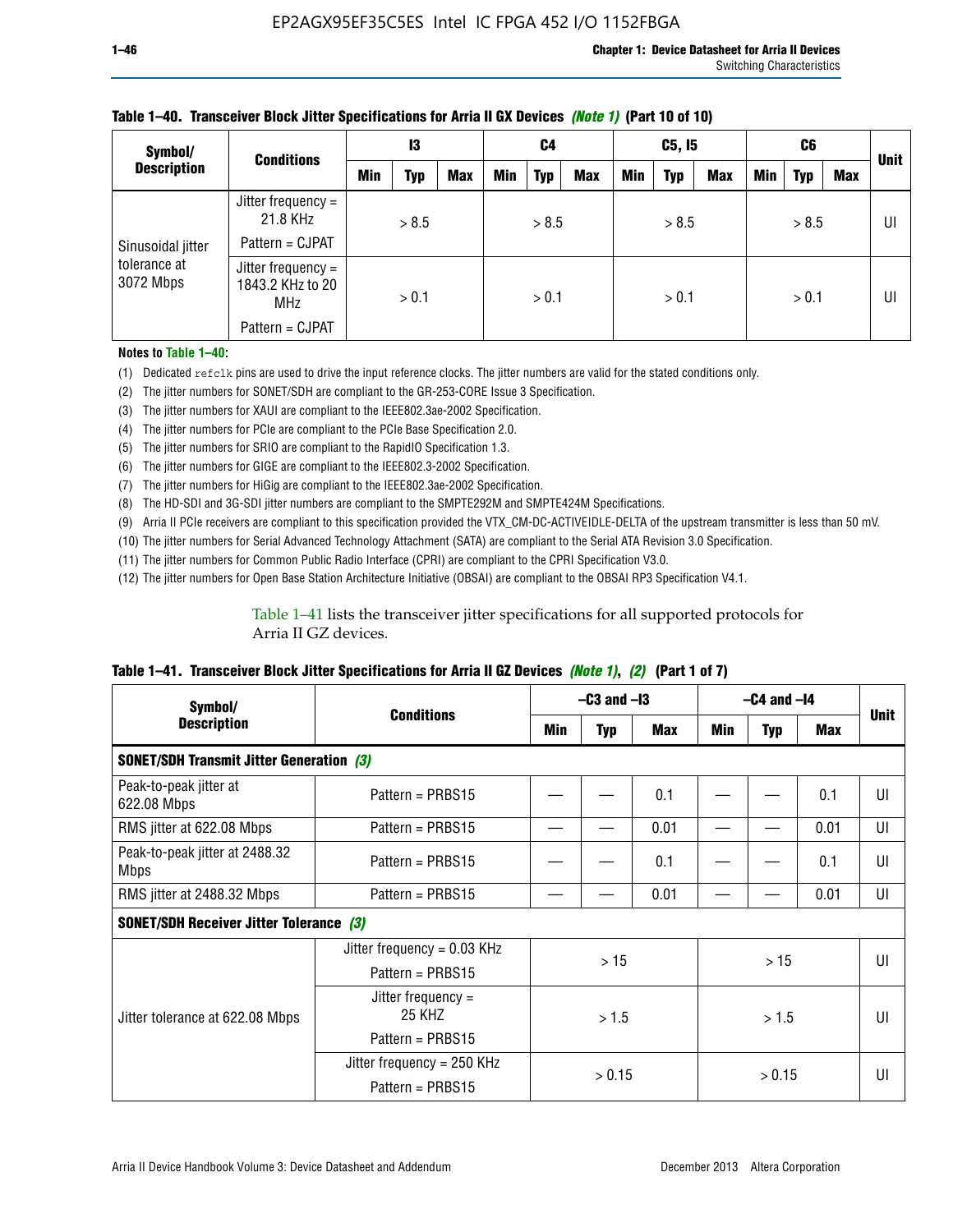| Table 1–41. Transceiver Block Jitter Specifications for Arria II GZ Devices <i>(Note 1), (2)</i> (Part 2 of 7) |  |  |  |
|----------------------------------------------------------------------------------------------------------------|--|--|--|
|                                                                                                                |  |  |  |

| Symbol/                                           |                               |                          | $-C3$ and $-I3$          |      | $-C4$ and $-I4$          |                          |            |             |  |
|---------------------------------------------------|-------------------------------|--------------------------|--------------------------|------|--------------------------|--------------------------|------------|-------------|--|
| <b>Description</b>                                | <b>Conditions</b>             | Min                      | <b>Typ</b>               | Max  | Min                      | <b>Typ</b>               | <b>Max</b> | <b>Unit</b> |  |
|                                                   | Jitter frequency = $0.06$ KHz |                          | $>15$                    |      |                          | >15                      |            | UI          |  |
|                                                   | Pattern = PRBS15              |                          |                          |      |                          |                          |            |             |  |
|                                                   | Jitter frequency = 100 KHZ    |                          | > 1.5                    |      |                          | > 1.5                    |            | UI          |  |
|                                                   | Pattern = PRBS15              |                          |                          |      |                          |                          |            |             |  |
| Jitter tolerance at 2488.32 Mbps                  | Jitter frequency =<br>1 MHz   |                          | > 0.15                   |      |                          | > 0.15                   |            |             |  |
|                                                   | Pattern = PRBS15              |                          |                          |      |                          |                          |            |             |  |
|                                                   | Jitter frequency = $10$ MHz   | > 0.15                   |                          |      | UI                       |                          |            |             |  |
|                                                   | Pattern = PRBS15              | > 0.15                   |                          |      |                          |                          |            |             |  |
| Fibre Channel Transmit Jitter Generation (4), (5) |                               |                          |                          |      |                          |                          |            |             |  |
| Total jitter FC-1                                 | Pattern = CRPAT               | $\overline{\phantom{0}}$ | $\overline{\phantom{0}}$ | 0.23 | $\overline{\phantom{0}}$ | $\overline{\phantom{0}}$ | 0.23       | UI          |  |
| Deterministic jitter FC-1                         | Pattern = CRPAT               | $\overline{\phantom{0}}$ | —                        | 0.11 | $\overline{\phantom{0}}$ | $\overline{\phantom{0}}$ | 0.11       | UI          |  |
| Total jitter FC-2                                 | Pattern = CRPAT               | $\overline{\phantom{0}}$ | —                        | 0.33 | $\overline{\phantom{0}}$ | $\overline{\phantom{0}}$ | 0.33       | UI          |  |
| Deterministic jitter FC-2                         | Pattern = CRPAT               | $\overline{\phantom{0}}$ | —                        | 0.2  | $\qquad \qquad$          | —                        | 0.2        | UI          |  |
| Total jitter FC-4                                 | Pattern = CRPAT               |                          |                          | 0.52 | $\overline{\phantom{0}}$ |                          | 0.52       | UI          |  |
| Deterministic jitter FC-4                         | Pattern = CRPAT               |                          |                          | 0.33 |                          |                          | 0.33       | UI          |  |
| Fibre Channel Receiver Jitter Tolerance (4), (6)  |                               |                          |                          |      |                          |                          |            |             |  |
| Deterministic jitter FC-1                         | Pattern = CJTPAT              |                          | > 0.37                   |      |                          | > 0.37                   |            | UI          |  |
| Random jitter<br>$FC-1$                           | Pattern = CJTPAT              |                          | > 0.31                   |      | > 0.31                   |                          |            | UI          |  |
| Sinusoidal jitter FC-1                            | Fc/25000                      |                          | > 1.5                    |      | > 1.5                    |                          |            | UI          |  |
|                                                   | Fc/1667                       |                          | > 0.1                    |      | > 0.1                    |                          |            | UI          |  |
| Deterministic jitter FC-2                         | Pattern = CJTPAT              |                          | > 0.33                   |      |                          | > 0.33                   |            | UI          |  |
| Random jitter<br>$FC-2$                           | Pattern = CJTPAT              |                          | > 0.29                   |      |                          | > 0.29                   |            | UI          |  |
| Sinusoidal jitter FC-2                            | Fc/25000                      |                          | > 1.5                    |      |                          | > 1.5                    |            | UI          |  |
|                                                   | Fc/1667                       |                          | > 0.1                    |      |                          | > 0.1                    |            | UI          |  |
| Deterministic jitter FC-4                         | Pattern = CJTPAT              |                          | > 0.33                   |      |                          | > 0.33                   |            | UI          |  |
| Random jitter FC-4                                | Pattern = CJTPAT              |                          | > 0.29                   |      |                          | > 0.29                   |            | UI          |  |
| Sinusoidal jitter FC-4                            | Fc/25000                      |                          | > 1.5                    |      |                          | > 1.5                    |            | UI          |  |
|                                                   | Fc/1667                       |                          | > 0.1                    |      |                          | $> 0.1$                  |            | UI          |  |
| XAUI Transmit Jitter Generation (7)               |                               |                          |                          |      |                          |                          |            |             |  |
| Total jitter at 3.125 Gbps                        | Pattern = CJPAT               | —                        |                          | 0.3  | $\overline{\phantom{0}}$ | $\overline{\phantom{0}}$ | 0.3        | UI          |  |
| Deterministic jitter at<br>3.125 Gbps             | Pattern = CJPAT               |                          |                          | 0.17 |                          |                          | 0.17       | UI          |  |
| XAUI Receiver Jitter Tolerance (7)                |                               |                          |                          |      |                          |                          |            |             |  |
| <b>Total jitter</b>                               |                               |                          | > 0.65                   |      |                          | > 0.65                   |            | UI          |  |
| Deterministic jitter                              |                               |                          | > 0.37                   |      |                          | > 0.37                   |            | UI          |  |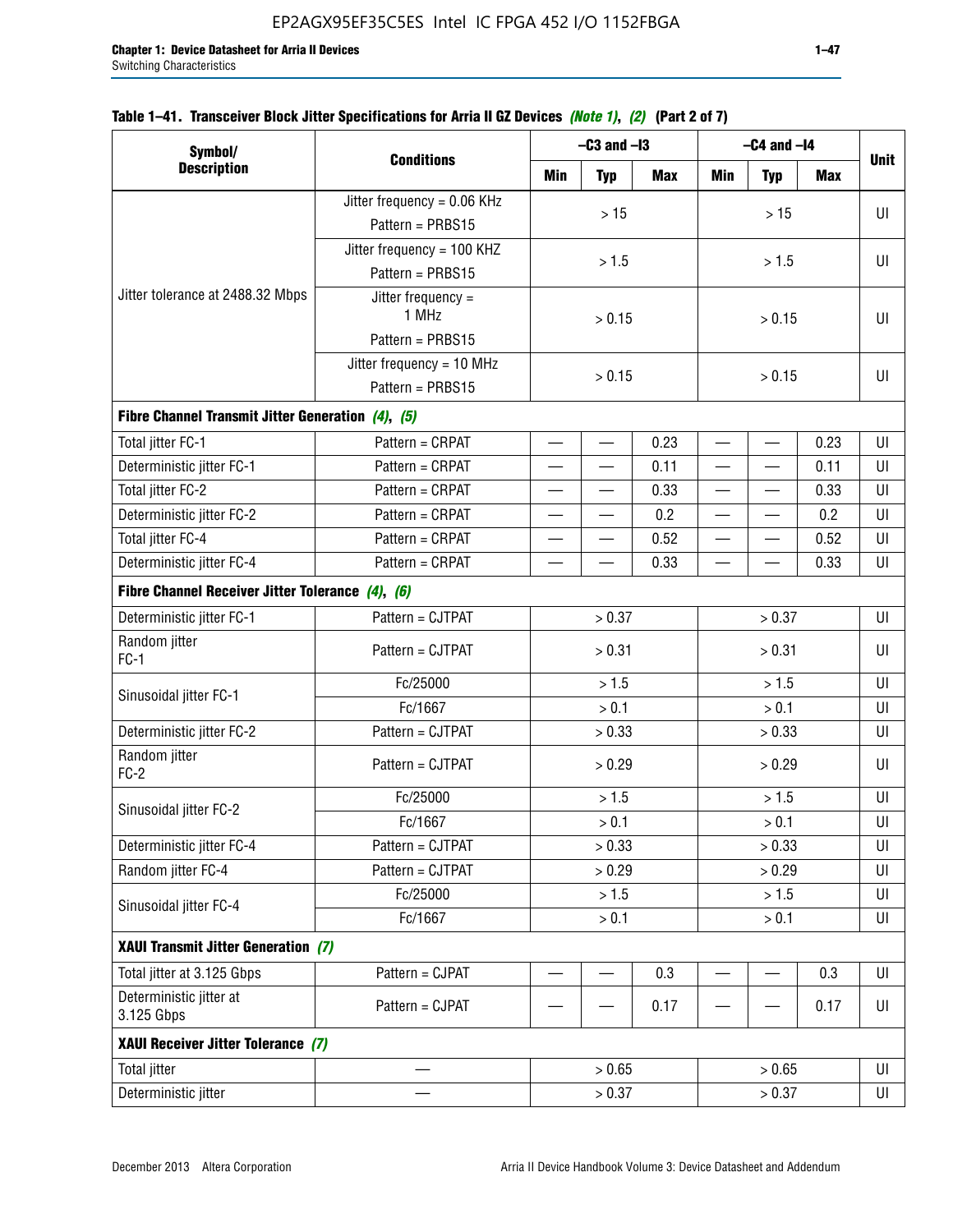| Symbol/                                                                  |                                                                                           | $-C3$ and $-I3$                 |               |       | $-C4$ and $-I4$          |               |             |    |
|--------------------------------------------------------------------------|-------------------------------------------------------------------------------------------|---------------------------------|---------------|-------|--------------------------|---------------|-------------|----|
| <b>Description</b>                                                       | <b>Conditions</b>                                                                         | Min<br><b>Max</b><br><b>Typ</b> |               | Min   | <b>Typ</b>               | Max           | <b>Unit</b> |    |
| Peak-to-peak jitter                                                      | Jitter frequency = 22.1 KHz                                                               |                                 | > 8.5         |       |                          | > 8.5         |             | UI |
| Peak-to-peak jitter                                                      | Jitter frequency =<br>1.875 MHz                                                           | > 0.1                           |               |       |                          | > 0.1         |             | UI |
| Peak-to-peak jitter                                                      | Jitter frequency = $20$ MHz                                                               | > 0.1<br>> 0.1                  |               |       | UI                       |               |             |    |
| <b>PCIe Transmit Jitter Generation (8)</b>                               |                                                                                           |                                 |               |       |                          |               |             |    |
| Total jitter at 2.5 Gbps (Gen1)-<br>$x1$ , $x4$ , and $x8$               | Compliance pattern                                                                        |                                 |               | 0.25  |                          |               | 0.25        | UI |
| Total jitter at 5 Gbps (Gen2)-<br>$x1$ , $x4$ , and $x8$                 | Compliance pattern                                                                        |                                 |               | 0.25  |                          |               |             | UI |
| PCIe Receiver Jitter Tolerance (8)                                       |                                                                                           |                                 |               |       |                          |               |             |    |
| Total jitter at 2.5 Gbps (Gen1)                                          | Compliance pattern                                                                        |                                 | > 0.6         |       |                          | > 0.6         |             | UI |
| Total jitter at 5 Gbps (Gen2)                                            | Compliance pattern                                                                        |                                 | Not supported |       |                          | Not supported |             | UI |
| PCIe (Gen 1) Electrical Idle Detect Threshold                            |                                                                                           |                                 |               |       |                          |               |             |    |
| $V_{\mathsf{RX}\text{-IDLE-DEFp-p}}(9)$                                  | Compliance pattern                                                                        | 65                              |               | 175   | 65                       |               | 175         | UI |
| <b>SRIO Transmit Jitter Generation (10)</b>                              |                                                                                           |                                 |               |       |                          |               |             |    |
| Deterministic jitter                                                     | Data rate = 1.25, 2.5, 3.125 Gbps                                                         |                                 |               | 0.17  |                          |               | 0.17        | UI |
| (peak-to-peak)                                                           | Pattern = CJPAT                                                                           |                                 |               |       |                          |               |             |    |
| Total jitter (peak-to-peak)                                              | Data rate = 1.25, 2.5, 3.125 Gbps<br>Pattern = CJPAT                                      |                                 |               | 0.35  |                          |               | 0.35        | UI |
| <b>SRIO Receiver Jitter Tolerance (10)</b>                               |                                                                                           |                                 |               |       |                          |               |             |    |
| Deterministic jitter tolerance<br>(peak-to-peak)                         | Data rate = $1.25$ , $2.5$ , $3.125$ Gbps<br>Pattern = CJPAT                              |                                 | > 0.37        |       |                          | > 0.37        |             | UI |
| Combined deterministic and<br>random jitter tolerance (peak-to-<br>peak) | Data rate = $1.25$ , 2.5, 3.125 Gbps<br>Pattern = CJPAT                                   |                                 | > 0.55        |       |                          | > 0.55        |             | UI |
|                                                                          | Jitter frequency = 22.1 KHz<br>Data rate = 1.25, 2.5, 3.125 Gbps<br>Pattern = CJPAT       |                                 | > 8.5         |       |                          | > 8.5         |             | UI |
| Sinusoidal jitter tolerance (peak-<br>to-peak)                           | Jitter frequency = $1.875$ MHz<br>Data rate = $1.25$ , 2.5, 3.125 Gbps<br>Pattern = CJPAT |                                 | > 0.1         |       |                          | > 0.1         |             | UI |
|                                                                          | Jitter frequency = 20 MHz<br>Data rate = $1.25$ , 2.5, 3.125 Gbps<br>Pattern = CJPAT      | > 0.1<br>> 0.1                  |               |       |                          | UI            |             |    |
| <b>GIGE Transmit Jitter Generation (11)</b>                              |                                                                                           |                                 |               |       |                          |               |             |    |
| Deterministic jitter<br>(peak-to-peak)                                   | Pattern = CRPAT                                                                           |                                 |               | 0.14  |                          |               | 0.14        | UI |
| Total jitter (peak-to-peak)                                              | Pattern = CRPAT                                                                           | —                               |               | 0.279 | $\overline{\phantom{0}}$ | —             | 0.279       | UI |

## **Table 1–41. Transceiver Block Jitter Specifications for Arria II GZ Devices** *(Note 1)***,** *(2)* **(Part 3 of 7)**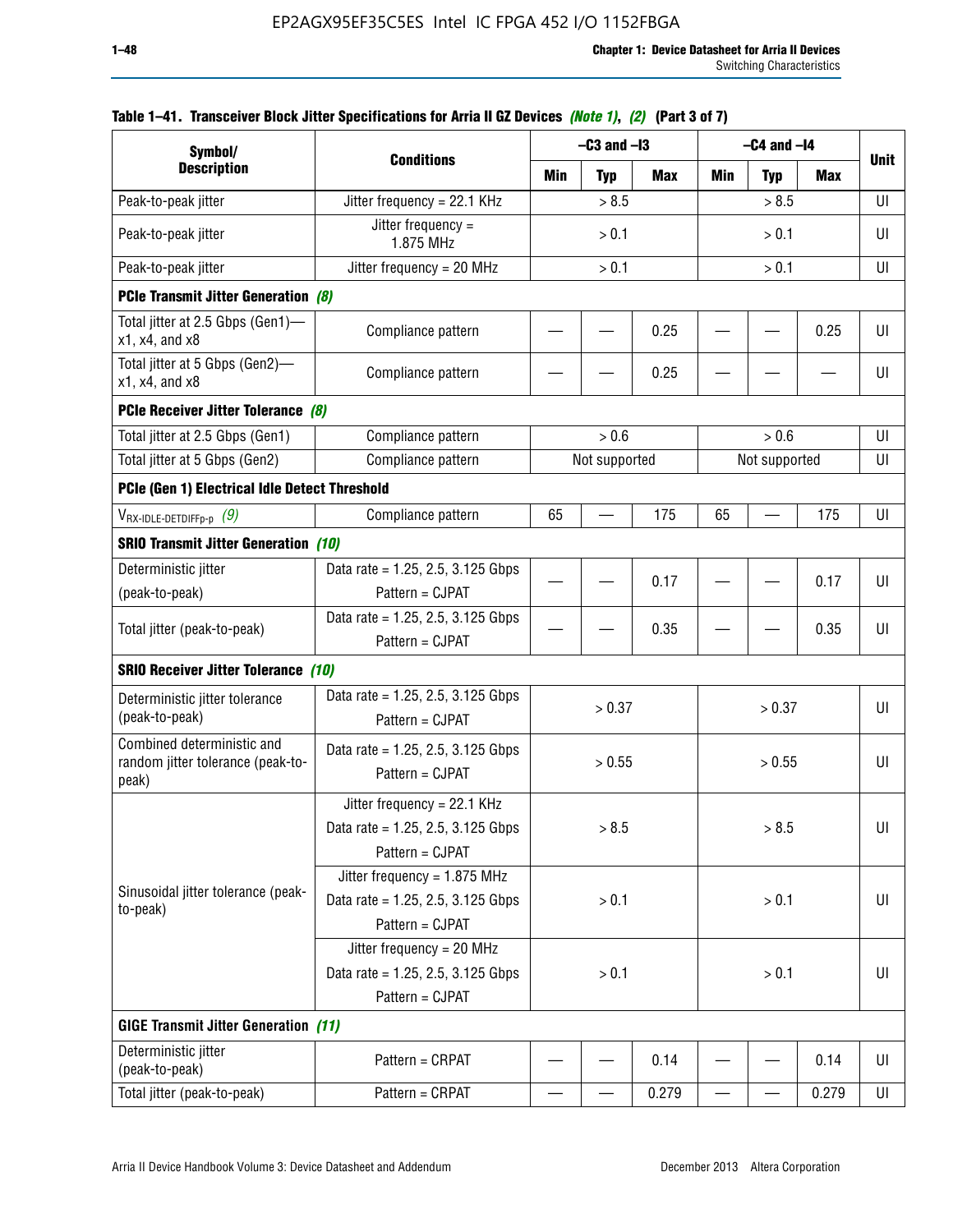| Symbol/                                                                  |                                                                           |        | $-C3$ and $-I3$ |            |            | $-C4$ and $-I4$ |            |             |
|--------------------------------------------------------------------------|---------------------------------------------------------------------------|--------|-----------------|------------|------------|-----------------|------------|-------------|
| <b>Description</b>                                                       | <b>Conditions</b>                                                         | Min    | <b>Typ</b>      | <b>Max</b> | <b>Min</b> | <b>Typ</b>      | <b>Max</b> | <b>Unit</b> |
| <b>GIGE Receiver Jitter Tolerance (11)</b>                               |                                                                           |        |                 |            |            |                 |            |             |
| Deterministic jitter tolerance<br>(peak-to-peak)                         | Pattern = CJPAT                                                           | > 0.4  |                 |            |            | > 0.4           |            |             |
| Combined deterministic and<br>random jitter tolerance (peak-to-<br>peak) | Pattern = CJPAT                                                           | > 0.66 |                 |            | > 0.66     |                 |            | UI          |
| <b>HiGig Transmit Jitter Generation</b>                                  |                                                                           |        |                 |            |            |                 |            |             |
| Deterministic jitter<br>(peak-to-peak)                                   | Data rate = $3.75$ Gbps<br>Pattern = CJPAT                                |        |                 | 0.17       |            |                 |            | UI          |
| Total jitter (peak-to-peak)                                              | Data rate = $3.75$ Gbps<br>Pattern = CJPAT                                |        |                 | 0.35       |            |                 |            | UI          |
| <b>HiGig Receiver Jitter Tolerance</b>                                   |                                                                           |        |                 |            |            |                 |            |             |
| Deterministic jitter tolerance<br>(peak-to-peak)                         | Data rate = $3.75$ Gbps<br>Pattern = CJPAT                                |        | > 0.37          |            |            |                 |            | UI          |
| Combined deterministic and<br>random jitter tolerance (peak-to-<br>peak) | Data rate = $3.75$ Gbps<br>Pattern = CJPAT                                | > 0.65 |                 |            |            |                 |            | UI          |
|                                                                          | Jitter frequency = 22.1 KHz<br>Data rate = $3.75$ Gbps<br>Pattern = CJPAT | > 8.5  |                 |            |            |                 | UI         |             |
| Sinusoidal jitter tolerance (peak-<br>to-peak)                           | Jitter frequency = 22.1 KHz<br>Data rate = $3.75$ Gbps<br>Pattern = CJPAT |        | > 0.1           |            |            |                 |            | UI          |
|                                                                          | Jitter frequency = 22.1 KHz<br>Data rate = $3.75$ Gbps<br>Pattern = CJPAT |        | > 0.1           |            |            |                 |            | UI          |
| (OIF) CEI Transmitter Jitter Generation                                  |                                                                           |        |                 |            |            |                 |            |             |
| Total jitter (peak-to-peak)                                              | Data rate = $6.375$ Gbps<br>Pattern = PRBS15 BER = $10^{-12}$             |        |                 | 0.3        |            |                 | 0.3        | U           |
| (OIF) CEI Receiver Jitter Tolerance                                      |                                                                           |        |                 |            |            |                 |            |             |
| Deterministic jitter tolerance<br>(peak-to-peak)                         | Data rate = $6.375$ Gbps<br>Pattern = PRBS31 BER = $10^{-12}$             |        | > 0.675         |            |            |                 |            | UI          |
| Combined deterministic and<br>random jitter tolerance (peak-to-<br>peak) | Data rate = $6.375$ Gbps<br>Pattern = PRBS31 BER = $10^{-12}$             |        | > 0.988         |            |            |                 |            | U           |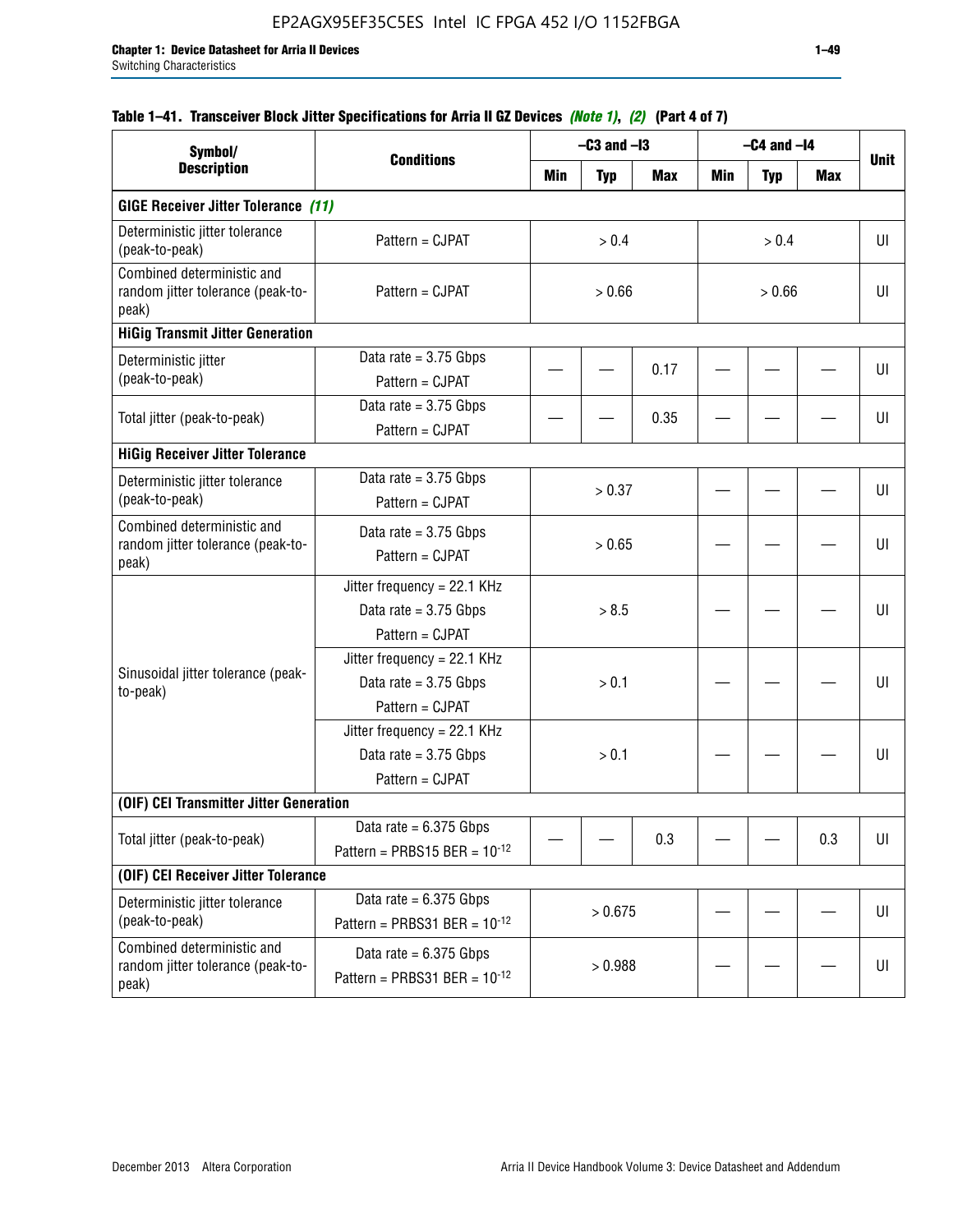| Symbol/                                        |                                                                        |     | $-C3$ and $-I3$ |            |            | $-C4$ and $-I4$ |            |             |
|------------------------------------------------|------------------------------------------------------------------------|-----|-----------------|------------|------------|-----------------|------------|-------------|
| <b>Description</b>                             | <b>Conditions</b>                                                      | Min | <b>Typ</b>      | <b>Max</b> | <b>Min</b> | <b>Typ</b>      | <b>Max</b> | <b>Unit</b> |
|                                                | Jitter Frequency = 38.2 KHz                                            |     |                 |            |            |                 |            |             |
|                                                | Data rate = $6.375$ Gbps                                               |     | > 0.5           |            |            |                 |            | UI          |
|                                                | Pattern = PRBS31 BER = $10^{-12}$                                      |     |                 |            |            |                 |            |             |
|                                                | Jitter Frequency = 3.82 MHz                                            |     |                 |            |            |                 |            |             |
| Sinusoidal jitter tolerance (peak-<br>to-peak) | Data rate = $6.375$ Gbps                                               |     | > 0.05          |            |            |                 |            | UI          |
|                                                | Pattern = PRBS31 BER = $10^{-12}$                                      |     |                 |            |            |                 |            |             |
|                                                | Jitter Frequency = 20 MHz                                              |     |                 |            |            |                 |            |             |
|                                                | Data rate = $6.375$ Gbps                                               |     | > 0.05          |            |            |                 |            | UI          |
|                                                | Pattern = PRBS31 BER = $10^{-12}$                                      |     |                 |            |            |                 |            |             |
| <b>SDI Transmitter Jitter Generation (12)</b>  |                                                                        |     |                 |            |            |                 |            |             |
|                                                | Data rate = $1.485$ Gbps (HD)<br>Pattern = color bar Low-frequency     | 0.2 |                 |            | 0.2        |                 |            | UI          |
| Alignment jitter                               | $roll-off = 100 KHz$                                                   |     |                 |            |            |                 |            |             |
| (peak-to-peak)                                 | Data rate = 2.97 Gbps (3G) Pattern                                     |     |                 |            |            |                 |            |             |
|                                                | = color bar Low-frequency roll-off<br>$= 100$ KHz                      | 0.3 |                 |            | 0.3        |                 |            | UI          |
| <b>SDI Receiver Jitter Tolerance (12)</b>      |                                                                        |     |                 |            |            |                 |            |             |
|                                                | Jitter frequency = $15$ KHz                                            |     |                 |            |            |                 |            |             |
|                                                | Data rate = 2.97 Gbps (3G) Pattern<br>= single line scramble color bar |     | > 2             |            |            | >2              |            |             |
|                                                | Jitter frequency = $100$ KHz                                           |     |                 |            |            |                 |            |             |
| Sinusoidal jitter tolerance (peak-<br>to-peak) | Data rate = 2.97 Gbps (3G) Pattern<br>= single line scramble color bar |     | > 0.3           |            |            | > 0.3           |            | UI          |
|                                                | Jitter frequency = $148.5$ MHz                                         |     |                 |            |            |                 |            |             |
|                                                | Data rate = 2.97 Gbps (3G) Pattern<br>= single line scramble color bar |     | > 0.3           |            |            | > 0.3           |            | UI          |
|                                                | Jitter frequency = $20$ KHz                                            |     |                 |            |            |                 |            |             |
|                                                | Data rate = $1.485$ Gbps (HD)<br>pattern = $75%$ color bar             |     | >1              |            |            | >1              |            | UI          |
|                                                | Jitter frequency = $100$ KHz                                           |     |                 |            |            |                 |            |             |
| Sinusoidal jitter tolerance (peak-<br>to-peak) | Data rate = $1.485$ Gbps (HD)<br>Pattern = $75%$ color bar             |     | > 0.2           |            |            | > 0.2           |            | UI          |
|                                                | Jitter frequency = $148.5$ MHz                                         |     |                 |            |            |                 |            |             |
|                                                | Data rate = $1.485$ Gbps (HD)<br>Pattern = 75% color bar               |     | > 0.2           |            |            | > 0.2           |            | UI          |
| <b>SAS Transmit Jitter Generation</b> (13)     |                                                                        |     |                 |            |            |                 |            |             |
| Total jitter at 1.5 Gbps (G1)                  | Pattern = CJPAT                                                        |     |                 | 0.55       |            |                 | 0.55       | UI          |
| Deterministic jitter at 1.5 Gbps<br>(G1)       | Pattern = CJPAT                                                        |     |                 | 0.35       |            |                 | 0.35       | UI          |
| Total jitter at 3.0 Gbps (G2)                  | Pattern = CJPAT                                                        | —   |                 | 0.55       |            |                 | 0.55       | UI          |

### **Table 1–41. Transceiver Block Jitter Specifications for Arria II GZ Devices** *(Note 1)***,** *(2)* **(Part 5 of 7)**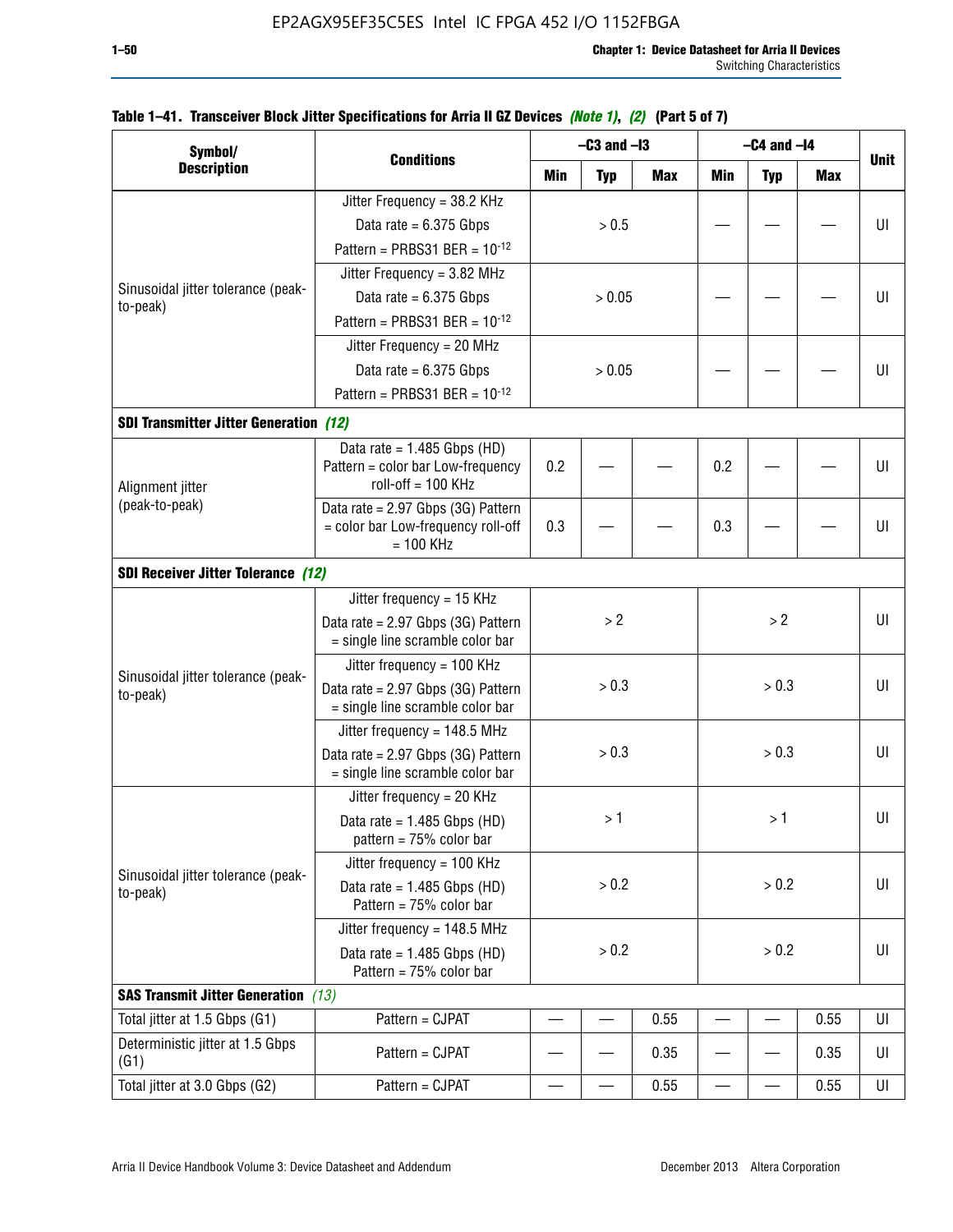| Symbol/                                                       |                                                                               |                          | $-C3$ and $-I3$ |            |                          | $-C4$ and $-I4$          |            |             |
|---------------------------------------------------------------|-------------------------------------------------------------------------------|--------------------------|-----------------|------------|--------------------------|--------------------------|------------|-------------|
| <b>Description</b>                                            | <b>Conditions</b>                                                             | Min                      | <b>Typ</b>      | <b>Max</b> | Min                      | <b>Typ</b>               | <b>Max</b> | <b>Unit</b> |
| Deterministic jitter at 3.0 Gbps<br>(G2)                      | Pattern = CJPAT                                                               |                          |                 | 0.35       |                          |                          | 0.35       | UI          |
| Total jitter at 6.0 Gbps (G3)                                 | Pattern = CJPAT                                                               | $\overline{\phantom{0}}$ |                 | 0.25       | $\overline{\phantom{0}}$ | $\overline{\phantom{0}}$ | 0.25       | UI          |
| Random jitter at 6.0 Gbps (G3)                                | Pattern = CJPAT                                                               |                          |                 | 0.15       |                          |                          | 0.15       | UI          |
| <b>SAS Receiver Jitter Tolerance (13)</b>                     |                                                                               |                          |                 |            |                          |                          |            |             |
| Total jitter tolerance at 1.5 Gbps<br>(G1)                    | Pattern = CJPAT                                                               |                          |                 | 0.65       |                          |                          | 0.65       | U           |
| Deterministic jitter tolerance at<br>$1.5$ Gbps $(G1)$        | Pattern = CJPAT                                                               |                          |                 | 0.35       |                          |                          | 0.35       | UI          |
| Sinusoidal jitter tolerance at 1.5<br>Gbps (G1)               | Jitter frequency = 900 KHz to 5<br><b>MHz</b><br>Pattern = CJTPAT BER = 1E-12 |                          | > 0.1           |            |                          | > 0.1                    |            | UI          |
| <b>CPRI Transmit Jitter Generation</b>                        | (14)                                                                          |                          |                 |            |                          |                          |            |             |
|                                                               | E.6.HV, E.12.HV<br>Pattern = CJPAT                                            |                          |                 | 0.279      |                          |                          | 0.279      | U           |
| <b>Total jitter</b>                                           | E.6.LV, E.12.LV, E.24.LV, E.30.LV<br>Pattern = CJPAT                          |                          | 0.35            |            |                          |                          | 0.35       | UI          |
|                                                               | E.6.HV, E.12.HV<br>Pattern = CJPAT                                            |                          |                 | 0.14       |                          |                          | 0.14       | UI          |
| Deterministic jitter                                          | E.6.LV, E.12.LV, E.24.LV, E.30.LV<br>Pattern = CJPAT                          |                          |                 | 0.17       |                          |                          | 0.17       | UI          |
| <b>CPRI Receiver Jitter Tolerance</b> (14)                    |                                                                               |                          |                 |            |                          |                          |            |             |
| Total jitter tolerance                                        | E.6.HV, E.12.HV<br>Pattern = CJPAT                                            |                          | > 0.66          |            |                          | > 0.66                   |            | UI          |
| Deterministic jitter tolerance                                | E.6.HV, E.12.HV<br>Pattern = CJPAT                                            |                          | > 0.4           |            |                          | > 0.4                    |            | UI          |
| Total jitter tolerance                                        | E.6.LV, E.12.LV, E.24.LV, E.30.LV<br>Pattern = CJPAT                          |                          | > 0.65          |            |                          | > 0.65                   |            | UI          |
| Deterministic jitter tolerance                                | E.6.LV, E.12.LV, E.24.LV, E.30.LV<br>Pattern = CJPAT                          |                          | > 0.37          |            |                          | > 0.37                   |            | UI          |
| Combined deterministic and<br>random jitter tolerance         | E.6.LV, E.12.LV, E.24.LV, E.30.LV<br>Pattern = CJPAT                          | > 0.55<br>> 0.55         |                 |            |                          | UI                       |            |             |
| <b>OBSAI Transmit Jitter Generation</b> (15)                  |                                                                               |                          |                 |            |                          |                          |            |             |
| Total jitter at 768 Mbps, 1536<br>Mbps, and 3072 Mbps         | $REFCLK = 153.6 MHz$<br>Pattern CJPAT                                         |                          |                 | 0.35       |                          |                          | 0.35       | UI          |
| Deterministic jitter at 768 MBps,<br>1536 Mbps, and 3072 Mbps | $REFCLK = 153.6 MHz$<br>Pattern CJPAT                                         |                          |                 | 0.17       |                          |                          | 0.17       | UI          |

## **Table 1–41. Transceiver Block Jitter Specifications for Arria II GZ Devices** *(Note 1)***,** *(2)* **(Part 6 of 7)**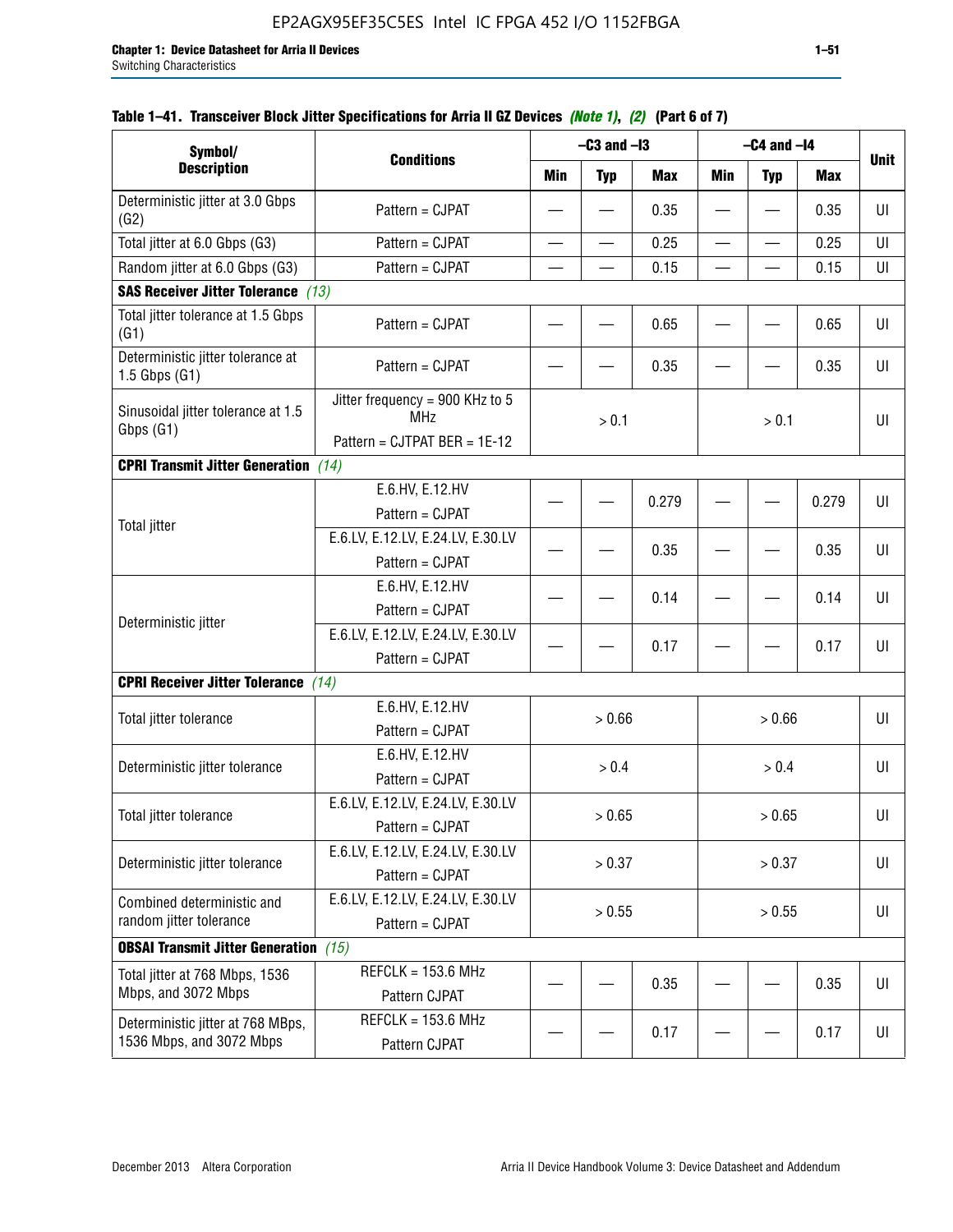| Symbol/                                                                                                  | <b>Conditions</b>                                                        | $-C3$ and $-I3$ |            |            | $-C4$ and $-I4$ | <b>Unit</b> |            |              |
|----------------------------------------------------------------------------------------------------------|--------------------------------------------------------------------------|-----------------|------------|------------|-----------------|-------------|------------|--------------|
| <b>Description</b>                                                                                       |                                                                          | Min             | <b>Typ</b> | <b>Max</b> | Min             | <b>Typ</b>  | <b>Max</b> |              |
| <b>OBSAI Receiver Jitter Tolerance (15)</b>                                                              |                                                                          |                 |            |            |                 |             |            |              |
| Deterministic jitter tolerance at<br>768 Mbps, 1536 Mbps, and<br>3072 Mbps                               | Pattern = CJPAT                                                          | > 0.37          |            | > 0.37     |                 |             | UI         |              |
| Combined deterministic and<br>random jitter tolerance at 768<br>Mbps, 1536 Mbps, and 3072<br><b>Mbps</b> | $Pattern = CJPATH$                                                       | > 0.55          |            | > 0.55     |                 |             | UI         |              |
| Sinusoidal jitter tolerance at 768<br><b>Mbps</b>                                                        | Jitter frequency = $5.4$ KHz<br>Pattern = CJPAT                          | > 8.5           |            | > 8.5      |                 |             | UI         |              |
|                                                                                                          | Jitter frequency = $460$ MHz to 20<br>MH <sub>7</sub><br>Pattern = CJPAT |                 | > 0.1      |            |                 | > 0.1       |            | UI           |
| Sinusoidal jitter tolerance at                                                                           | Jitter frequency = $10.9$ KHz<br>Pattern = CJPAT                         | > 8.5           |            |            |                 | > 8.5       |            | UI           |
| 1536 Mbps                                                                                                | Jitter frequency = 921.6 MHz to 20<br>MH <sub>7</sub><br>Pattern = CJPAT | > 0.1           |            |            | > 0.1           |             |            | $\mathbf{U}$ |
| Sinusoidal jitter tolerance at                                                                           | Jitter frequency = $21.8$ KHz<br>$Pattern = CJPATH$                      |                 | > 8.5      |            | > 8.5           |             |            | $\mathbf{U}$ |
| 3072 Mbps                                                                                                | Jitter frequency = $1843.2$ MHz to<br>20 MHz<br>Pattern = CJPAT          | > 0.1           |            | > 0.1      |                 |             | UI         |              |

### **Table 1–41. Transceiver Block Jitter Specifications for Arria II GZ Devices** *(Note 1)***,** *(2)* **(Part 7 of 7)**

#### **Notes to Table 1–41:**

(1) Dedicated refclk pins were used to drive the input reference clocks.

- (2) The jitter numbers are valid for the stated conditions only.
- (3) The jitter numbers for SONET/SDH are compliant to the GR-253-CORE Issue 3 Specification.
- (4) The jitter numbers for Fibre Channel are compliant to the FC-PI-4 Specification revision 6.10.
- (5) The Fibre Channel transmitter jitter generation numbers are compliant to the specification at the  $\delta_T$  inter operability point.
- (6) The Fibre Channel receiver jitter tolerance numbers are compliant to the specification at the  $\delta_R$  interpretability point.
- (7) The jitter numbers for XAUI are compliant to the IEEE802.3ae-2002 Specification.
- (8) The jitter numbers for PCIe are compliant to the PCIe Base Specification 2.0.
- (9) Arria II GZ PCIe receivers are compliant to this specification provided the V<sub>TX-CM-DC-ACTIVEIDLE-DELTA</sub> of the upstream transmitter is less than 50 mV.
- (10) The jitter numbers for SRIO are compliant to the RapidIO Specification 1.3.
- (11) The jitter numbers for GIGE are compliant to the IEEE802.3-2002 Specification.
- (12) The HD-SDI and 3G-SDI jitter numbers are compliant to the SMPTE292M and SMPTE424M Specifications.
- (13) The jitter numbers for Serial Attached SCSI (SAS) are compliant to the SAS-2.1 Specification.
- (14) The jitter numbers for CPRI are compliant to the CPRI Specification V3.0.
- (15) The jitter numbers for OBSAI are compliant to the OBSAI RP3 Specification V4.1.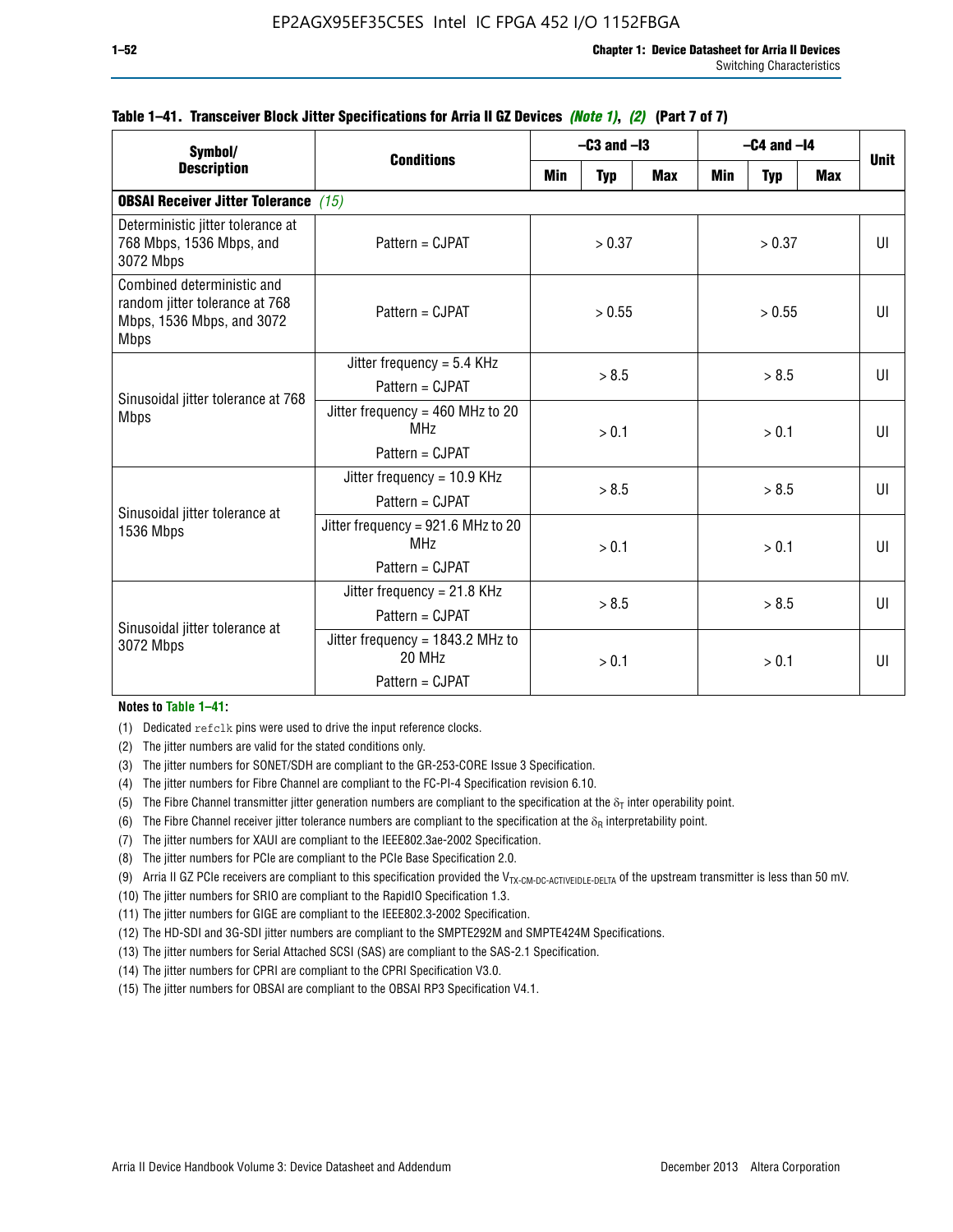# **Core Performance Specifications for the Arria II Device Family**

This section describes the clock tree, phase-locked loop (PLL), digital signal processing (DSP), embedded memory, configuration, and JTAG specifications for Arria II GX and GZ devices.

## **Clock Tree Specifications**

Table 1–42 lists the clock tree specifications for Arria II GX devices.

|                      | <b>Performance</b> |        |     |             |  |  |  |
|----------------------|--------------------|--------|-----|-------------|--|--|--|
| <b>Clock Network</b> | <b>13, C4</b>      | C5, I5 | C6  | <b>Unit</b> |  |  |  |
| <b>GCLK and RCLK</b> | 500                | 500    | 400 | <b>MHz</b>  |  |  |  |
| <b>PCLK</b>          | 420                | 350    | 280 | <b>MHz</b>  |  |  |  |

Table 1–43 lists the clock tree specifications for Arria II GZ devices.

### **Table 1–43. Clock Tree Performance for Arria II GZ Devices**

| <b>Clock Network</b> | <b>Performance</b> |                 |             |  |  |  |
|----------------------|--------------------|-----------------|-------------|--|--|--|
|                      | $-C3$ and $-I3$    | $-C4$ and $-I4$ | <b>Unit</b> |  |  |  |
| <b>GCLK and RCLK</b> | 700                | 500             | <b>MHz</b>  |  |  |  |
| <b>PCLK</b>          | 500                | 450             | <b>MHz</b>  |  |  |  |

## **PLL Specifications**

Table 1–44 lists the PLL specifications for Arria II GX devices.

**Table 1–44. PLL Specifications for Arria II GX Devices (Part 1 of 3)**

| <b>Symbol</b>           | <b>Description</b>                                                                                   | Min | <b>Typ</b> | Max       | <b>Unit</b>   |
|-------------------------|------------------------------------------------------------------------------------------------------|-----|------------|-----------|---------------|
|                         | Input clock frequency (from clock input pins residing in<br>right/top/bottom banks) (-4 Speed Grade) | 5   |            | 670(1)    | <b>MHz</b>    |
| $f_{\text{IN}}$         | Input clock frequency (from clock input pins residing in<br>right/top/bottom banks) (-5 Speed Grade) | 5   |            | 622 $(1)$ | <b>MHz</b>    |
|                         | Input clock frequency (from clock input pins residing in<br>right/top/bottom banks) (-6 Speed Grade) | 5   |            | 500(1)    | <b>MHz</b>    |
| f <sub>INPFD</sub>      | Input frequency to the PFD                                                                           | 5   |            | 325       | <b>MHz</b>    |
| $f_{\rm VCO}$           | PLL VCO operating Range (2)                                                                          | 600 |            | 1,400     | <b>MHz</b>    |
| <sup>t</sup> INDUTY     | Input clock duty cycle                                                                               | 40  |            | 60        | $\frac{0}{0}$ |
| f <sub>EINDUTY</sub>    | External feedback clock input duty cycle                                                             |     |            | 60        | $\frac{0}{0}$ |
| $t_{\text{INCCJ}}$ (3), | Input clock cycle-to-cycle jitter (Frequency $\geq$ 100 MHz)                                         |     |            | 0.15      | $UI(p-p)$     |
| (4)                     | Input clock cycle-to-cycle jitter (Frequency $\leq 100$ MHz)                                         |     |            | ±750      | $ps(p-p)$     |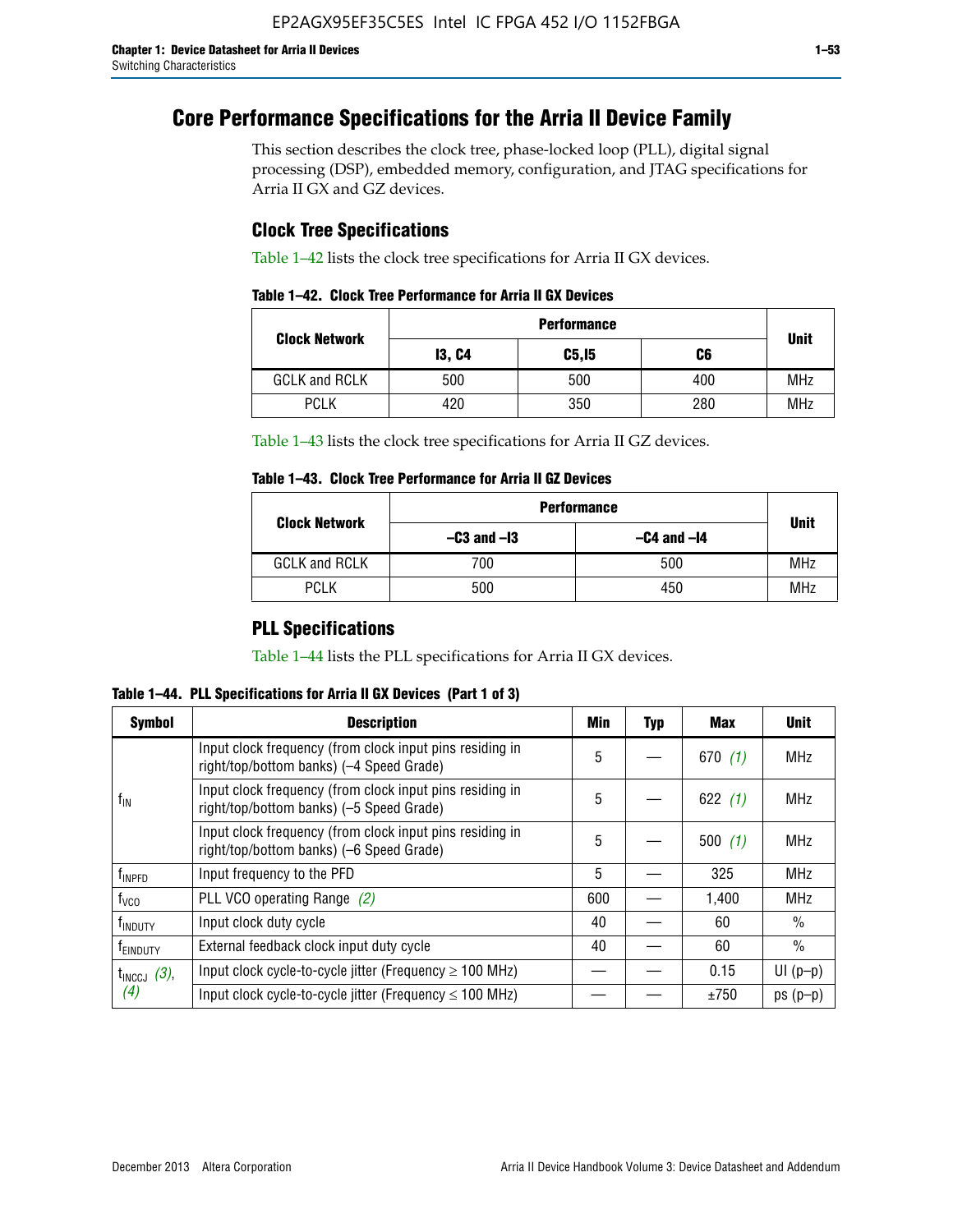| <b>Symbol</b>               | <b>Description</b>                                                                                          | <b>Min</b>               | <b>Typ</b>               | <b>Max</b> | <b>Unit</b>              |
|-----------------------------|-------------------------------------------------------------------------------------------------------------|--------------------------|--------------------------|------------|--------------------------|
|                             | Output frequency for internal global or regional clock<br>(-4 Speed Grade)                                  |                          |                          | 500        | <b>MHz</b>               |
| $f_{\text{OUT}}$            | Output frequency for internal global or regional clock<br>(-5 Speed Grade)                                  |                          |                          | 500        | <b>MHz</b>               |
|                             | Output frequency for internal global or regional clock<br>(-6 Speed Grade)                                  |                          |                          | 400        | <b>MHz</b>               |
|                             | Output frequency for external clock output (-4 Speed Grade)                                                 | $\overline{\phantom{0}}$ |                          | 670 $(5)$  | <b>MHz</b>               |
| f <sub>out_ext</sub>        | Output frequency for external clock output (-5 Speed Grade)                                                 |                          |                          | 622 $(5)$  | <b>MHz</b>               |
|                             | Output frequency for external clock output (-6 Speed Grade)                                                 | —                        |                          | 500 $(5)$  | <b>MHz</b>               |
| t <sub>outduty</sub>        | Duty cycle for external clock output (when set to 50%)                                                      | 45                       | 50                       | 55         | $\frac{0}{0}$            |
|                             | Dedicated clock output period jitter ( $f_{OUT} \ge 100$ MHz)                                               |                          |                          | 300        | $ps(p-p)$                |
| t <sub>outpj_dc</sub>       | Dedicated clock output period jitter ( $f_{OUT}$ < 100 MHz)                                                 |                          |                          | 30         | $mUI(p-p)$               |
|                             | Dedicated clock output cycle-to-cycle jitter ( $f_{OUT} \ge 100$ MHz)                                       |                          |                          | 300        | $ps(p-p)$                |
|                             | t <sub>outccj_dc</sub><br>Dedicated clock output cycle-to-cycle jitter ( $f_{OUT}$ < 100 MHz)               |                          |                          | 30         | $mUI(p-p)$               |
|                             | Regular I/O clock output period jitter ( $f_{OUT} \ge 100$ MHz)                                             |                          |                          | 650        | $ps(p-p)$                |
| $f_{\text{OUTPJ\_10}}$      | Regular I/O clock output period jitter ( $f_{OUT}$ < 100 MHz)                                               |                          |                          | 65         | $mUI(p-p)$               |
|                             | Regular I/O clock output cycle-to-cycle jitter ( $f_{OUT} \ge 100$ MHz)                                     |                          | —                        | 650        | $ps(p-p)$                |
| f <sub>outccj_io</sub>      | Regular I/O clock output cycle-to-cycle jitter ( $f_{OUT}$ < 100 MHz)                                       |                          |                          | 65         | $mUI(p-p)$               |
| t <sub>configpll</sub>      | Time required to reconfigure PLL scan chains                                                                |                          | 3.5                      |            | <b>SCANCLK</b><br>cycles |
| t <sub>configphase</sub>    | Time required to reconfigure phase shift                                                                    |                          | 1                        |            | <b>SCANCLK</b><br>cycles |
| <b>f</b> <sub>SCANCLK</sub> | <b>SCANCLK</b> frequency                                                                                    |                          |                          | 100        | <b>MHz</b>               |
| $t_{\text{LOCK}}$           | Time required to lock from end of device configuration                                                      |                          | $\overline{\phantom{0}}$ | 1          | ms                       |
| t <sub>DLOCK</sub>          | Time required to lock dynamically (after switchover or<br>reconfiguring any non-post-scale counters/delays) |                          |                          | 1          | ms                       |
|                             | PLL closed-loop low bandwidth                                                                               |                          | 0.3                      |            | <b>MHz</b>               |
| $f_{CL\,B\,W}$              | PLL closed-loop medium bandwidth                                                                            | $\overline{\phantom{0}}$ | 1.5                      |            | <b>MHz</b>               |
|                             | PLL closed-loop high bandwidth                                                                              |                          | 4                        |            | <b>MHz</b>               |
| t <sub>PLL_PSERR</sub>      | Accuracy of PLL phase shift                                                                                 |                          |                          | ±50        | ps                       |
| t <sub>ARESET</sub>         | Minimum pulse width on areset signal                                                                        | 10                       |                          |            | ns                       |

**Table 1–44. PLL Specifications for Arria II GX Devices (Part 2 of 3)**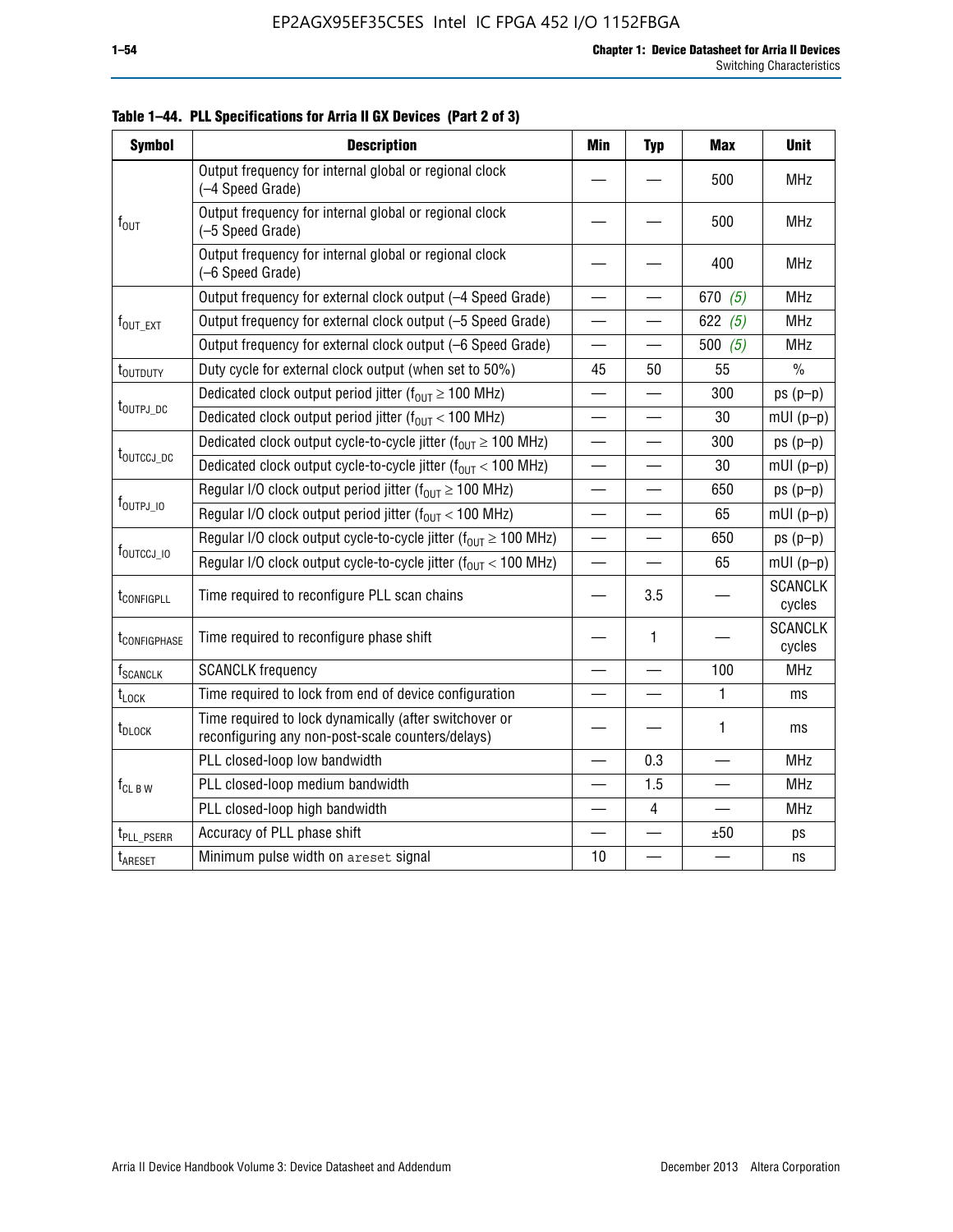### **Table 1–44. PLL Specifications for Arria II GX Devices (Part 3 of 3)**

| <b>Symbol</b>                            | <b>Description</b>                                                                 | Min | Typ | <b>Max</b> | <b>Unit</b> |
|------------------------------------------|------------------------------------------------------------------------------------|-----|-----|------------|-------------|
| t <sub>CASC</sub><br>OUTJITTER           | Period Jitter for dedicated clock output in cascaded PLLs<br>(FOUT $\geq$ 100 MHz) |     |     | 425        | $ps(p-p)$   |
| PERIOD<br><b>DEDCLK</b><br>$(6)$ , $(7)$ | Period Jitter for dedicated clock output in cascaded PLLs<br>(FOUT $\leq$ 100 MHz) |     |     | 42.5       | $mUI(p-p)$  |

### **Notes to Table 1–44:**

- (1)  $f_{IN}$  is limited by the I/O  $f_{MAX}$ .
- (2) The VCO frequency reported by the Quartus II software in the PLL summary section of the compilation report takes into consideration the VCO post-scale counter K value. Therefore, if the counter K has a value of 2, the frequency reported can be lower than the f<sub>VCO</sub> specification.
- (3) A high-input jitter directly affects the PLL output jitter. To have low PLL output clock jitter, you must provide a clean-clock source, which is less than 200 ps.
- (4) F<sub>REF</sub> is fIN/N when N = 1.
- (5) This specification is limited by the lower of the two: I/O  $f_{MAX}$  or  $f_{OUT}$  of the PLL.
- (6) Peak-to-peak jitter with a probability level of 10–12 (14 sigma, 99.99999999974404% confidence level). The output jitter specification applies to the intrinsic jitter of the PLL, when an input jitter of 30 ps is applied. The external memory interface clock output jitter specifications use a different measurement method and are available in Table 1–62 on page 1–70.
- (7) The cascaded PLL specification is only applicable with the following condition: a. Upstream PLL:  $0.59$  Mhz  $\leq$  Upstream PLL BW  $<$  1 MHz
	- b. Downstream PLL: Downstream PLL BW > 2 MHz

Table 1–45 lists the PLL specifications for Arria II GZ devices when operating in both the commercial junction temperature range (0° to 85°C) and the industrial junction temperature range (-40 $\degree$  to 100 $\degree$ C).

| <b>Symbol</b>              | <b>Parameter</b>                                                                    | Min                      | <b>Typ</b> | <b>Max</b> | <b>Unit</b>       |
|----------------------------|-------------------------------------------------------------------------------------|--------------------------|------------|------------|-------------------|
|                            | Input clock frequency (-3 speed grade)                                              | 5                        |            | 717 $(1)$  | <b>MHz</b>        |
| $f_{IN}$                   | Input clock frequency (-4 speed grade)                                              | 5                        |            | 717(1)     | <b>MHz</b>        |
| $f_{\mathsf{INPPD}}$       | Input frequency to the PFD                                                          | 5                        |            | 325        | <b>MHz</b>        |
|                            | PLL VCO operating range (-3 speed grade)                                            | 600                      |            | 1,300      | <b>MHz</b>        |
| $f_{\rm VCO}$              | PLL VCO operating range (-4 speed grade)                                            | 600                      |            | 1,300      | <b>MHz</b>        |
| <b>TEINDUTY</b>            | Input clock or external feedback clock input duty cycle                             | 40                       |            | 60         | $\frac{0}{0}$     |
|                            | Output frequency for internal global or regional clock<br>(-3 speed grade)          |                          |            | 700(2)     | <b>MHz</b>        |
| $f_{\text{OUT}}$           | Output frequency for internal global or regional clock<br>(-4 speed grade)          |                          |            | 500(2)     | <b>MHz</b>        |
|                            | Output frequency for external clock output (-3 speed grade)                         | $\overline{\phantom{0}}$ |            | 717(2)     | <b>MHz</b>        |
| $f_{\text{OUT\_EXT}}$      | Output frequency for external clock output (-4 speed grade)                         | $\overline{\phantom{0}}$ |            | 717(2)     | <b>MHz</b>        |
| t <sub>outduty</sub>       | Duty cycle for external clock output (when set to 50%)                              | 45                       | 50         | 55         | $\frac{0}{0}$     |
| t <sub>FCOMP</sub>         | External feedback clock compensation time                                           |                          |            | 10         | ns                |
| t <sub>configpll</sub>     | Time required to reconfigure scan chain                                             |                          | 3.5        |            | scanclk<br>cycles |
| <b><i>LCONFIGPHASE</i></b> | Time required to reconfigure phase shift                                            |                          | 1          |            | scanclk<br>cycles |
| f <sub>SCANCLK</sub>       | scanclk frequency                                                                   |                          |            | 100        | <b>MHz</b>        |
| t <sub>LOCK</sub>          | Time required to lock from end-of-device configuration or<br>de-assertion of areset |                          |            |            | ms                |

### **Table 1–45. PLL Specifications for Arria II GZ Devices (Part 1 of 2)**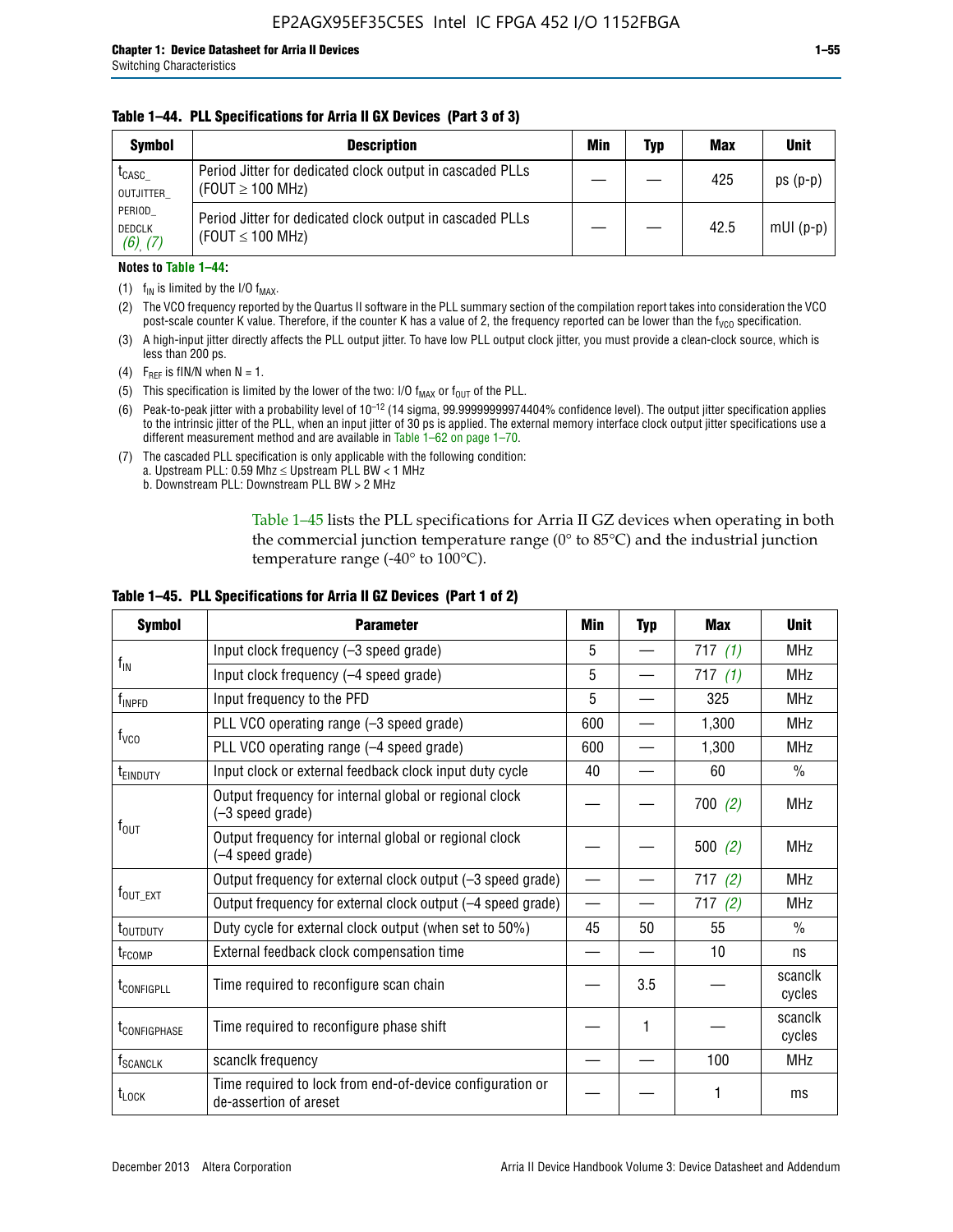| <b>Symbol</b>                                                                                  | <b>Parameter</b>                                                                                            | Min                      | <b>Typ</b>     | <b>Max</b> | <b>Unit</b>   |
|------------------------------------------------------------------------------------------------|-------------------------------------------------------------------------------------------------------------|--------------------------|----------------|------------|---------------|
| t <sub>DLOCK</sub>                                                                             | Time required to lock dynamically (after switchover or<br>reconfiguring any non-post-scale counters/delays) |                          |                | 1          | ms            |
|                                                                                                | PLL closed-loop low bandwidth                                                                               |                          | 0.3            |            | <b>MHz</b>    |
| $f_{CLBW}$                                                                                     | PLL closed-loop medium bandwidth                                                                            | —                        | 1.5            | —          | <b>MHz</b>    |
|                                                                                                | PLL closed-loop high bandwidth $(7)$                                                                        |                          | $\overline{4}$ |            | <b>MHz</b>    |
| t <sub>PLL</sub> PSERR                                                                         | Accuracy of PLL phase shift                                                                                 |                          |                | ±50        | ps            |
| <b>t</b> <sub>ARESET</sub>                                                                     | Minimum pulse width on the areset signal                                                                    | 10                       |                |            | ns            |
|                                                                                                | Input clock cycle to cycle jitter ( $F_{REF} \ge 100$ MHz)                                                  | $\overline{\phantom{0}}$ |                | 0.15       | $UI(p-p)$     |
| $t_{INCCJ}$ (3), (4)                                                                           | Input clock cycle to cycle jitter (F <sub>REF</sub> < 100 MHz)                                              |                          |                | ±750       | $ps(p-p)$     |
|                                                                                                | Period Jitter for dedicated clock output ( $F_{OIII} \ge 100$ MHz)                                          | $\overline{\phantom{0}}$ |                | 175        | $ps(p-p)$     |
| $t_{\text{OUTPJ\_DC}}$ (5)<br>Period Jitter for dedicated clock output ( $F_{OIII}$ < 100 MHz) |                                                                                                             | $\overline{\phantom{0}}$ |                | 17.5       | $mUI(p-p)$    |
|                                                                                                | Cycle to Cycle Jitter for dedicated clock output<br>$(F_{OUT} \ge 100$ MHz)                                 |                          |                | 175        | $ps(p-p)$     |
| $t_{\text{OUTCCJ\_DC}}$ (5)                                                                    | Cycle to Cycle Jitter for dedicated clock output<br>$(F_{OUT} < 100$ MHz)                                   |                          |                | 17.5       | $mUI(p-p)$    |
| $t_{\text{OUTPJ\_IO}}$ (5),                                                                    | Period Jitter for clock output on regular I/O<br>$(F_{OUT} \geq 100$ MHz)                                   |                          |                | 600        | $ps(p-p)$     |
| (8)                                                                                            | Period Jitter for clock output on regular I/O<br>$(F_{OUT}$ < 100 MHz)                                      |                          |                | 60         | $mUI(p-p)$    |
| $t_{\text{OUTCCJ\_IO}}$ (5),                                                                   | Cycle to Cycle Jitter for clock output on regular I/O<br>$(F_{OUT} \ge 100$ MHz)                            |                          |                | 600        | $ps(p-p)$     |
| (8)                                                                                            | Cycle to Cycle Jitter for clock output on regular I/O<br>$(F_{OUT} < 100$ MHz)                              |                          |                | 60         | $mUI(p-p)$    |
| t <sub>CASC_OUTPJ_DC</sub>                                                                     | Period Jitter for dedicated clock output in cascaded PLLs<br>$(F_{OUT} \ge 100MHz)$                         |                          |                | 250        | $ps(p-p)$     |
| $(5)$ , $(6)$                                                                                  | Period Jitter for dedicated clock output in cascaded PLLs<br>(F <sub>OUT</sub> < 100MHz)                    |                          |                | 25         | $mUI(p-p)$    |
| $f_{DRIFT}$                                                                                    | Frequency drift after PFDENA is disabled for duration of<br>100 us                                          |                          |                | ±10        | $\frac{0}{0}$ |

**Table 1–45. PLL Specifications for Arria II GZ Devices (Part 2 of 2)**

#### **Notes to Table 1–45:**

- (1) This specification is limited in the Quartus II software by the I/O maximum frequency. The maximum I/O frequency is different for each I/O standard.
- (2) This specification is limited by the lower of the two: I/O  $F_{MAX}$  or  $F_{OUT}$  of the PLL.
- (3) A high input jitter directly affects the PLL output jitter. To have low PLL output clock jitter, you must provide a clean clock source that is less than 120 ps.
- (4) F<sub>REF</sub> is fIN/N when  $N = 1$ .
- (5) Peak-to-peak jitter with a probability level of 10–12 (14 sigma, 99.99999999974404% confidence level). The output jitter specification applies to the intrinsic jitter of the PLL, when an input jitter of 30 ps is applied. The external memory interface clock output jitter specifications use a different measurement method and are available in Table 1–64 on page 1–71.
- (6) The cascaded PLL specification is only applicable with the following condition: a. Upstream PLL: 0.59 Mhz  $\leq$  Upstream PLL BW  $<$  1 MHz b. Downstream PLL: Downstream PLL BW > 2 MHz
- (7) High bandwidth PLL settings are not supported in external feedback mode.
- (8) External memory interface clock output jitter specifications use a different measurement method, which is available in Table 1–63 on page 1–71.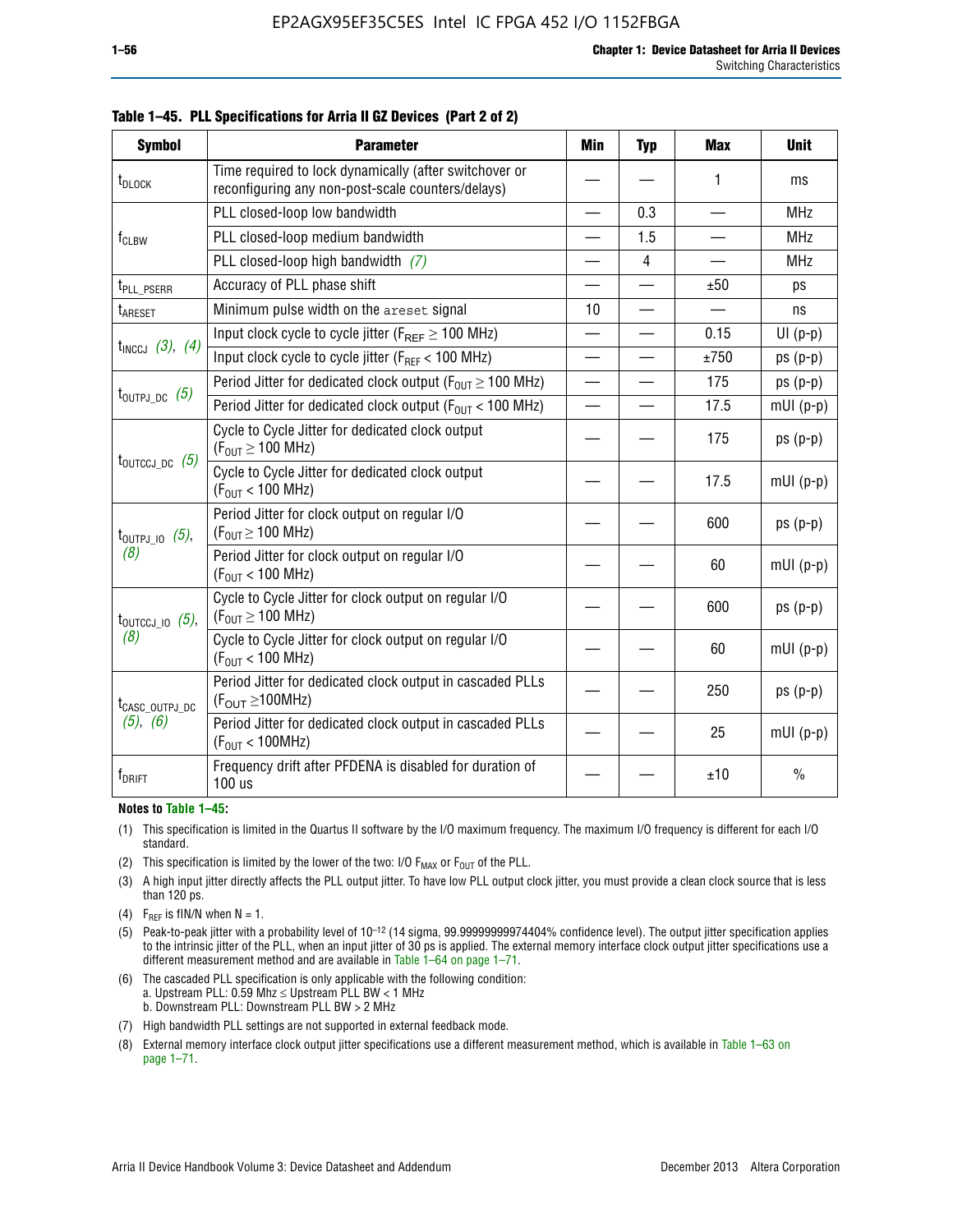# **DSP Block Specifications**

Table 1–46 lists the DSP block performance specifications for Arria II GX devices.

|  |  | Table 1–46. DSP Block Performance Specifications for Arria II GX Devices (Note 1) |  |  |  |  |  |
|--|--|-----------------------------------------------------------------------------------|--|--|--|--|--|
|--|--|-----------------------------------------------------------------------------------|--|--|--|--|--|

|                                                             | <b>Resources</b><br><b>Used</b> |     |     |        |     |             |
|-------------------------------------------------------------|---------------------------------|-----|-----|--------|-----|-------------|
| <b>Mode</b>                                                 | Number of<br><b>Multipliers</b> | C4  | 13  | C5, I5 | C6  | <b>Unit</b> |
| $9 \times 9$ -bit multiplier                                |                                 | 380 | 310 | 300    | 250 | <b>MHz</b>  |
| $12 \times 12$ -bit multiplier                              |                                 | 380 | 310 | 300    | 250 | <b>MHz</b>  |
| $18 \times 18$ -bit multiplier                              |                                 | 380 | 310 | 300    | 250 | <b>MHz</b>  |
| $36 \times 36$ -bit multiplier                              |                                 | 350 | 270 | 270    | 220 | <b>MHz</b>  |
| $18 \times 36$ -bit high-precision multiplier<br>adder mode |                                 | 350 | 270 | 270    | 220 | <b>MHz</b>  |
| $18 \times 18$ -bit multiply accumulator                    | 4                               | 380 | 310 | 300    | 250 | <b>MHz</b>  |
| $18 \times 18$ -bit multiply adder                          | 4                               | 380 | 310 | 300    | 250 | <b>MHz</b>  |
| 18 x 18-bit multiply adder-signed full<br>precision         | $\overline{2}$                  | 380 | 310 | 300    | 250 | <b>MHz</b>  |
| $18 \times 18$ -bit multiply adder with<br>loopback $(2)$   | $\mathfrak{p}$                  | 275 | 220 | 220    | 180 | <b>MHz</b>  |
| 36-bit shift (32-bit data)                                  |                                 | 350 | 270 | 270    | 220 | <b>MHz</b>  |
| Double mode                                                 |                                 | 350 | 270 | 270    | 220 | <b>MHz</b>  |

**Notes to Table 1–46:**

(1) Maximum is for a fully-pipelined block with **Round** and **Saturation** disabled.

(2) Maximum is for loopback input registers disabled, **Round** and **Saturation** disabled, pipeline and output registers enabled.

Table 1–47 lists the DSP block performance specifications for Arria II GZ devices.

**Table 1–47. DSP Block Performance Specifications for Arria II GZ Devices** *(Note 1)* **(Part 1 of 2)**

| <b>Mode</b>                                               | <b>Resources</b><br><b>Used</b> | <b>Performance</b> |     | <b>Unit</b> |
|-----------------------------------------------------------|---------------------------------|--------------------|-----|-------------|
|                                                           | Number of<br><b>Multipliers</b> | -3                 | -4  |             |
| $9 \times 9$ -bit multiplier                              |                                 | 460                | 400 | <b>MHz</b>  |
| $12 \times 12$ -bit multiplier                            |                                 | 500                | 440 | <b>MHz</b>  |
| $18 \times 18$ -bit multiplier                            |                                 | 550                | 480 | <b>MHz</b>  |
| $36 \times 36$ -bit multiplier                            |                                 | 440                | 380 | MHz         |
| $18 \times 18$ -bit multiply accumulator                  | 4                               | 440                | 380 | MHz         |
| $18 \times 18$ -bit multiply adder                        | 4                               | 470                | 410 | <b>MHz</b>  |
| 18 x 18-bit multiply adder-signed full<br>precision       | 2                               | 450                | 390 | <b>MHz</b>  |
| $18 \times 18$ -bit multiply adder with<br>loopback $(2)$ | 2                               | 350                | 310 | <b>MHz</b>  |
| 36-bit shift (32-bit data)                                |                                 | 440                | 380 | <b>MHz</b>  |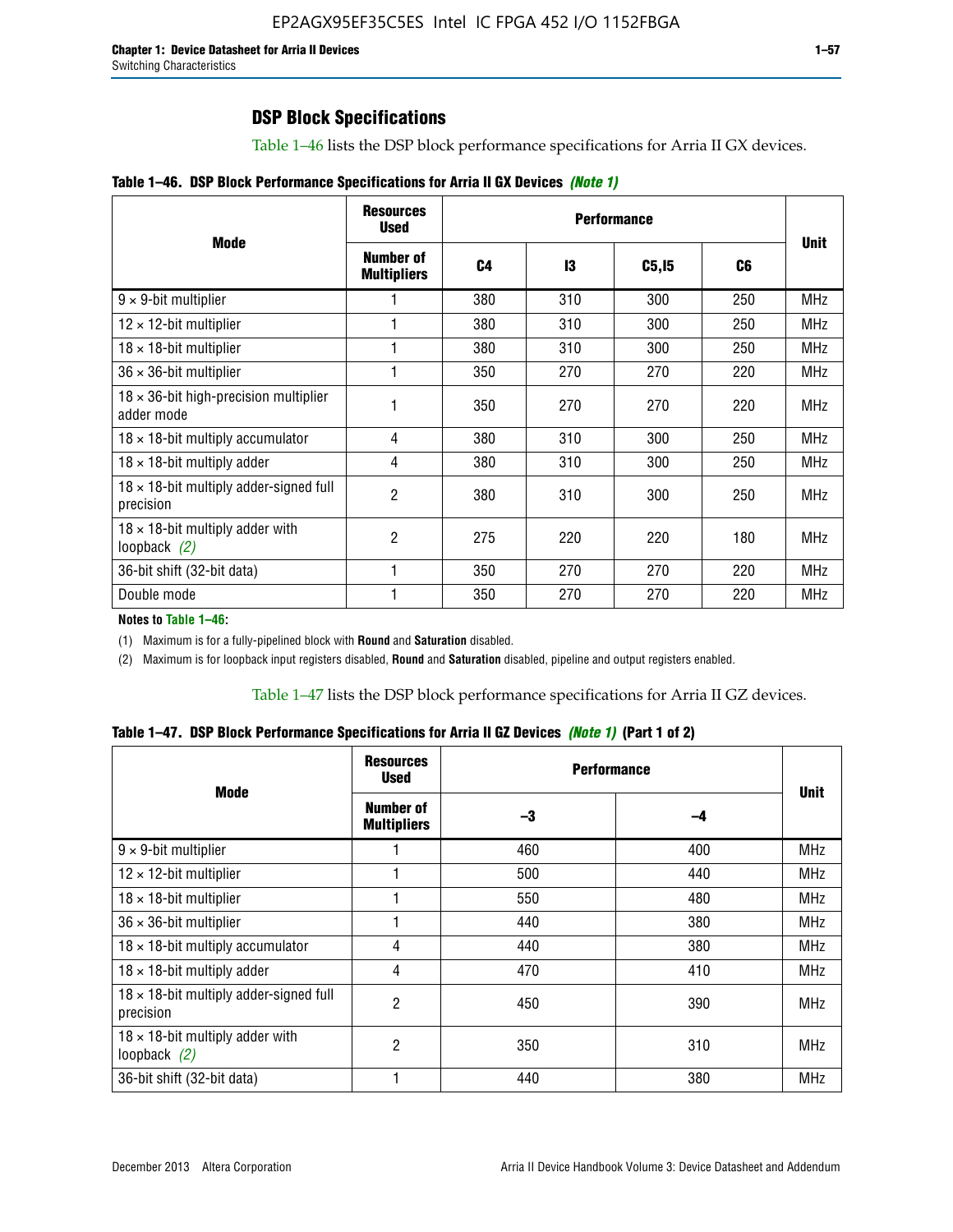### **Table 1–47. DSP Block Performance Specifications for Arria II GZ Devices** *(Note 1)* **(Part 2 of 2)**

| Mode        | <b>Resources</b><br><b>Used</b>        | <b>Performance</b> |     | <b>Unit</b> |  |
|-------------|----------------------------------------|--------------------|-----|-------------|--|
|             | <b>Number of</b><br><b>Multipliers</b> | -3                 | -4  |             |  |
| Double mode |                                        | 440                | 380 | <b>MHz</b>  |  |

**Notes to Table 1–47:**

(1) Maximum is for fully pipelined block with **Round** and **Saturation** disabled.

(2) Maximum for loopback input registers disabled, **Round** and **Saturation** disabled, and pipeline and output registers enabled.

## **Embedded Memory Block Specifications**

Table 1–48 lists the embedded memory block specifications for Arria II GX devices.

### **Table 1–48. Embedded Memory Block Performance Specifications for Arria II GX Devices**

|                        |                                                                                                           |              | <b>Resources Used</b>            |     |                | <b>Performance</b> |      |             |
|------------------------|-----------------------------------------------------------------------------------------------------------|--------------|----------------------------------|-----|----------------|--------------------|------|-------------|
| <b>Memory</b>          | <b>Mode</b>                                                                                               | <b>ALUTS</b> | <b>Embedded</b><br><b>Memory</b> | 13  | C <sub>4</sub> | C5, I5             | C6   | <b>Unit</b> |
| Memory                 | Single port $64 \times 10$                                                                                | $\Omega$     | 1                                | 450 | 500            | 450                | 378  | <b>MHz</b>  |
| Logic<br>Array         | Simple dual-port $32 \times 20$ single<br>clock                                                           | 0            | 1                                | 270 | 500            | 450                | 378  | <b>MHz</b>  |
| <b>Block</b><br>(MLAB) | Simple dual-port $64 \times 10$ single<br>clock                                                           | $\theta$     | 1                                | 428 | 500            | 450                | 378  | <b>MHz</b>  |
|                        | Single-port $256 \times 36$                                                                               | $\mathbf{0}$ | 1                                | 360 | 400            | 360                | 310  | <b>MHz</b>  |
|                        | Single-port $256 \times 36$ , with the<br>read-during-write option set to<br><b>Old Data</b>              | $\theta$     | 1                                | 250 | 280            | 250                | 210  | <b>MHz</b>  |
|                        | Simple dual-port $256 \times 36$ single<br><b>CLK</b>                                                     | $\theta$     | 1                                | 360 | 400            | 360                | 310  | <b>MHz</b>  |
| M9K<br><b>Block</b>    | Single-port $256 \times 36$ single CLK,<br>with the read-during-write option<br>set to Old Data           | $\theta$     | 1                                | 250 | 280            | 250                | 210  | <b>MHz</b>  |
|                        | True dual port $512 \times 18$ single CLK                                                                 | $\mathbf{0}$ | 1                                | 360 | 400            | 360                | 310  | <b>MHz</b>  |
|                        | True dual-port $512 \times 18$ single CLK,<br>with the read-during-write option<br>set to <b>Old Data</b> | 0            | 1                                | 250 | 280            | 250                | 210  | <b>MHz</b>  |
|                        | Min Pulse Width (clock high time)                                                                         |              |                                  | 900 | 850            | 950                | 1130 | ps          |
|                        | Min Pulse Width (clock low time)                                                                          |              |                                  | 730 | 690            | 770                | 920  | ps          |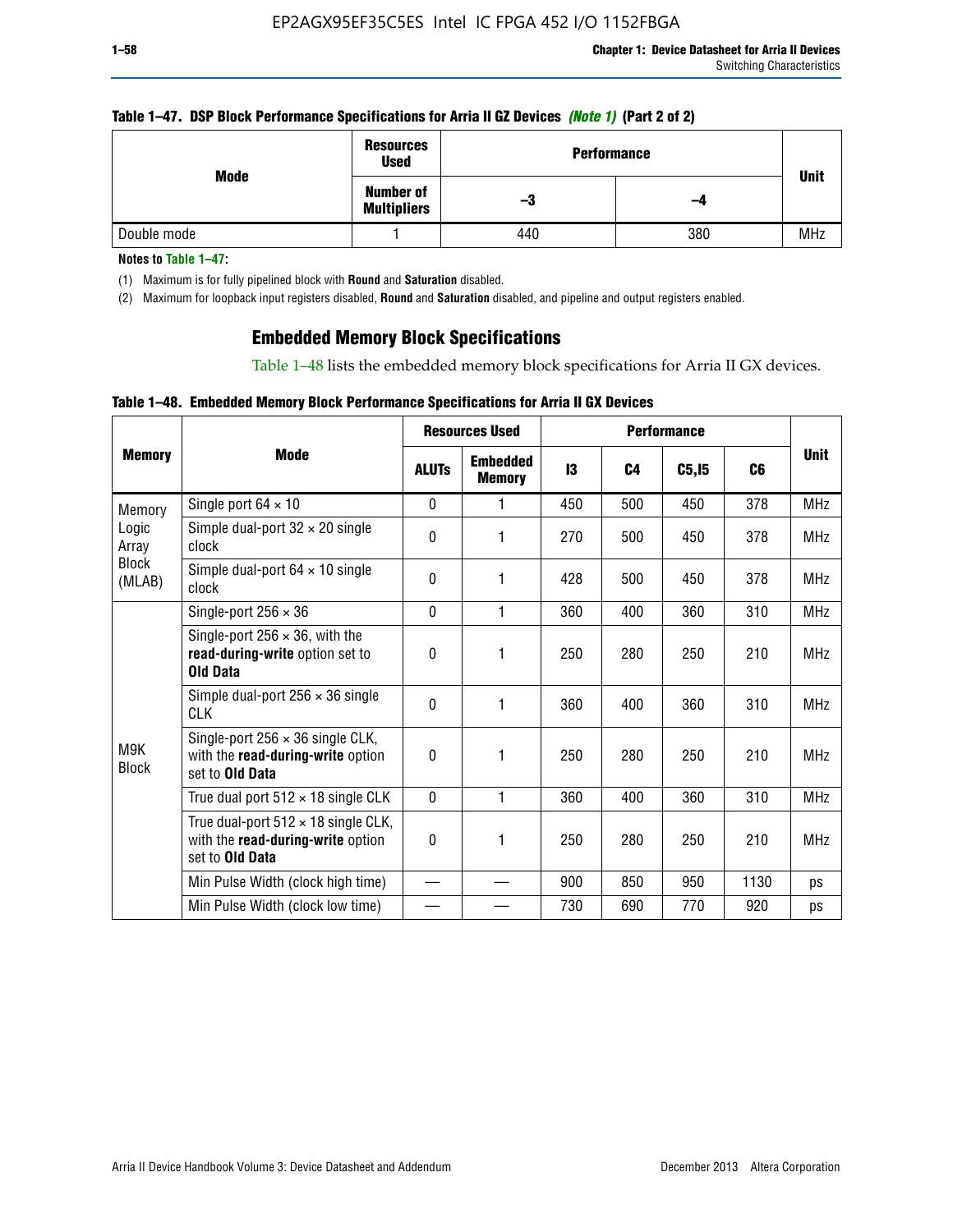Table 1–49 lists the embedded memory block specifications for Arria II GZ devices.

|  |  | Table 1–49. Embedded Memory Block Performance Specifications for Arria II GZ Devices (Note 1) |  |  |  |
|--|--|-----------------------------------------------------------------------------------------------|--|--|--|
|--|--|-----------------------------------------------------------------------------------------------|--|--|--|

|                                            |                                                                                                   |              | <b>Resources Used</b>             |                |     | <b>Performance</b> |     | <b>Unit</b> |
|--------------------------------------------|---------------------------------------------------------------------------------------------------|--------------|-----------------------------------|----------------|-----|--------------------|-----|-------------|
| <b>Memory</b>                              | Mode                                                                                              | <b>ALUTS</b> | <b>TriMatrix</b><br><b>Memory</b> | C <sub>3</sub> | 13  | C4                 | 14  |             |
|                                            | Single port $64 \times 10$                                                                        | 0            | $\mathbf{1}$                      | 500            | 500 | 450                | 450 | <b>MHz</b>  |
|                                            | Simple dual-port $32 \times 20$                                                                   | 0            | $\mathbf{1}$                      | 500            | 500 | 450                | 450 | <b>MHz</b>  |
|                                            | Simple dual-port $64 \times 10$                                                                   | 0            | $\mathbf{1}$                      | 500            | 500 | 450                | 450 | <b>MHz</b>  |
|                                            | ROM 64 × 10                                                                                       | 0            | $\mathbf{1}$                      | 500            | 500 | 450                | 450 | <b>MHz</b>  |
|                                            | ROM $32 \times 20$                                                                                | 0            | $\mathbf{1}$                      | 500            | 500 | 450                | 450 | <b>MHz</b>  |
|                                            | Single-port $256 \times 36$                                                                       | 0            | $\mathbf{1}$                      | 540            | 540 | 475                | 475 | <b>MHz</b>  |
|                                            | Simple dual-port $256 \times 36$                                                                  | 0            | $\mathbf{1}$                      | 490            | 490 | 420                | 420 | <b>MHz</b>  |
| M9K<br>Block (2)                           | Simple dual-port $256 \times 36$ , with the<br>read-during-write option set to Old<br><b>Data</b> | 0            | 1                                 | 340            | 340 | 300                | 300 | <b>MHz</b>  |
|                                            | True dual port $512 \times 18$                                                                    | $\mathbf 0$  | $\mathbf{1}$                      | 430            | 430 | 370                | 370 | <b>MHz</b>  |
|                                            | True dual-port $512 \times 18$ , with the<br>read-during-write option set to Old<br>Data          | $\mathbf 0$  | 1                                 | 335            | 335 | 290                | 290 | <b>MHz</b>  |
|                                            | ROM 1 Port                                                                                        | 0            | $\mathbf{1}$                      | 540            | 540 | 475                | 475 | <b>MHz</b>  |
|                                            | ROM 2 Port                                                                                        | 0            | 1                                 | 540            | 540 | 475                | 475 | <b>MHz</b>  |
|                                            | Min Pulse Width (clock high time)                                                                 |              |                                   | 800            | 800 | 850                | 850 | ps          |
| <b>MLAB</b><br>(2)<br>M144K<br>Block $(2)$ | Min Pulse Width (clock low time)                                                                  |              |                                   | 625            | 625 | 690                | 690 | ps          |
|                                            | Single-port $2K \times 72$                                                                        | $\mathbf 0$  | $\mathbf{1}$                      | 440            | 400 | 380                | 350 | <b>MHz</b>  |
|                                            | Simple dual-port $2K \times 72$                                                                   | $\mathbf 0$  | $\mathbf{1}$                      | 435            | 375 | 385                | 325 | <b>MHz</b>  |
|                                            | Simple dual-port $2K \times 72$ , with the<br>read-during-write option set to Old<br><b>Data</b>  | 0            | 1                                 | 240            | 225 | 205                | 200 | MHz         |
|                                            | Simple dual-port $2K \times 64$ (with ECC)                                                        | 0            | $\mathbf{1}$                      | 300            | 295 | 255                | 250 | <b>MHz</b>  |
|                                            | True dual-port $4K \times 36$                                                                     | 0            | $\mathbf{1}$                      | 375            | 350 | 330                | 310 | <b>MHz</b>  |
|                                            | True dual-port $4K \times 36$ , with the<br>read-during-write option set to Old<br><b>Data</b>    | 0            | 1                                 | 230            | 225 | 205                | 200 | <b>MHz</b>  |
|                                            | ROM 1 Port                                                                                        | $\mathbf 0$  | $\mathbf{1}$                      | 500            | 450 | 435                | 420 | <b>MHz</b>  |
|                                            | ROM 2 Port                                                                                        | 0            | $\mathbf{1}$                      | 465            | 425 | 400                | 400 | <b>MHz</b>  |
|                                            | Min Pulse Width (clock high time)                                                                 |              |                                   | 755            | 860 | 860                | 950 | ps          |
|                                            | Min Pulse Width (clock low time)                                                                  |              |                                   | 625            | 690 | 690                | 690 | ps          |

**Notes to Table 1–48:**

(1) To achieve the maximum memory block performance, use a memory block clock that comes through global clock routing from an on-chip PLL set to 50% output duty cycle. Use the Quartus II software to report timing for this and other memory block clocking schemes.

(2) When you use the error detection CRC feature, there is no degradation in  $F_{MAX}$ .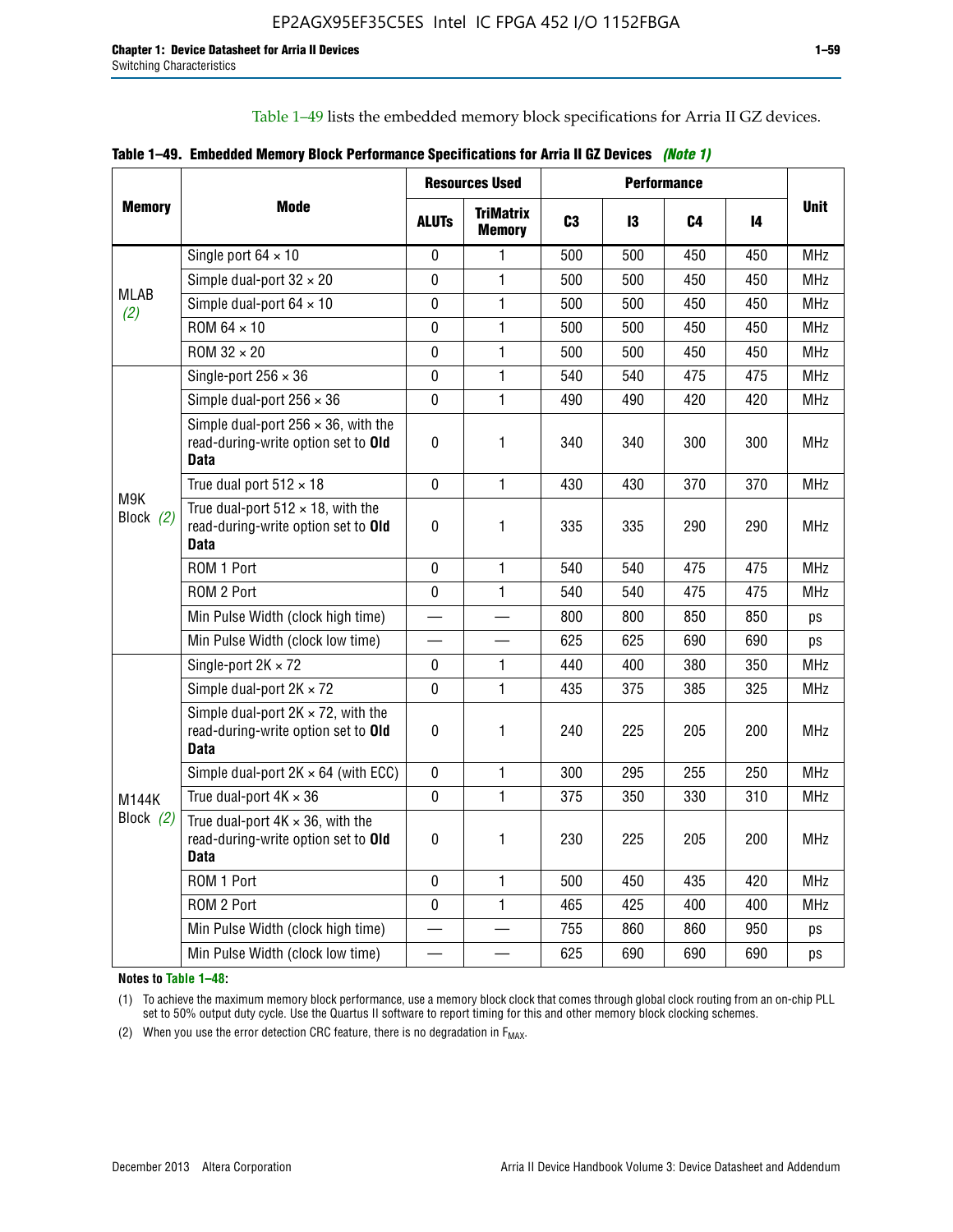## **Configuration**

Table 1–50 lists the configuration mode specifications for Arria II GX and GZ devices.

**Table 1–50. Configuration Mode Specifications for Arria II Devices**

|                                    | <b>DCLK Frequency</b> | <b>Unit</b> |     |            |
|------------------------------------|-----------------------|-------------|-----|------------|
| <b>Programming Mode</b>            | Min                   | Typ         | Max |            |
| Passive serial                     |                       |             | 125 | <b>MHz</b> |
| Fast passive parallel              |                       |             | 125 | <b>MHz</b> |
| Fast active serial (fast clock)    | 17                    | 26          | 40  | <b>MHz</b> |
| Fast active serial (slow clock)    | 8.5                   | 13          | 20  | <b>MHz</b> |
| Remote update only in fast AS mode |                       |             | 10  | <b>MHz</b> |

# **JTAG Specifications**

Table 1–51 lists the JTAG timing parameters and values for Arria II GX and GZ devices.

| <b>Symbol</b>     | <b>Description</b>                       | Min | Max | <b>Unit</b> |
|-------------------|------------------------------------------|-----|-----|-------------|
| t <sub>JCP</sub>  | <b>TCK clock period</b>                  | 30  |     | ns          |
| t <sub>JCH</sub>  | TCK clock high time                      | 14  |     | ns          |
| $t_{\sf JCL}$     | <b>TCK clock low time</b>                | 14  |     | ns          |
| $t_{JPSU(TDI)}$   | TDI JTAG port setup time                 |     |     | ns          |
| $t_{JPSU (TMS)}$  | TMS JTAG port setup time                 | 3   |     | ns          |
| $t_{JPH}$         | JTAG port hold time                      | 5   |     | ns          |
| $t_{\text{JPCO}}$ | JTAG port clock to output                |     | 11  | ns          |
| $t_{JPZX}$        | JTAG port high impedance to valid output |     | 14  | ns          |
| t <sub>JPXZ</sub> | JTAG port valid output to high impedance |     | 14  | ns          |

**Table 1–51. JTAG Timing Parameters and Values for Arria II Devices**

# **Chip-Wide Reset (Dev\_CLRn) Specifications**

Table 1–52 lists the specifications for the chip-wide reset (Dev\_CLRn) for Arria II GX and GZ devices.

### **Table 1–52. Chip-Wide Reset (Dev\_CLRn) Specifications for Arria II Devices**

| <b>Description</b> | <b>Min</b> | Typ | <b>Max</b> | <b>Unit</b> |
|--------------------|------------|-----|------------|-------------|
| CLRn<br>Dev        | 500        | __  |            | μS          |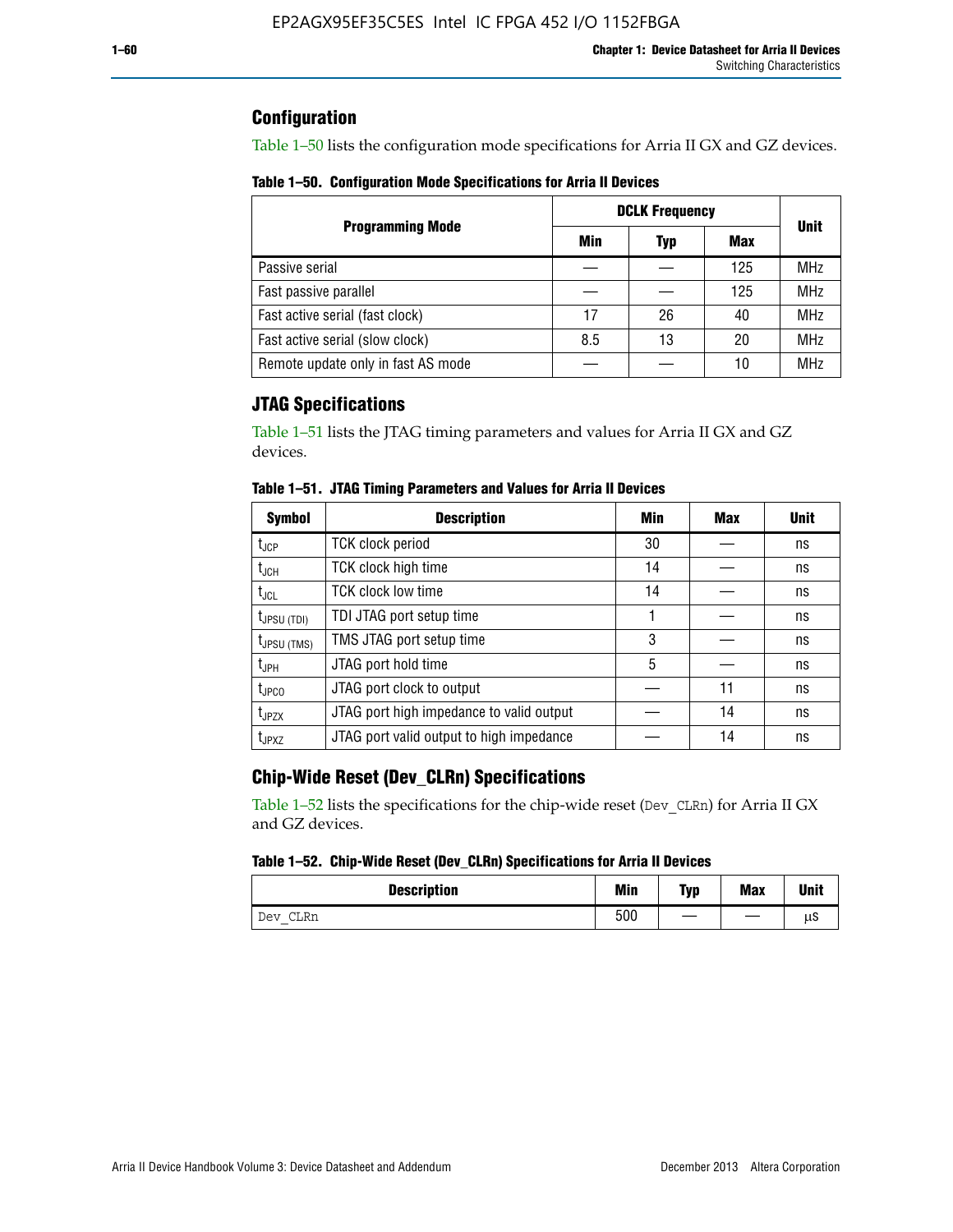# **Periphery Performance**

This section describes periphery performance, including high-speed I/O, external memory interface, and IOE programmable delay.

I/O performance supports several system interfaces, for example the high-speed I/O interface, external memory interface, and the PCI/PCI-X bus interface. I/O using SSTL-18 Class I termination standard can achieve up to the stated DDR2 SDRAM interfacing speed with typical DDR2 SDRAM memory interface setup. I/O using general purpose I/O (GPIO) standards such as 3.0, 2.5, 1.8, or 1.5 LVTTL/LVCMOS are capable of typical 200 MHz interfacing frequency with 10pF load.

 $\mathbb{I}$  Actual achievable frequency depends on design- and system-specific factors. You should perform HSPICE/IBIS simulations based on your specific design and system setup to determine the maximum achievable frequency in your system.

## **High-Speed I/O Specification**

Table 1–53 lists the high-speed I/O timing for Arria II GX devices.

**Table 1–53. High-Speed I/O Specifications for Arria II GX Devices (Part 1 of 4)**

|                                                                      |                                               | 13  |            | C <sub>4</sub> |            | C5, I5 |            | C <sub>6</sub> |            |             |
|----------------------------------------------------------------------|-----------------------------------------------|-----|------------|----------------|------------|--------|------------|----------------|------------|-------------|
| <b>Symbol</b>                                                        | <b>Conditions</b>                             | Min | <b>Max</b> | Min            | <b>Max</b> | Min    | <b>Max</b> | <b>Min</b>     | <b>Max</b> | <b>Unit</b> |
| <b>Clock</b>                                                         |                                               |     |            |                |            |        |            |                |            |             |
| $f_{\sf HSCLK\_IN}$<br>(input clock<br>frequency)-Row<br>1/0         | Clock boost<br>factor, $W =$<br>1 to 40 $(1)$ | 5   | 670        | 5              | 670        | 5      | 622        | 5              | 500        | <b>MHz</b>  |
| t <sub>hsclk_in</sub><br>(input clock)<br>frequency)-<br>Column I/O  | Clock boost<br>factor, $W =$<br>1 to 40 $(1)$ | 5   | 500        | 5              | 500        | 5      | 472.5      | 5              | 472.5      | <b>MHz</b>  |
| T <sub>HSCLK_OUT</sub><br>(output clock<br>frequency)-Row<br>1/0     |                                               | 5   | 670        | 5              | 670        | 5      | 622        | 5              | 500        | <b>MHz</b>  |
| f <sub>HSCLK_OUT</sub><br>(output clock<br>frequency)-<br>Column I/O |                                               | 5   | 500        | 5              | 500        | 5      | 472.5      | 5              | 472.5      | <b>MHz</b>  |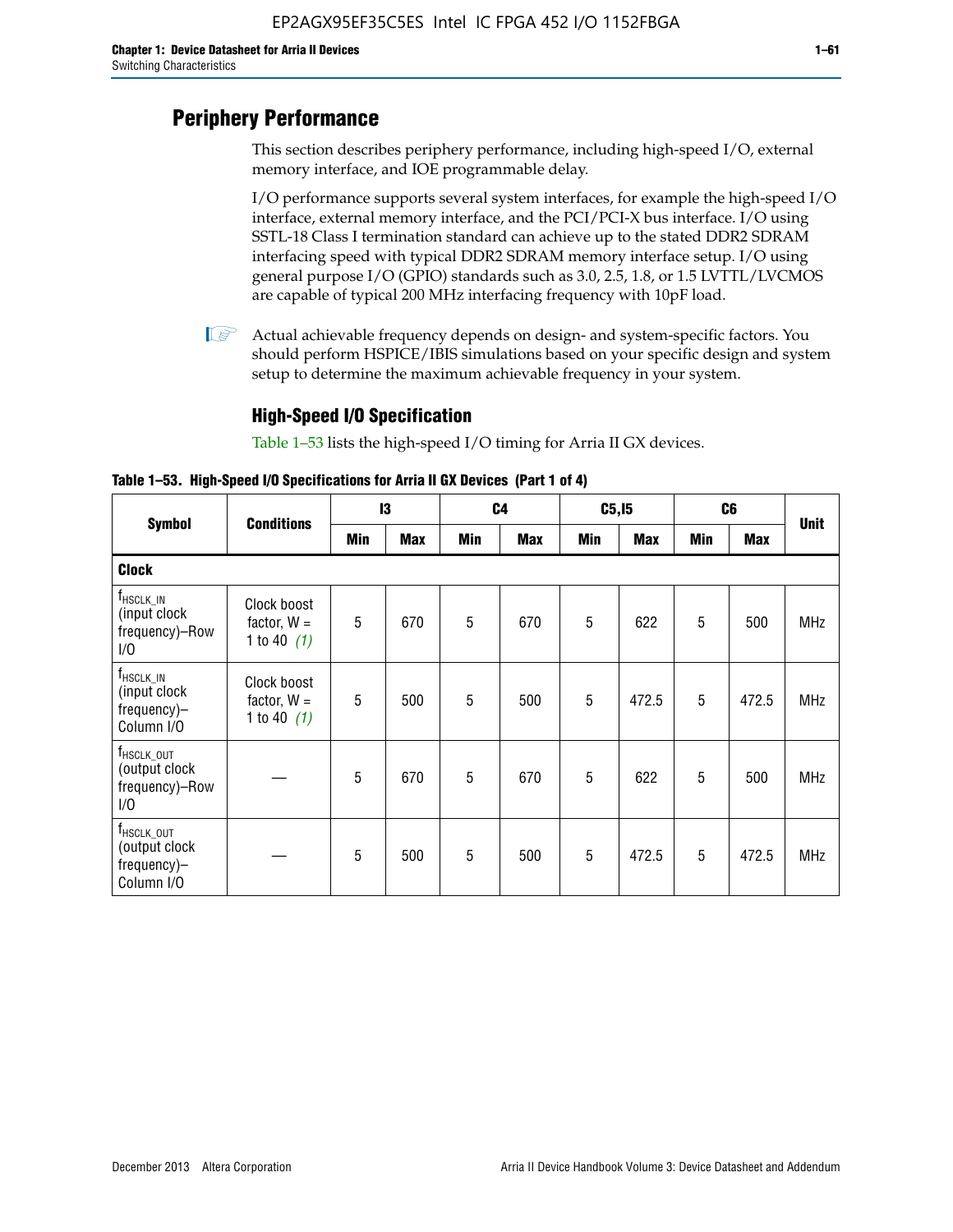| <b>Symbol</b>                                                                    | <b>Conditions</b>                                                                            | 13  |             |     | C <sub>4</sub> |     | C5, I5      | C <sub>6</sub> |            | <b>Unit</b> |
|----------------------------------------------------------------------------------|----------------------------------------------------------------------------------------------|-----|-------------|-----|----------------|-----|-------------|----------------|------------|-------------|
|                                                                                  |                                                                                              | Min | <b>Max</b>  | Min | <b>Max</b>     | Min | <b>Max</b>  | <b>Min</b>     | <b>Max</b> |             |
| <b>Transmitter</b>                                                               |                                                                                              |     |             |     |                |     |             |                |            |             |
|                                                                                  | SERDES factor,<br>$J = 3$ to 10<br>(using<br>dedicated<br>SERDES)                            | 150 | 1250<br>(2) | 150 | 1250<br>(2)    | 150 | 1050<br>(2) | 150            | 840        | <b>Mbps</b> |
| $f_{\sf{HSDR\_TX}}$ (true<br>LVDS output data<br>rate)                           | SERDES factor,<br>$J = 4$ to 10<br>(using logic<br>elements as<br>SERDES)                    | (3) | 945         | (3) | 945            | (3) | 840         | (3)            | 740        | <b>Mbps</b> |
|                                                                                  | SERDES factor,<br>$J = 2$ (using<br>DDR registers)<br>and $J = 1$<br>(using SDR<br>register) | (3) | (3)         | (3) | (3)            | (3) | (3)         | (3)            | (3)        | <b>Mbps</b> |
| $f_{\text{HSDR\_TX\_E3R}}$<br>(emulated<br>LVDS_E_3R<br>output data rate)<br>(7) | SERDES factor,<br>$J = 4$ to 10                                                              | (3) | 945         | (3) | 945            | (3) | 840         | (3)            | 740        | <b>Mbps</b> |

|  |  | Table 1–53. High-Speed I/O Specifications for Arria II GX Devices (Part 2 of 4) |  |  |
|--|--|---------------------------------------------------------------------------------|--|--|
|--|--|---------------------------------------------------------------------------------|--|--|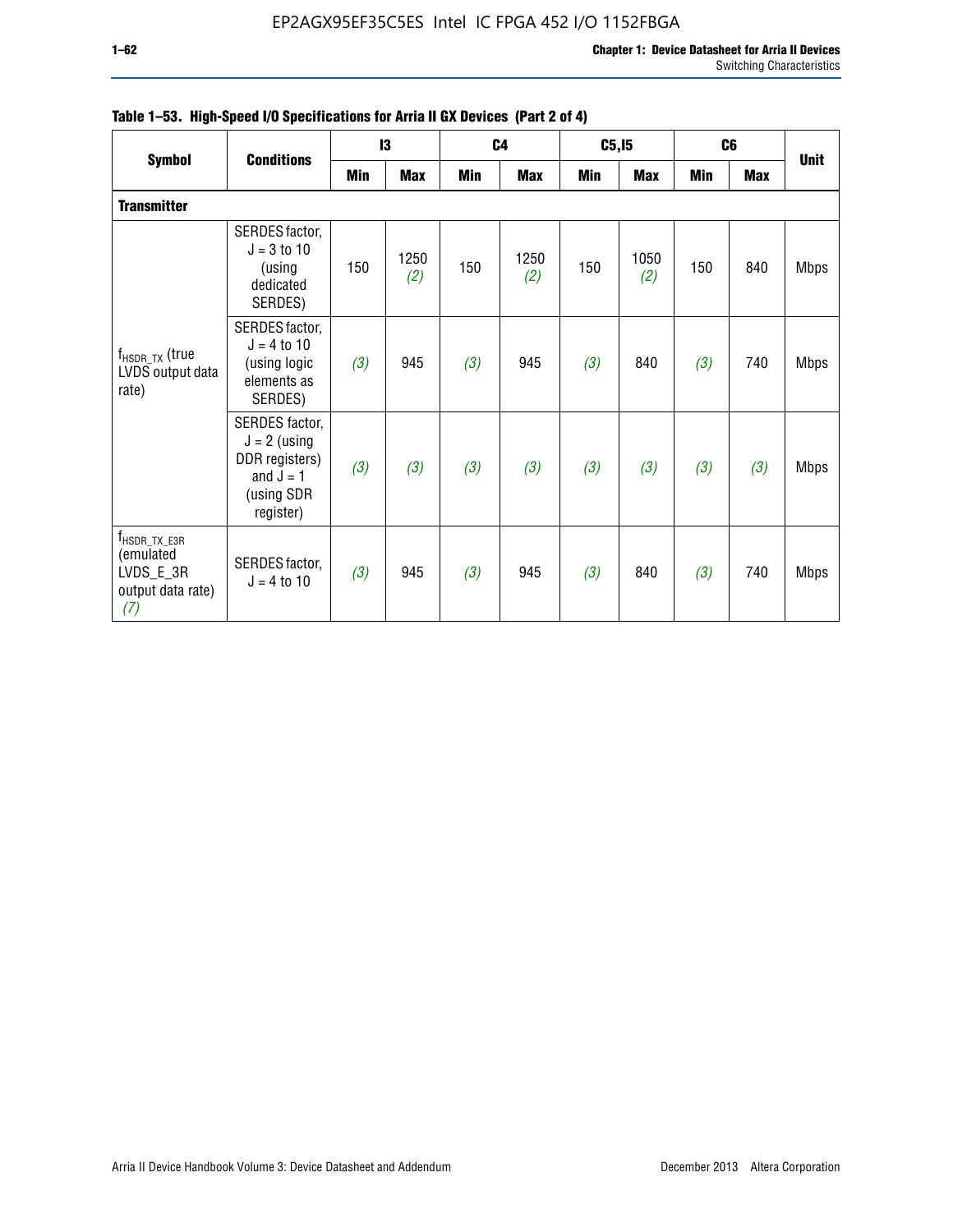|                                                                    |                                                                                                                     |            | $\mathbf{I}3$ |            | C <sub>4</sub> | C5, I5     |            | C6         |            |               |
|--------------------------------------------------------------------|---------------------------------------------------------------------------------------------------------------------|------------|---------------|------------|----------------|------------|------------|------------|------------|---------------|
| <b>Symbol</b>                                                      | <b>Conditions</b>                                                                                                   | <b>Min</b> | <b>Max</b>    | <b>Min</b> | <b>Max</b>     | <b>Min</b> | <b>Max</b> | <b>Min</b> | <b>Max</b> | <b>Unit</b>   |
|                                                                    | True LVDS with<br>dedicated<br><b>SERDES</b><br>(data rate<br>600-1,250<br>Mbps)                                    |            | 175           |            | 175            |            | 225        |            | 300        | ps            |
|                                                                    | True LVDS with<br>dedicated<br><b>SERDES</b><br>(data rate<br>$< 600$ Mbps)                                         |            | 0.105         |            | 0.105          |            | 0.135      |            | 0.18       | UI            |
| $t_{TX\_JITTER}$ (4)                                               | True LVDS and<br>emulated<br>LVDS_E_3R<br>with logic<br>elements as<br>SERDES (data<br>rate 600<br>$-945$ Mbps)     |            | 260           |            | 260            |            | 300        |            | 350        | ps            |
|                                                                    | True LVDS and<br>emulated<br>LVDS_E_3R<br>with logic<br>elements as<br><b>SERDES</b><br>(data rate<br>$< 600$ Mbps) |            | 0.16          |            | 0.16           |            | 0.18       |            | 0.21       | UI            |
| $t_{TX\_DCD}$                                                      | True LVDS and<br>emulated<br>LVDS_E_3R                                                                              | 45         | 55            | 45         | 55             | 45         | 55         | 45         | 55         | $\frac{0}{0}$ |
| $t_{RISE}$ and $t_{FALL}$                                          | True LVDS and<br>emulated<br>LVDS_E_3R                                                                              |            | 200           |            | 200            |            | 225        |            | 250        | ps            |
| <b>TCCS</b>                                                        | True LVDS $(5)$                                                                                                     |            | 150           |            | 150            |            | 175        |            | 200        | ps            |
|                                                                    | Emulated<br>LVDS_E_3R                                                                                               |            | 200           |            | 200            |            | 250        |            | 300        | ps            |
| Receiver (6)                                                       |                                                                                                                     |            |               |            |                |            |            |            |            |               |
| True differential<br>I/O standards -<br>f <sub>HSDRDPA</sub> (data | <b>SERDES</b> factor<br>$J = 3 to 10$                                                                               | 150        | 1250          | 150        | 1250           | 150        | 1050       | 150        | 840        | <b>Mbps</b>   |

# **Table 1–53. High-Speed I/O Specifications for Arria II GX Devices (Part 3 of 4)**

rate)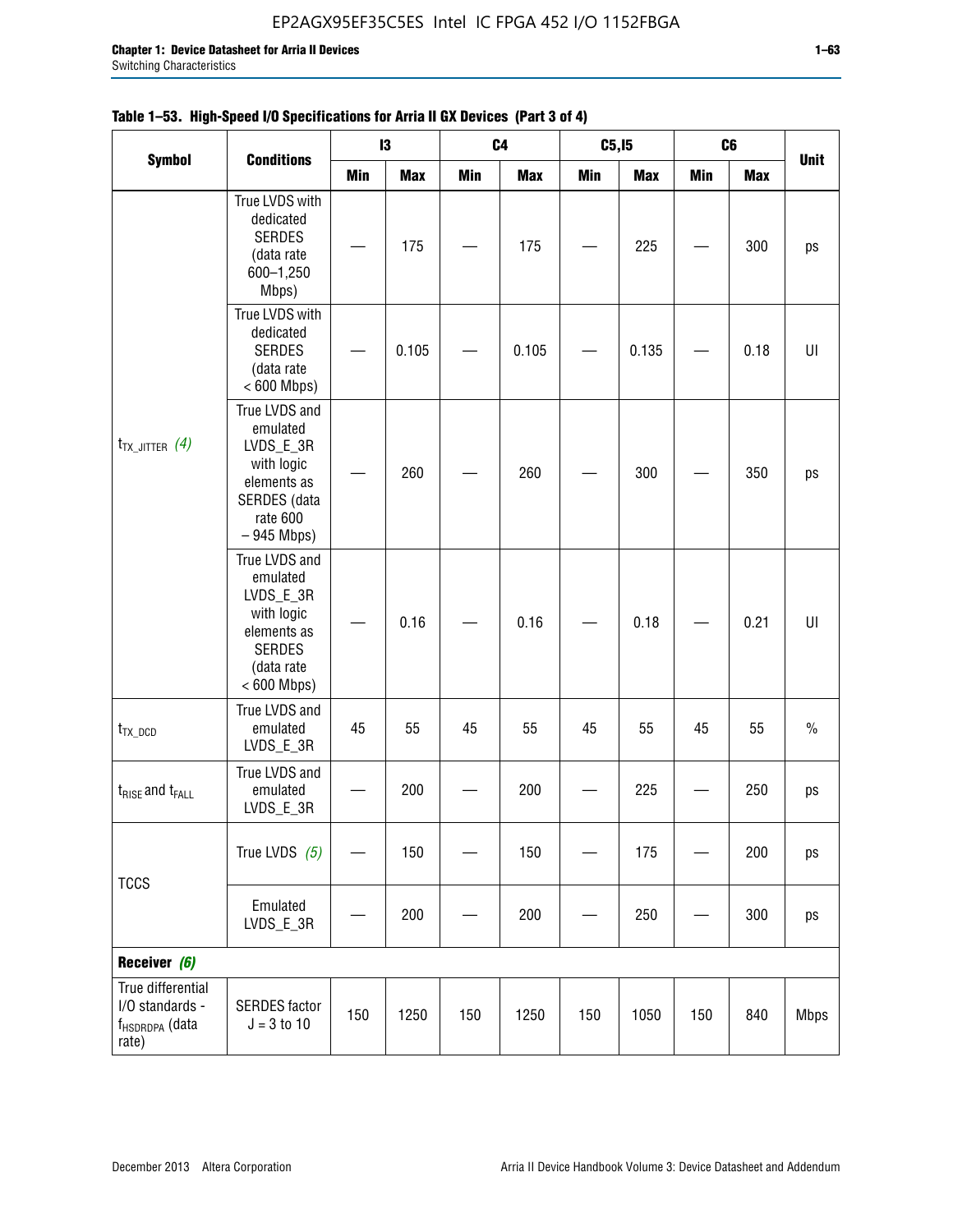|                           | <b>Conditions</b>                                        | 13  |            | C <sub>4</sub> |            | C5, I5     |            | C <sub>6</sub> |            |             |
|---------------------------|----------------------------------------------------------|-----|------------|----------------|------------|------------|------------|----------------|------------|-------------|
| <b>Symbol</b>             |                                                          | Min | <b>Max</b> | <b>Min</b>     | <b>Max</b> | <b>Min</b> | <b>Max</b> | <b>Min</b>     | <b>Max</b> | <b>Unit</b> |
|                           | <b>SERDES</b> factor<br>$J = 3$ to 10                    | (3) | 945<br>(7) | (3)            | 945<br>(7) | (3)        | 740<br>(7) | (3)            | 640<br>(7) | <b>Mbps</b> |
| $f_{HSDR}$ (data rate)    | <b>SERDES</b> factor<br>$J = 2$ (using<br>DDR registers) | (3) | (7)        | (3)            | (7)        | (3)        | (7)        | (3)            | (7)        | <b>Mbps</b> |
|                           | <b>SERDES</b> factor<br>$J = 1$ (using<br>SDR registers) | (3) | (7)        | (3)            | (7)        | (3)        | (7)        | (3)            | (7)        | <b>Mbps</b> |
| Soft-CDR PPM<br>tolerance | Soft-CDR<br>mode                                         |     | 300        |                | 300        |            | 300        |                | 300        | $\pm$ PPM   |
| DPA run length            | DPA mode                                                 |     | 10,000     |                | 10,000     |            | 10,000     |                | 10,000     | UI          |
| Sampling<br>window (SW)   | Non-DPA mode<br>(5)                                      |     | 300        |                | 300        |            | 350        |                | 400        | ps          |

### **Table 1–53. High-Speed I/O Specifications for Arria II GX Devices (Part 4 of 4)**

#### **Notes to Table 1–53:**

(1)  $f_{HSCLK\_IN} = f_{HSDR}$  / W. Use W to determine the supported selection of input reference clock frequencies for the desired data rate.

(2) Applicable for interfacing with DPA receivers only. For interfacing with non-DPA receivers, you must calculate the leftover timing margin in the receiver by performing link timing closure analysis. For Arria II GX transmitter to Arria II GX non-DPA receiver, the maximum supported data rate is 945 Mbps. For data rates above 840 Mbps, perform PCB trace compensation by adjusting the PCB trace length for LVDS channels to improve channel-to-channel skews.

- (3) The minimum and maximum specification depends on the clock source (for example, PLL and clock pin) and the clock routing resource you use (global, regional, or local). The I/O differential buffer and input register do not have a minimum toggle rate.
- (4) The specification is only applicable under the influence of core noise.
- (5) Applicable for true LVDS using dedicated SERDES only.
- (6) Dedicated SERDES and DPA features are only available on the right banks.
- (7) You must calculate the leftover timing margin in the receiver by performing link timing closure analysis. You must consider the board skew margin, transmitter channel-to-channel skew, and the receiver sampling margin to determine the leftover timing margin.

### Table 1–54 lists the high-speed I/O timing for Arria II GZ devices.

### **Table 1–54. High-Speed I/O Specifications for Arria II GZ Devices** *(Note 1), (2), (10)* **(Part 1 of 3)**

|                                                                                        | <b>Conditions</b>                       |     | C3, I3     |            |     | C4, 14 |     |             |  |
|----------------------------------------------------------------------------------------|-----------------------------------------|-----|------------|------------|-----|--------|-----|-------------|--|
| <b>Symbol</b>                                                                          |                                         | Min | <b>Typ</b> | <b>Max</b> | Min | Typ    | Max | <b>Unit</b> |  |
| <b>Clock</b>                                                                           |                                         |     |            |            |     |        |     |             |  |
| f <sub>HSCLK_in</sub> (input clock<br>frequency) true<br>differential I/O<br>standards | Clock boost factor<br>$W = 1$ to 40 (3) | 5   |            | 717        | 5   |        | 717 | <b>MHz</b>  |  |
| $f_{HSCLK_in}$ (input clock<br>frequency) single<br>ended I/O standards<br>(9)         | Clock boost factor<br>$W = 1$ to 40 (3) | 5   |            | 717        | 5   |        | 717 | <b>MHz</b>  |  |
| $f_{HSCLK_in}$ (input clock<br>frequency) single<br>ended I/O standards<br>(10)        | Clock boost factor<br>$W = 1$ to 40 (3) | 5   |            | 420        | 5   |        | 420 | <b>MHz</b>  |  |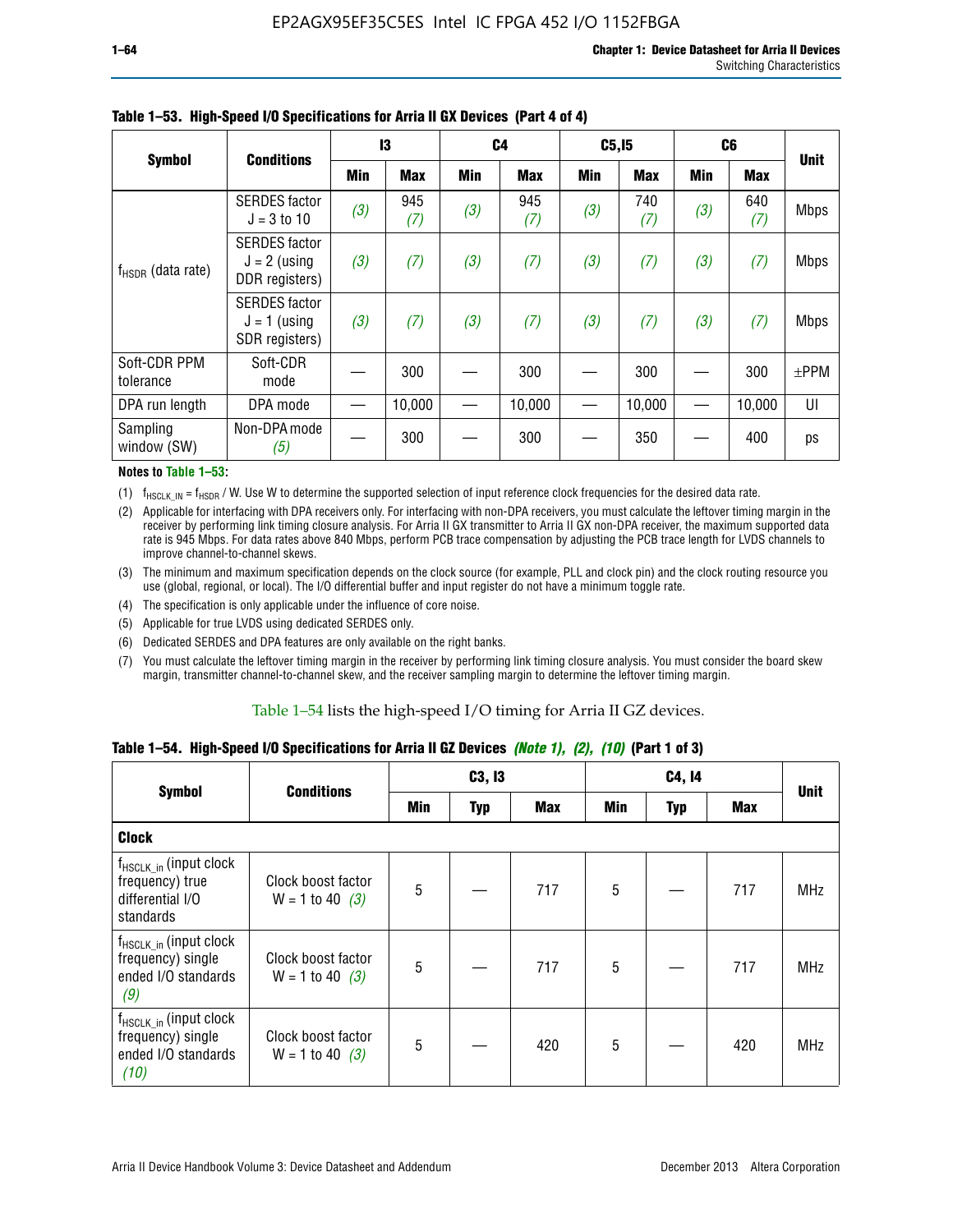|                                                                                                          |                                                                                              |            | C3, I3     |            |            | C4, 14     |            |             |
|----------------------------------------------------------------------------------------------------------|----------------------------------------------------------------------------------------------|------------|------------|------------|------------|------------|------------|-------------|
| <b>Symbol</b>                                                                                            | <b>Conditions</b>                                                                            | <b>Min</b> | <b>Typ</b> | <b>Max</b> | <b>Min</b> | <b>Typ</b> | <b>Max</b> | <b>Unit</b> |
| f <sub>HSCLK</sub> OUT (Output<br>clock frequency)                                                       |                                                                                              | 5          |            | 717(7)     | 5          |            | 717(7)     | <b>MHz</b>  |
| <b>Transmitter</b>                                                                                       |                                                                                              |            |            |            |            |            |            |             |
|                                                                                                          | SERDES factor, $J = 3$<br>to 10<br>(using dedicated<br>SERDES) (8)                           | (4)        |            | 1250       | (4)        |            | 1250       | <b>Mbps</b> |
| f <sub>HSDR</sub> (true LVDS<br>output data rate)                                                        | SERDES factor $J = 2$ .<br>(using DDR registers)                                             | (4)        |            | (5)        | (4)        |            | (5)        | <b>Mbps</b> |
|                                                                                                          | SERDES factor $J = 1$ ,<br>(uses an SDR<br>register)                                         | (4)        |            | (5)        | (4)        |            | (5)        | <b>Mbps</b> |
| f <sub>HSDR</sub> (emulated<br>LVDS_E_3R output<br>data rate) $(5)$                                      | SERDES factor $J = 4$                                                                        | (4)        |            | 1152       | (4)        |            | 800        | <b>Mbps</b> |
| $f_{HSDR}$ (emulated<br>LVDS_E_1R output<br>data rate)                                                   | to 10                                                                                        | (4)        |            | 200        | (4)        |            | 200        | <b>Mbps</b> |
| $t_{x}$ Jitter                                                                                           | Total jitter for data<br>rate, 600 Mbps to<br>1.6 Gbps                                       |            |            | 160        |            |            | 160        | ps          |
|                                                                                                          | Total jitter for data<br>rate, $< 600$ Mbps                                                  |            |            | 0.1        |            |            | 0.1        | U           |
| $t_{x}$ Jitter - emulated<br>differential I/O<br>standards with three                                    | Total jitter for data<br>rate, 600 Mbps to<br>1.25 Gbps                                      |            |            | 300        |            |            | 325        | ps          |
| external output resistor<br>network                                                                      | Total jitter for data<br>rate $< 600$ Mbps                                                   |            |            | 0.2        |            |            | 0.25       | UI          |
| $t_x$ Jitter - emulated<br>differential I/O<br>standards with one<br>external output resistor<br>network |                                                                                              |            |            | 0.15       |            |            | 0.15       | U           |
| t <sub>DUTY</sub>                                                                                        | TX output clock duty<br>cycle for both True<br>and emulated<br>differential I/O<br>standards | 45         | 50         | 55         | 45         | 50         | 55         | $\%$        |

### **Table 1–54. High-Speed I/O Specifications for Arria II GZ Devices** *(Note 1), (2), (10)* **(Part 2 of 3)**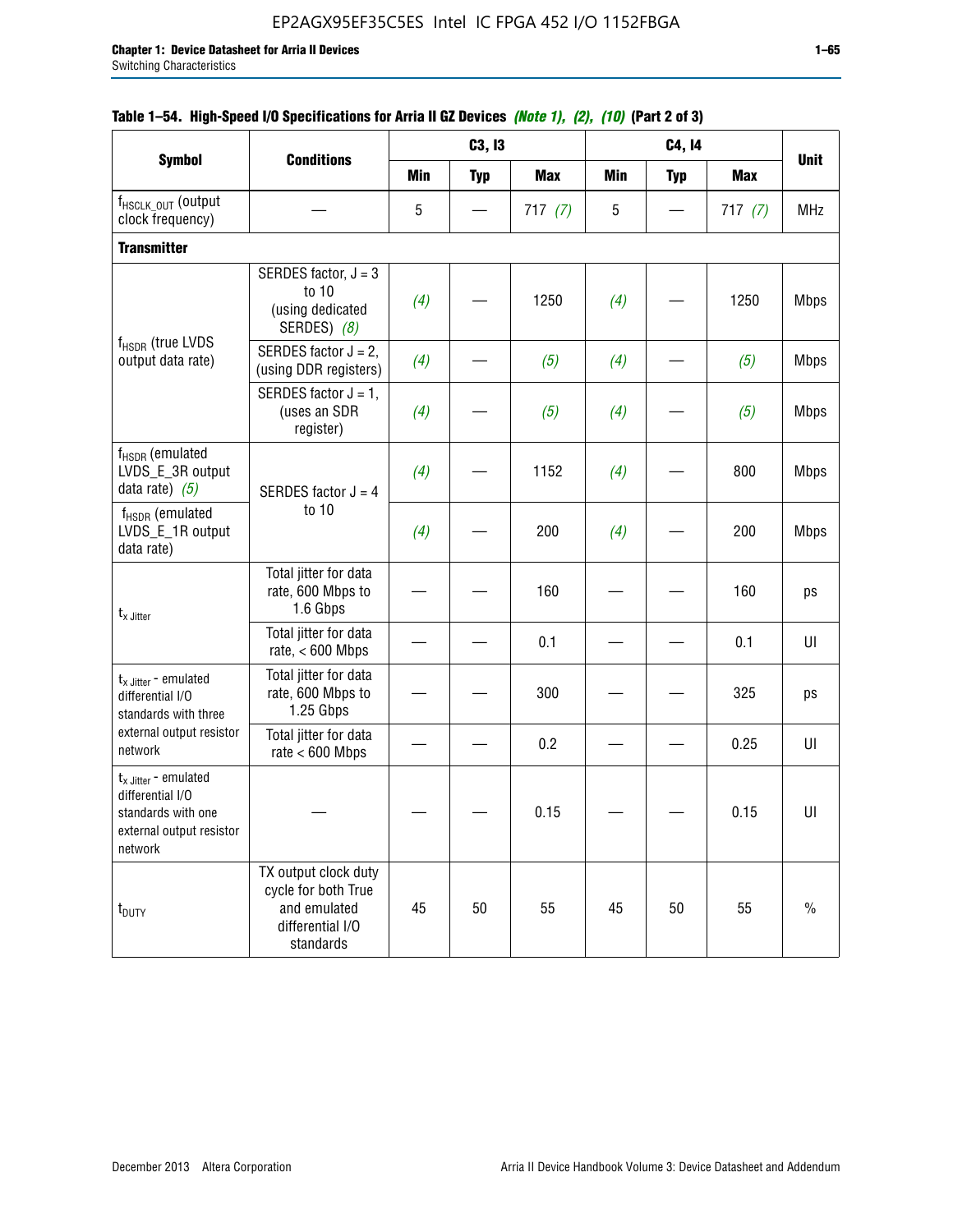|                                                                          | <b>Conditions</b>                                                                                |                          | C3, I3     |            |            | C4, 14     |            | <b>Unit</b> |
|--------------------------------------------------------------------------|--------------------------------------------------------------------------------------------------|--------------------------|------------|------------|------------|------------|------------|-------------|
| <b>Symbol</b>                                                            |                                                                                                  | <b>Min</b>               | <b>Typ</b> | <b>Max</b> | <b>Min</b> | <b>Typ</b> | <b>Max</b> |             |
|                                                                          | True differential I/O<br>standards                                                               |                          |            | 200        |            |            | 200        | ps          |
| t <sub>rise &amp;</sub> t <sub>rall</sub>                                | <b>Emulated differential</b><br>I/O standards with<br>three external output<br>resistor networks |                          |            | 250        |            |            | 300        | ps          |
|                                                                          | <b>Emulated differential</b><br>I/O standards with<br>one external output<br>resistor            |                          |            | 500        |            |            | 500        | ps          |
|                                                                          | <b>True LVDS</b>                                                                                 | $\overline{\phantom{0}}$ |            | 100        |            |            | 100        | ps          |
| <b>TCCS</b>                                                              | Emulated<br>LVDS_E_3R                                                                            |                          |            | 250        |            |            | 250        | ps          |
| <b>Receiver</b>                                                          |                                                                                                  |                          |            |            |            |            |            |             |
| True differential I/O<br>standards - f <sub>HSDRDPA</sub><br>(data rate) | <b>SERDES</b> factor<br>$J = 3$ to 10                                                            | 150                      |            | 1250       | 150        |            | 1250       | <b>Mbps</b> |
|                                                                          | <b>SERDES</b> factor<br>$J = 3$ to 10                                                            | (4)                      |            | (6)        | (4)        |            | (6)        | <b>Mbps</b> |
| $f_{HSDR}$ (data rate)                                                   | SERDES factor $J = 2$ ,<br>uses DDR registers                                                    | (4)                      |            | (5)        | (4)        |            | (5)        | <b>Mbps</b> |
|                                                                          | SERDES factor $J = 1$ ,<br>uses an SDR register                                                  | (4)                      |            | (5)        | (4)        |            | (5)        | <b>Mbps</b> |
| DPA run length                                                           | DPA mode                                                                                         | $\overline{\phantom{0}}$ |            | 10000      |            |            | 10000      | UI          |
| Soft-CDR PPM<br>tolerance                                                | Soft-CDR mode                                                                                    |                          |            | 300        |            |            | 300        | $±$ PPM     |
| Sampling Window<br>(SW)                                                  | Non-DPA mode                                                                                     |                          |            | 300        |            |            | 300        | ps          |

### **Table 1–54. High-Speed I/O Specifications for Arria II GZ Devices** *(Note 1), (2), (10)* **(Part 3 of 3)**

### **Notes to Table 1–54:**

(1) When  $J = 3$  to 10, use the SERDES block.

- (2) When  $J = 1$  or 2, bypass the SERDES block.
- (3) Clock Boost Factor (W) is the ratio between input data rate to the input clock rate.
- (4) The minimum specification depends on the clock source (for example, the PLL and clock pin) and the clock routing resource (global, regional, or local) that you use. The I/O differential buffer and input register do not have a minimum toggle rate.
- (5) You must calculate the leftover timing margin in the receiver by performing link timing closure analysis. You must consider the board skew margin, transmitter channel-to-channel skew, and receiver sampling margin to determine leftover timing margin.
- (6) You can estimate the achievable maximum data rate for non-DPA mode by performing link timing closure analysis. You must consider the board skew margin, transmitter delay margin, and the receiver sampling margin to determine the maximum data rate supported.
- (7) This is achieved by using the LVDS and DPA clock network.
- (8) If the receiver with DPA enabled and transmitter are using shared PLLs, the minimum data rate is 150 Mbps.
- (9) This only applies to DPA and soft-CDR modes.
- (10) This only applies to LVDS source synchronous mode.

Table 1–55 lists DPA lock time specifications for Arria II GX and GZ devices.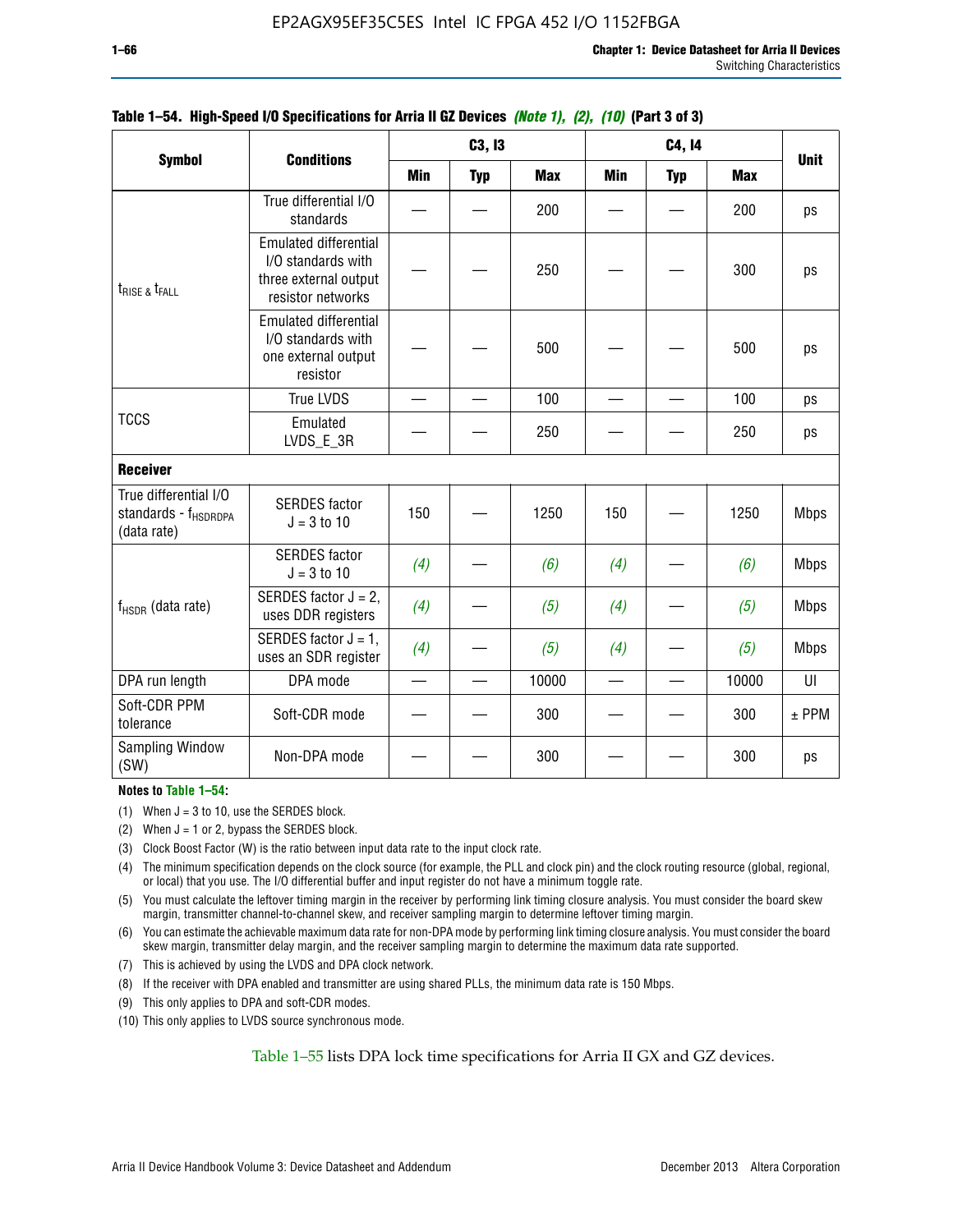| <b>Standard</b>      | <b>Training Pattern</b> | <b>Number of Data</b><br><b>Transitions in One</b><br><b>Repetition of the</b><br><b>Training Pattern</b> | Number of<br><b>Repetitions per</b><br>256 Data<br>Transitions (4) | <b>Maximum</b>       |
|----------------------|-------------------------|-----------------------------------------------------------------------------------------------------------|--------------------------------------------------------------------|----------------------|
| SPI-4                | 00000000001111111111    |                                                                                                           | 128                                                                | 640 data transitions |
| Parallel Rapid I/O   | 00001111                |                                                                                                           | 128                                                                | 640 data transitions |
|                      | 10010000                |                                                                                                           | 64                                                                 | 640 data transitions |
| <b>Miscellaneous</b> | 10101010                |                                                                                                           | 32                                                                 | 640 data transitions |
|                      | 01010101                |                                                                                                           | 32                                                                 | 640 data transitions |

| Table 1–55. DPA Lock Time Specifications for Arria II Devices (Note 1), (2), (3) |  |  |  |  |  |  |
|----------------------------------------------------------------------------------|--|--|--|--|--|--|
|----------------------------------------------------------------------------------|--|--|--|--|--|--|

**Notes to Table 1–55:**

- (1) The DPA lock time is for one channel.
- (2) One data transition is defined as a 0-to-1 or 1-to-0 transition.
- (3) The DPA lock time stated in the table applies to both commercial and industrial grade.
- (4) This is the number of repetitions for the stated training pattern to achieve the 256 data transitions.

Figure 1–5 shows the LVDS soft-CDR/DPA sinusoidal jitter tolerance specification for Arria II GZ devices at a data rate less than 1.25 Gbps and all the Arria II GX devices.

### **Figure 1–5. LVDS Soft-CDR/DPA Sinusoidal Jitter Tolerance Specification for All Arria II GX Devices and for Arria II GZ Devices at a Data Rate less than 1.25 Gbps**

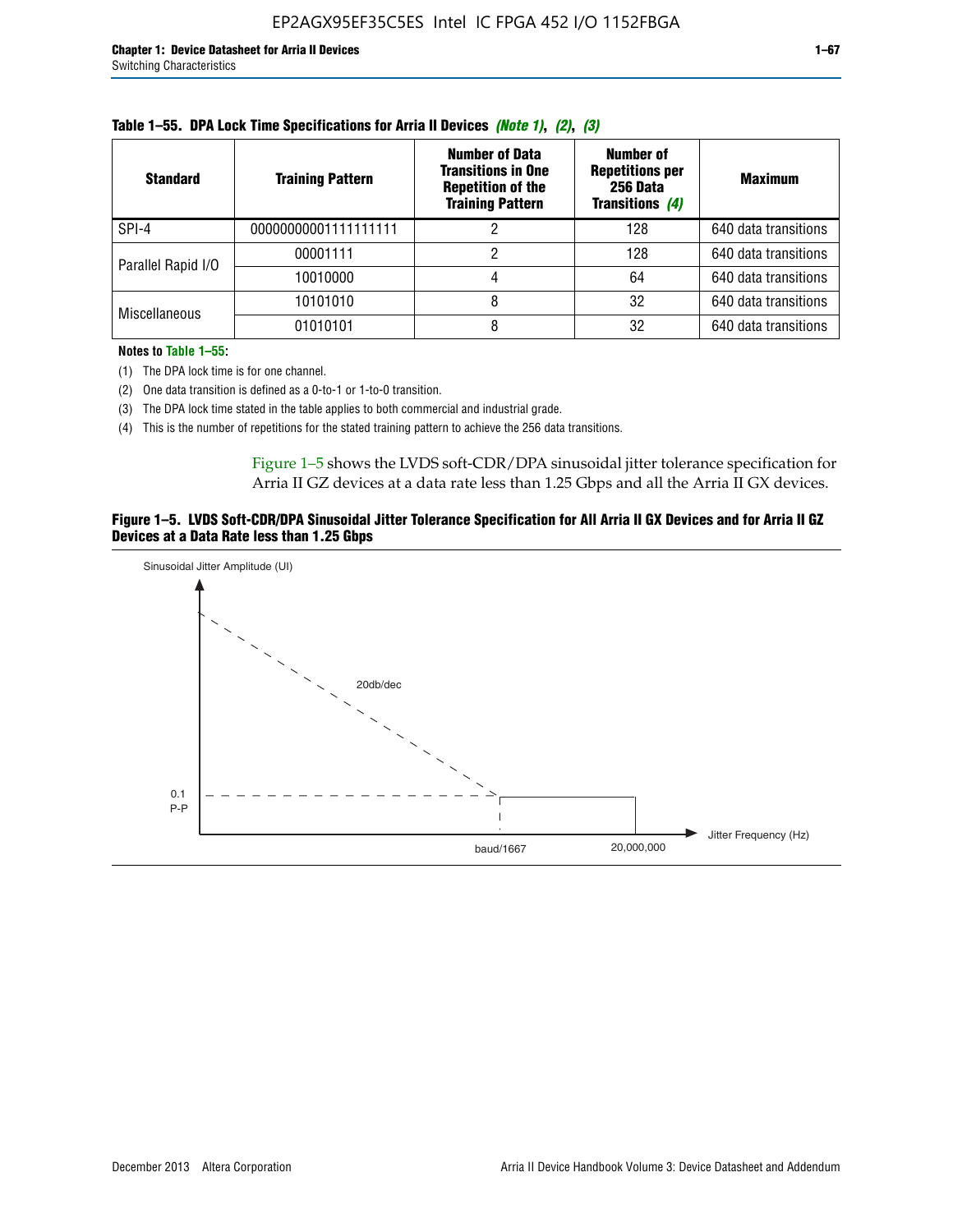Figure 1–6 shows the LVDS soft-CDR/DPA sinusoidal jitter tolerance specification for Arria II GZ devices at 1.25 Gbps data rate.





Table 1–56 lists the LVDS soft-CDR/DPA sinusoidal jitter tolerance specification for Arria II GZ devices at 1.25 Gbps data rate.

|                     | Table 1–56. LVDS Soft-CDR/DPA Sinusoidal Jitter Mask Values for Arria II GZ Devices at |  |  |
|---------------------|----------------------------------------------------------------------------------------|--|--|
| 1.25 Gbps Data Rate |                                                                                        |  |  |

| <b>Jitter Frequency (Hz)</b> | <b>Sinusoidal Jitter (UI)</b> |        |
|------------------------------|-------------------------------|--------|
| F1                           | 10,000                        | 25.000 |
| F <sub>2</sub>               | 17,565                        | 25.000 |
| F3                           | 1,493,000                     | 0.350  |
| F4                           | 50,000,000                    | 0.350  |

## **External Memory Interface Specifications**

For the maximum clock rate supported for Arria II GX and GZ device family, refer to the [External Memory Interface Spec Estimator](http://www.altera.com/technology/memory/estimator/mem-emif-index.html) page on the Altera website.

Table 1–57 lists the external memory interface specifications for Arria II GX devices.

**Table 1–57. External Memory Interface Specifications for Arria II GX Devices (Part 1 of 2)**

| <b>Frequency</b> |            | <b>Frequency Range (MHz)</b> |            | <b>Resolution</b> | <b>DQS Delay</b>   | <b>Number of</b>    |  |
|------------------|------------|------------------------------|------------|-------------------|--------------------|---------------------|--|
| Mode             | C4         | <b>13, C5, 15</b><br>C6      |            | (°)               | <b>Buffer Mode</b> | <b>Delay Chains</b> |  |
| 0                | $90 - 140$ | 90-130                       | $90 - 110$ | 22.5              | Low                | 16                  |  |
|                  | 110-180    | 110-170                      | 110-150    | 30                | Low                | 12                  |  |
| 2                | 140-220    | 140-210                      | 140-180    | 36                | Low                | 10                  |  |
| 3                | 170-270    | 170-260                      | 170-220    | 45                | Low                | 8                   |  |
| 4                | 220-340    | 220-310                      | 220-270    | 30                | High               | 12                  |  |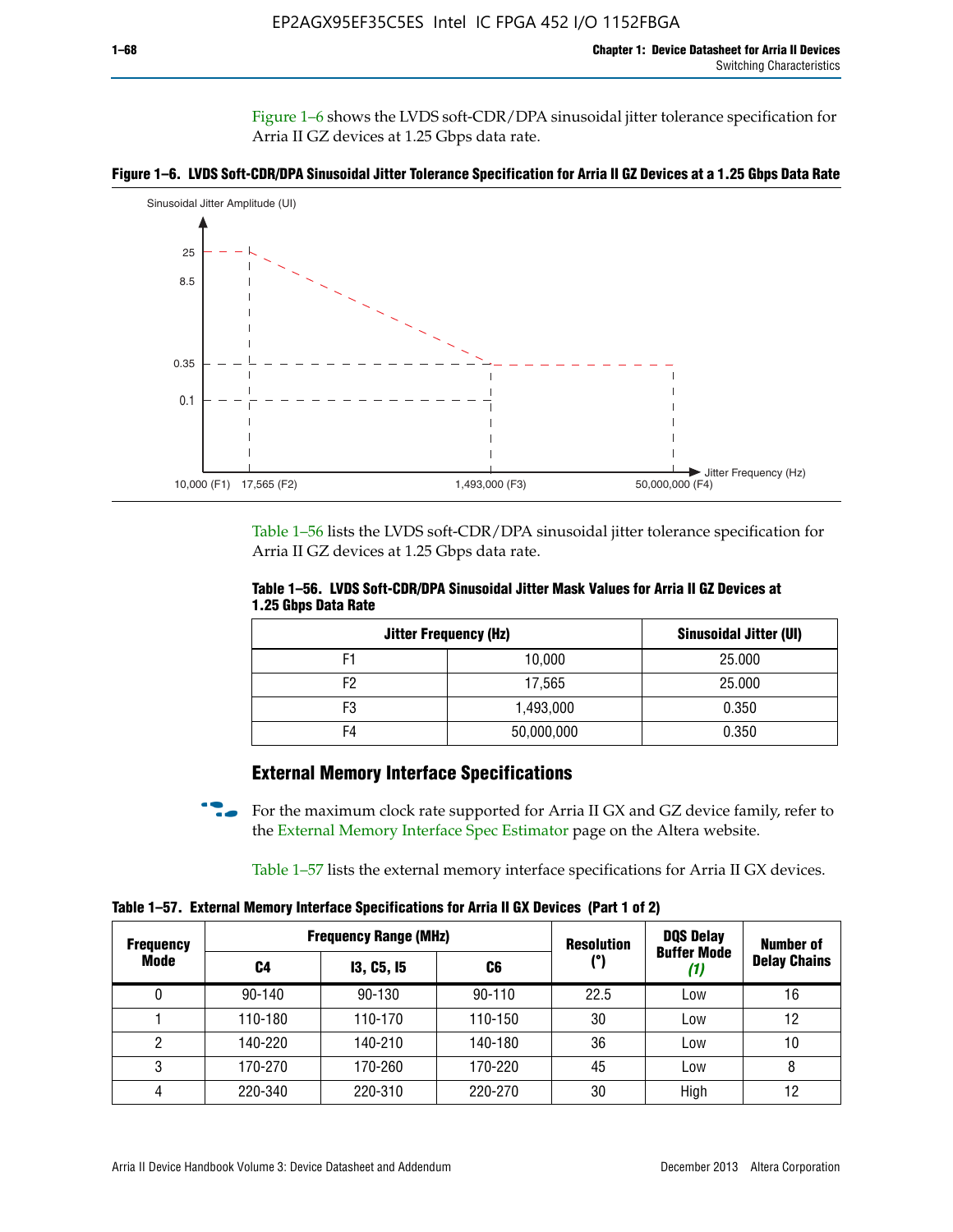| <b>Frequency</b> |         | <b>Frequency Range (MHz)</b><br><b>Resolution</b> |         | <b>DQS Delay</b><br><b>Buffer Mode</b> | <b>Number of</b> |                     |  |
|------------------|---------|---------------------------------------------------|---------|----------------------------------------|------------------|---------------------|--|
| Mode             | C4      | <b>13, C5, 15</b>                                 | C6      | (°)                                    | (1)              | <b>Delay Chains</b> |  |
|                  | 270-410 | 270-380                                           | 270-320 | 36                                     | High             | 10                  |  |
|                  | 320-450 | 320-410                                           | 320-370 | 45                                     | High             |                     |  |

| Table 1–57. External Memory Interface Specifications for Arria II GX Devices (Part 2 of 2) |
|--------------------------------------------------------------------------------------------|
|--------------------------------------------------------------------------------------------|

**Note to Table 1–57:**

(1) Low indicates a 6-bit DQS delay setting; high indicates a 5-bit DQS delay setting.

Table 1–58 lists the DLL frequency range specifications for Arria II GZ devices.

### **Table 1–58. DLL Frequency Range Specifications for Arria II GZ Devices**

|                       | <b>Frequency Range (MHz)</b> |            |                              | <b>DOS Delay</b>          | <b>Number of</b>              |
|-----------------------|------------------------------|------------|------------------------------|---------------------------|-------------------------------|
| <b>Frequency Mode</b> | -3                           | -4         | <b>Available Phase Shift</b> | <b>Buffer Mode</b><br>(1) | <b>Delay</b><br><b>Chains</b> |
| 0                     | $90 - 130$                   | $90 - 120$ | 22.5°, 45°, 67.5°, 90°       | Low                       | 16                            |
|                       | 120-170                      | 120-160    | 30°, 60°, 90°, 120°          | Low                       | 12                            |
| 2                     | 150-210                      | 150-200    | 36°, 72°, 108°, 144°         | Low                       | 10                            |
| 3                     | 180-260                      | 180-240    | 45°, 90°, 135°, 180°         | Low                       | 8                             |
| 4                     | 240-320                      | 240-290    | 30°, 60°, 90°, 120°          | High                      | 12                            |
| 5                     | 290-380                      | 290-360    | 36°, 72°, 108°, 144°         | High                      | 10                            |
| 6                     | 360-450                      | 360-450    | 45°, 90°, 135°, 180°         | High                      | 8                             |
|                       | 470-630                      | 470-590    | 60°, 120°, 180°, 240°        | High                      | 6                             |

#### **Note to Table 1–58:**

(1) Low indicates a 6-bit DQS delay setting; high indicates a 5-bit DQS delay setting.

Table 1–59 lists the DQS phase offset delay per stage for Arria II GX devices.

| Table 1–59.  DQS Phase Offset Delay Per Setting for Arria II GX Devices <i>(Note 1), (2), (3)</i> |  |  |  |  |  |  |
|---------------------------------------------------------------------------------------------------|--|--|--|--|--|--|
|---------------------------------------------------------------------------------------------------|--|--|--|--|--|--|

| <b>Speed Grade</b> | Min  | <b>Max</b> | <b>Unit</b> |
|--------------------|------|------------|-------------|
| C4                 | ن. ا | 13.0       | ps          |
| 13, C5, I5         | 7.U  | 15.0       | ps          |
| C6                 | 8.5  | 18.0       | ps          |

**Notes to Table 1–59:**

(1) The valid settings for phase offset are -64 to +63 for frequency modes 0 to 3 and -32 to +31 for frequency modes 4 to 5.

(2) The typical value equals the average of the minimum and maximum values.

(3) The delay settings are linear.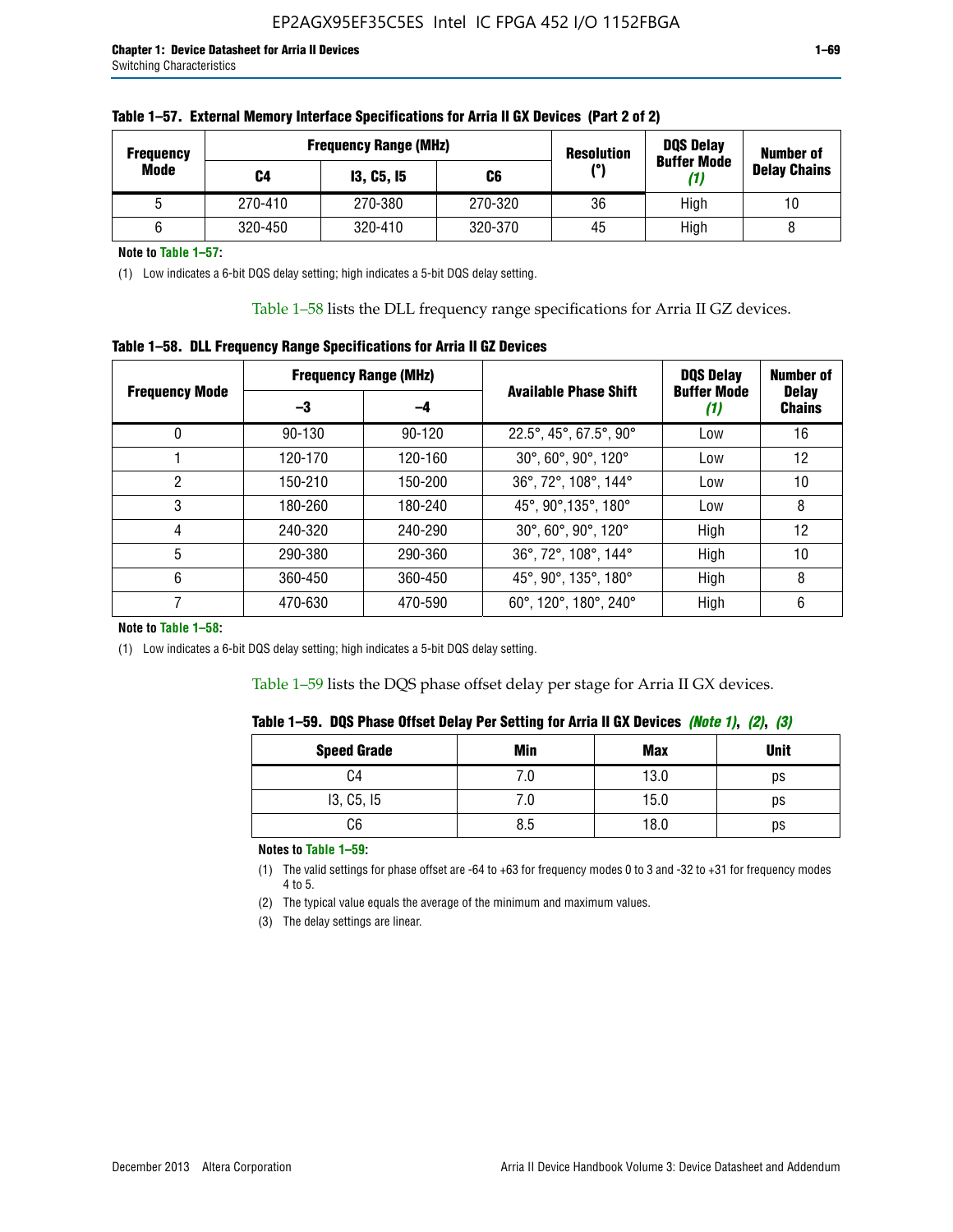Table 1–60 lists the DQS phase shift error for Arria II GX devices.

|                  | Table 1–60. DQS Phase Shift Error Specification for DLL-Delayed Clock ( $t_{\text{DOS PSERR}}$ ) for Arria II GX |  |
|------------------|------------------------------------------------------------------------------------------------------------------|--|
| Devices (Note 1) |                                                                                                                  |  |

| <b>Number of DQS Delay Buffer</b> | C <sub>4</sub> | <b>13, C5, 15</b> | C6  | <b>Unit</b> |
|-----------------------------------|----------------|-------------------|-----|-------------|
|                                   | 26             | 30                | 36  | ps          |
| റ                                 | 52             | 60                | 72  | ps          |
| 3                                 | 78             | 90                | 108 | ps          |
|                                   | 104            | 120               | 144 | ps          |

**Note to Table 1–60:**

(1) This error specification is the absolute maximum and minimum error. For example, skew on three DQS delay buffers in a C4 speed grade is  $\pm$  78 ps or  $\pm$  39 ps.

Table 1–61 lists the DQS phase shift error for Arria II GZ devices.

|                         |  | Table 1–61.DQS Phase Shift Error Specification for DLL-Delayed Clock (t <sub>oos PsERR</sub> ) for Arria II GZ |
|-------------------------|--|----------------------------------------------------------------------------------------------------------------|
| Devices <i>(Note 1)</i> |  |                                                                                                                |

| <b>Number of DQS Delay Buffer</b> | -3  |     | <b>Unit</b> |
|-----------------------------------|-----|-----|-------------|
|                                   | 28  | 30  | ps          |
|                                   | 56  | 60  | ps          |
| O                                 | 84  | 90  | ps          |
|                                   | 112 | 120 | ps          |

**Note to Table 1–61:**

(1) This error specification is the absolute maximum and minimum error. For example, skew on three DQS delay buffers in a 3 speed grade is  $\pm$  84 ps or  $\pm$  42 ps.

Table 1–62 lists the memory output clock jitter specifications for Arria II GX devices.

**Table 1–62. Memory Output Clock Jitter Specification for Arria II GX Devices** *(Note 1)***,** *(2)***,** *(3)*

| <b>Parameter</b>                | Clock<br><b>Network</b> | <b>Symbol</b>        | -4     |            | -5     |            | -6         |            |             |
|---------------------------------|-------------------------|----------------------|--------|------------|--------|------------|------------|------------|-------------|
|                                 |                         |                      | Min    | <b>Max</b> | Min    | <b>Max</b> | <b>Min</b> | <b>Max</b> | <b>Unit</b> |
| Clock period jitter             | Global                  | $L$ JIT(per)         | $-100$ | 100        | $-125$ | 125        | $-125$     | 125        | ps          |
| Cycle-to-cycle period<br>jitter | Global                  | $L$ JIT $(cc)$       | $-200$ | 200        | $-250$ | 250        | $-250$     | 250        | ps          |
| Duty cycle jitter               | Global                  | $L$ JIT $(du$ ty $)$ | $-100$ | 100        | $-125$ | 125        | $-125$     | 125        | ps          |

**Notes to Table 1–62:**

(1) The memory output clock jitter measurements are for 200 consecutive clock cycles, as specified in the JEDEC DDR2/DDR3 SDRAM standard.

(2) The clock jitter specification applies to memory output clock pins generated using DDIO circuits clocked by a PLL output routed on a global clock network.

(3) The memory output clock jitter stated in Table  $1-62$  is applicable when an input jitter of 30 ps is applied.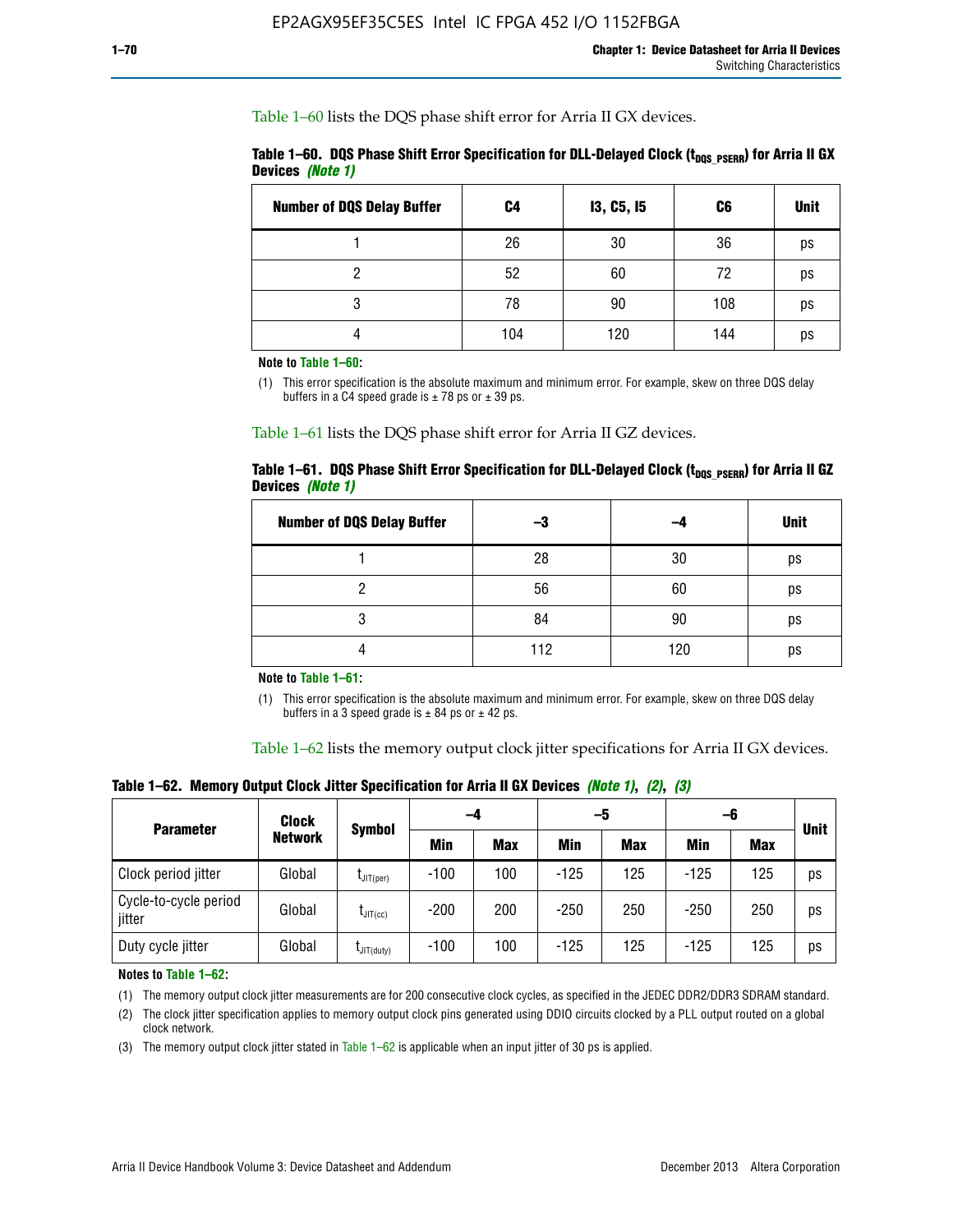Table 1–63 lists the memory output clock jitter specifications for Arria II GZ devices.

| <b>Parameter</b>             | Clock<br><b>Network</b> | <b>Symbol</b>                    |         | -3         | -4      |            |             |
|------------------------------|-------------------------|----------------------------------|---------|------------|---------|------------|-------------|
|                              |                         |                                  | Min     | <b>Max</b> | Min     | <b>Max</b> | <b>Unit</b> |
| Clock period jitter          | Regional                | $\mathsf{I}_{\mathsf{JIT}(per)}$ | -55     | 55         | $-55$   | 55         | ps          |
| Cycle-to-cycle period jitter | Regional                | $t_{\text{JIT(cc)}}$             | $-110$  | 110        | $-110$  | 110        | ps          |
| Duty cycle jitter            | Regional                | $t_{\text{JIT(duty)}}$           | $-82.5$ | 82.5       | $-82.5$ | 82.5       | ps          |
| Clock period jitter          | Global                  | $L_{\text{JIT(per)}}$            | $-82.5$ | 82.5       | $-82.5$ | 82.5       | ps          |
| Cycle-to-cycle period jitter | Global                  | $I_{\text{JIT(cc)}}$             | $-165$  | 165        | $-165$  | 165        | ps          |
| Duty cycle jitter            | Global                  | $t_{\text{JIT(duty)}}$           | -90     | 90         | -90     | 90         | ps          |

**Table 1–63. Memory Output Clock Jitter Specification for Arria II GZ Devices** *(Note 1)***,** *(2)***,** *(3)*

**Notes to Table 1–63:**

(1) The memory output clock jitter measurements are for 200 consecutive clock cycles, as specified in the JEDEC DDR2/DDR3 SDRAM standard.

(2) The clock jitter specification applies to memory output clock pins generated using differential signal-splitter and DDIO circuits clocked by a PLL output routed on a regional or global clock network as specified. Altera recommends using regional clock networks whenever possible.

(3) The memory output clock jitter stated in Table 1–63 is applicable when an input jitter of 30 ps is applied.

## **Duty Cycle Distortion (DCD) Specifications**

Table 1–64 lists the worst-case DCD specifications for Arria II GX devices.

| Table 1–64.  Duty Cycle Distortion on I/O Pins for Arria II GX Devices <i>(Note 1)</i> |  |  |
|----------------------------------------------------------------------------------------|--|--|
|----------------------------------------------------------------------------------------|--|--|

| <b>Symbol</b>     | C4  |            | <b>13, C5, 15</b> |            | C6  |            | <b>Unit</b>   |
|-------------------|-----|------------|-------------------|------------|-----|------------|---------------|
|                   | Min | <b>Max</b> | Min               | <b>Max</b> | Min | <b>Max</b> |               |
| Output Duty Cycle | 45  | 55         | 45                | 55         | 45  | 55         | $\frac{0}{0}$ |

**Note to Table 1–64:**

(1) The DCD specification applies to clock outputs from the PLL, global clock tree, IOE driving dedicated, and general purpose I/O pins.

Table 1–65 lists the worst-case DCD specifications for Arria II GZ devices.

**Table 1–65. Duty Cycle Distortion on I/O Pins for Arria II GZ Devices** *(Note 1)*

| <b>Symbol</b>     |     | C3, I3     | C4, 14 | <b>Unit</b> |      |  |
|-------------------|-----|------------|--------|-------------|------|--|
|                   | Min | <b>Max</b> | Min    | <b>Max</b>  |      |  |
| Output Duty Cycle | 45  | 55         | 45     | 55          | $\%$ |  |

**Note to Table 1–65:**

(1) The DCD specification applies to clock outputs from the PLL, global clock tree, IOE driving dedicated, and general purpose I/O pins.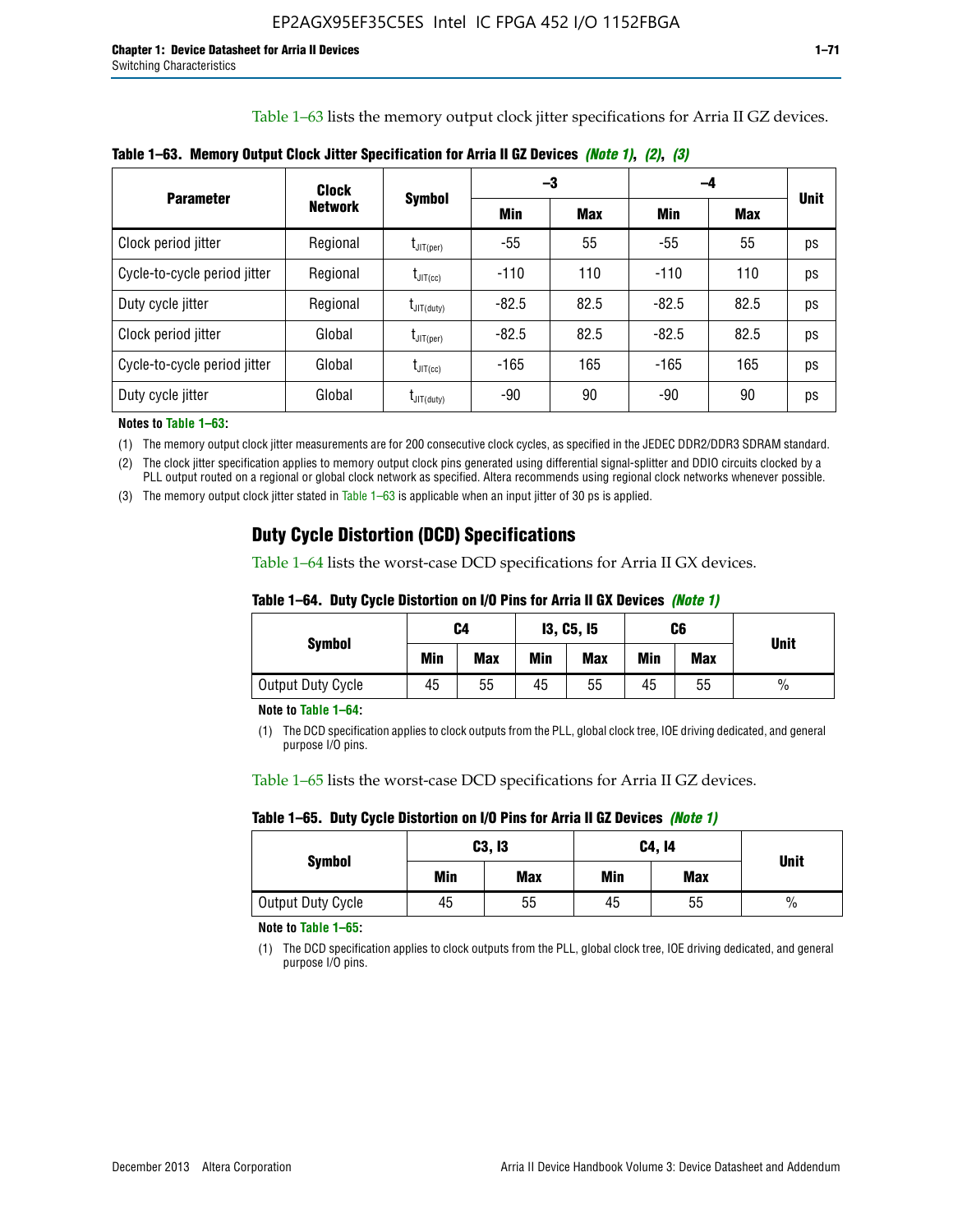### **IOE Programmable Delay**

Table 1–66 lists the delay associated with each supported IOE programmable delay chain for Arria II GX devices.

| Table 1–66. IOE Programmable Delay for Arria II GX Devices |
|------------------------------------------------------------|
|------------------------------------------------------------|

|                                                   | <b>Available</b><br><b>Settings</b> | <b>Minimum</b><br><b>Offset</b><br>(2) | <b>Maximum Offset</b> |                |                   |       |                |       |       |                |    |
|---------------------------------------------------|-------------------------------------|----------------------------------------|-----------------------|----------------|-------------------|-------|----------------|-------|-------|----------------|----|
| <b>Parameter</b>                                  |                                     |                                        | <b>Fast Model</b>     |                | <b>Slow Model</b> |       |                |       |       | <b>Unit</b>    |    |
|                                                   | (1)                                 |                                        | 13                    | C <sub>4</sub> | 15                | 13    | C <sub>4</sub> | C5    | 15    | C <sub>6</sub> |    |
| Output<br>enable pin<br>delay                     | 7                                   | $\mathbf 0$                            | 0.413                 | 0.442          | 0.413             | 0.814 | 0.713          | 0.796 | 0.801 | 0.873          | ns |
| Delay from<br>output<br>register to<br>output pin | 7                                   | $\mathbf 0$                            | 0.339                 | 0.362          | 0.339             | 0.671 | 0.585          | 0.654 | 0.661 | 0.722          | ns |
| Input delay<br>from pin to<br>internal cell       | 52                                  | $\mathbf{0}$                           | 1.494                 | 1.607          | 1.494             | 2.895 | 2.520          | 2.733 | 2.775 | 2.944          | ns |
| Input delay<br>from pin to<br>input register      | 52                                  | $\mathbf{0}$                           | 1.493                 | 1.607          | 1.493             | 2.896 | 2.503          | 2.732 | 2.774 | 2.944          | ns |
| DQS bus to<br>input register<br>delay             | 4                                   | $\mathbf 0$                            | 0.074                 | 0.076          | 0.074             | 0.140 | 0.124          | 0.147 | 0.147 | 0.167          | ns |

**Notes to Table 1–66:**

(1) The available setting for every delay chain starts with zero and ends with the specified maximum number of settings.

(2) The minimum offset represented in the table does not include intrinsic delay.

**Table 1–67. IOE Programmable Delay for Arria II GZ Devices**

|                  | <b>Available</b><br><b>Settings</b><br>(1) | <b>Minimum</b><br>Offset (2) | <b>Maximum Offset</b> |                   |                   |       |       |       |             |
|------------------|--------------------------------------------|------------------------------|-----------------------|-------------------|-------------------|-------|-------|-------|-------------|
| <b>Parameter</b> |                                            |                              | <b>Fast Model</b>     |                   | <b>Slow Model</b> |       |       |       | <b>Unit</b> |
|                  |                                            |                              | <b>Industrial</b>     | <b>Commercial</b> | C3                | 13    | C4    | 14    |             |
| D1               | 15                                         | 0                            | 0.462                 | 0.505             | 0.795             | 0.801 | 0.857 | 0.864 | ns          |
| D <sub>2</sub>   | 7                                          | 0                            | 0.234                 | 0.232             | 0.372             | 0.371 | 0.407 | 0.405 | ns          |
| D <sub>3</sub>   | 7                                          | 0                            | 1.700                 | 1.769             | 2.927             | 2.948 | 3.157 | 3.178 | ns          |
| D4               | 15                                         | 0                            | 0.508                 | 0.554             | 0.882             | 0.889 | 0.952 | 0.959 | ns          |
| D <sub>5</sub>   | 15                                         | 0                            | 0.472                 | 0.500             | 0.799             | 0.817 | 0.875 | 0.882 | ns          |
| D <sub>6</sub>   | 6                                          | 0                            | 0.186                 | 0.195             | 0.319             | 0.321 | 0.345 | 0.347 | ns          |

#### **Notes to Table 1–67:**

(1) You can set this value in the Quartus II software by selecting **D1**, **D2**, **D3**, **D4**, **D5**, and **D6** in the **Assignment Name** column.

(2) Minimum offset does not include the intrinsic delay.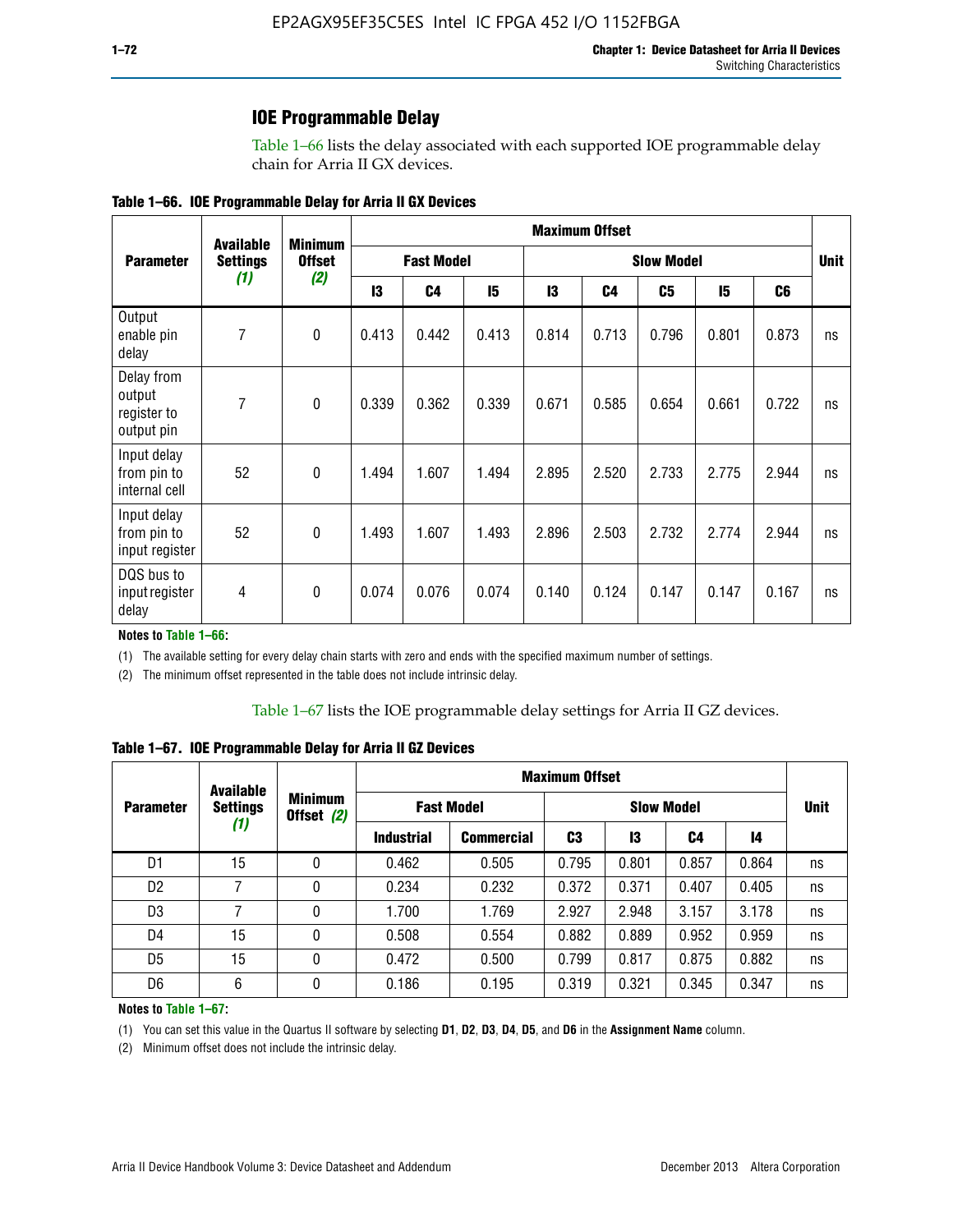## **I/O Timing**

Altera offers two ways to determine I/O timing:

- Using the Microsoft Excel-based I/O Timing.
- Using the Quartus II Timing Analyzer.

The Microsoft Excel-based I/O Timing provides pin timing performance for each device density and speed grade. The data is typically used prior to designing the FPGA to get an estimate of the timing budget as part of the link timing analysis. The Quartus II timing analyzer provides a more accurate and precise I/O timing data based on the specifics of the design after place-and-route is complete.

**f The Microsoft Excel-based I/O Timing spreadsheet is downloadable from the** [Literature: Arria II Devices](http://www.altera.com/literature/lit-arria-ii-gx.jsp) web page.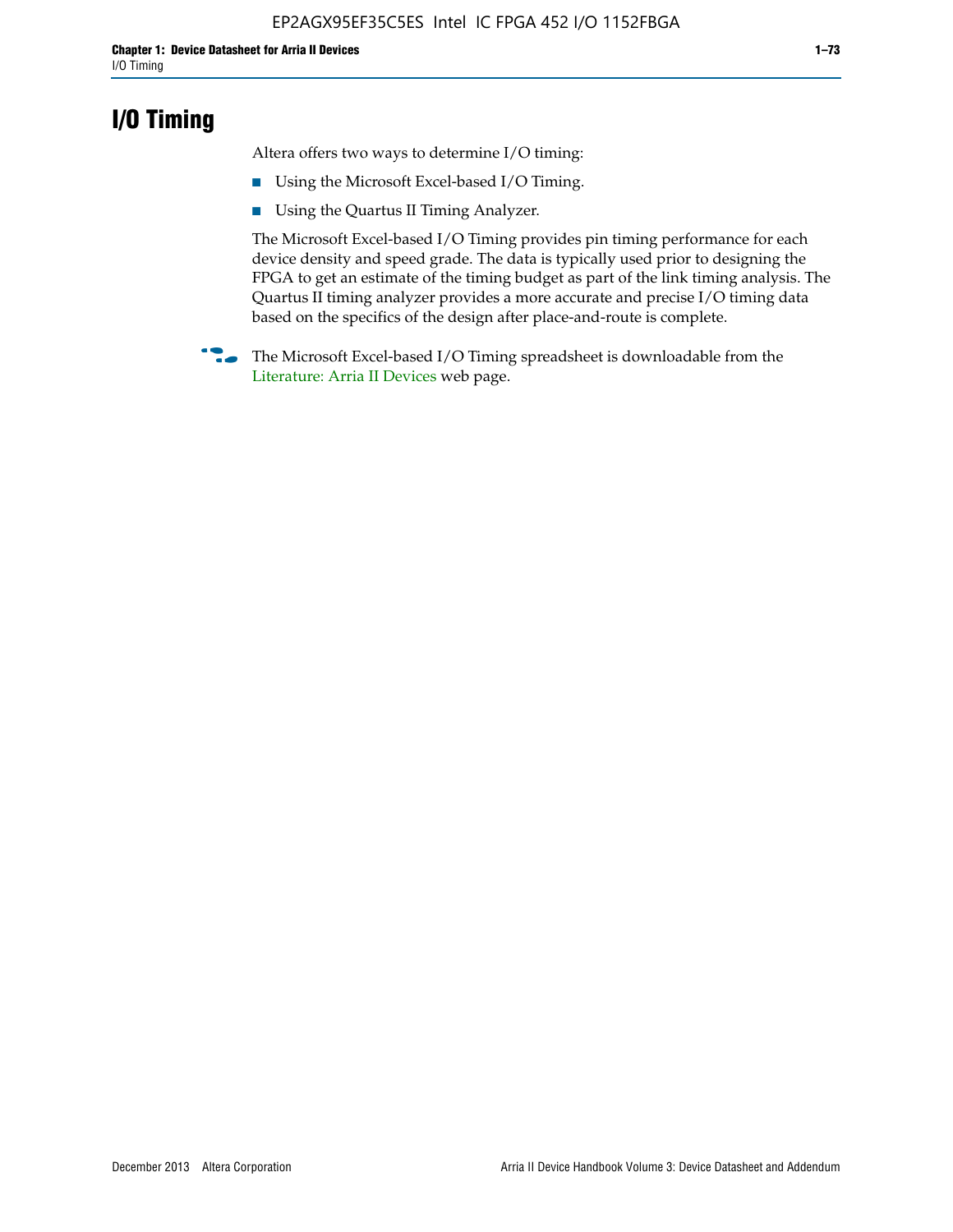# **Glossary**

Table 1–68 lists the glossary for this chapter.

**Table 1–68. Glossary (Part 1 of 4)**

| <b>Letter</b>       | <b>Subject</b>                       | <b>Definitions</b>                                                                                                                                                      |
|---------------------|--------------------------------------|-------------------------------------------------------------------------------------------------------------------------------------------------------------------------|
|                     |                                      | Receiver Input Waveforms<br>Single-Ended Waveform<br>Positive Channel (p) = $V_{\text{IH}}$<br>$V_{ID}$<br>Negative Channel (n) = $V_{IL}$                              |
|                     |                                      | $V_{CM}$<br>Ground<br><b>Differential Waveform</b>                                                                                                                      |
| А,<br>В,<br>C,<br>D | Differential I/O<br><b>Standards</b> | $V_{ID}$<br>$-p - n = 0 V$<br>$V_{ID}$                                                                                                                                  |
|                     |                                      | Transmitter Output Waveforms<br><b>Single-Ended Waveform</b><br>Positive Channel (p) = $V_{OH}$<br><b>V<sub>OD</sub></b><br>Negative Channel (n) = $V_{OL}$<br>$V_{CM}$ |
|                     |                                      | Ground<br><b>Differential Waveform</b><br>$V_{OD}$<br>$p - n = 0 V$<br>$V_{OD}$                                                                                         |
|                     | $f_{\rm HSCLK}$                      | Left/Right PLL input clock frequency.                                                                                                                                   |
| Ε,<br>F             | $f_{\rm HSDR}$                       | High-speed I/O block: Maximum/minimum LVDS data transfer rate<br>$(f_{HSDR} = 1/TUI)$ , non-DPA.                                                                        |
|                     | f <sub>HSDRDPA</sub>                 | High-speed I/O block: Maximum/minimum LVDS data transfer rate<br>$(f_{HSDRDPA} = 1/TUI)$ , DPA.                                                                         |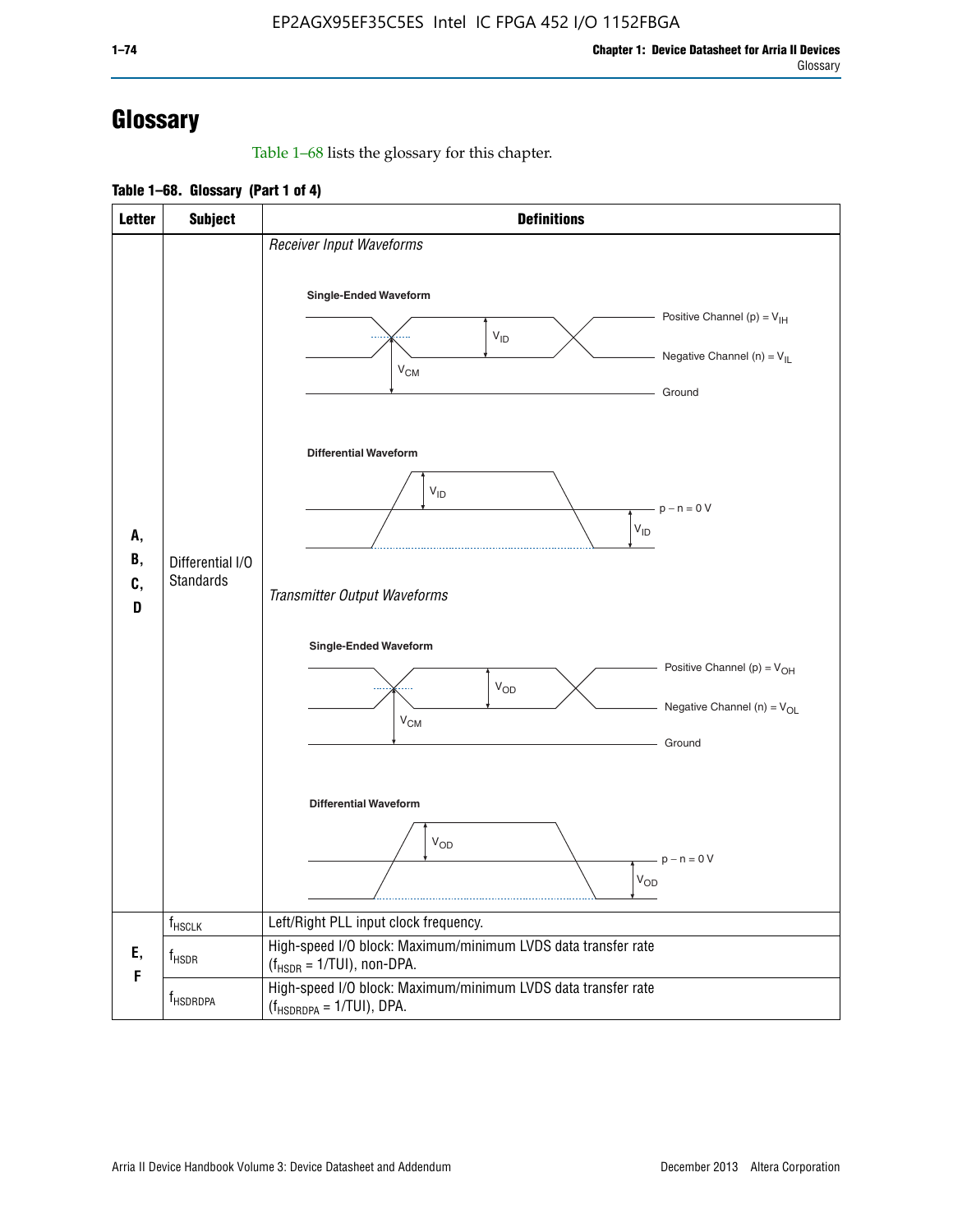### EP2AGX95EF35C5ES Intel IC FPGA 452 I/O 1152FBGA

### **Table 1–68. Glossary (Part 2 of 4)**

| <b>Letter</b>                   | <b>Subject</b>                | <b>Definitions</b>                                                                                                                                                                                                                                                                                                                                                                                                                                                                                                    |
|---------------------------------|-------------------------------|-----------------------------------------------------------------------------------------------------------------------------------------------------------------------------------------------------------------------------------------------------------------------------------------------------------------------------------------------------------------------------------------------------------------------------------------------------------------------------------------------------------------------|
|                                 | J                             | High-speed I/O block: Deserialization factor (width of parallel data bus).                                                                                                                                                                                                                                                                                                                                                                                                                                            |
| G,<br>Η,<br>Ι,<br>J             | JTAG Timing<br>Specifications | JTAG Timing Specifications:<br><b>TMS</b><br>TDI<br>$t_{\rm JCP}$<br>-t <sub>JCH</sub> → ← t <sub>JCL</sub><br>- t <sub>JPH</sub><br>t <sub>JPSU</sub><br><b>TCK</b><br>$t_{JPZX}$<br>- t <sub>JPXZ</sub><br>$t_{\text{JPCO}}$<br><b>TDO</b>                                                                                                                                                                                                                                                                          |
| Κ,<br>L,<br>M,<br>N,<br>0,<br>P | PLL<br>Specifications         | PLL Specification parameters:<br>Diagram of PLL Specifications (1)<br><b>CLKOUT Pins</b><br>Switchover<br>fout_ext<br>CLK<br>$f_{\text{IN}}$<br>f <sub>INPFD</sub><br>$\sf N$<br>f <sub>vco</sub> /K<br><b>GCLK</b><br>CF<br>K<br>LF<br><b>FD</b><br><b>Nunter:</b><br>Core Clock<br>CO.C9<br><b>RCLK</b><br>Key<br>П<br>External Feedback<br>Reconfigurable in User Mode<br>Notes:<br>CoreClock can only be fed by dedicated clock input pins or PLL outputs.<br>(1)<br>This is the VCO post-scale counter K.<br>(2) |
| Q,<br>$\mathsf R$               | $R_L$                         | Receiver differential input discrete resistor (external to the Arria II device).                                                                                                                                                                                                                                                                                                                                                                                                                                      |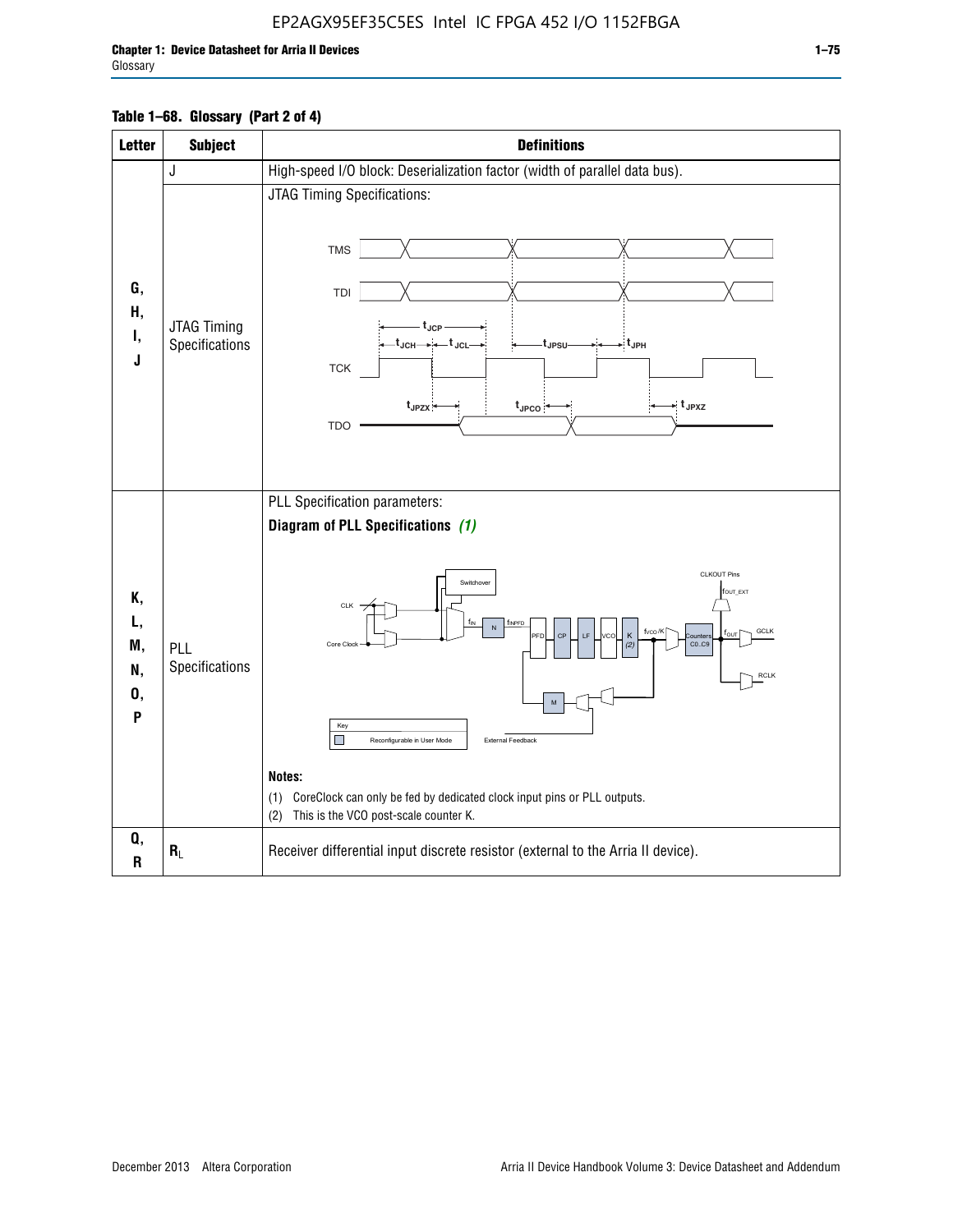## EP2AGX95EF35C5ES Intel IC FPGA 452 I/O 1152FBGA

#### Glossary

|  | Table 1–68. Glossary (Part 3 of 4) |
|--|------------------------------------|
|--|------------------------------------|

| <b>Letter</b> | <b>Subject</b>                                        | <b>Definitions</b>                                                                                                                                                                                                                                                                                                                                                                                                                                                                                                                                                                                                                                                                                                                                                                                                                                                                                  |  |  |  |  |  |
|---------------|-------------------------------------------------------|-----------------------------------------------------------------------------------------------------------------------------------------------------------------------------------------------------------------------------------------------------------------------------------------------------------------------------------------------------------------------------------------------------------------------------------------------------------------------------------------------------------------------------------------------------------------------------------------------------------------------------------------------------------------------------------------------------------------------------------------------------------------------------------------------------------------------------------------------------------------------------------------------------|--|--|--|--|--|
|               |                                                       | The period of time during which the data must be valid in order to capture it correctly. The setup<br>and hold times determine the ideal strobe position within the sampling window:<br><b>Timing Diagram</b>                                                                                                                                                                                                                                                                                                                                                                                                                                                                                                                                                                                                                                                                                       |  |  |  |  |  |
|               | SW (sampling<br>window)                               | <b>Bit Time</b>                                                                                                                                                                                                                                                                                                                                                                                                                                                                                                                                                                                                                                                                                                                                                                                                                                                                                     |  |  |  |  |  |
|               |                                                       | Sampling Window<br><b>RSKM</b><br>0.5 x TCCS<br><b>RSKM</b><br>0.5 x TCCS<br>(SW)                                                                                                                                                                                                                                                                                                                                                                                                                                                                                                                                                                                                                                                                                                                                                                                                                   |  |  |  |  |  |
| S             | Single-ended<br>Voltage<br>Referenced I/O<br>Standard | The JEDEC standard for SSTL and HSTL I/O standards define both the AC and DC input signal<br>values. The AC values indicate the voltage levels at which the receiver must meet its timing<br>specifications. The DC values indicate the voltage levels at which the final logic state of the<br>receiver is unambiguously defined. After the receiver input has crossed the AC value, the receiver<br>changes to the new logic state.<br>The new logic state is then maintained as long as the input stays beyond the AC threshold. This<br>approach is intended to provide predictable receiver timing in the presence of input waveform<br>ringing:<br>Single-Ended Voltage Referenced I/O Standard<br>$V_{\text{CCIO}}$<br>----------------------------<br>$V_{OH}$<br>$V_{H(AC)}$<br>$V_{IH(DC)}$<br>V <sub>REF</sub><br>$V_{IL(DC)}$<br>$V^{\bullet\bullet\bullet}_{\mathsf{IL}(\mathsf{AC})}$ |  |  |  |  |  |
|               |                                                       | $V_{O1}$<br>$V_{ss}$                                                                                                                                                                                                                                                                                                                                                                                                                                                                                                                                                                                                                                                                                                                                                                                                                                                                                |  |  |  |  |  |
|               | $t_{\rm C}$                                           | High-speed receiver and transmitter input and output clock period.                                                                                                                                                                                                                                                                                                                                                                                                                                                                                                                                                                                                                                                                                                                                                                                                                                  |  |  |  |  |  |
| $\mathbf{T}$  | <b>TCCS</b><br>(channel-to-<br>channel-<br>skew)      | The timing difference between the fastest and slowest output edges, including $t_{c0}$ variation and<br>clock skew, across channels driven by the same PLL. The clock is included in the TCCS<br>measurement (refer to the Timing Diagram figure under S in this table).                                                                                                                                                                                                                                                                                                                                                                                                                                                                                                                                                                                                                            |  |  |  |  |  |
|               | $t_{\text{DUTY}}$                                     | High-speed I/O block: Duty cycle on the high-speed transmitter output clock.<br><b>Timing Unit Interval (TUI)</b><br>The timing budget allowed for skew, propagation delays, and data sampling window.                                                                                                                                                                                                                                                                                                                                                                                                                                                                                                                                                                                                                                                                                              |  |  |  |  |  |
|               |                                                       | (TUI = $1/($ Receiver Input Clock Frequency Multiplication Factor) = $t_c/w$ )<br>Signal high-to-low transition time (80-20%)                                                                                                                                                                                                                                                                                                                                                                                                                                                                                                                                                                                                                                                                                                                                                                       |  |  |  |  |  |
|               | $t_{\text{FALL}}$<br>$t_{\text{INCCJ}}$               | Cycle-to-cycle jitter tolerance on the PLL clock input.                                                                                                                                                                                                                                                                                                                                                                                                                                                                                                                                                                                                                                                                                                                                                                                                                                             |  |  |  |  |  |
|               | $t_{\text{OUTPJ\_10}}$                                | Period jitter on the general purpose I/O driven by a PLL.                                                                                                                                                                                                                                                                                                                                                                                                                                                                                                                                                                                                                                                                                                                                                                                                                                           |  |  |  |  |  |
|               | t <sub>outpj_dc</sub>                                 | Period jitter on the dedicated clock output driven by a PLL.                                                                                                                                                                                                                                                                                                                                                                                                                                                                                                                                                                                                                                                                                                                                                                                                                                        |  |  |  |  |  |
|               | $t_{RISE}$                                            | Signal low-to-high transition time (20-80%).                                                                                                                                                                                                                                                                                                                                                                                                                                                                                                                                                                                                                                                                                                                                                                                                                                                        |  |  |  |  |  |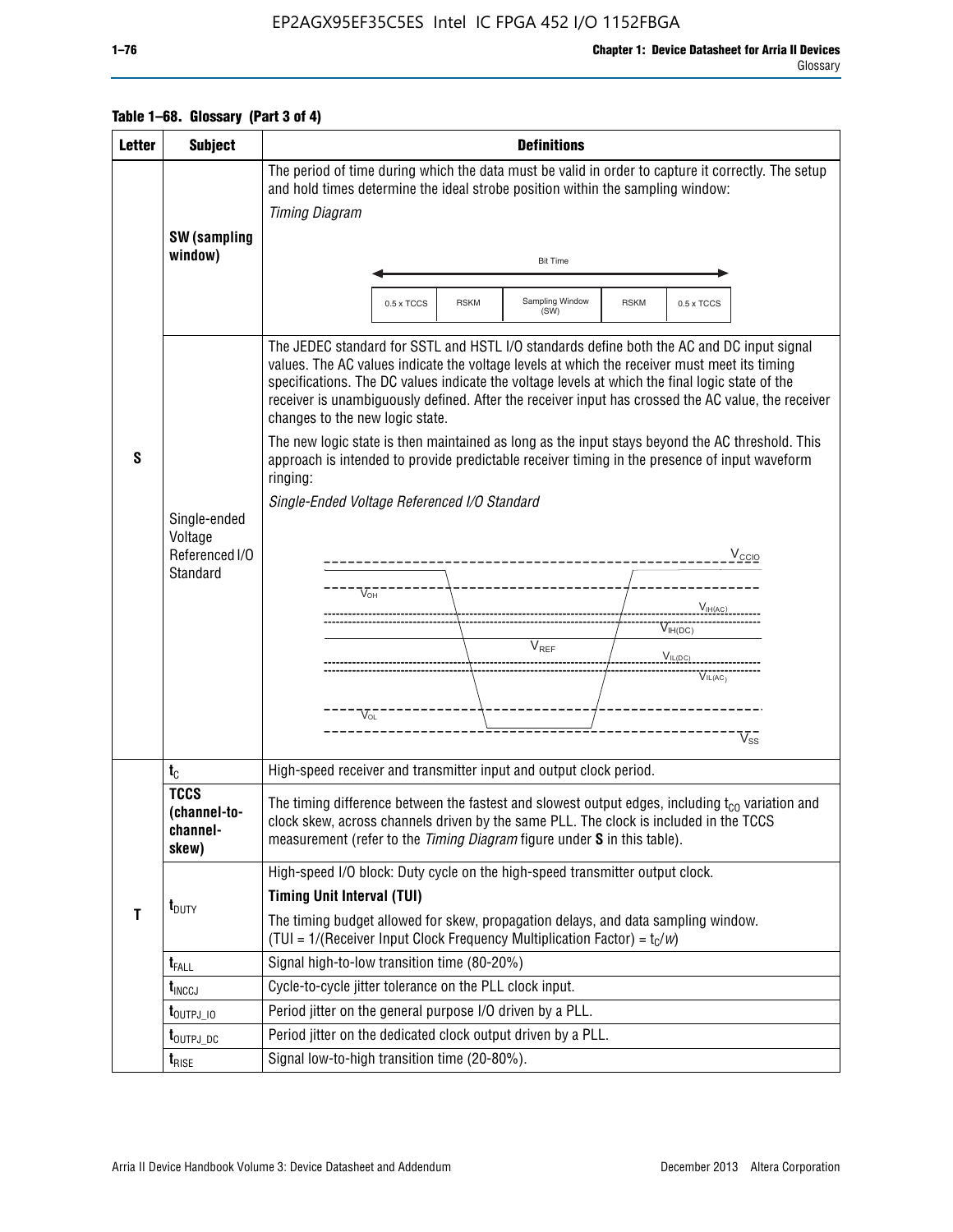### **Table 1–68. Glossary (Part 4 of 4)**

| <b>Letter</b> | <b>Subject</b>            | <b>Definitions</b>                                                                                                                                                   |
|---------------|---------------------------|----------------------------------------------------------------------------------------------------------------------------------------------------------------------|
|               | $V_{CM(DC)}$              | DC common mode input voltage.                                                                                                                                        |
|               | V <sub>ICM</sub>          | Input common mode voltage: The common mode of the differential signal at the receiver.                                                                               |
|               | $V_{ID}$                  | Input differential voltage swing: The difference in voltage between the positive and<br>complementary conductors of a differential transmission at the receiver.     |
|               | $\bm{V}_{\text{DIF(AC)}}$ | AC differential input voltage: Minimum AC input differential voltage required for switching.                                                                         |
|               | $V_{\text{DIF(DC)}}$      | DC differential input voltage: Minimum DC input differential voltage required for switching.                                                                         |
| U.            | $V_{\text{H}}$            | Voltage input high: The minimum positive voltage applied to the input which is accepted by the<br>device as a logic high.                                            |
| $\mathbf{V}$  | $V_{\text{IH(AC)}}$       | High-level AC input voltage.                                                                                                                                         |
|               | $V_{H(DC)}$               | High-level DC input voltage.                                                                                                                                         |
|               | $V_{\text{IL}}$           | Voltage input low: The maximum positive voltage applied to the input which is accepted by the<br>device as a logic low.                                              |
|               | $V_{IL(AC)}$              | Low-level AC input voltage.                                                                                                                                          |
|               | $V_{IL(DC)}$              | Low-level DC input voltage.                                                                                                                                          |
|               | $V_{OCM}$                 | Output common mode voltage: The common mode of the differential signal at the transmitter.                                                                           |
|               | $V_{OD}$                  | Output differential voltage swing: The difference in voltage between the positive and<br>complementary conductors of a differential transmission at the transmitter. |
| W,            |                           |                                                                                                                                                                      |
| Χ.            | W                         | High-speed I/O block: The clock boost factor.                                                                                                                        |
| Y.            |                           |                                                                                                                                                                      |
| Z             |                           |                                                                                                                                                                      |

# **Document Revision History**

Table 1–69 lists the revision history for this chapter.

**Table 1–69. Document Revision History (Part 1 of 2)**

| <b>Date</b>      | <b>Version</b> | <b>Changes</b>                                                                                                                      |
|------------------|----------------|-------------------------------------------------------------------------------------------------------------------------------------|
| December 2013    | 4.4            | Updated Table $1-34$ and Table $1-35$ .                                                                                             |
|                  |                | ■ Updated the $V_{CCH GXBL/R}$ operating conditions in Table 1–6.                                                                   |
|                  | 4.3            | <b>Example 1-20.</b> Finalized Arria II GZ information in Table 1-20.                                                               |
| <b>July 2012</b> |                | $\blacksquare$ Added BLVDS specification in Table 1-32 and Table 1-33.                                                              |
|                  |                | <b>Updated input and output waveforms in Table 1–68.</b>                                                                            |
| December 2011    | 4.2            | $\blacksquare$ Updated Table 1-32, Table 1-33, Table 1-34, Table 1-35, Table 1-40, Table 1-41,<br>Table $1-54$ , and Table $1-67$ . |
|                  |                | $\blacksquare$ Minor text edits.                                                                                                    |
| June 2011        | 4.1            | $\blacksquare$ Added Table 1–60.                                                                                                    |
|                  |                | <b>Updated Table 1–32, Table 1–33, Table 1–38, Table 1–41, and Table 1–61.</b>                                                      |
|                  |                | ■ Updated the "Switching Characteristics" section introduction.                                                                     |
|                  |                | Minor text edits.                                                                                                                   |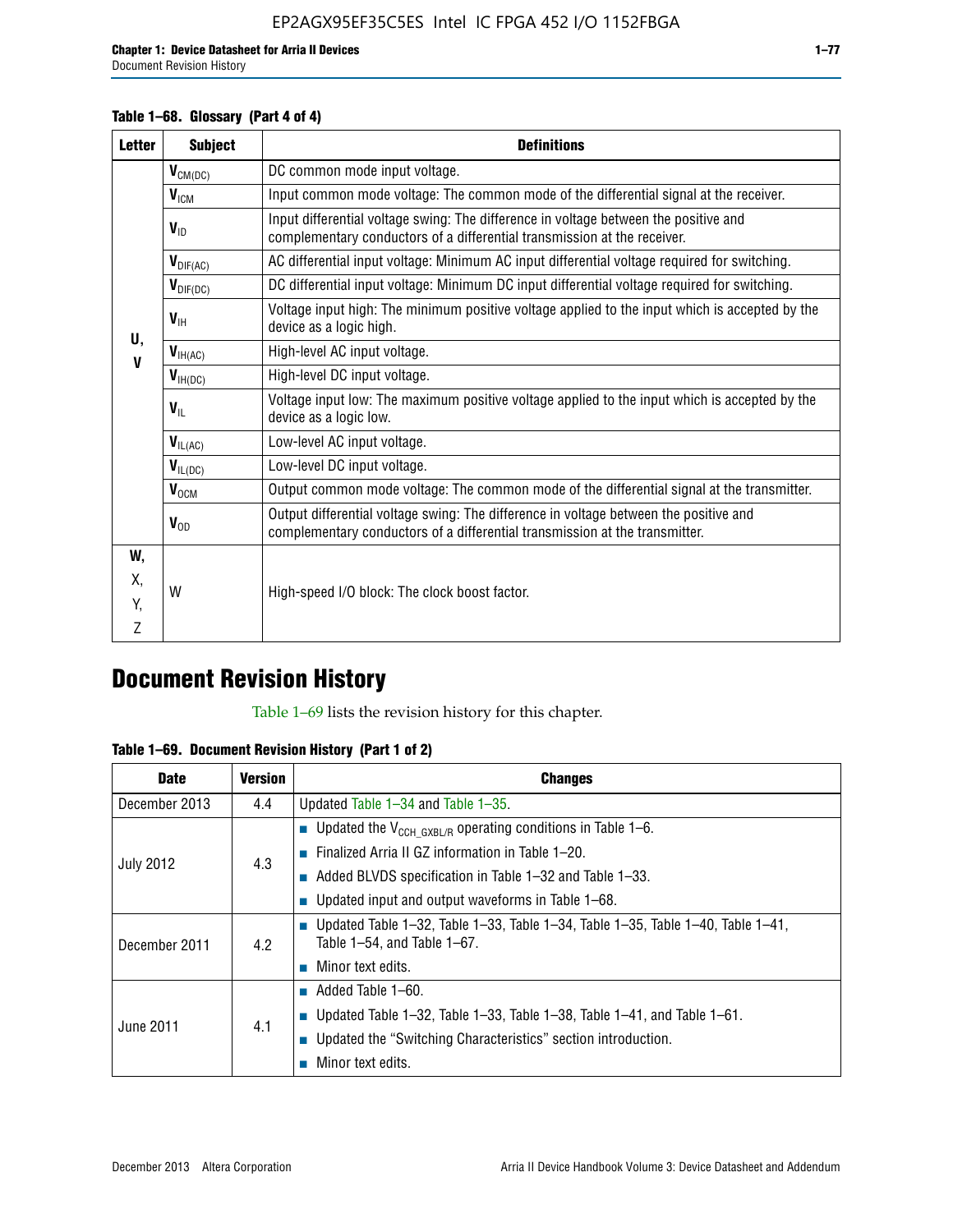### **Table 1–69. Document Revision History (Part 2 of 2)**

| <b>Date</b>      | <b>Version</b> | <b>Changes</b>                                                                                                                                                                                               |
|------------------|----------------|--------------------------------------------------------------------------------------------------------------------------------------------------------------------------------------------------------------|
|                  |                | Added Arria II GZ information.                                                                                                                                                                               |
| December 2010    |                | $\blacksquare$ Added Table 1–61 with Arria II GX information.                                                                                                                                                |
|                  | 4.0            | <b>Updated Table 1–1, Table 1–2, Table 1–5, Table 1–6, Table 1–7, Table 1–11, Table 1–35,</b><br>Table 1-37, Table 1-40, Table 1-42, Table 1-44, Table 1-45, Table 1-57, Table 1-61, and<br>Table 1-63.      |
|                  |                | $\blacksquare$ Updated Figure 1-5.                                                                                                                                                                           |
|                  |                | Updated for the Quartus II version 10.0 release.                                                                                                                                                             |
|                  |                | $\blacksquare$ Updated the first paragraph for searchability.                                                                                                                                                |
|                  |                | $\blacksquare$ Minor text edits.                                                                                                                                                                             |
|                  |                | Updated Table 1-1, Table 1-4, Table 1-16, Table 1-19, Table 1-21, Table 1-23,<br>Table 1-25, Table 1-26, Table 1-30, and Table 1-35                                                                          |
|                  |                | $\blacksquare$ Added Table 1-27 and Table 1-29.                                                                                                                                                              |
|                  | 3.0            | Added 13 speed grade information to Table 1-19, Table 1-21, Table 1-22, Table 1-24,<br>Table 1-25, Table 1-30, Table 1-32, Table 1-33, Table 1-34, and Table 1-35.                                           |
| <b>July 2010</b> |                | • Updated the "Operating Conditions" section.                                                                                                                                                                |
|                  |                | Removed "Preliminary" from Table $1-19$ , Table $1-21$ , Table $1-22$ , Table $1-23$ ,<br>Table 1-24, Table 1-25, Table 1-26, Table 1-28, Table 1-30, Table 1-32, Table 1-33,<br>Table 1-34, and Figure 1-4. |
|                  |                | Minor text edits.                                                                                                                                                                                            |
|                  | 2.3            | Updated for the Quartus II version 9.1 SP2 release:                                                                                                                                                          |
| March 2010       |                | $\blacksquare$ Updated Table 1-3, Table 1-7, Table 1-19, Table 1-21, Table 1-22, Table 1-24,<br>Table 1-25 and Table 1-33.                                                                                   |
|                  |                | • Updated "Recommended Operating Conditions" section.                                                                                                                                                        |
|                  |                | Minor text edits.                                                                                                                                                                                            |
| February 2010    | 2.2            | Updated Table 1-19.                                                                                                                                                                                          |
|                  |                | Updated for Arria II GX v9.1 SP1 release:                                                                                                                                                                    |
| February 2010    | 2.1            | Updated Table 1-19, Table 1-23, Table 1-28, Table 1-30, and Table 1-33.                                                                                                                                      |
|                  |                | $\blacksquare$ Added Figure 1-5.                                                                                                                                                                             |
|                  |                | $\blacksquare$ Minor text edits.                                                                                                                                                                             |
|                  |                | Updated for Arria II GX v9.1 release:                                                                                                                                                                        |
|                  |                | Updated Table 1–1, Table 1–4, Table 1–13, Table 1–14, Table 1–19, Table 1–15,<br>Table 1-22, Table 1-24, and Table 1-28.                                                                                     |
| November 2009    | 2.0            | $\blacksquare$ Added Table 1-6 and Table 1-33.                                                                                                                                                               |
|                  |                | Added "Bus Hold" on page 1-5.                                                                                                                                                                                |
|                  |                | Added "IOE Programmable Delay" section.                                                                                                                                                                      |
|                  |                | Minor text edit.                                                                                                                                                                                             |
| <b>June 2009</b> | 1.2            | $\blacksquare$ Updated Table 1-1, Table 1-3, Table 1-7, Table 1-8, Table 1-18, Table 1-23, Table 1-25,<br>Table 1-26, Table 1-29, Table 1-30, Table 1-31, Table 1-32, and Table 1-33.                        |
|                  |                | Added Table 1-32.                                                                                                                                                                                            |
|                  |                | $\blacksquare$ Updated Equation 1-1.                                                                                                                                                                         |
| March 2009       | 1.1            | Added "I/O Timing" section.                                                                                                                                                                                  |
| February 2009    | 1.0            | Initial release.                                                                                                                                                                                             |